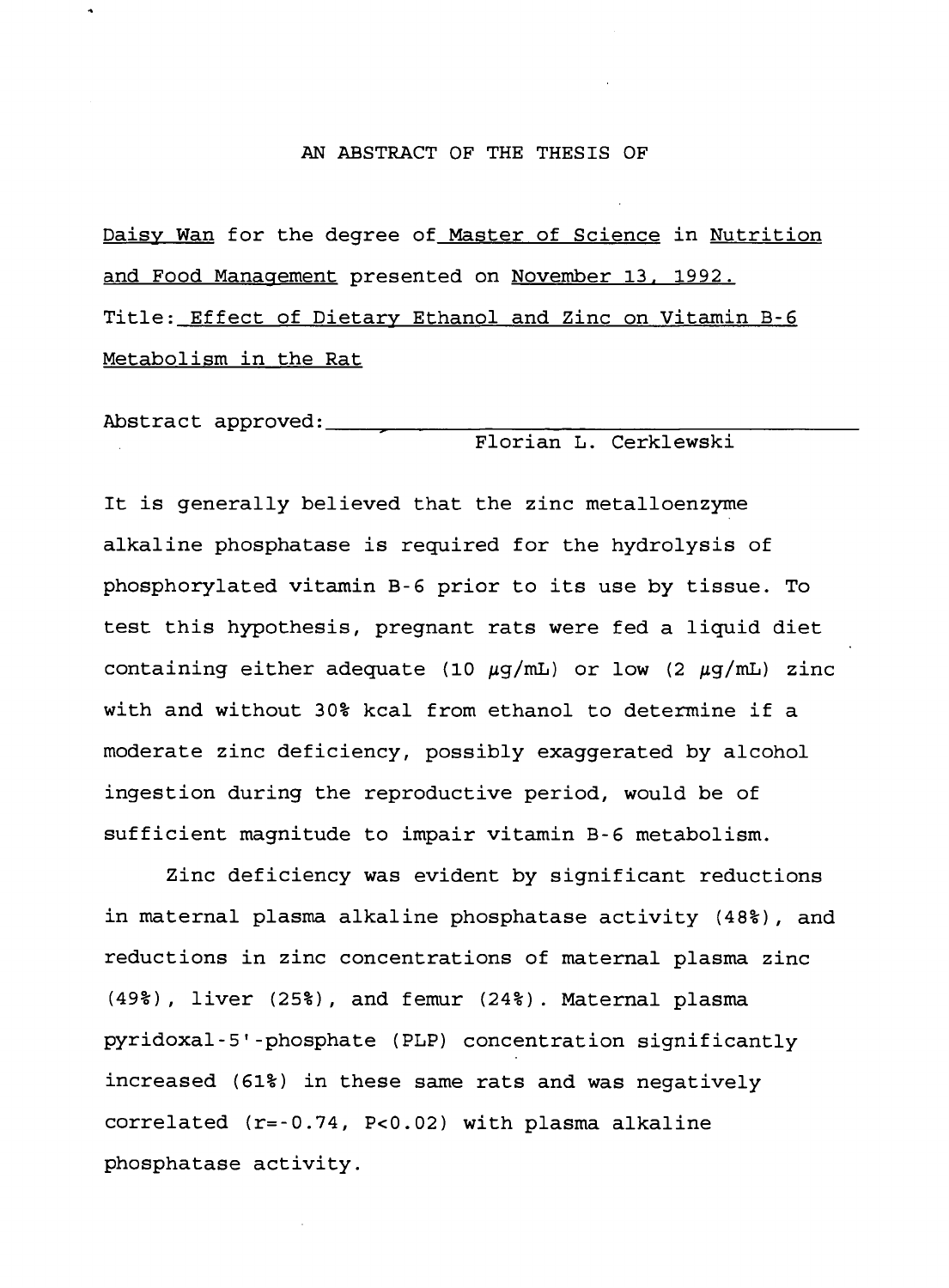The offspring appeared to be largely spared the effects of zinc deficiency, despite significant reductions in zinc concentration of liver and femur, because low maternal dietary zinc did not significantly depress offspring plasma alkaline phosphatase activity. There was a trend for the offspring plasma PLP concentration to be higher due to low maternal dietary zinc, but it was not statistically significant.

Stimulation of erythrocyte alanine transaminase activity by exogenously-added PLP in vitro was measured to determine if vitamin B-6 functional impairment occurred. There was a trend for increased erythrocyte alanine percent stimulation in zinc-deficient dams. Offspring erythrocyte alanine transaminase percent stimulation in the low versus high zinc group by exogenous PLP in vitro was similar to that seen in dams.

Ethanol did depress maternal zinc status (plasma alkaline phosphatase and plasma zinc concentration) when zinc was adequate, but not when it was deficient. Maternal plasma PLP concentration was significantly higher in the low zinc plus ethanol group compared to high zinc without ethanol. Ethanol failed to depress offspring plasma, liver and femur zinc. Ethanol did, however, disrupt vitamin B-6 utilization in the offspring, evidenced by decreased plasma PLP, concentration in offspring originating from zincdeficient mothers.

The results of the present study suggest that zinc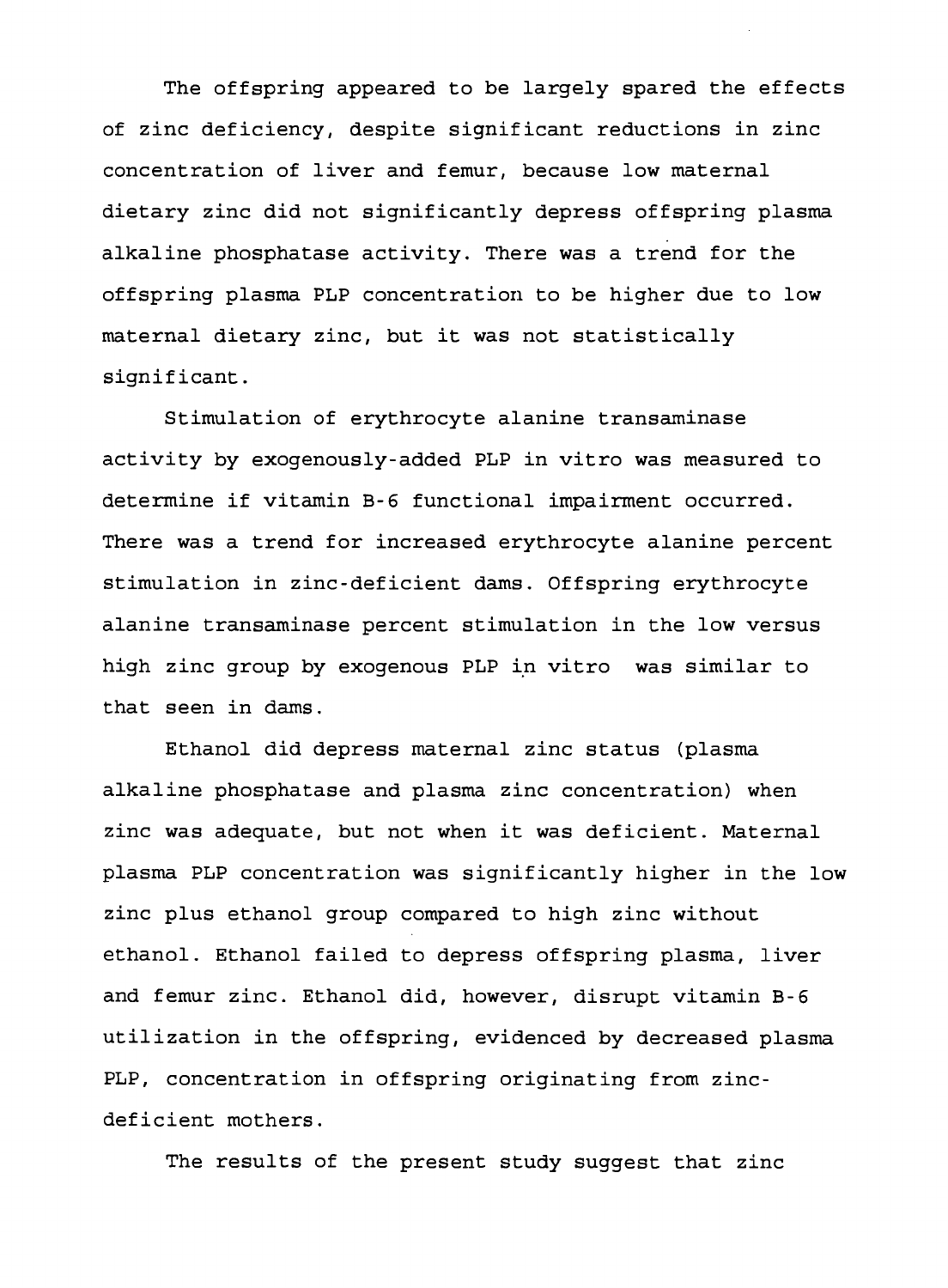status of an individual should be determined when plasma PLP is to be used as an indicator of vitamin B-6 status because a pre-existing zinc deficiency could conceivably mask the presence of an actual vitamin B-6 deficiency.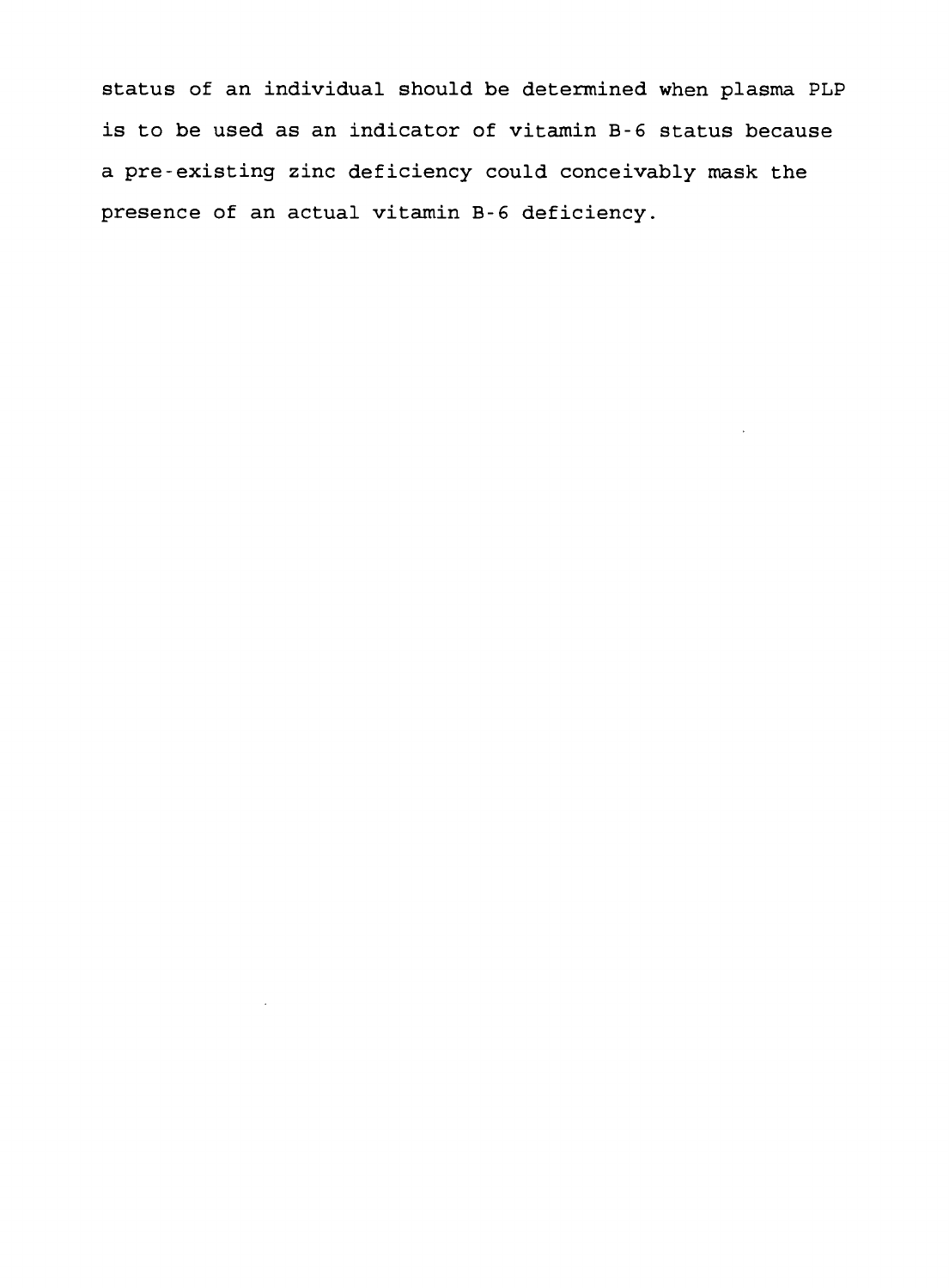# Effect of Dietary Ethanol and Zinc on Vitamin B-6 Metabolism in the Rat

by

Daisy Wan

A THESIS

submitted to

Oregon State University

in partial fulfillment of the requirement for the degree of

Master of Science

Completed November 13, 1992 Commencement June 1993

 $\mathbf{r}$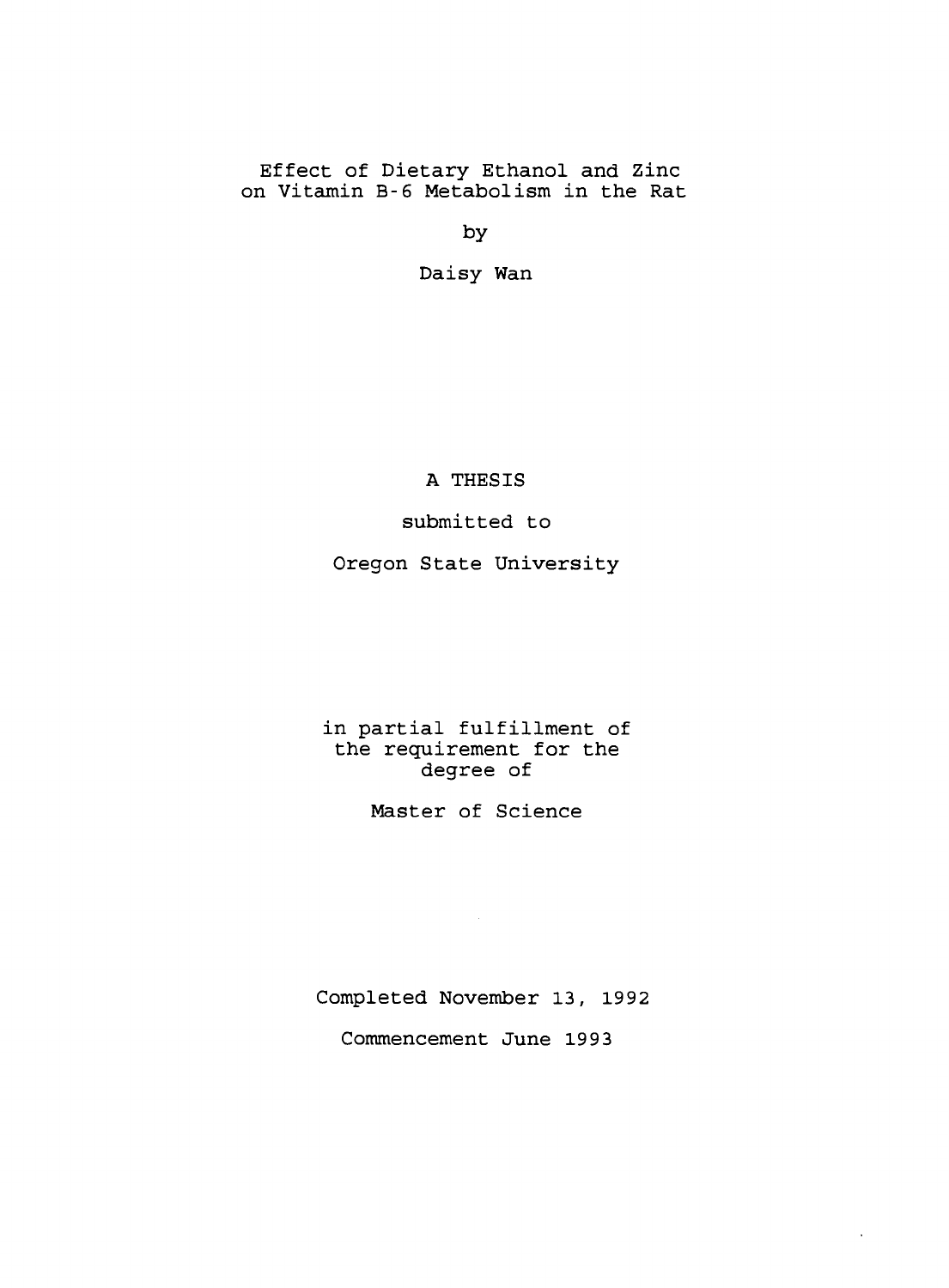Major Professor of Nutrition and Food Management in charge of major

—————<del>—————</del>

:\\Nutri\ Head ofUlfutrition and Food Management Department

"---

h»» ;ii¥»''-<sup>t</sup>ic»i-.M Dean of Graduáte SchooZ

 $\lambda$  i w  $\sim$ 

| Date thesis presented  | November 13, 1992 |
|------------------------|-------------------|
| Typed by Daisy Wan for | Daisy Wan         |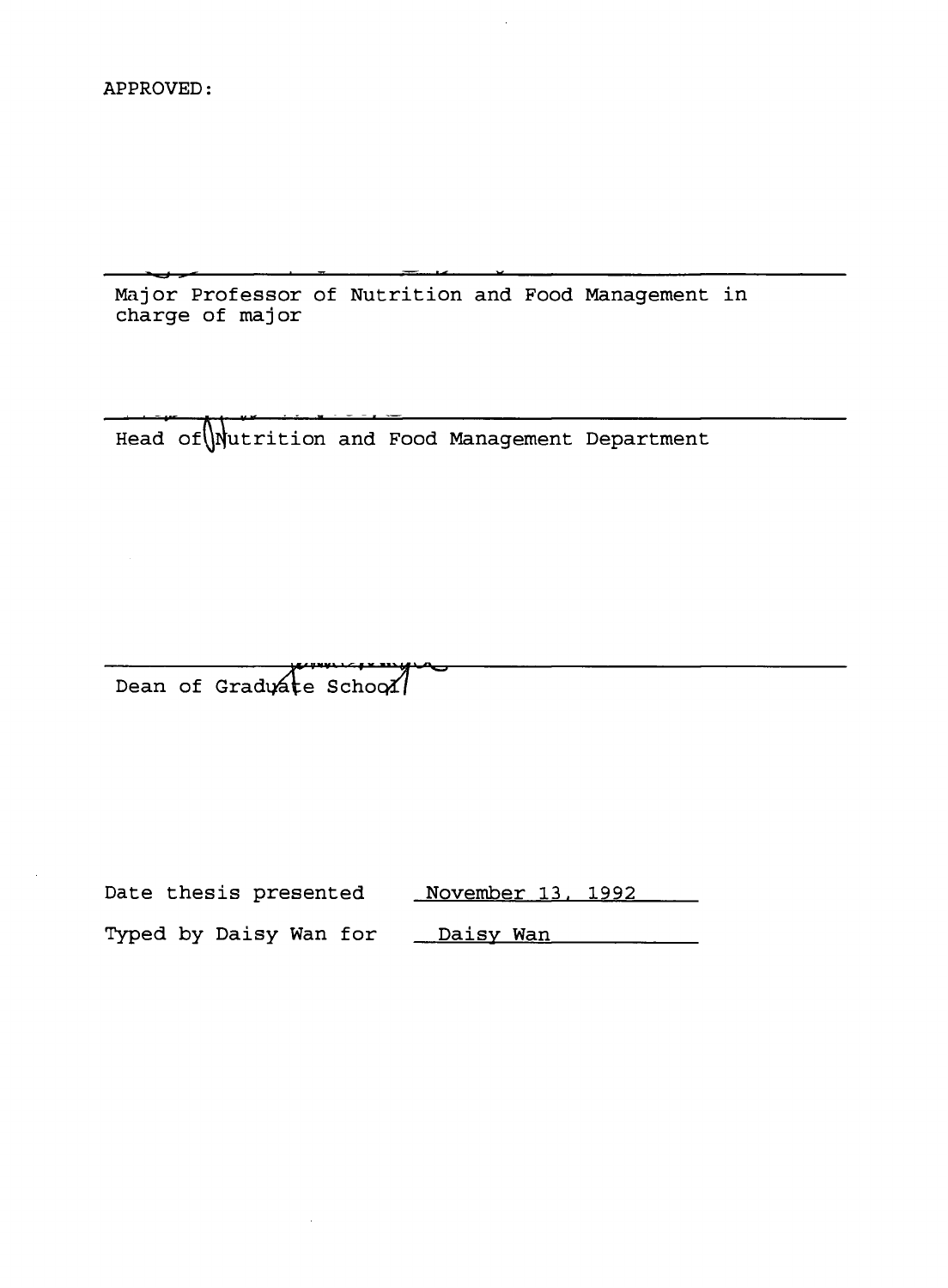#### ACKNOWLEDGEMENTS

I would like to thank my major professor, Dr. Florian Cerklewski, for his guidance and incredible patience in developing, implementing, and completing this thesis. This thesis project would not have been possible without him.

I would like to thank the members of my committee (Dr. Ray Tricker, Dr. Jim Leklem and Dr. Mina McDaniel) for taking time out of their schedules to serve on the committee. I would also like to thank Dr. Leklem for use of his laboratory in order to complete the vitamin B-6 analyses.

I would also like to thank the faculty of the Department of Nutrition and Food Management for helping me expand my knowledge of Nutrition.

I owe a special thank you to Dr. Margy Woodburn who encouraged me to apply graduate school. Many thanks to Jim Ridlington for his guidance in the lab. I would like to thank Christine Hansen for her assistance in performing the plasma pyridoxal 5'-phosphate assay and for her friendship.

I would like express my gratitude to my fellow graduate students for their friendship, support, and encouragement.

Lastly, I could not have undertaken a project of this magnitude without the love of my husband, Don and my family.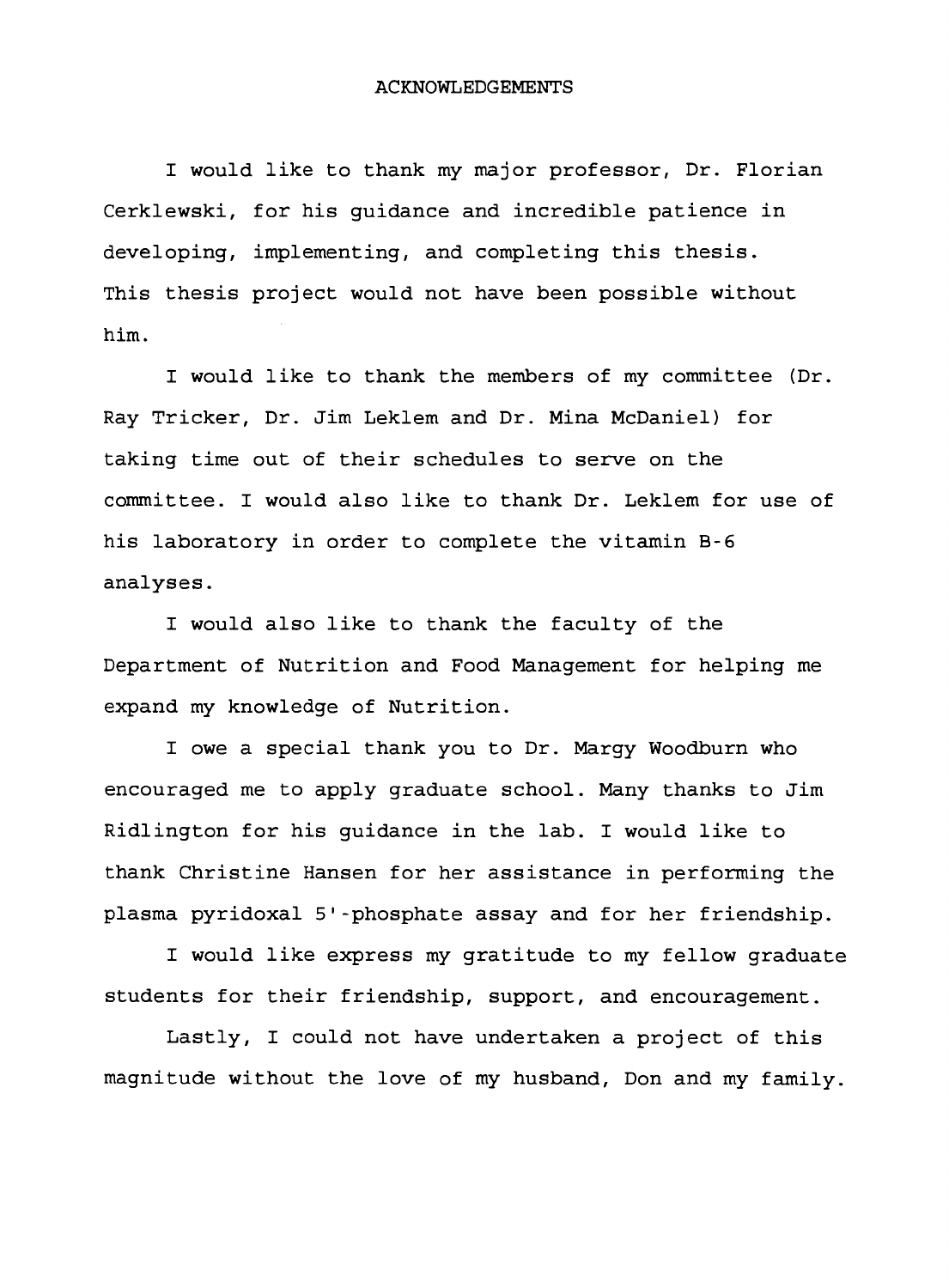# Table of Contents

| INTRODUCTION                 |                                             | $\mathbf{1}$                 |
|------------------------------|---------------------------------------------|------------------------------|
| REVIEW OF LITERATURE<br>ZINC |                                             | 4<br>$\overline{\mathbf{4}}$ |
| Food Sources                 |                                             | $\overline{\mathbf{4}}$      |
| Absorption                   |                                             | 5                            |
| Transport                    |                                             | 8                            |
| Metabolism                   |                                             | 8                            |
|                              | Post Hepatic Tissue Distribution and Uptake | 9                            |
| Excretion                    |                                             | 9                            |
| Functions                    |                                             | 10                           |
| Homeostasis                  |                                             | 13                           |
|                              | Assessment of Zinc Status                   | 14                           |
| VITAMIN B-6                  |                                             | 16                           |
| Food Sources                 |                                             | 16                           |
| Absorption                   |                                             | 17                           |
|                              | Portal Vein Transport                       | 17                           |
| Liver Metabolism             |                                             | 17                           |
|                              | Post Hepatic Metabolism                     | 20                           |
| Excretion                    |                                             | 21                           |
| Functions                    | Assessment of Vitamin B-6 Status            | 23<br>24                     |
| <b>ALCOHOL</b>               |                                             | 26                           |
| Sources                      |                                             | 26                           |
| Absorption                   |                                             | 26                           |
|                              | Tissue Distribution                         | 27                           |
| Metabolism                   |                                             | 27                           |
| Excretion                    |                                             | 28                           |
|                              | Nutritional Effects of Ethanol              | 28                           |
|                              | Hypothesis and Expected Results             | 30                           |
| MATERIALS AND METHODS        |                                             | 32                           |
| Animals/Conduct of Study     |                                             | 32                           |
|                              | Preparation of the Liquid Diet              | 39                           |
| Termination                  |                                             | 41                           |
| Sample Collection            |                                             | 42                           |
|                              | Procedures to Minimize Trace Element        |                              |
| Contamination                |                                             | 43                           |
| Analytical Methods           |                                             | 43                           |
| Α.                           | Alkaline Phosphatase                        | 43                           |
| 1.                           | Principle of the Method                     | 43                           |
|                              | 2. Reagents                                 | 43                           |
| 3.                           | Analytical Method                           | 44                           |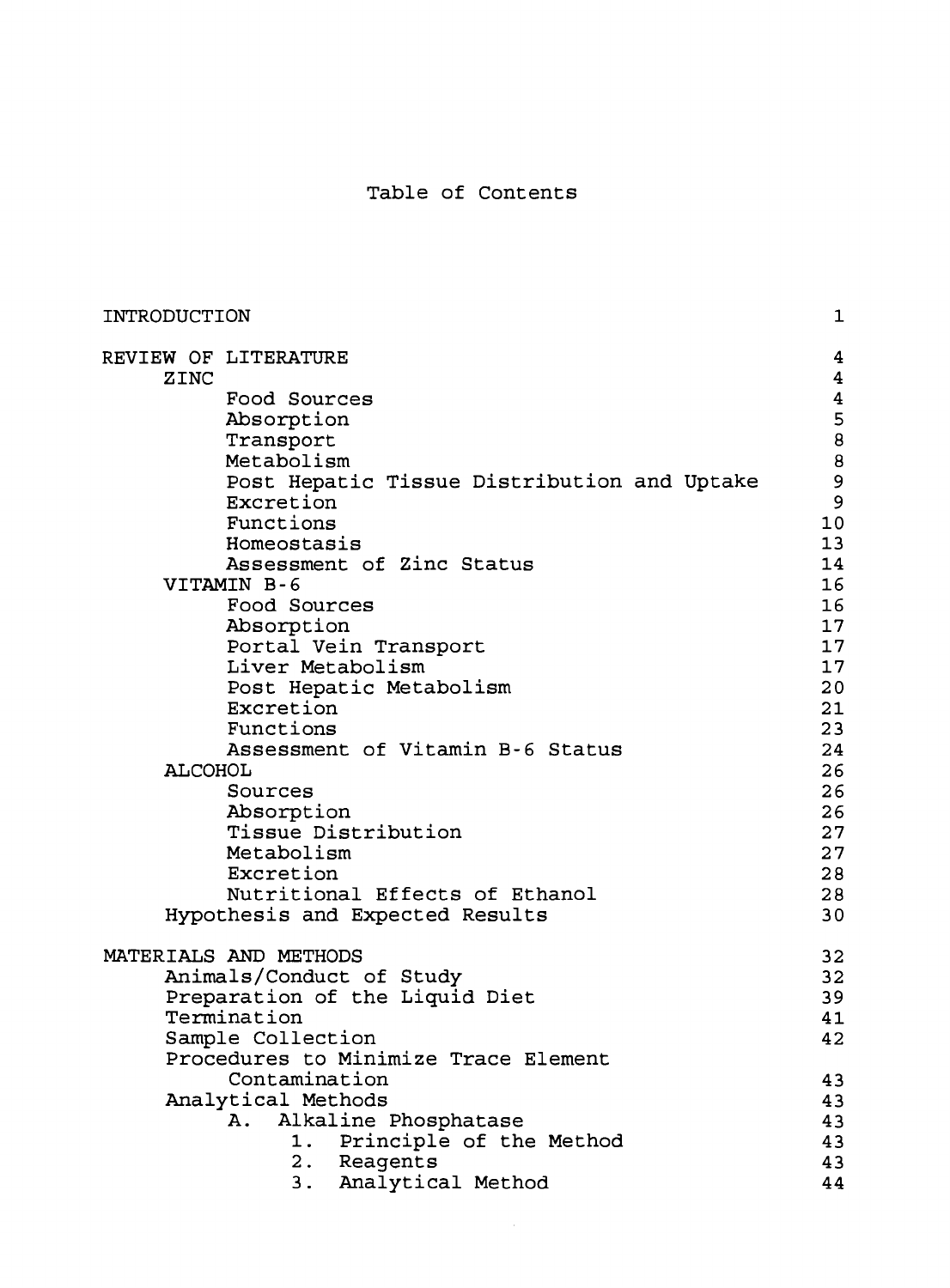|         | B. Plasma Pyridoxal 5'-Phosphate       | 45 |
|---------|----------------------------------------|----|
|         | 1. Principle of the Method             | 45 |
|         | 2. Reagents                            | 46 |
|         | 3. Analytical Method                   | 47 |
|         | C. Erythrocyte Alanine Transaminase    | 49 |
|         | 1. Principle of the Method             | 49 |
|         | 2. Reagents                            | 49 |
|         | 3. Analytical Method                   | 50 |
|         | D. Femur Zinc and Magnesium            | 51 |
|         | E. Plasma Zinc and Magnesium           | 51 |
|         | F. Soft Tissue Zinc and Magnesium      | 52 |
|         | Statistical Analysis                   | 53 |
| RESULTS |                                        | 54 |
|         | Energy Intake and Growth Response      | 54 |
|         | Maternal Zinc Status                   | 56 |
|         | Maternal Vitamin B-6 Status            | 56 |
|         | Offspring Zinc Status                  | 61 |
|         | Offspring Vitamin B-6 Status           | 61 |
|         | Magnesium Status of Dams and Offspring | 65 |
|         |                                        |    |

 $\mathcal{L}^{\text{max}}_{\text{max}}$  and  $\mathcal{L}^{\text{max}}_{\text{max}}$ 

# DISCUSSION 68

BIBLIOGRAPHY 73

 $\sim 10^{11}$ 

 $\sim 10^{11}$  km s  $^{-1}$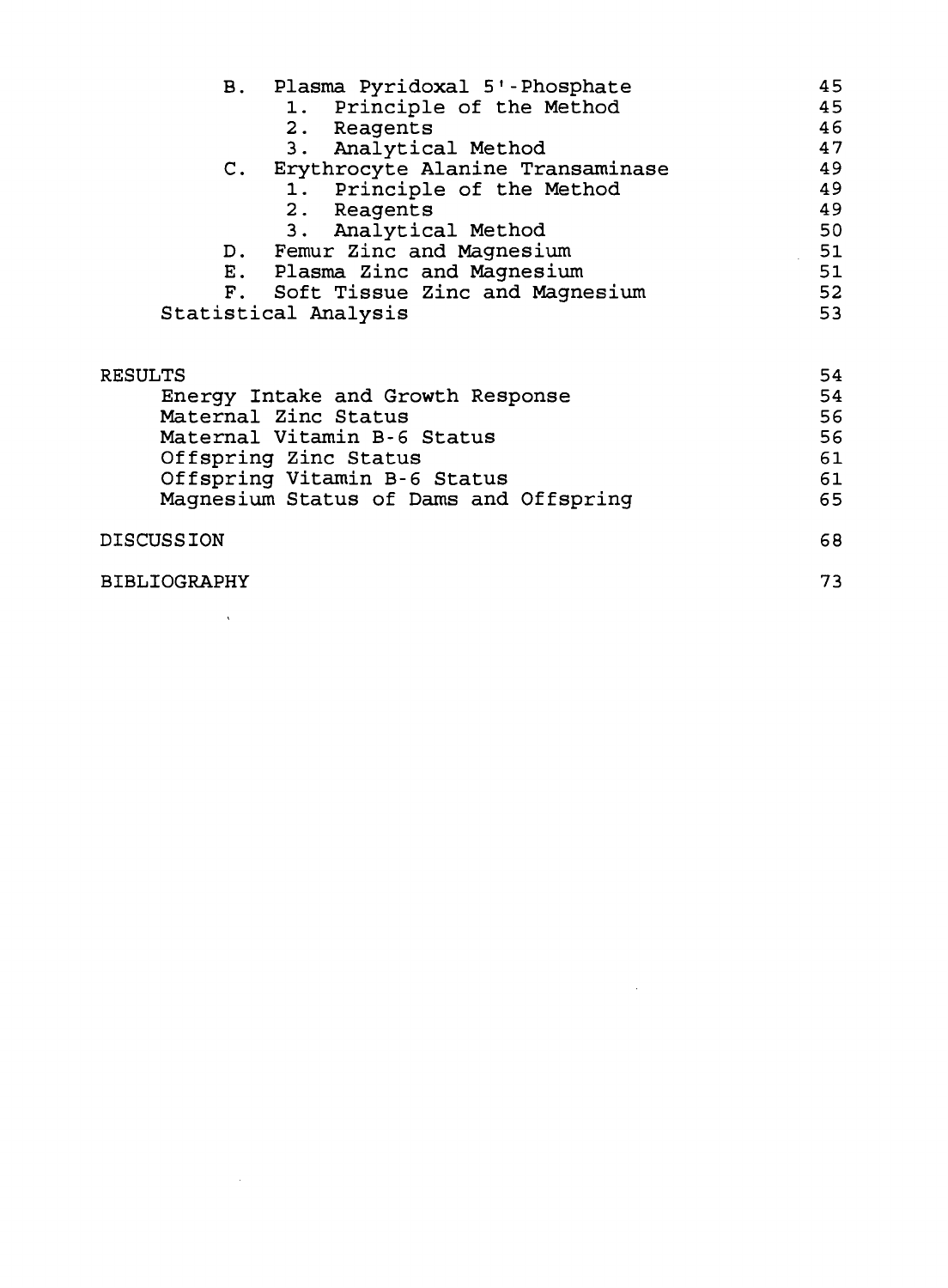# LIST OF FIGURES

 $\ddot{\phantom{a}}$ 

| Fiqure |                                                                                                                                        | Page |
|--------|----------------------------------------------------------------------------------------------------------------------------------------|------|
| 1.     | Vitamin B-6 Metabolism in Liver                                                                                                        | 18   |
| 2.     | Post-Hepatic Utilization of Vitamin B-6                                                                                                | 22   |
| 3.     | The Effect of Dietary Zinc and Ethanol<br>(ETOH) on Maternal Plasma Alkaline<br>Phosphatase activity during Gestation and<br>Lactation | 57   |
| 4.     | The Effect of Dietary Zinc and Ethanol<br>(ETOH) on Maternal Plasma Zinc during<br>Gestation and Lactation                             | 58   |
| 5.     | The effect of Dietary Zinc and Ethanol<br>(ETOH) on Maternal Plasma Pyridoxal 5'-<br>Phosphate during Gestation and Lactation          | 61   |
| 6.     | The Effect of Dietary Zinc and Ethanol<br>(ETOH) on Offspring Plasma Pyridoxal 5'-<br>Phosphate during Gestation and Lactation         | 64.  |

 $\overline{a}$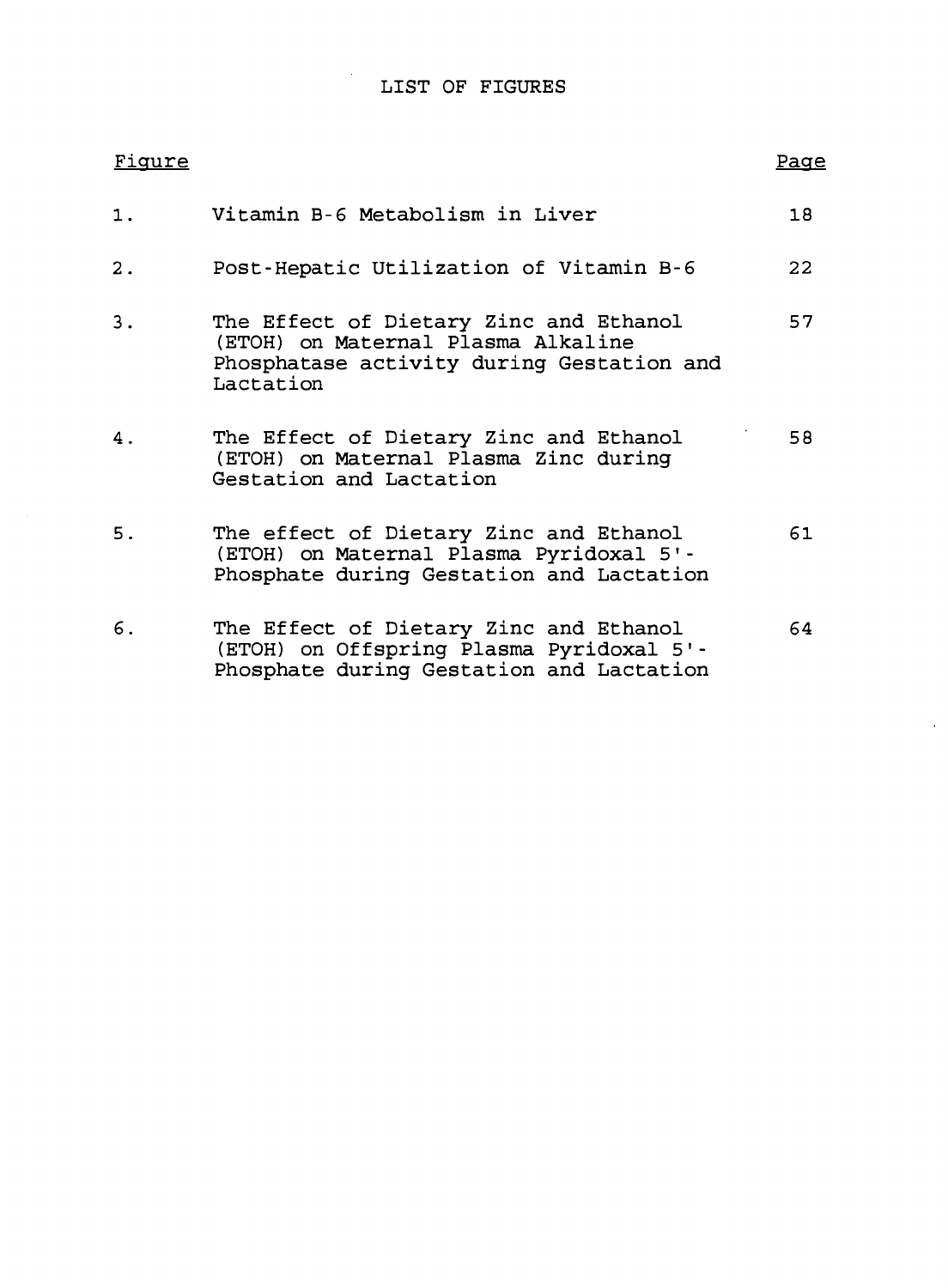| Table |                                                                                                                                                                                     | Page |
|-------|-------------------------------------------------------------------------------------------------------------------------------------------------------------------------------------|------|
| 1.    | Composition of Liquid Diet                                                                                                                                                          | 35   |
| 2.    | Vitamin Mixture of Liquid Diet                                                                                                                                                      | 36   |
| 3.    | Mineral Mixture of Liquid Diet                                                                                                                                                      | 37   |
| 4.    | Experimental Design                                                                                                                                                                 | 38   |
| 5.    | Energy Content of Liquid Diet                                                                                                                                                       | 40   |
| 6.    | Effect of Dietary Zinc and Ethanol (ETOH)<br>on Maternal Weight Gain and Total Energy<br>Intake, Maternal Ethanol Intake, Litter<br>size, and Pup Weight                            | 55   |
| 7.    | Effect of Dietary Zinc and Ethanol (ETOH)<br>on Maternal Tissue Zinc and Erythrocyte<br>Alanine transaminase (EALT) Percent<br>Stimulation during Gestation and Lactation           | 59   |
| 8.    | Effect of Dietary Zinc and Ethanol on<br>Offspring Alkaline Phosphatase, Plasma<br>Zinc, Tissue Zinc Content, and Erythrocyte<br>Alanine Transaminase (EALT) Percent<br>Stimulation | 63   |
| 9.    | Effect of Dietary Zinc and Ethanol (ETOH)<br>on Maternal and Offspring Tissue and Plasma<br>Magnesium during Gestation and Lactation                                                | 66   |

 $\sim 10$ 

à.

 $\ddot{\phantom{a}}$ 

 $\ddot{\phantom{1}}$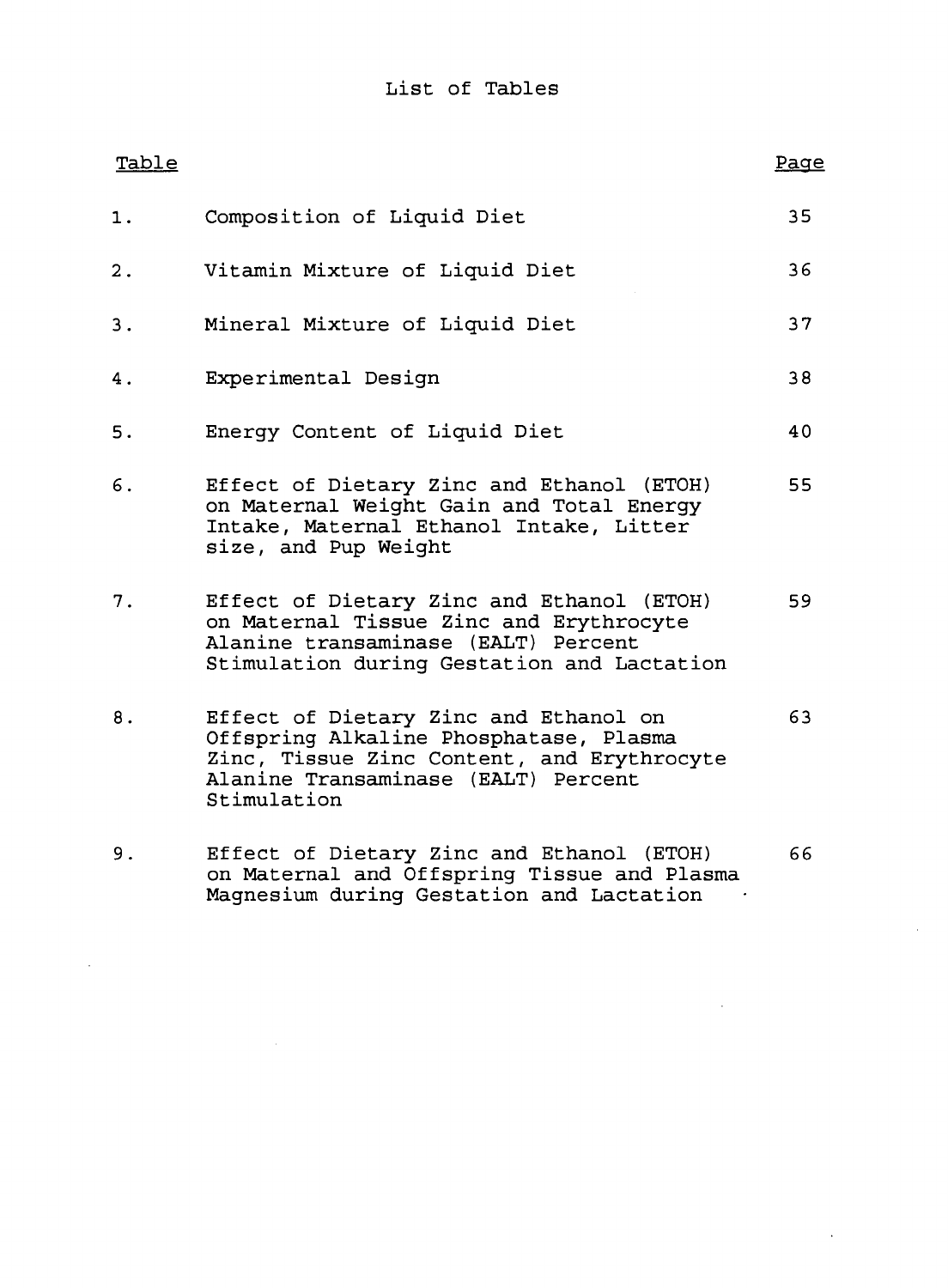## **EFFECT OF DIETARY ETHANOL AND ZINC**

**ON**

### **VITAMIN B-6 METABOLISM IN THE RAT**

#### **INTRODUCTION**

Many nutrient interactions are known to exist that have a significant impact on human nutrient requirements (Bodwell and Erdman, 1988; Anonymous, 1984). One possible interaction is between the essential nutrients, zinc and vitamin B-6. Although zinc is a trace element and vitamin B-6 is a vitamin, the nutrients have some similarities. There are over 24 mammalian zinc enzymes that participate in diverse functions including protein synthesis. Similarly, the active coenzyme form of vitamin B-6, pyridoxal 5' phosphate (PLP), is required for many reactions especially those involving amino acid metabolism. Zinc and vitamin B-6 also have similar functions with respect to immune response, nucleic acid synthesis, and glucose metabolism. The common function of vitamin B-6 and zinc is further illustrated by the fact that a deficiency of either nutrient produces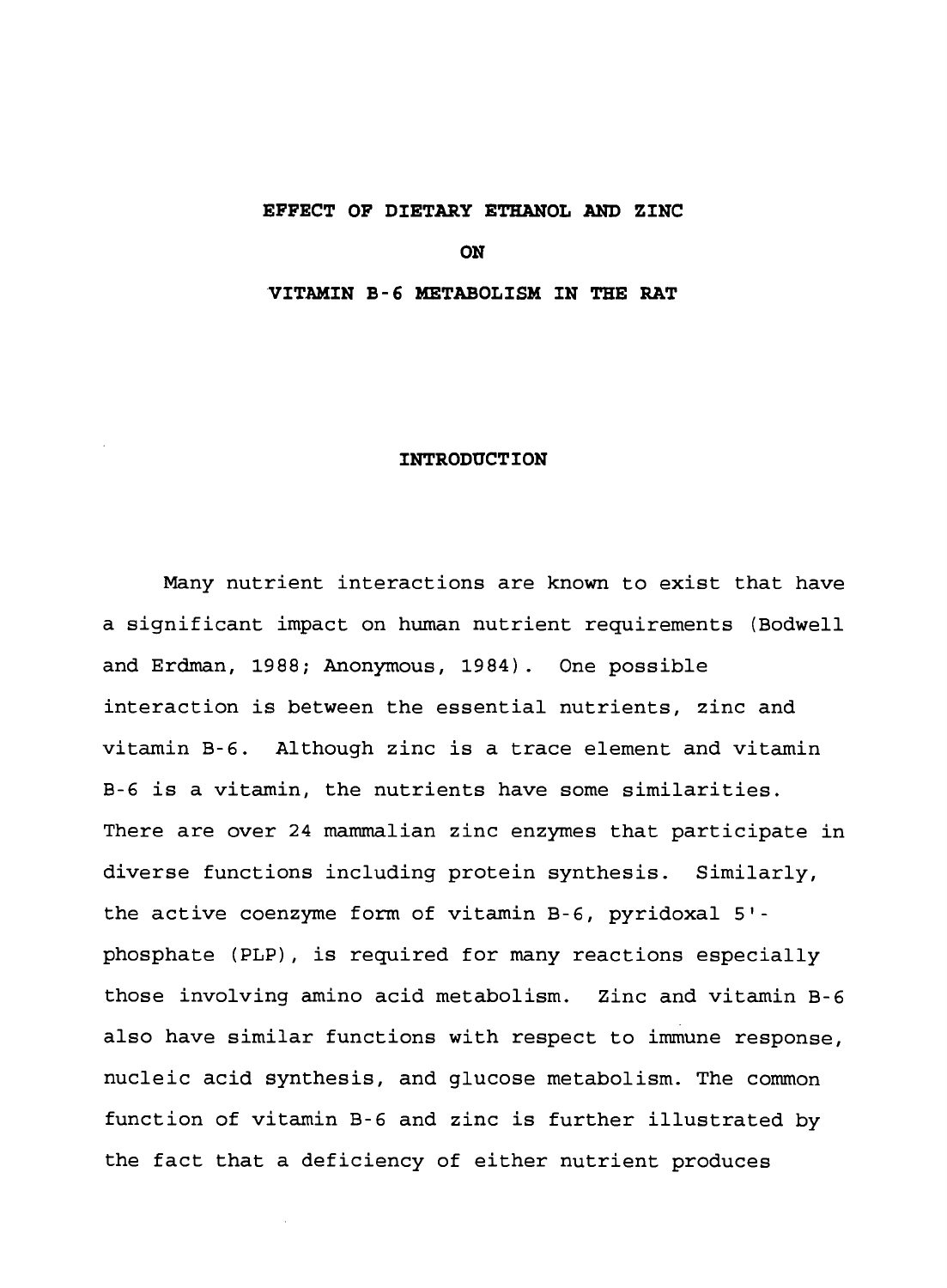growth retardation, alocepia, dermal lesions and decreased immunocompetence.

Evidence already exists to document that an interaction between zinc and vitamin B-6 can occur. Vitamin B-6, for example, is required in the degradation pathway of the essential amino acid tryptophan that yields the minor metabolite picolinic acid. Picolinic acid, by virtue of its ability to form a water soluble zinc chelate, has been shown to increase zinc absorption (Evans, 1980). Zinc and vitamin B-6 interaction also occurs in the phosphorylation of vitamin B-6, an important reaction in both absorption and post-absorption vitamin B-6 metabolism, because the enzyme required, pyridoxal phosphokinase, requires zinc (Ink and Henderson, 1984) .

A specific example of a zinc and vitamin B-6 interaction that has the most revelance to the hypothesis pursued in the present study involves the zinc metalloenzyme alkaline phosphatase. Alkaline phosphatase is necessary for the dephosphorylation of vitamin B-6 (Ink and Henderson, 1984). This dephosphorylation is required for both the intestinal uptake of vitamin B-6 and for maintaining the cellular concentration of vitamin B-6. Few studies, however, have actually attempted to define the effect of a dietary zinc deficiency on vitamin B-6 metabolism (Anonymous, 1990). The present study was therefore designed to define the extent to which a dietary zinc deficiency will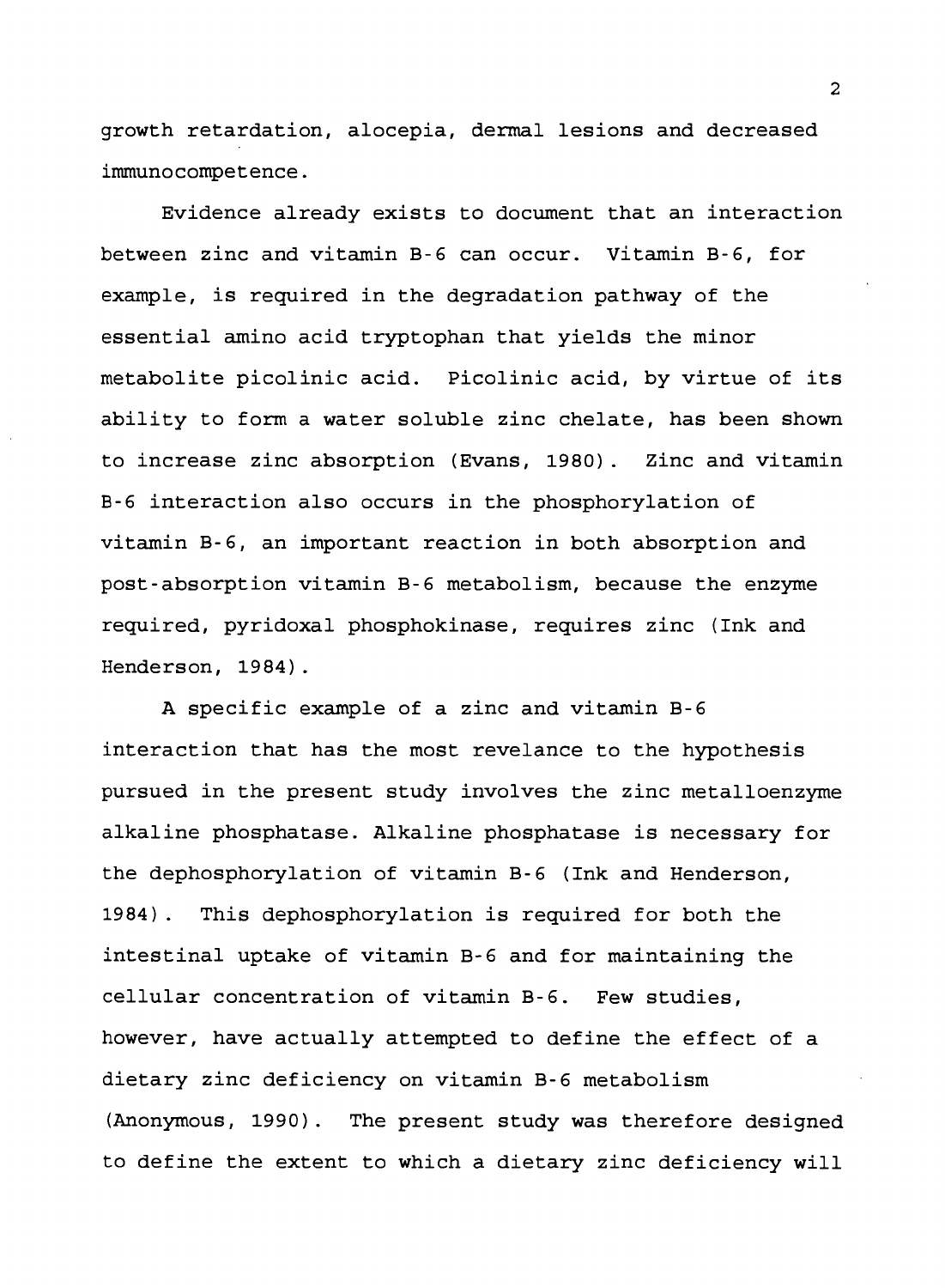disrupt vitamin B-6 metabolism in rats. Ethanol was also included as a dietary variable because of its known antagonism to both zinc (McClain and Su, 1983) and vitamin B-6 (Bonjour, 1980) metabolism. Pregnancy plus lactation was selected as the period of study because requirements for both zinc and vitamin B-6 are high at this time (Kirksey and Udipi, 1985; Solomons et al, 1986). The specific aims of this thesis were designed to determine if:

- 1) a moderate zinc deficiency possibly exaggerated by alcohol ingestion during the reproductive period would be of sufficient magnitude to impair vitamin B-6 metabolism
- 2) the zinc deficiency produced will inhibit utilization of pyridoxal 5'-phosphate(PLP)
- 3) the zinc deficiency produced is sufficient of magnitude to impair vitamin B-6 function

The following sections review the metabolism of zinc, vitamin B-6 and alcohol and develops the rationale for the research hypothesis.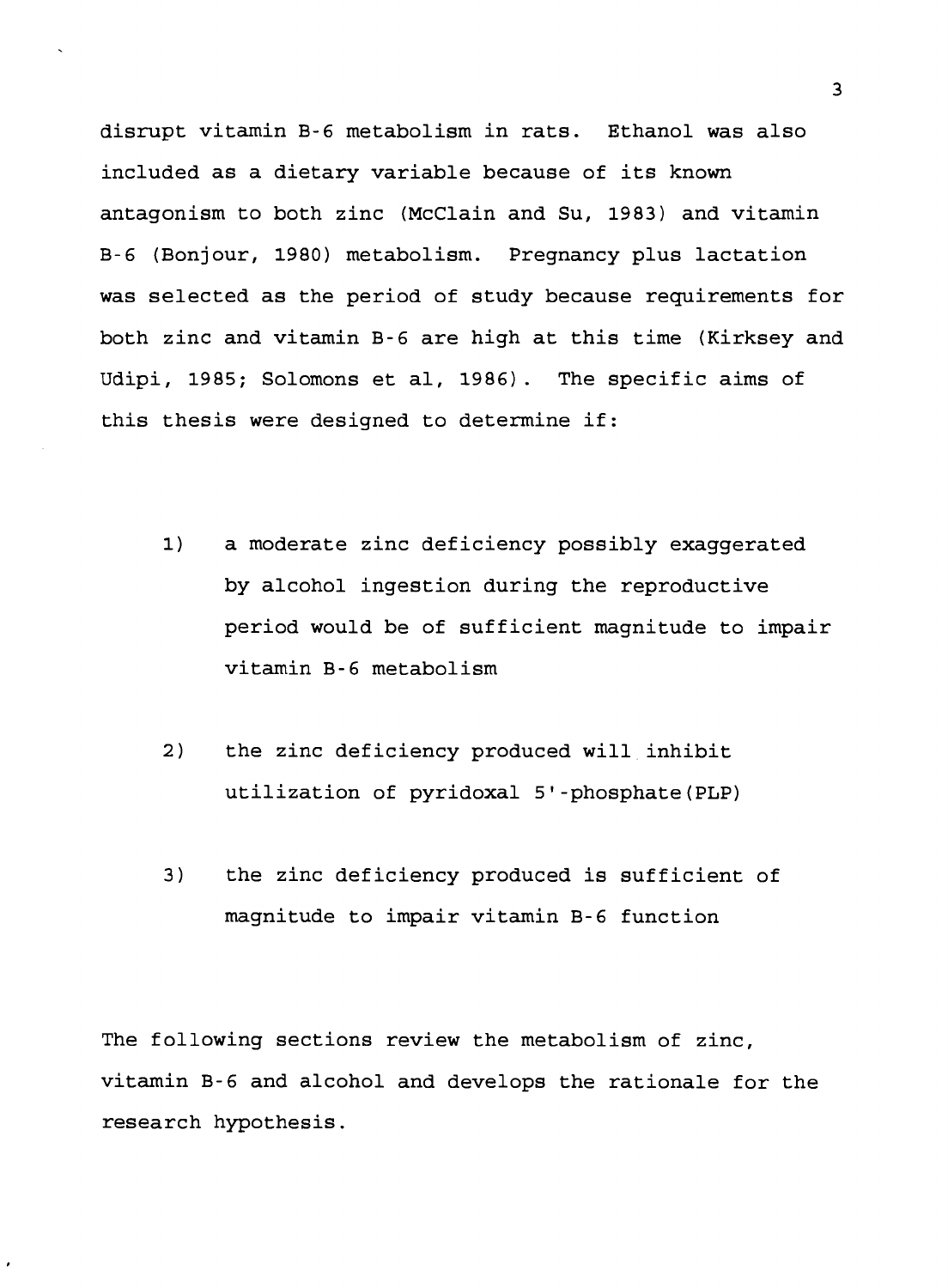#### **REVIEW OF LITERATURE**

#### **ZINC**

### **Food Sources**

The major biologically available dietary source of zinc is animal products. Muscle, organ meats, and some seafood are rich sources of the trace mineral (Osis et al., 1972). Whole grain cereals are high in total zinc, but most of the zinc is lost in the milling process. The zinc content of some American wheats and products are 24.0 <sup>±</sup> 4.5 *ug/g* dry weight basis (mean  $\pm$  SD) (common hard wheat), 21.0  $\pm$  7.0  $\mu$ g/g (soft wheat), and 8.9  $\pm$  0.5  $\mu$ g/g (white bread) (Zook et al., 1970). Nuts and legumes contain large amounts of zinc, but are also high in phytate and the zinc may be less available than that from non-phytate containing foods (Cheryan, 1980).

Variation in zinc content in certain foods may be due to the effects of soil types and fertilizers. One researcher has shown increased zinc content of plants grown in soils treated with a zinc-containing fertilizer (Welch et al., 1974).

Zinc losses due to cooking and processing appear to have minimal influence on total zinc content of food because the zinc content in cooked meats is similar to the zinc content of raw muscle and fish (Osis et al., 1972).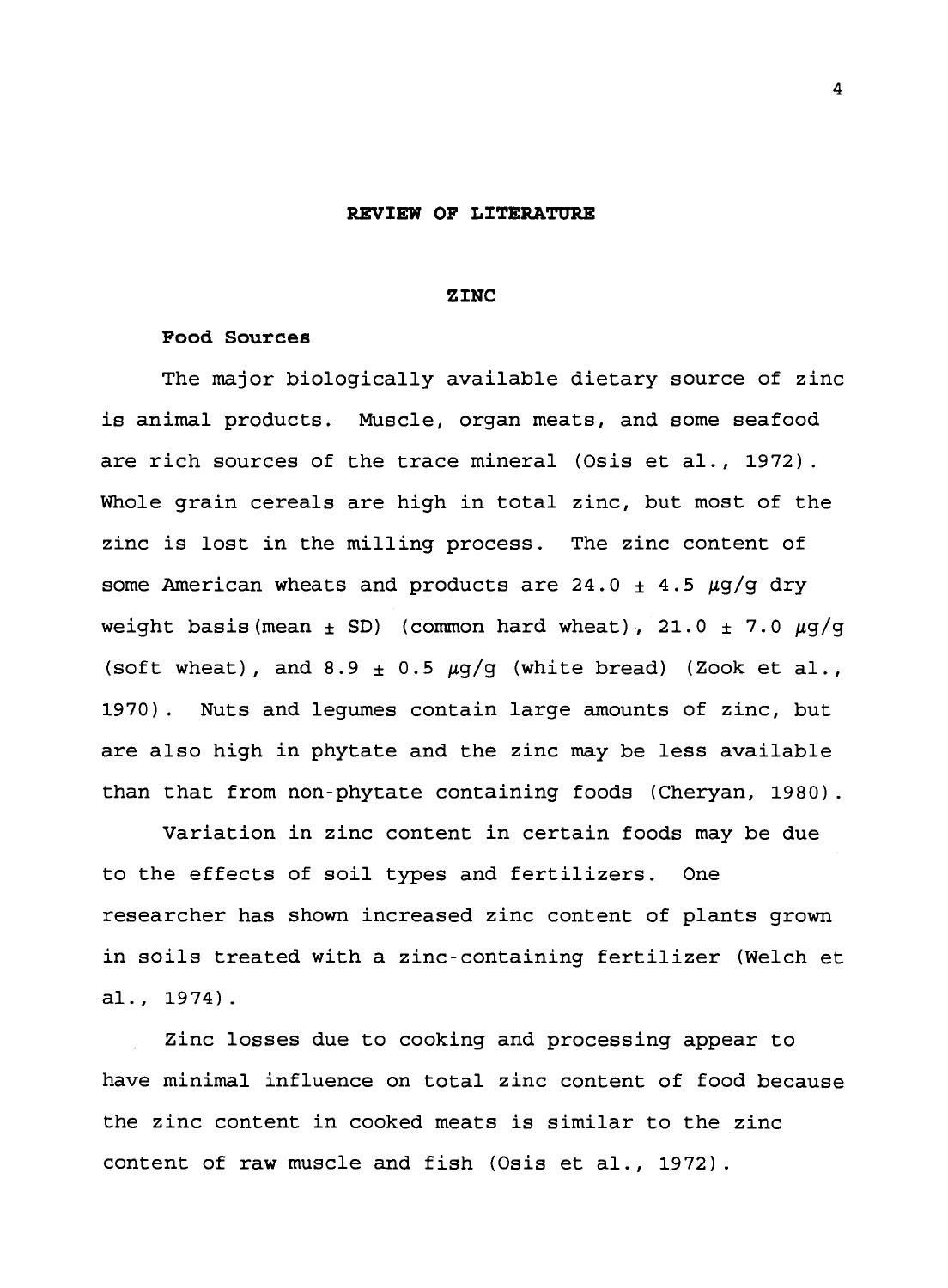# **Absorption**

Transport across the brush border of the upper small intestine is the first phase of zinc absorption and is affected by diet composition (Jackson et al., 1981; Becker and Hoekstra, 1971). Interaction of zinc with intra-cellular components is the second phase and is dependent on zinc status. The third phase of zinc absorption involves the efflux from the intestinal cells to the plasma carrier. The major carrier in the portal circulation is albumin and the extent of absorption is dependent on saturation of albumin with zinc. The last phase involves the secretion of endogenous zinc back through the intestinal cells to the lumen (Jackson et al., 1981).

The absorption of zinc is homeostatically regulated and may involve all processes described above. Zinc deficiency and pregnancy & lactation (Davies and Williams, 1977) increase the absorption of zinc. Zinc absorption in pregnant and lactating rats is increased in the latter part of pregnancy and is designed to meet the increased need for zinc of the fetus.

Dietary components affect uptake of zinc by intestinal cells. Methionine, histidine and reduced gluthatione increase zinc uptake while cysteine and arginine have no appreciable effect (Smith et al., 1978). Other dietary factors that have been reported to have an influence on intestinal absorption of zinc are phytate, formation of an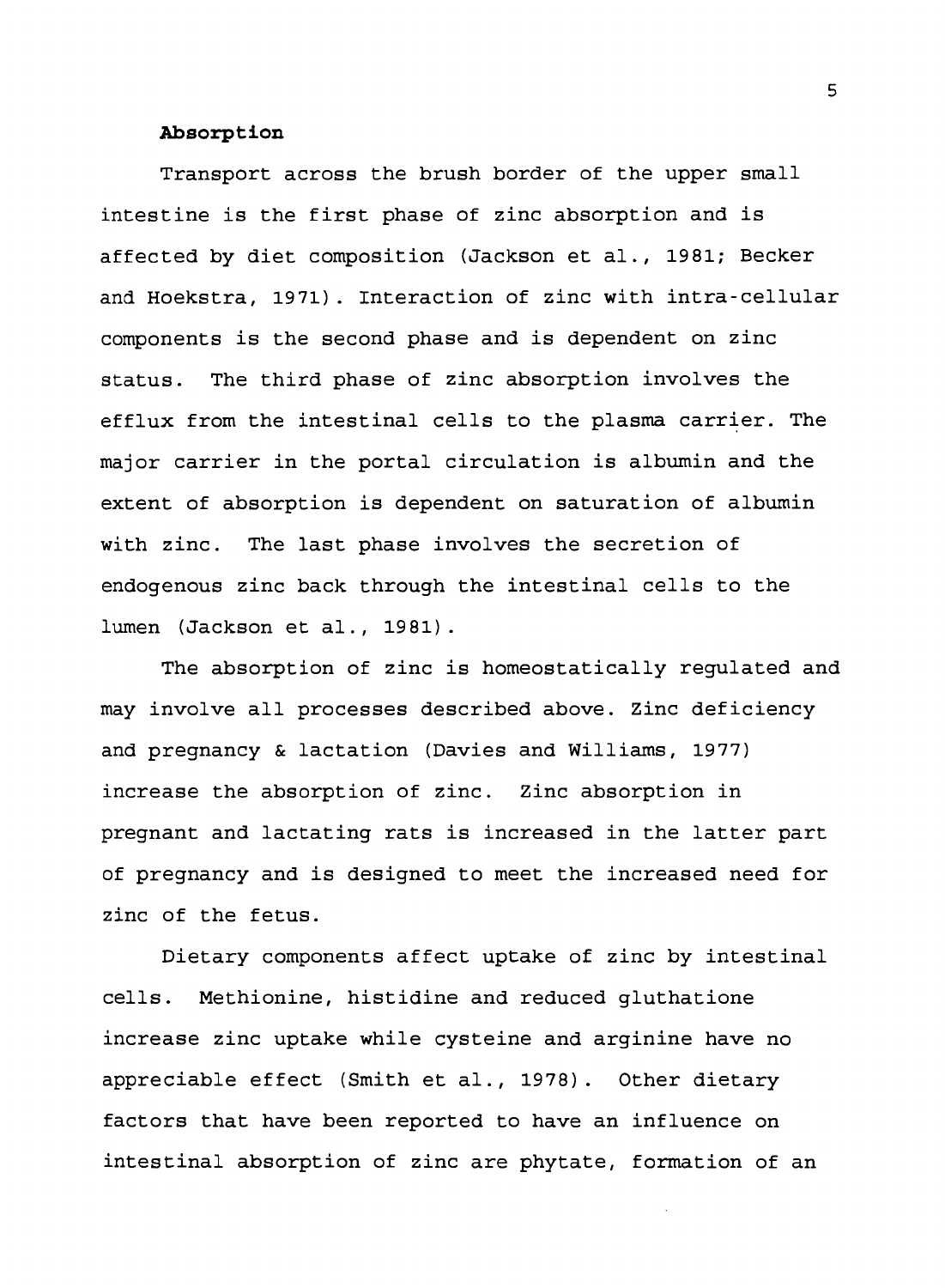insoluble complex between phytate and calcium and zinc, folic acid and picolinic acid.

Phytic acid has an inhibitory effect on zinc absorption. Single meal studies using radionuclide and stable isotope showed a negative effect of phytic acid on zinc absorption (Turnland et al., 1984) and a decrease in zinc absorption occurred when phytate was added to white bread (Navert et al., 1985). Foods high in phytic acid also tend to be high in dietary fiber and fiber is also implicated in decreased zinc absorption (Reinhold et al., 1976) . A molar ratio between zinc and phytate of greater than 10 has an adverse effect in humans. For instance, consumption of some Middle Eastern breads that had a phytate/zinc molar ratio of 23 caused clinical zinc deficiency despite zinc intakes of 30 mg/d in humans (Oberleas, 1983). A high phytate to zinc molar ratio also interferes with the reabsorption of secreted zinc. Secreted zinc is endogenous zinc that is secreted into the intestines primarily from the pancreas.

Another dietary component that affects zinc absorption is calcium (Cunnane, 19 88). The potentiating effect of calcium on the antagonistic effect of phytate on zinc availability has been confirmed in animals (Morris and Ellis, 1980). There is some debate about the occurrence of insoluble complex formation of calcium, phytate and zinc in humans because the levels of calcium and phytic acid in most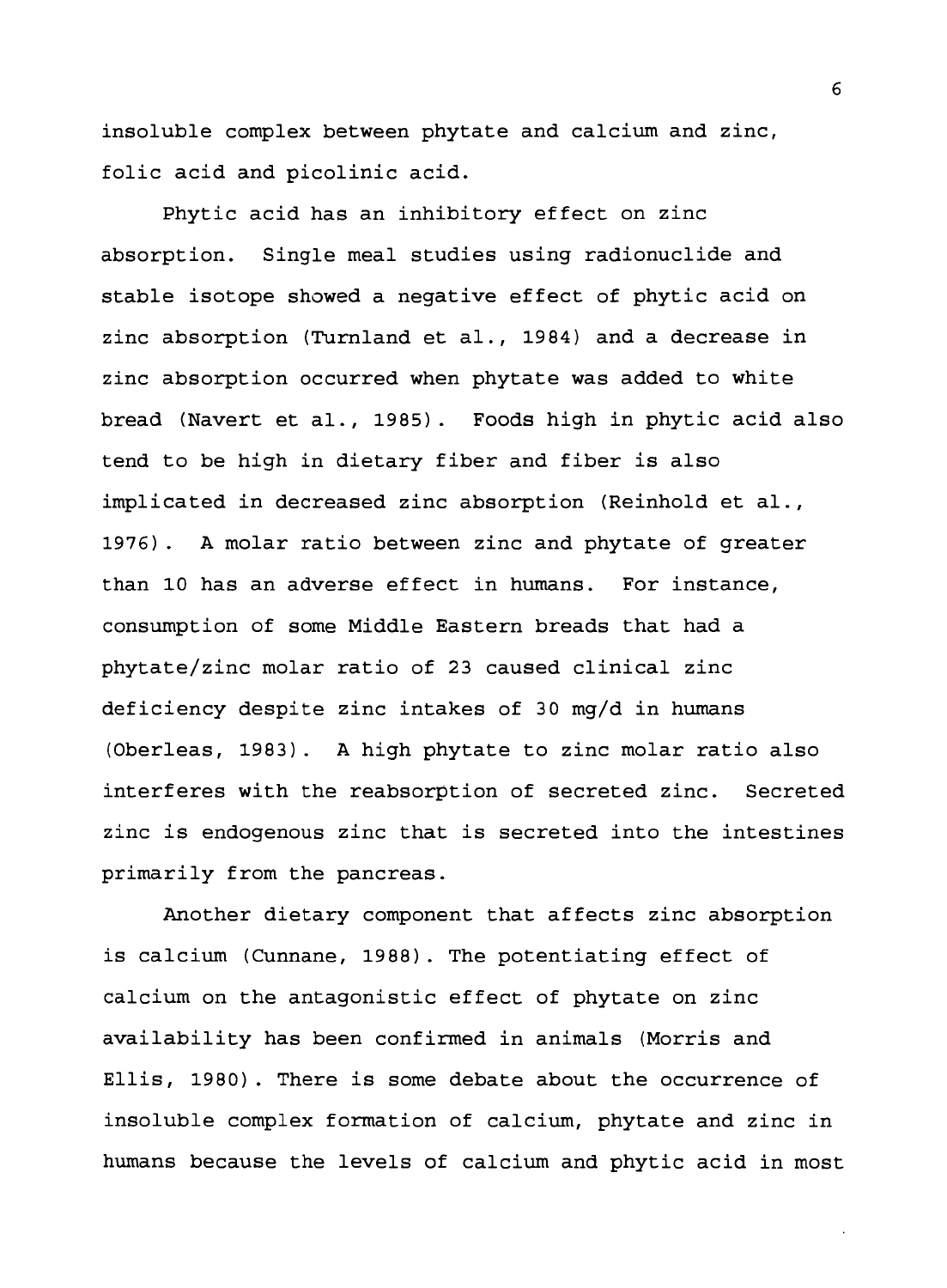human diets may not cause the formation of an insoluble complex, but it may result if calcium supplements are taken with phytic acid rich foods. Secreted zinc, primarily from pancreatic juice, is also potentially affected by the formation of an insoluble complex involving calcium, zinc and phytate.

One vitamin which affects zinc absorption is folic acid. Male subjects fed 400 µg of pteroylheptaglutamate had a greater fecal zinc loss and reduced zinc excretion than control subjects (Milne et al., 1984).

The effects of picolinic acid on zinc absorption has been studied extensively (Evans, 1980) . Picolinic acid is a minor metabolite of tryptophan metabolism. Picolinic acid coordinates with zinc to form a soluble complex that facilitates passage of zinc through the lumenal membrane, across the cell and through the basolateral membrane. A human metabolic study has shown that picolinic acid supplementation increases zinc absorption. Male subjects were fed a diet limited in tryptophan (approximately 235 mg/day). The same diet was then supplemented with picolinic acid(10 mg/day) for 4-7 weeks. During picolinic acid supplementation, the mean percent zinc absorption was  $68.1 +$ 13.9 (mean  $\pm$  SD) versus a significantly lower mean zinc percent absorption of  $55.7 \pm 15.9$  during the supplemented period (Johnson et al., 1988).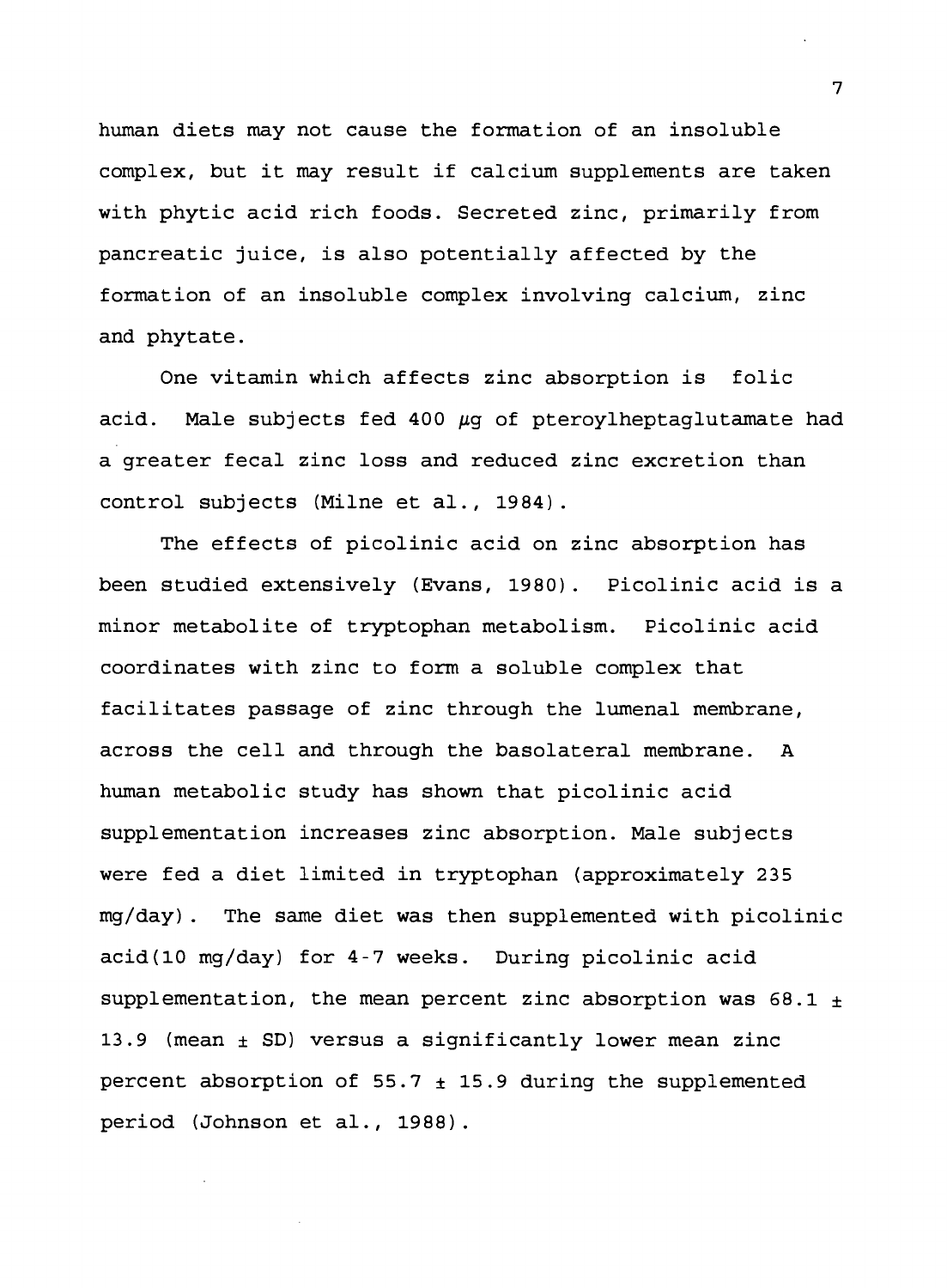#### **Transport**

Within the plasma, zinc appears to be bound to albumin with a small amount bound to alpha-macro globulin. The proportion of plasma zinc bound to the alpha-macro globulin ranges from 20 to 40% (Giroux, 1975). Amino acids also bind between 0.2-1.0% zinc (Hallman et al., 1971). Albumin also functions as the zinc carrier in the portal plasma. Albumin-bound zinc represents the metabolically active pool of the plasma.

## **Metabolism**

Zinc absorbed from the intestines is carried to the liver in portal plasma bound to albumin. About 30 to 40% of zinc entering the hepatic venous circulation is extracted by the liver. Intracellular zinc (60-80%) is found in the cytosol and most of zinc in the cytosol is bound to protein.

The main organ involved in zinc metabolism is the liver. Human liver cytosol contains zinc binding components of differing molecular weight and lability. The amount of binding component varies with zinc status and age. When the liver zinc content exceeds normal levels, the additional zinc is associated with metallothionein, a cysteine-rich protein of approximately 6,000 molecular weight. Its synthesis is induced by a range of essential metals including zinc. Radioactive zinc included in the diet, for example, was recovered in association with newly formed metallothionein (Richards and Cousins, 1976).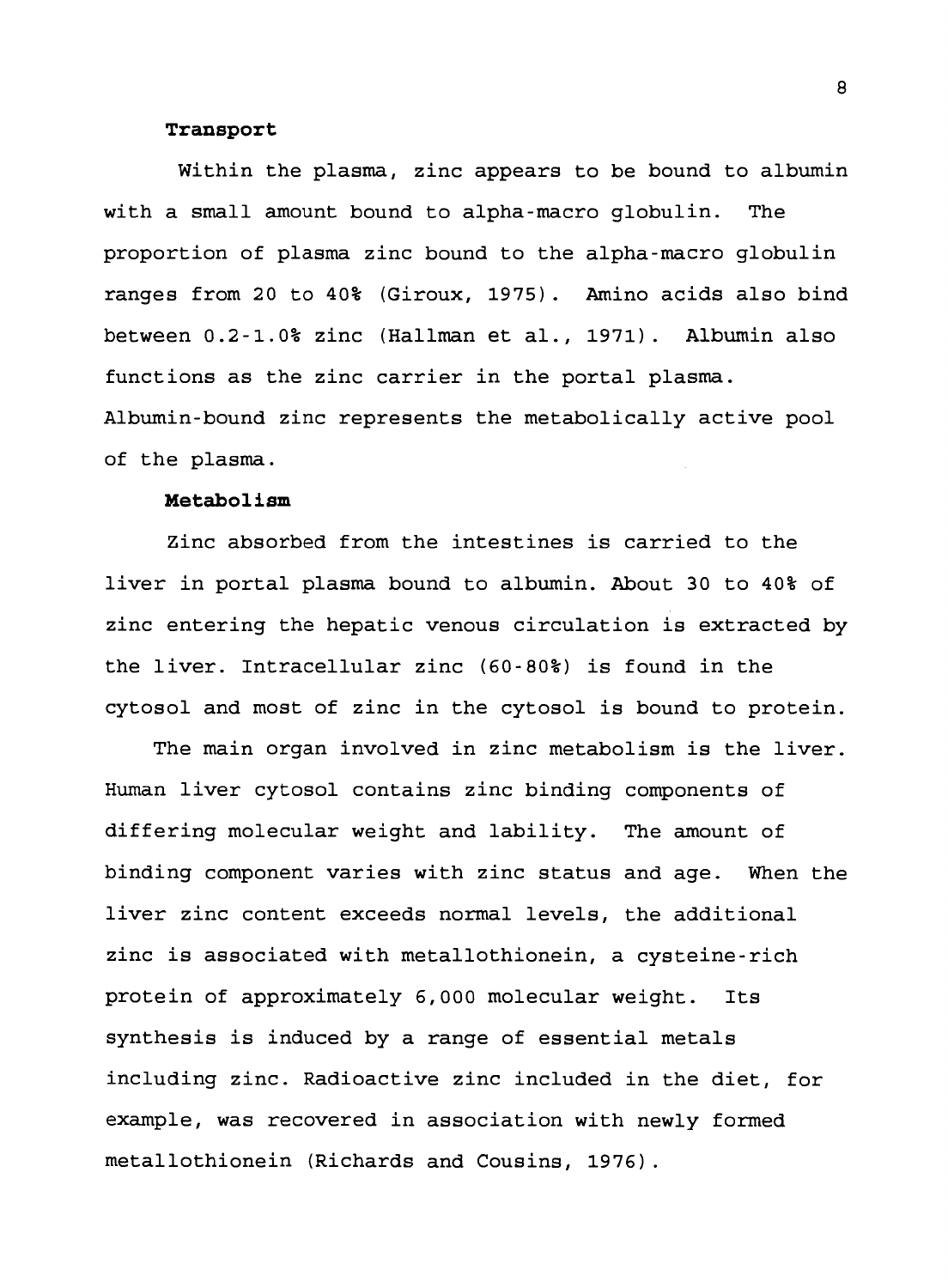## **Post Hepatic Tissue Distribution and Uptake**

Zinc is found in every human tissue and tissue fluid. Extensive analyses of human tissue by emission spectrography found that the retina of the eye contained the highest zinc concentration. However, skeletal muscle and bone account for about 80% of total body zinc (Tipton and Cook, 1963) . Factors which affect the body distribution of zinc are development and growth.

The uptake of zinc occurs in two phases. The first phase is rapid. It is probably saturable and carriermediated. The second phase is slower and more passive. Hepatic uptake of zinc occurs rapidly after absorption and heptocytes take up zinc from albumin-containing medium in vitro (Failia and Cousins, 1978). Early experiments with fish liver slices showed zinc uptake was passive (Saltman and Boroughs, 1960). Later experiments with rat hepatocyte showed that zinc uptake involved two phases (Pattison and Cousins, 1986).

# **Excretion**

The major route of zinc excretion is the feces. In addition to unabsorbed zinc, fecal excretion also includes endogenous zinc that is secreted into the gut from the body and subsequently not reabsorbed. Pancreatic secretions are a major contributor to endogenous zinc secretions in many species including humans. The other major pathway of endogenous zinc excretion is provided by the intestinal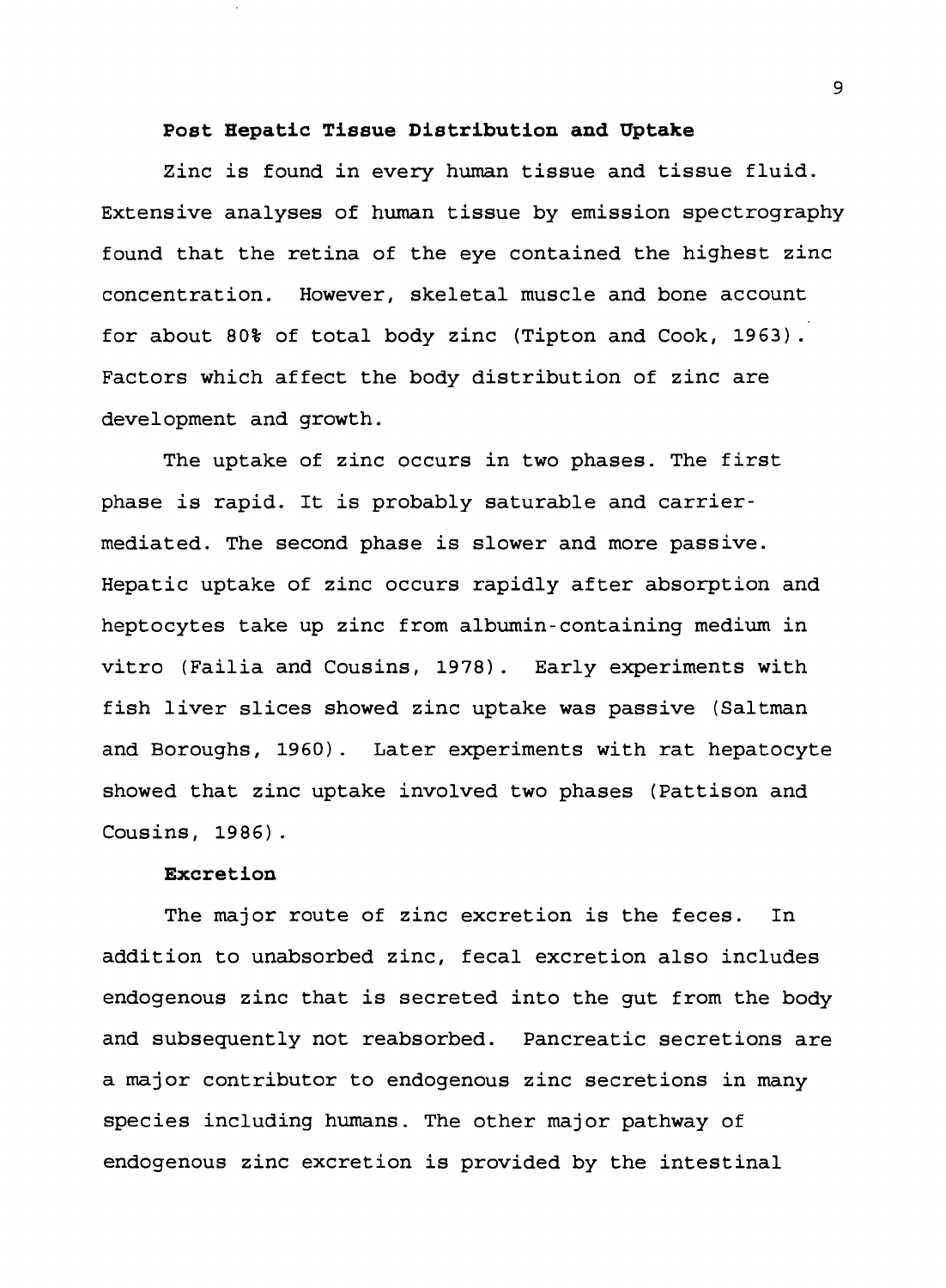mucosa cells which includes both unabsorbed zinc taken up from the intestinal lumen and zinc reentering the cells from the plasma. The amount of zinc excreted in the feces is dependent on the zinc intake (Jackson et al., 1984). In human subjects, fecal zinc excretion increased from 7 to 32 mg/d when diet zinc intake increased from <sup>7</sup> to 30 mg/d. A healthy adult man whose zinc balance is in equilibrium and has an intake of 10 to 15 mg zinc/day, will excrete about 90% of the ingested zinc.

# **Functions**

Zinc can play either a structural role or a catalytic role within an enzyme. The binding of zinc to an enzymeprotein at the site of catalysis in a metalloenzyme results in a distorted and partial coordination sphere around the metal ion. The energy from this distortion is released to the substrate. In its structural role, zinc stabilizes the quaternary structure of the enzyme (Vallee and Galdes, 1984) .

Over 200 zinc enzymes have been identified. Included in the 200 enzymes are over 24 mammalian enzymes that have been established as zinc metal1oenzymes. Zinc metalloenzymes are enzymes in which zinc is part of the either structural site or catalytic site or both whereas in zinc dependent enzymes zinc is required as a co-factor (a co-factor is the nonprotein component that is required by the enzyme for activity and is either loosely or tightly attached to the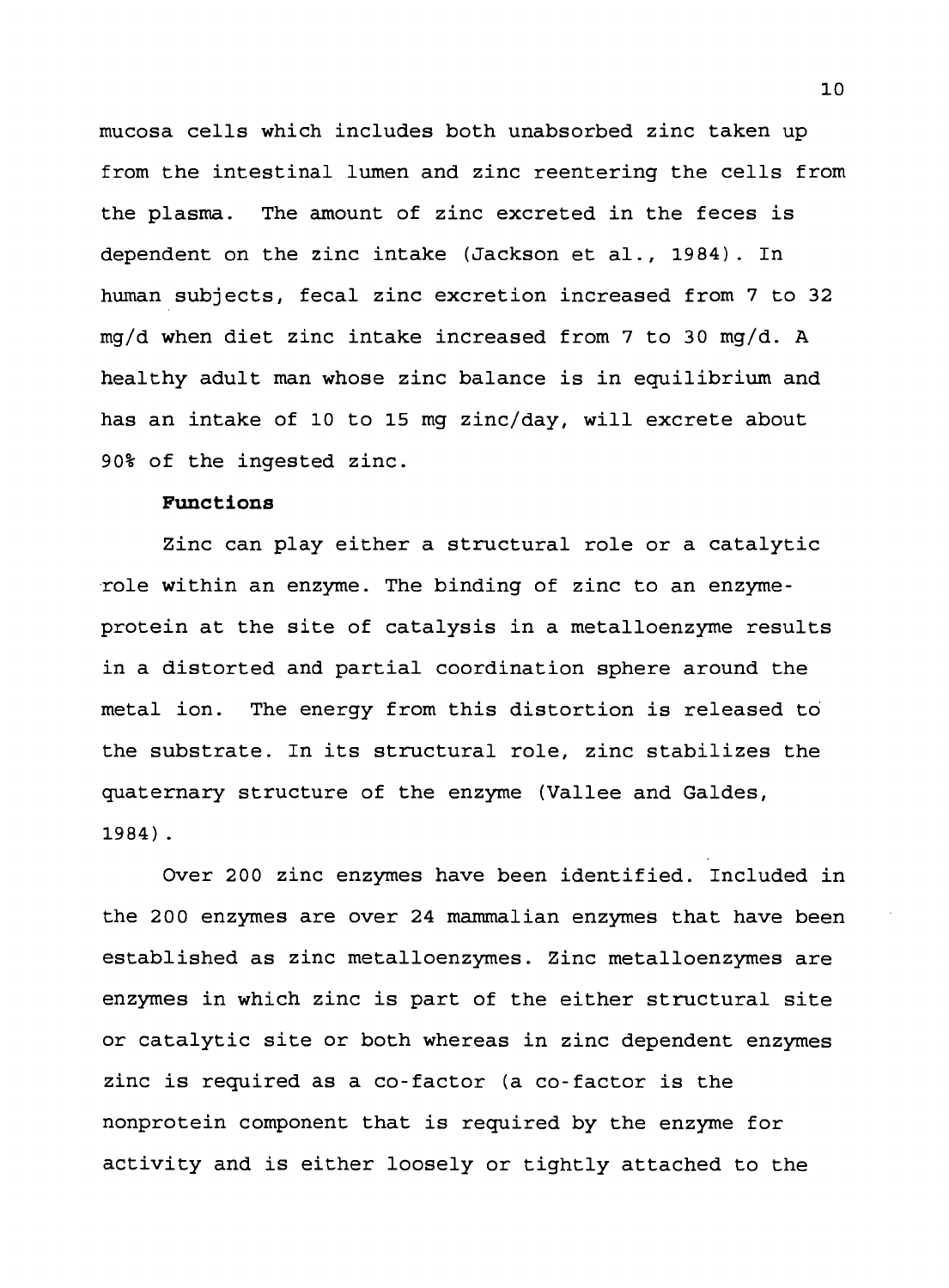enzyme. The first metalloenzyme to be discovered was carbonic anhydrase (Keilin and Mann, 1940).

The zinc metalloenzymes have diverse functions. For instance, carbonic anhydrase catalyzes the reaction between carbon dioxide and bicarbonate. This reaction is important in acid-base balance which involves both lung and kidney metabolism. Superoxide dimutase catalyzes the dismutation of the superoxide anion radical thereby protecting cells against oxidative damage caused by molecular oxygen. Alcohol dehydrogenase is necessary for the detoxification of ethanol. It converts ethanol to acetaldehyde which is then converted into water,  $CO<sub>2</sub>$ , and ATP. Fructose bisphosphatase is an enzyme involved in anaerobic glycolysis. Alkaline phosphatase is responsible for the non-specific hydrolysis of phosphate-monoesters. Alkaline phosphatase also functions in phosphate transfer reactions. Bone phosphatase is essential for bone calcification. Mathies (1958) was the first to demonstrate the presence of zinc in alkaline phosphatase. He showed that there was a direct relationship between concentration of zinc and enzymatic activity in vitro. Alkaline phosphatase has an absolute requirement for Zn(II) . However, the Zn(II) ion does not appear necessary for the synthesis of the apoprotein nor does the zinc have to be present to assure the presence of the high affinity Zn(II) binding site (Vallee and Galdes, 1984). The Zn(II) content of native alkaline phosphatase has been shown to be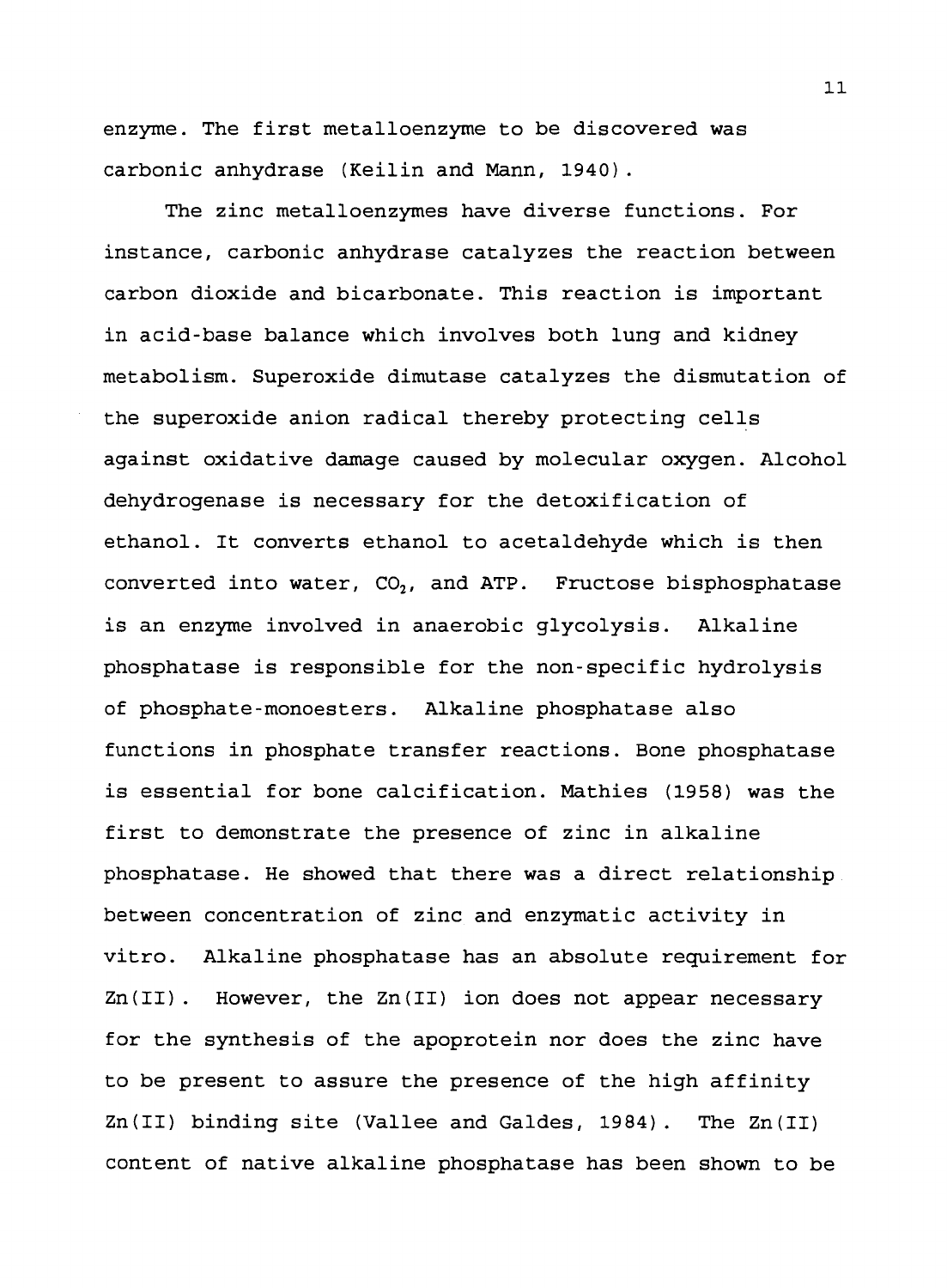4 g-atom/mol of the enzyme dimer when isolated by methods that do not alter the intrinsic metal content.

Because zinc is present in so many enzymes, it has a variety of functions that are less understood compared to the metalloenzymes previously mentioned. Zinc plays a physiological role in the function and structure of biomembranes and plasma membranes (Bettger and O'Dell, 1981). A zinc deficiency can cause oxidative damage to membranes. Zinc is necessary for cell division and tissue growth, but the role is poorly defined. Zinc is involved in nucleic acid and protein metabolism. First zinc is detectable histochemically in the nucleus, nucleolus, and the chromosomes. Second, zinc stabilizes the structure of RNA, DNA, and ribosomes. Third, the enzymes required for nucleic acid synthesis are zinc dependent. Zinc is also apparently involved in glucose metabolism because impaired oral glucose tolerance has been found in human zinc deficiency (Sandstead et al., 1967). Zinc also has been shown to affect lipid metabolism in that the elongationdesaturation pathway of essential fatty acid metabolism is impaired in zinc deficiency (Bettger et al., 1979). Zinc is also involved in the production, storage, and secretion of individual hormones such as growth hormone (Root et al.,1979), thyroid hormone (Wada et al., 1983) and corticosteroids (Flynn et al., 1972).

Zinc plays a very important role in growth and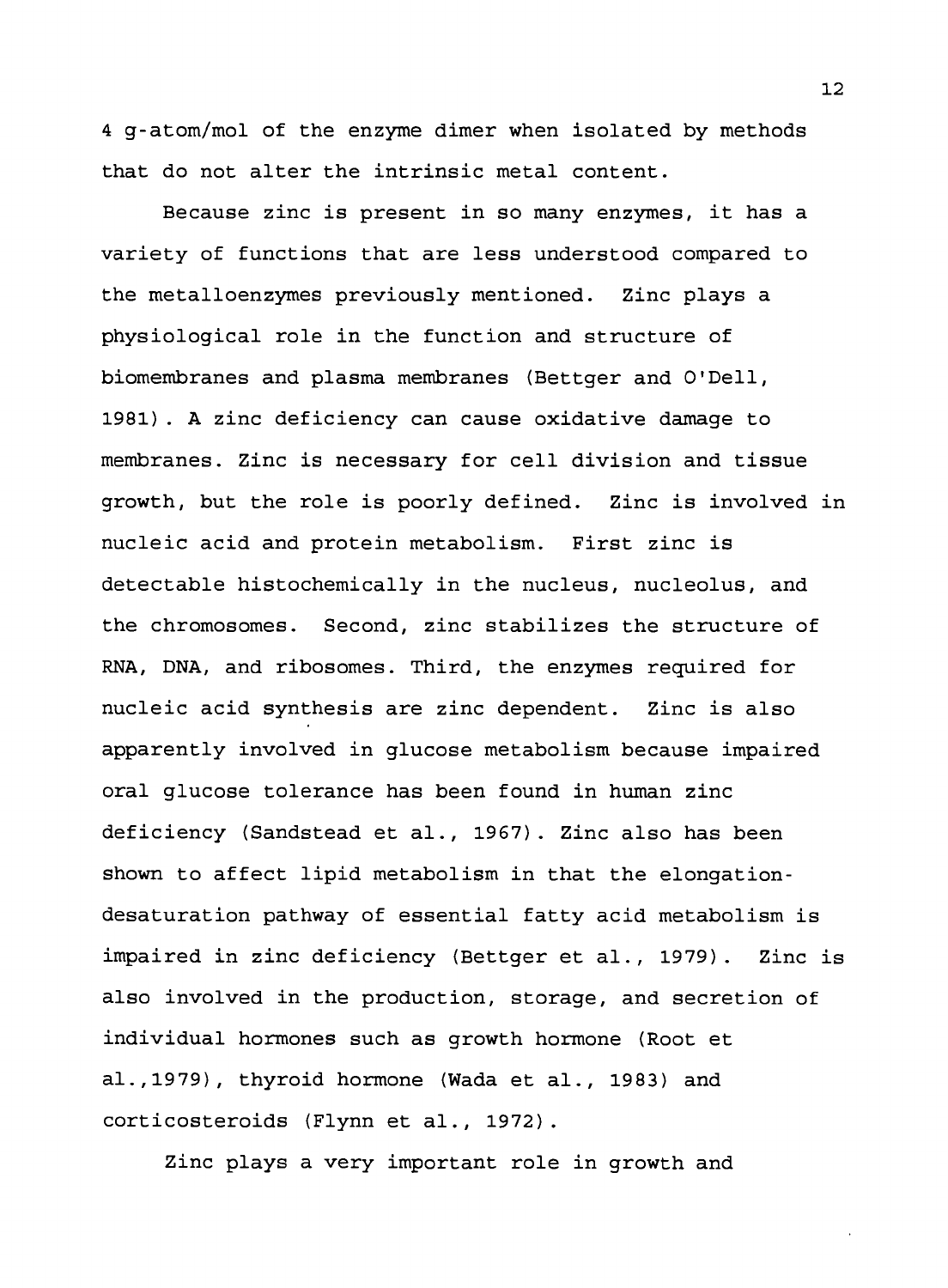reproduction evidenced by the fact that dietary zinc deficiency is very teratogenic in mammals. Rats fed diets severely deficient in zinc  $($  < 1  $\mu$ q zinc/ q diet) throughout pregnancy, for example, had significantly fewer live fetuses. The surviving fetuses also had a variety of congenital defects (Hurley and Swenerton, 1966). The teratogenic effects of a zinc deficiency could be the result of depressed food intake. Hurley et al. (1971), however, found normally formed fetuses in pair-fed female rats. Other suggested mechanisms of teratogencity are decreased DNA synthesis and DNA polymerase activity due to zinc deficiency and decreased cellular membrane and cytoskeletal integrity due to zinc deficiency. Decreased cellular membrane integrity of zinc deficient rats was reflected in significantly elevated levels of malondialdehyde, an indicator of lipid peroxidation in maternal and fetal liver (Record, 1987). There is also evidence that zinc deficiency could be teratogenic in humans (Sever and Emanuel, 1973). Neural tubal defects are seen in parts of the world where zinc deficiency is prevalent. Women with acrodermtatis enteropathica, a genetic disorder of zinc, had pregnancies that resulted in either spontaneous abortion or birth of babies with malformations.

# **Homeostasis**

The relatively constant level of zinc in tissues and body fluids, despite variation in composition of the diet.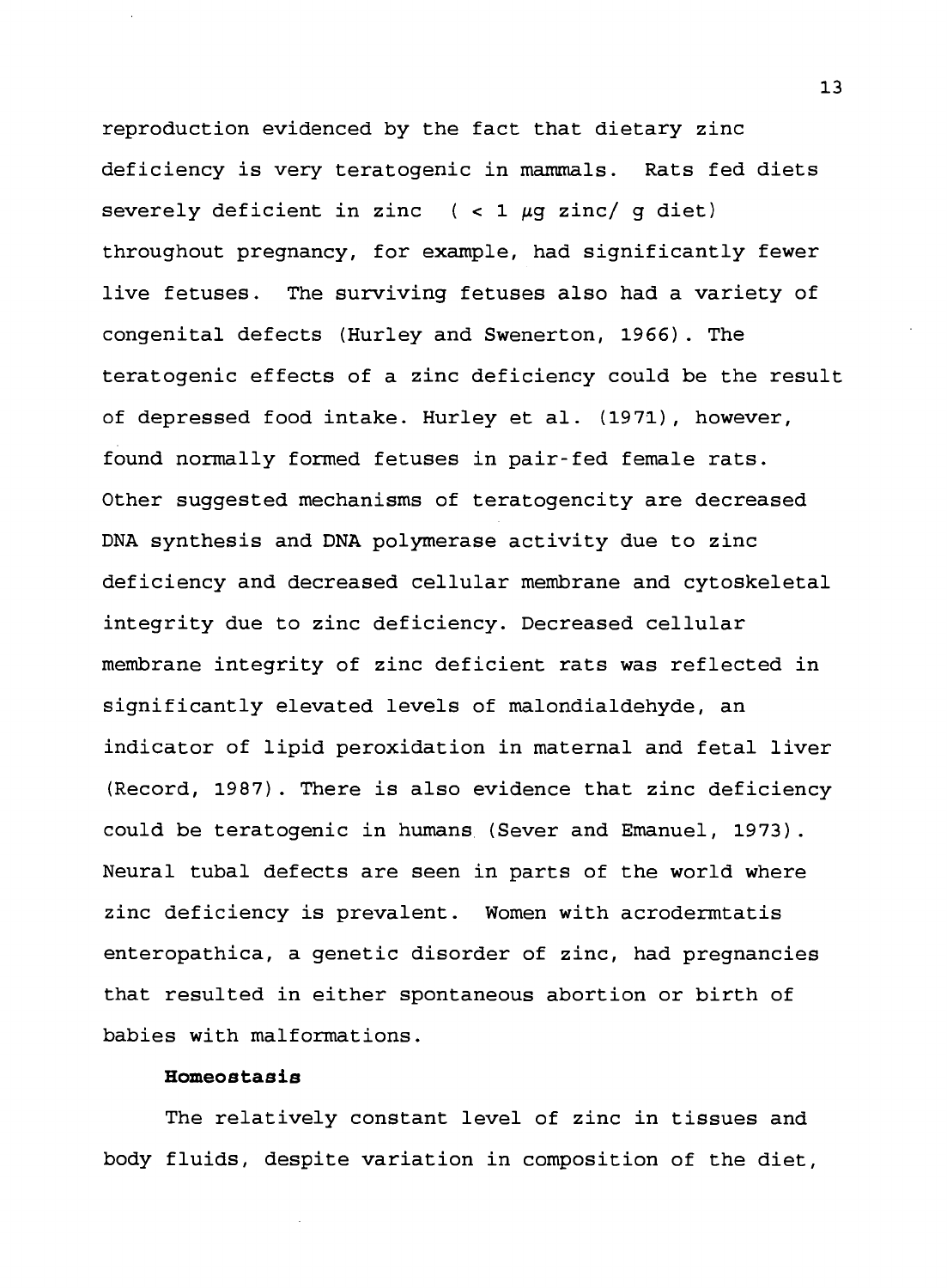suggests that there is whole body homeostasis for zinc. Increased dietary zinc results in a reduced fractional absorption of zinc and an increase in the rate of gastrointestinal excretion (Jackson et al., 1984). A key component in homeostasis is metallothionein. Richards and Cousins (1975) proposed that metallothionein regulates the flux of zinc within the mucosal cells and hence influences absorption. Reduction in zinc absorption has been correlated with an increase in metallothionein-bound zinc. Excretion of zinc into the urine contributes very little to whole body homeostasis, but urinary zinc does fall when there is overt depletion of tissue zinc. An excess intake of zinc also result in excessive loss of zinc via nonphysiological routes such as hair (Natl. Res. Council, 1979) .

# **Assessment of Zinc Status**

There are several methods to assess zinc status. By far the most widely used approach of zinc assessment is the determination of circulating levels of zinc in either serum or plasma. Many investigators, however, feel that circulating plasma zinc concentration can only provide a portion of the information necessary to assess zinc status of an individual because it is affected by levels of carrier proteins and hemolysis (Prasad, 1982). Zinc in the erythrocytes has been proposed as an approach of zinc assessment because there is evidence that zinc concentration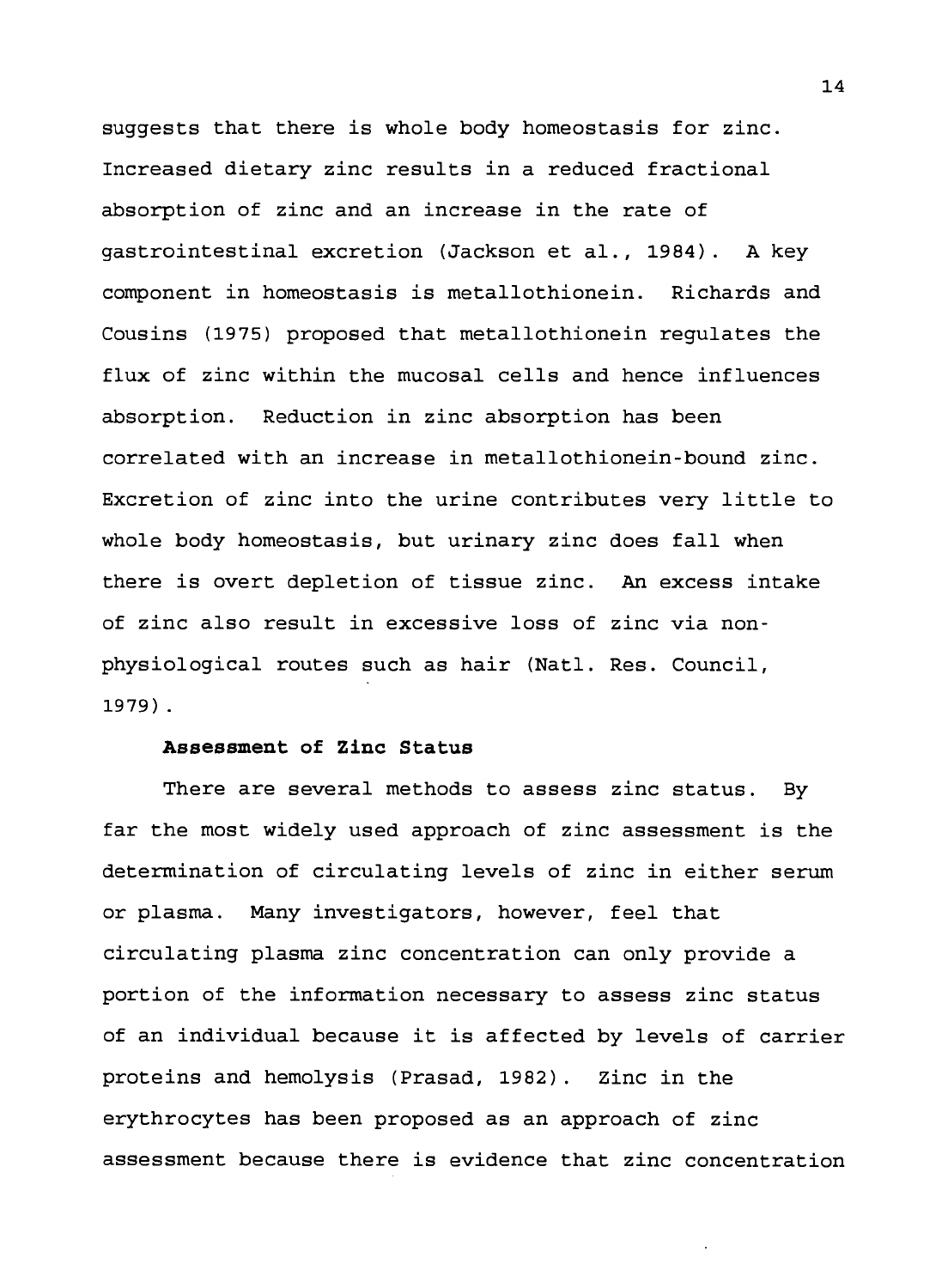in red blood cells declines in primary zinc deficiency (Solomons, 1979). Red blood cell zinc reflects long term status because the average life-time of the human red blood cell is 120 days.

Another valid method to assess zinc status is the measurement of alkaline phosphatase, a zinc metalloenzyme. Low serum alkaline phosphatase has been shown in human zinc deficiency caused by acrodermatitis enteropathica (Kay et al., 1976). The magnitude of the change in serum alkaline phosphatase activity during zinc therapy correlated with the severity of zinc deficiency. A rise in serum alkaline phosphatase activity after zinc supplementation has been considered to be supportive evidence for the diagnosis of zinc deficiency (Kasarikas and Schuna, 1980) . Serial determinations of serum alkaline phosphatase and plasma zinc together therefore is one valid tool for the diagnosis of a zinc deficiency (Weismann and Hyer, 1985). A complete assessment of zinc status, however, can only be made when more than one biochemical indicator is combined with dietary intake information and a medical history. If several of the indicators are depressed including plasma zinc and serum alkaline phosphatase activity then most researchers would consider this a zinc deficiency.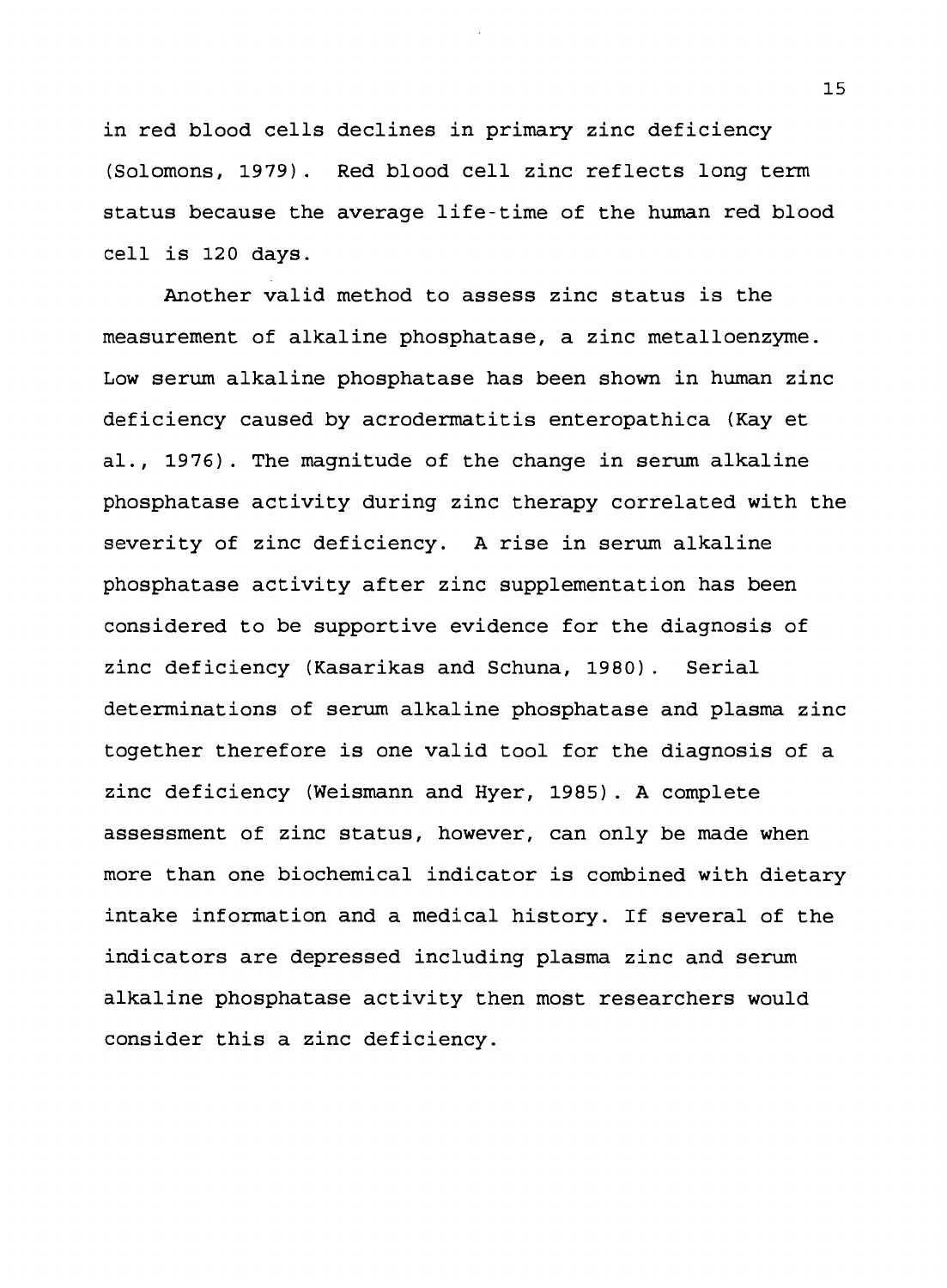#### **VITAMIN B-6**

#### **Food Sources**

Vitamin B-6 is the name used for three derivatives of 3-hydroxy-5-hydroxymethyl-2-methylpyridine. The most common forms of vitamin B-6 found in a mixed diet are pyridoxal 5' phosphate(PLP) and pyridoxine(PN). There are significant amounts of phosphorylated pyridoxamine(PMP) and pyridoxal(PL). Animal products are rich source of vitamin B-6 (Kant and Black, 1990) and comprise about 35% of dietary vitamin B-6 intake. Poultry and some fish tend to contain higher levels of vitamin B-6 than do red meats (Agricultural Research Service, 1976). Liver is a concentrated source of the vitamin. Kidney and muscle tissue contain significant amounts of vitamin B-6. Whole grain cereals, legumes, nuts, and seeds are rich sources of vitamin B-6. Fruits and vegetables contain some vitamin B-6. Fruits and vegetables represent more than <sup>3</sup> 0% of the vitamin B-6 in the U.S. food supply (Agricultural Research Service, 1976). Potatoes, bananas, and avocados are significant vitamin B-6 sources.

In plant foods, the major forms of vitamin B-6 are pyridoxine and some phosphorylated pyridoxamine. Glycosylated conjugates of pyridoxine are also found in plants and in some plant foods are the most significant form (Leklem, 1984). In animal products, the primary form is pyridoxal 5'-phosphate.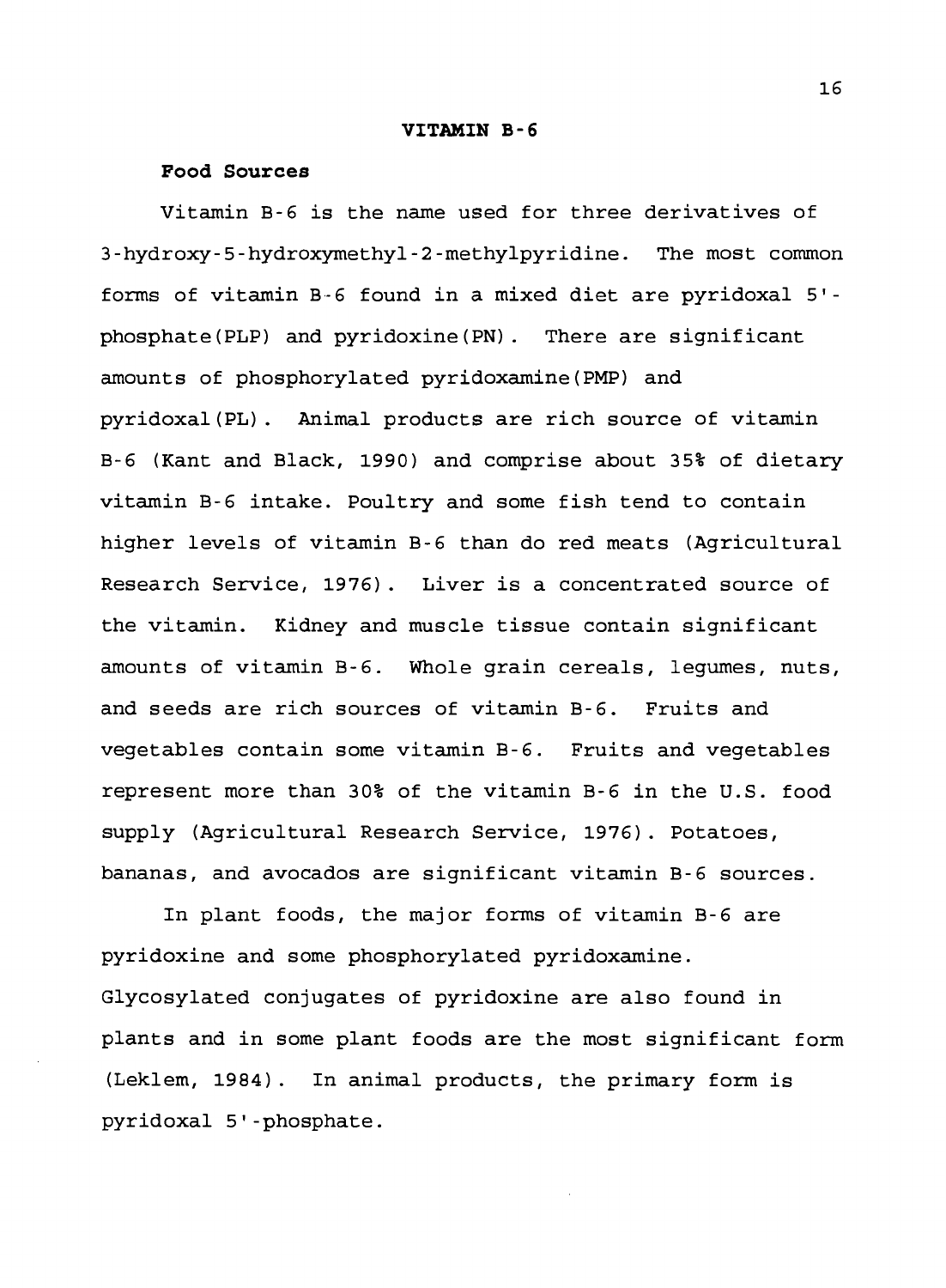# **Absorption**

PLP and PMP are hydrolyzed to PL and PM by intestinal phosphatase in the intestinal lumen. Specifically, alkaline phosphatase is responsible for the dephosphorylation of PLP and PMP at the intestinal site (Middleton, 1979). Hydrolysis of the vitamin B-6 forms is necessary because phosphorylated compounds do not readily cross cell membrane. It has been shown that a zinc deficiency decreases alkaline phosphatase activity in rat intestine (Leecke et al., 1967). At high concentrations, however, PLP can be absorbed slowly without hydrolysis (Henderson, 1985). PN was shown to be absorbed by passive diffusion in experiments using whole animals (Middleton, 1979), everted sacs (Tsuji et al., 1973), isolated loops and intestinal rings (Lumeng and Li, 1975) .

#### **Portal Vein Transport**

As shown in Figure 1, the major forms entering the portal vein from the gastrointestinal tract are PL, PN, and PM. PL and PN can be taken up from the portal vein by erythrocytes and be phosphorylated by a kinase (Ink and Henderson, 1984).

#### **Liver Metabolism**

As shown in Figure 1, PL, PM and PN are phosphorylated by vitamin B-6 phosphokinase, a zinc-dependent enzyme (EC 2.7.1.35), when they are taken up by tissue to metabolically trap them and to maintain a low intracellular concentration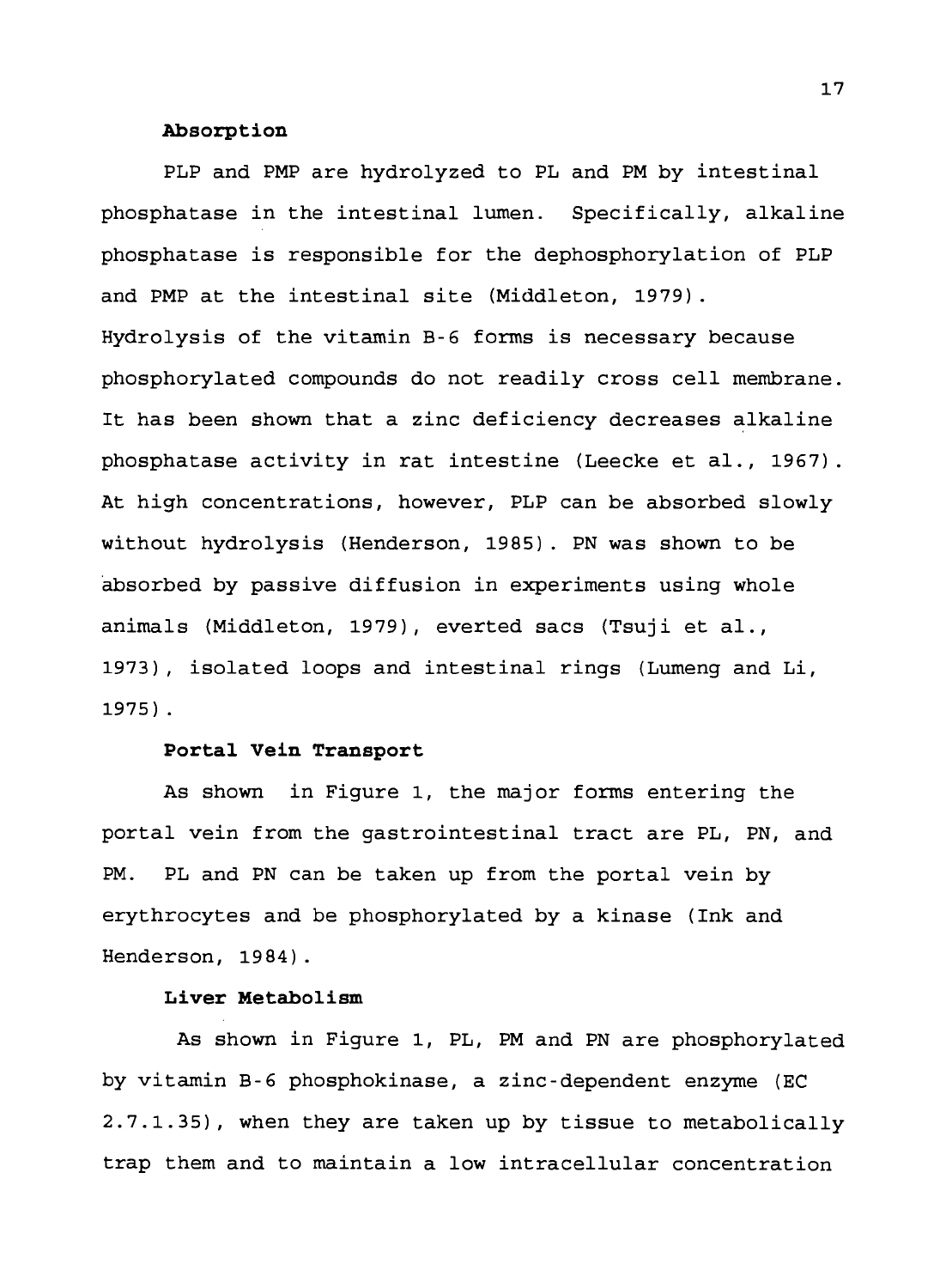

Figure 1. Vitamin B-6 Metabolism in Liver. *<sup>l</sup>* Vitamin B-6 phosphokinase (Zn dependent enzyme). <sup>2</sup> Alkaline  ${\tt phosphatase}$  (Zn metalloenzyme).  $^3$  PMP(PNP) oxidase. pyridoxal oxidase.

Adapted from Merrill, A.H. and Burnham, F.S 1990. Vitamin B-6. In: Present Knowledge in Nutrition, 6th edition (M.L. Brown, ed.), pp.155-162, Nutrition Foundation: Washington, D.C.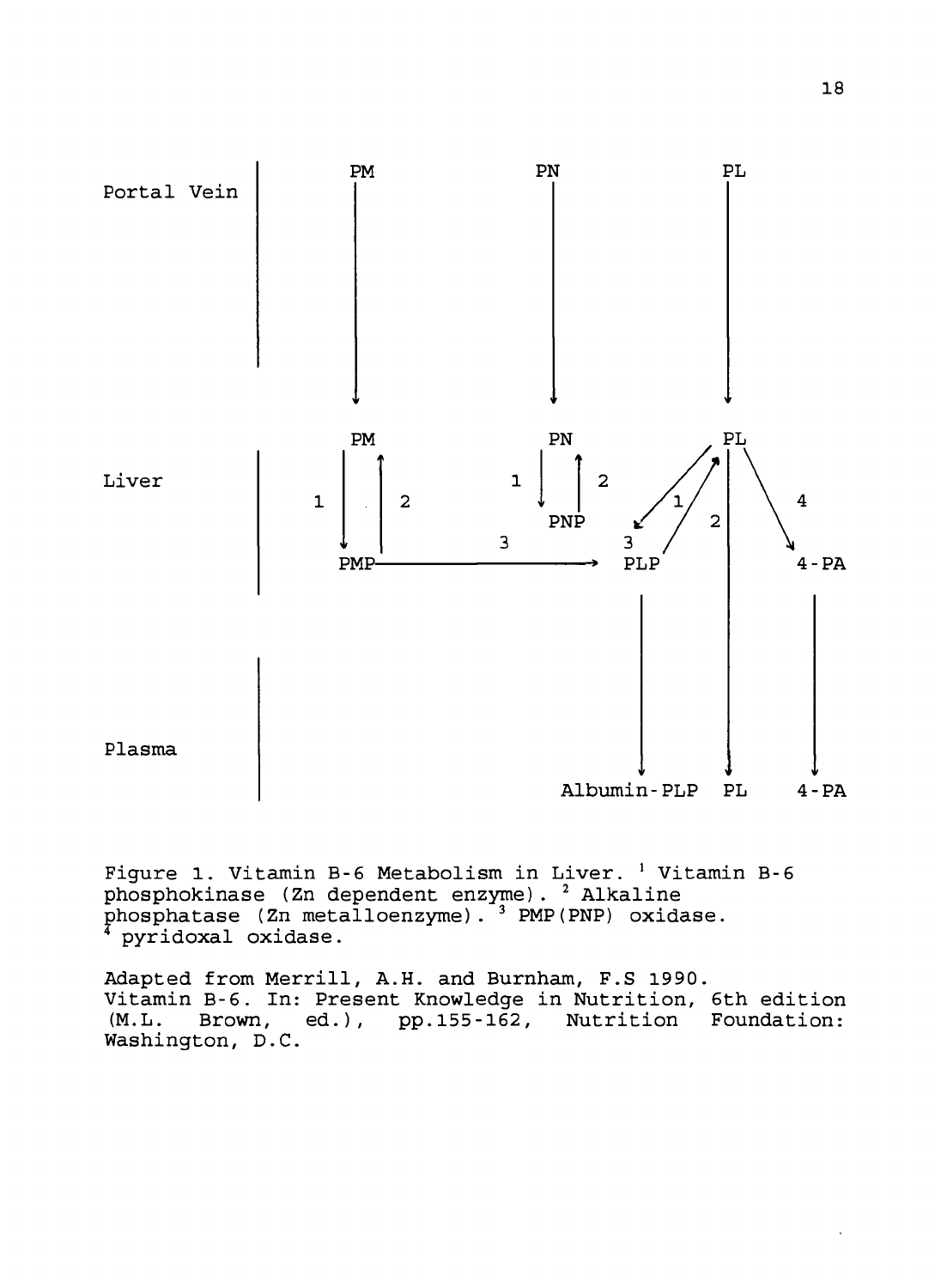of the free forms of the vitamin. Based on in vitro studies using ion-purified pyridoxal kinase from rat and turkey it was shown the  ${\rm Zn^{2+}}$  was the superior cation for a maximal activity of pyridoxal phosphokinase at a concentration of 200 micromol (McCormik et al., 1961). Therefore, zinc is the primary cation in the pyridoxal kinase reaction under physiological conditions. Neary and Diven (1970) speculated that formation of a ZnATP complex may participate in the phosphorylation of vitamin B-6 compounds in the pyridoxal kinase reaction. Because zinc is the primary cation in pyridoxal kinase reaction, a zinc deficiency would be expected to cause a reduction in pyridoxal phosphokinase activity. However, Swenerton and Hurley (1968) showed that even a severe zinc deficiency did not significantly reduce pyridoxal phosphokinase activity. Zinc ions do stimulate enzyme activity in vitro, but the concentration required exceeds normal physiological intracellular zinc concentration (Nutr. Rev., 1990).

As seen in Figure 1, conversion of PMP and PNP to PLP, catalyzed by the activity of the flavin mononucleotide requiring enzyme PMP(PNP) oxidase, also occurs in the liver ( et al., 1984). PMP(PNP) oxidase is sensitive to product inhibition by PLP (Pogell, 1958). The PLP formed in the liver is released into the plasma.

Figure 1 also shows that PLP can be hydrolyzed to PL by liver alkaline phosphatase, a zinc metalloenzyme ( and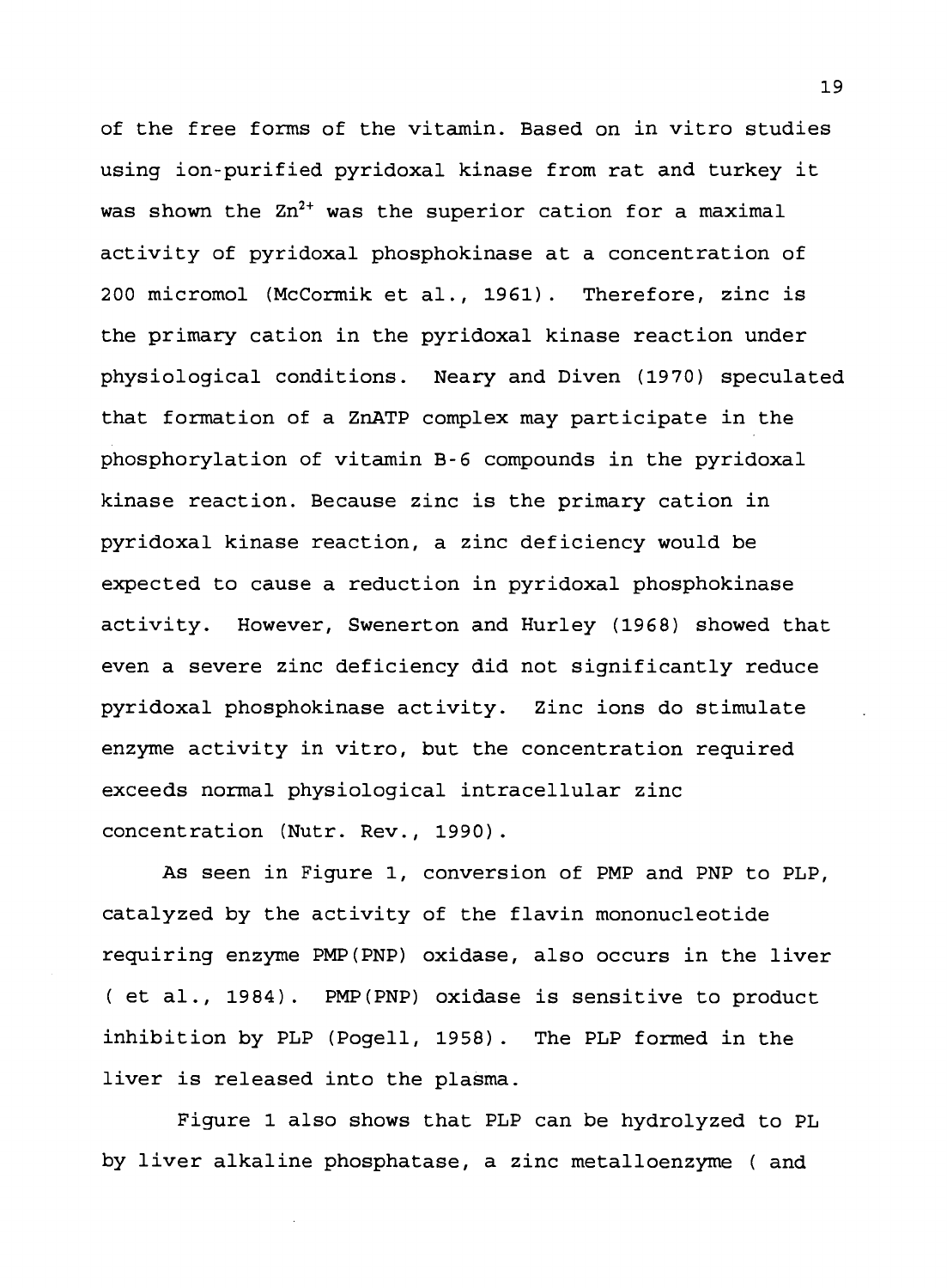Henderson, 1990; Li et al., 1974; Lumeng and Li, 1975). However, it has been shown that a severe zinc deficiency (1 ppm zinc) does not produce a change in the liver alkaline phosphatase activity (Huber and Gershoff, 1973).

PL may either be released into circulation or be oxidized to 4-pyridoxic acid(4-PA), the major vitamin B-6 excretion metabolite, by a FAD dependent aldehyde oxidase (Stanulovic et al., 1976).

Regulation of liver vitamin B-6 metabolism has been primarily studied by enzyme activity experiments ( et al., 1984; 1986; 1990) Under optimal assay conditions, PL kinase exhibited considerably greater activity than the phosphatase. At physiological pH, however, the activities of the two enzymes in human liver were found to be similar. Nevertheless, kinase activity still was slightly greater than the phosphatase which apparently ensures adequate delivery of PLP to tissues such as muscles.

## **Post Hepatic Metabolism**

Vitamin B-6 is transported in the plasma, primarily as a PLP-albumin complex. PLP, a major source of vitamin B-6 for tissue, typically represents 55-75% of the total vitamin B-6 in plasma (Lumeng and Li, 1975). PL represents the majority of the other 20% of vitamin B-6 in the plasma and is the only other form of vitamin B-6 in significant amounts in the plasma(Lumeng and Li, 1975). PL also will bind to albumin but with less affinity than PLP.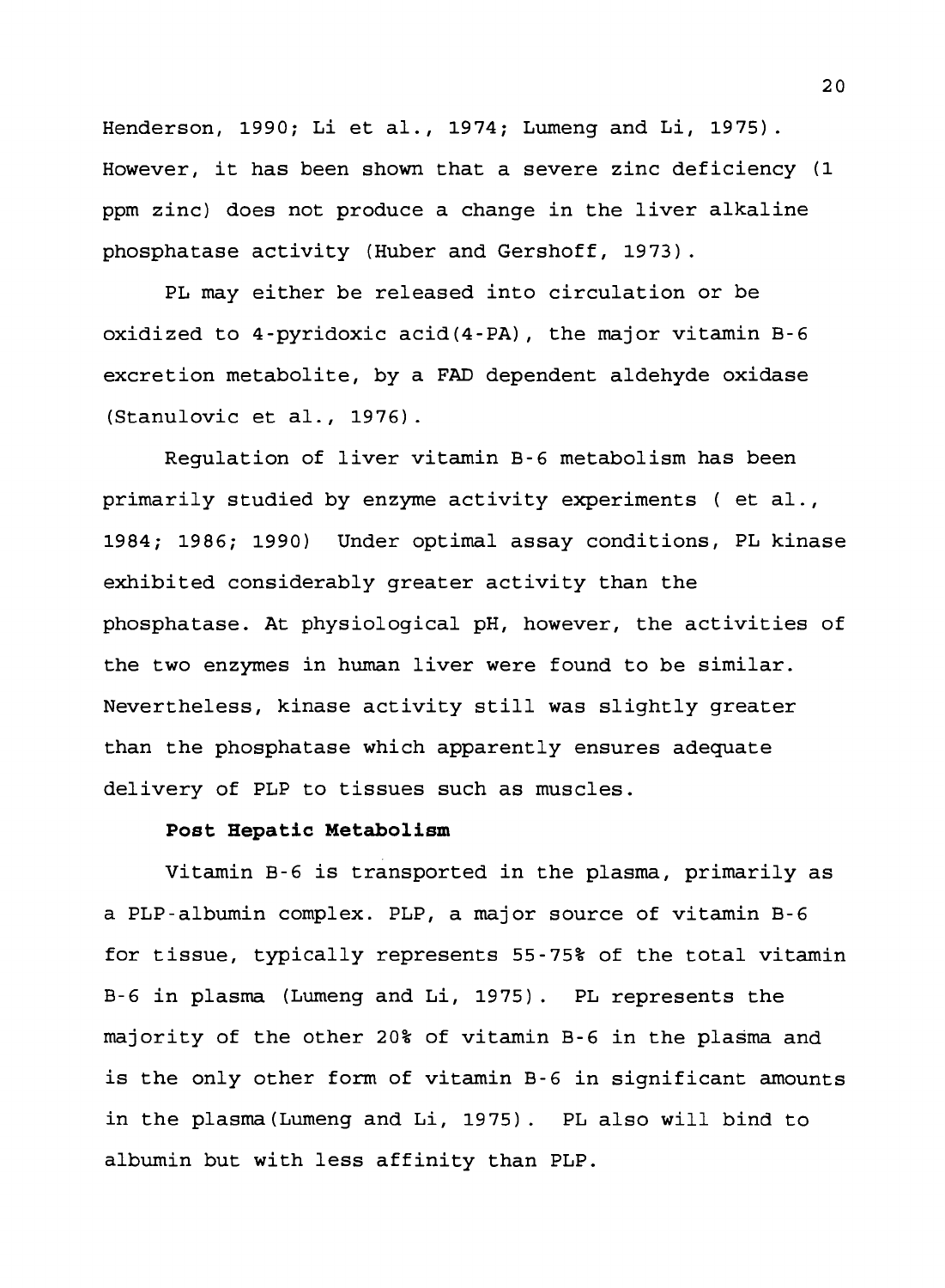PL can pass readily into the cell and is known to clear rapidly from the circulation following either a dose of vitamin B-6 or long term supplementation with vitamin B-6 (Kant et al., 1988). PL and PM are also taken up by diffusion in most tissues. Clearance of PLP from the plasma is not as rapid as PL following a vitamin B-6 dose (Kant et al., 1988). As shown in Figure 2, hydrolysis of albuminbound PLP by plasma alkaline phosphatase is considered to be important for both tissue uptake and catabolism of vitamin B-6.

Muscle is one tissue that plays a significant role in vitamin B-6 metabolism. As seen in Figure 2, PL taken up by muscle is phosphorylated to PLP by pyridoxal phosphokinase which can then serve as a coenzyme for a variety of reactions involving amino acid metabolism as well as for glycogen phosphorylase.

## **Excretion**

The oxidation of PL to 4-PA in the liver (Fig. 1) and kidney (Fig. 2) and its subsequent urinary excretion is considered to be an important route for the disposal of excess vitamin B-6. Most dietary vitamin B-6 is excreted as 4-PA in the urine. In healthy individuals, 40-60% of dietary vitamin B-6 will be excreted (Schultz and Leklem, 1991) . With a vitamin B-6 deficiency, the percent of B-6 intake that is excreted decreases. The form of vitamin B-6 ingested also affects 4-PA excretion. More 4-PA is excreted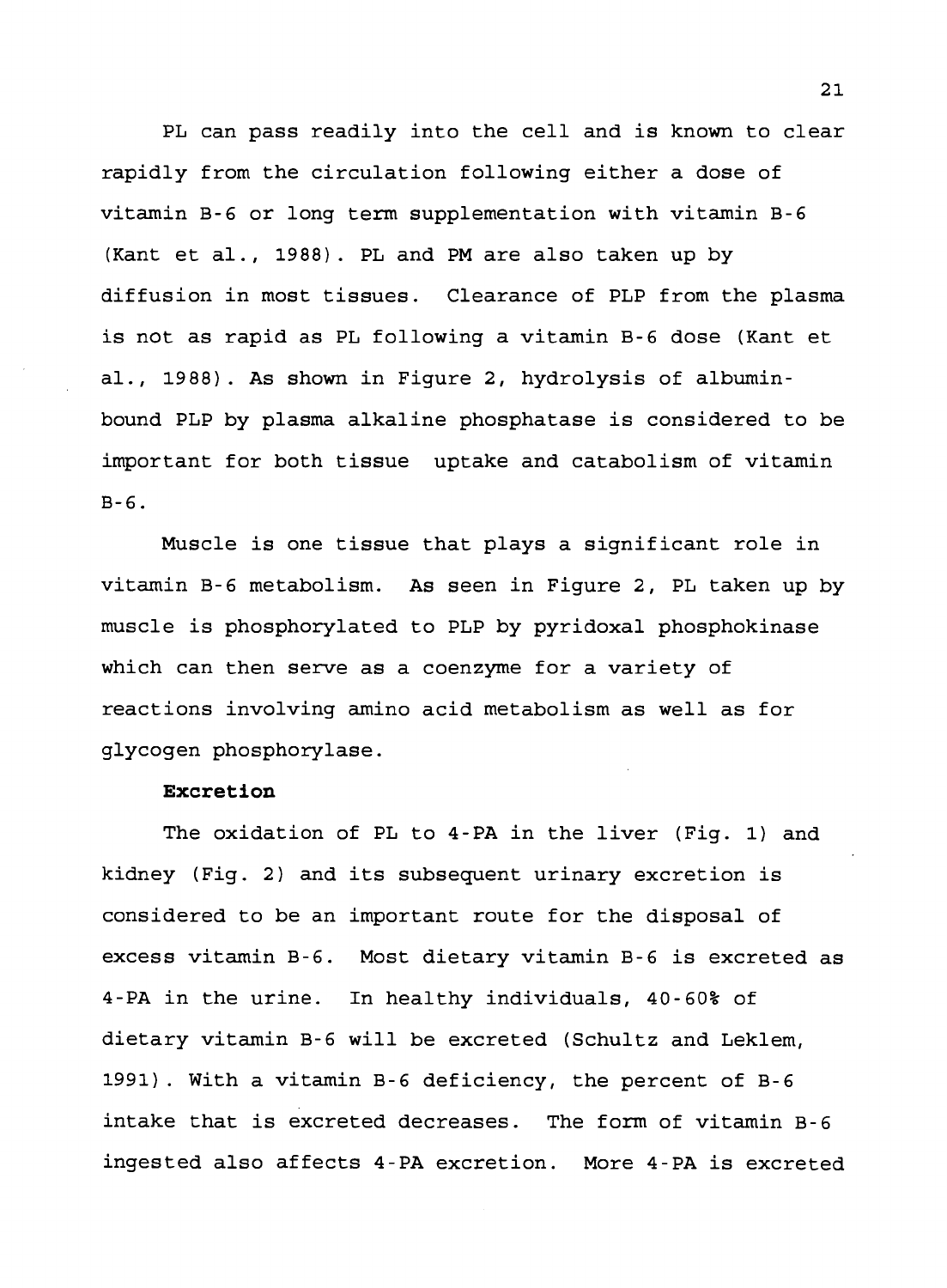

Figure 2. Post-Hepatic Utilization of Vitamin B-6.  $^1$  Alkaline phosphatase (Zn metalloenzyme).  $^2$  Pyridoxal oxidase. <sup>3</sup> Pyridoxal phosphokinase.

Adapted from Merrill, A.H. and Burnham, F.S. 1990. Vitamin B-6. In: Present Knowledge in Nutrition, 6th edition (M.L. Brown, ed.), pp. 155-62. Nutrition Foundation, Washington, D.C.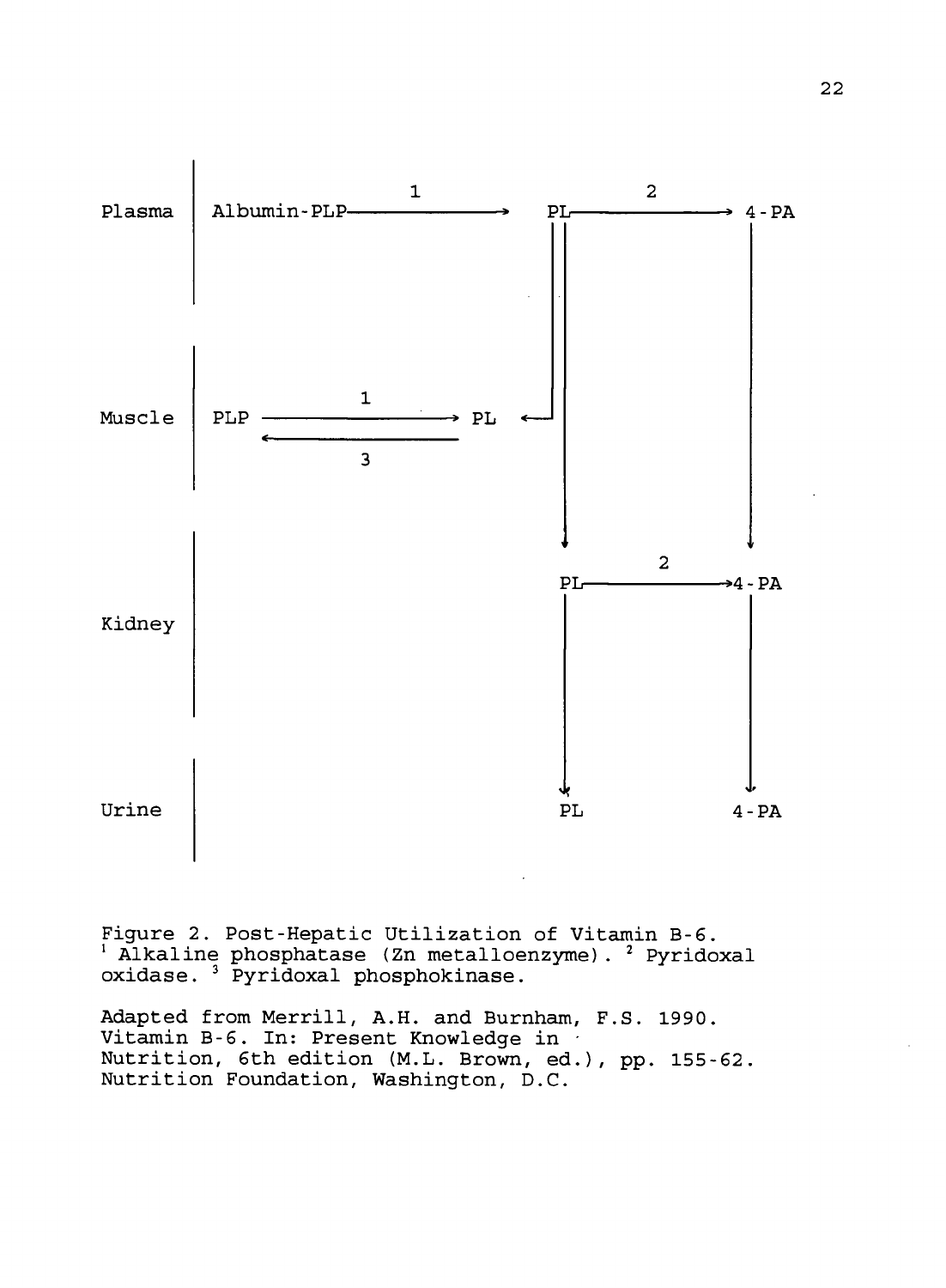following the consumption of PL than any other vitamin B-6 form (Wozenk et al., 1980).

#### **Functions**

The most important role of vitamin B-6 is its function as a coenzyme. More than 100 enzymes require PLP as a coenzyme. These enzymes function in a variety of reactions especially those involving amino acid metabolism including amino transfer, decarboxylation, aldol cleavage, anhydride condensation and amino acid racemization.

PLP is also involved with carbohydrate metabolism, lipid metabolism and in immune and nervous system function. PLP may have also a role in the modulation of steroid hormone action (Litwick et al., 1985). One role of PLP is in tryptophan metabolism. Kynurenine aminotransferase, a PLP requiring enzyme, converts kynurenine to kynurenic acid. Most of the tryptophan is metabolized into carbon dioxide and pyridine derivatives such as niacin, an essential watersoluble B vitamin. Tryptophan degradation also yields the minor metabolite picolinic acid. Picolinic acid, by its ability to form a water soluble zinc chelate, has been shown to increase zinc absorption (Evans, 1980).

Serine transhydroxymethylase and glycine synthase are two PLP-dependent enzymes that convert tetrahydrofolate(THF) to 5,10 methylene-THF (Shane and Stokstead, 1983). Single carbon transfer is essential for nucleic acid synthesis.

PLP plays a role in gluconeogenesis because the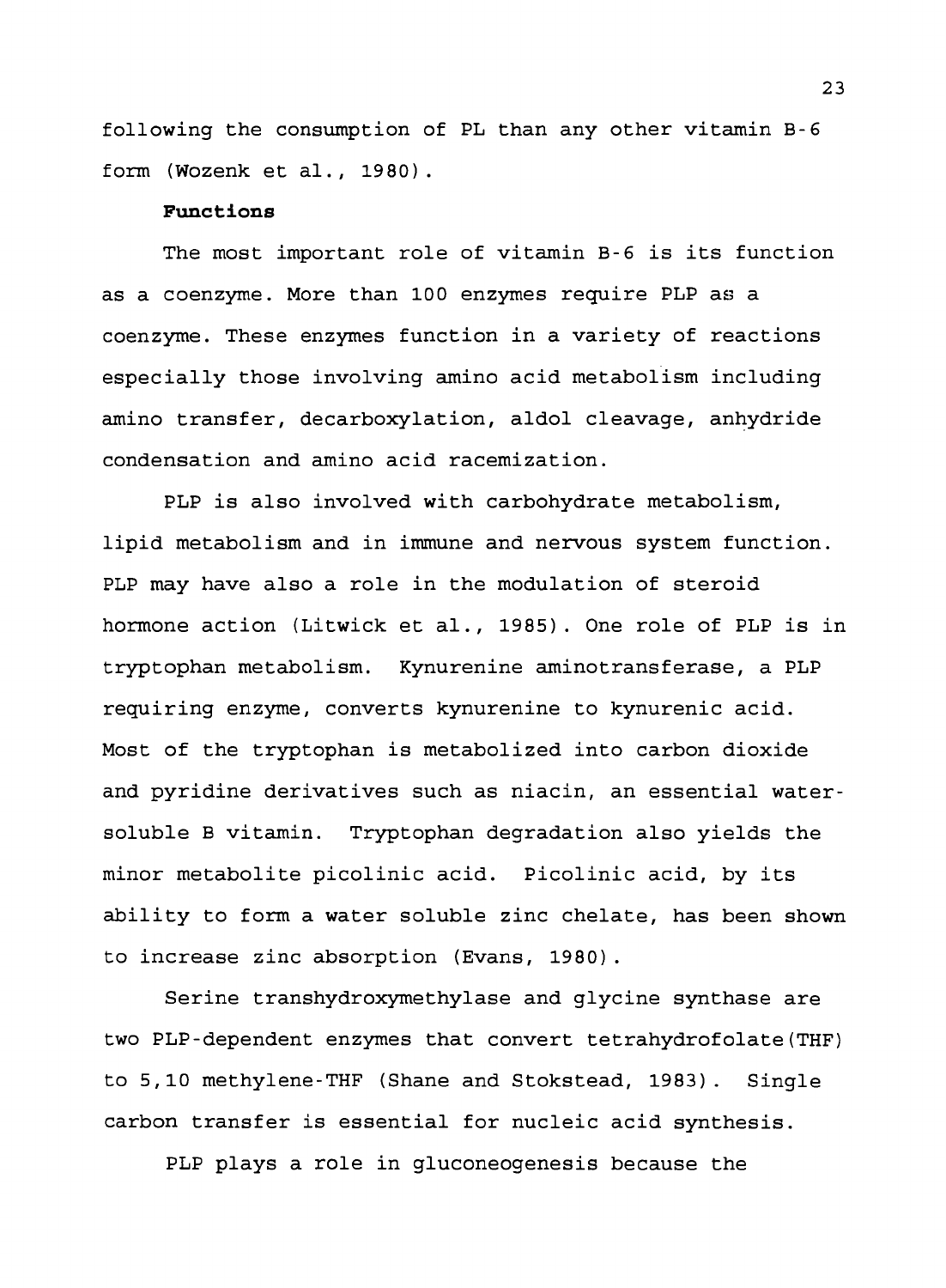aminotransferases are PLP-dependent enzymes. Aspartate aminotransferase catalyzes the reactions that results in the shuttling of oxaloacetate from the mitochondria to cytosol, where it enters the gluconeogenic pathway.

PLP plays a role in neurotransmitter synthesis. Taurine, dopamine, norepinephrine, histamine, gammaaminobutyric acid and 5-hydroxytryptamine(serotonin) are synthesized by PLP-dependent enzymes (Dakshinamurti, 1982).

# **Assessment of Vitamin B-6 Status**

Indicators of vitamin B-6 status can be divided into three categories: dietary intake, direct methods and indirect biochemical indices (Leklem, 1990; Leklem and Reynolds, 19 87). Direct methods of vitamin B-6 status assessment involve either the measurement of one or more vitamin B-6 forms or the measurement of urinary 4-PA or a combination of these measures. The indirect methods of status assessment measure the ability of vitamin B-6 to perform in its functional role as a coenzyme. Leklem and Reynolds (1987) have suggested that assessment of vitamin B-<sup>6</sup> status in an individual should include dietary intake determination and at least two biochemical indices.

Plasma PLP represents a direct and versatile indicator of vitamin B-6 status. Plasma PLP also correlates well with PLP content of the skeletal muscle. Plasma PLP concentration reflects the degree of undernutrition and the degree of storage of vitamin B-6 (Leklem, 1990). Two factors that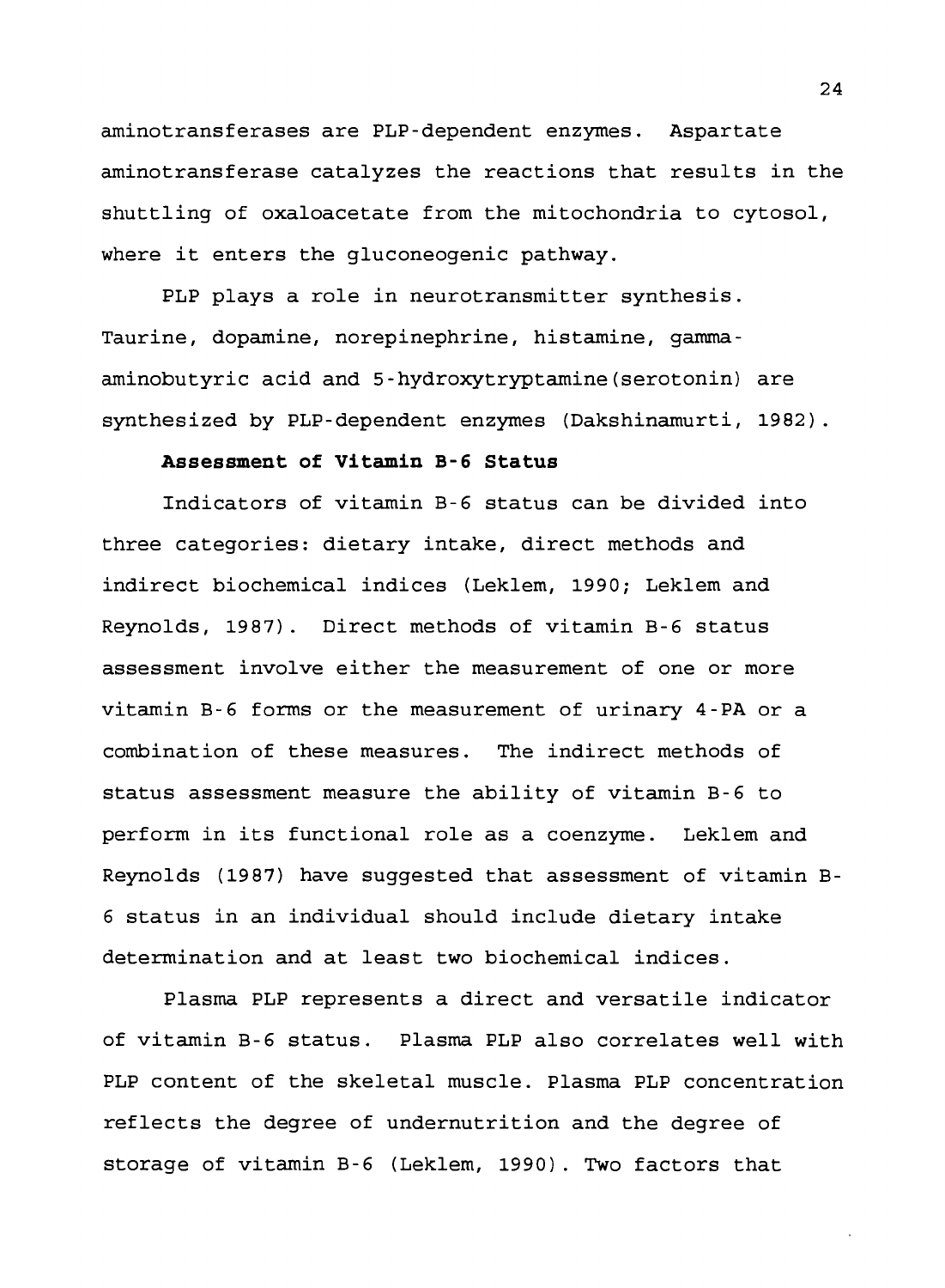influence plasma PLP are dietary protein and vitamin B-6 intake (Leklem, 1990). There is a negative correlation between protein intake and plasma PLP concentration. Urinary 4-PA excretion, another direct measure of vitamin B-<sup>6</sup> status, reflects short term vitamin B-6 status.

One indirect measure that assesses the function of vitamin B-6 is erythrocyte alanine transaminase. Measurement of the erythrocyte enzyme is preferable to plasma aminotransferase because the erythrocyte aminotransferase activities are higher and less variable between individuals than plasma aminotransferase. Erythrocyte aminotransferase is used as a long-term measure of vitamin B-6 status and is thought to be responsive to vitamin B-6 intake. Determination of in vitro stimulation of the enzyme by incubation with PLP is a better indicator of vitamin B-6 status than measuring the unstimulated activity.

Tryptophan and methionine load tests, which reflect vitamin B-6 status in the liver, also are two indirect measures of vitamin B-6 status. In the methionine load test, usually <sup>3</sup> g of methionine are given and the urinary excretion of cystathionine is measured. Because of the limited number of studies utilizing this test, no definitive values are available for urinary cystathionine excretion as an indicator of adequate vitamin B-6 status. However, basal cystathionine excretion of  $> 350 \mu$ mol/d has been shown to be indicative of vitamin B-6 deficiency (Leklem, 1990).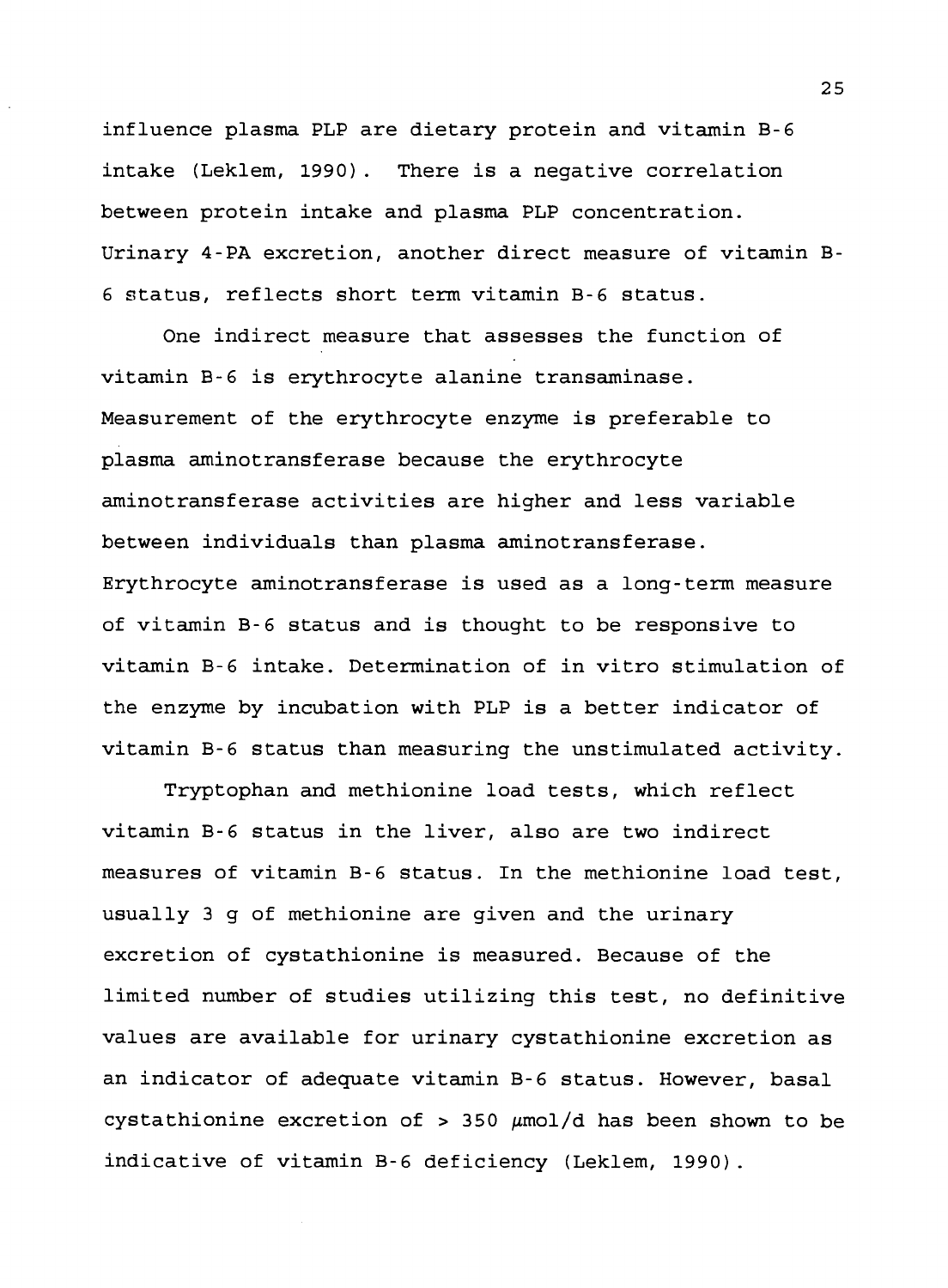#### **ALCOHOL**

#### **Sources**

The primary souroe of ethyl alcohol, commonly referred to as alcohol, is fermented beverages such as beer, wine, and distilled spirits. The bulk of beer sold in the United States is about 3.6% alcohol by weight(this is equal to about 12.6 gm alcohol) or 4.5% by volume. Low calorie beer is about 3% alcohol by weight. Table wines contain between 11.5-12.5% alcohol. However, fortified wines usually contain about 18-20% alcohol. Most distilled spirits contain 43% alcohol, while grain alcohol contains 95% alcohol (Darby, 1979). The non-alcoholic general population derives about 4.5% of its calories from alcohol (Scheig, 1970) .

### **Absorption**

Alcohol, a fat-soluble, nonelectrolyte is readily absorbed from the gastrointestinal tract and the mucosal membranes in the mouth. Alcohol absorption after oral ingestion is affected by many factors including the type of beverage, the presence of food in the gut, body temperature and physical exercise. Alcohol from distilled spirits is absorbed more readily than alcohol from either beer or wine whereas the presence of food delays gastric emptying and reduces the rate and efficiency of alcohol absorption. Diets containing high protein, fat and carbohydrate foods slow alcohol absorption. Lower body temperature also decreases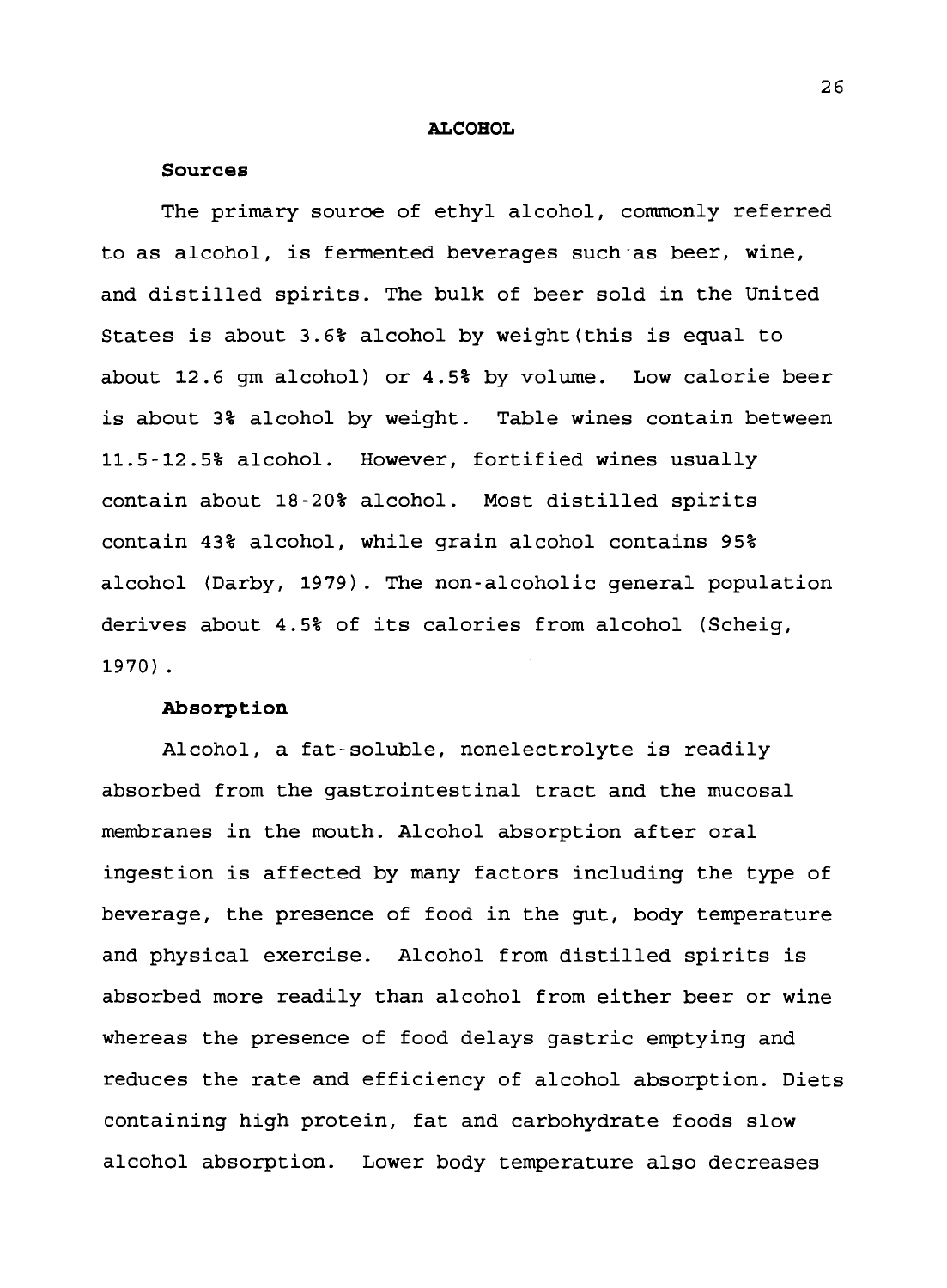alcohol absorption. There is also decreased absorption of alcohol with decreased physical exercise. Alcohol is absorbed into the circulation by diffusion across the duodenum, jejunum, and to a lesser extent from the stomach and large intestine (Agarwal and Gedde, 1980).

## **Tissue Distribution**

Alcohol accumulates in tissues with the highest water content and tends to be distributed in organs where there is good blood flow. Organs such as the brain, lung and kidneys show the highest alcohol level while muscles generally have a lower alcohol content.

## **Metabolism**

Alcohol is metabolized primarily in the liver, but there is evidence that some alcohol is metabolized in the stomach (Frezza et al., 1990). Metabolism of alcohol in the stomach occurs via gastric alcohol dehydrogenase and is known as first pass metabolism of alcohol. First pass metabolism of alcohol may contribute to the sex-related differences in blood concentration between men and women because women have been shown to have less alcohol dehydrogenase activity than men (Frezza et al., 1990).

In the liver, the first step of alcohol metabolism is the conversion of ethanol to acetaldehyde by the zinc metalloenzyme, alcohol dehydrogenase. By products generated during the conversion enter the mitochondria to help create energy. Acetaldehyde is oxidized to acetate which is broken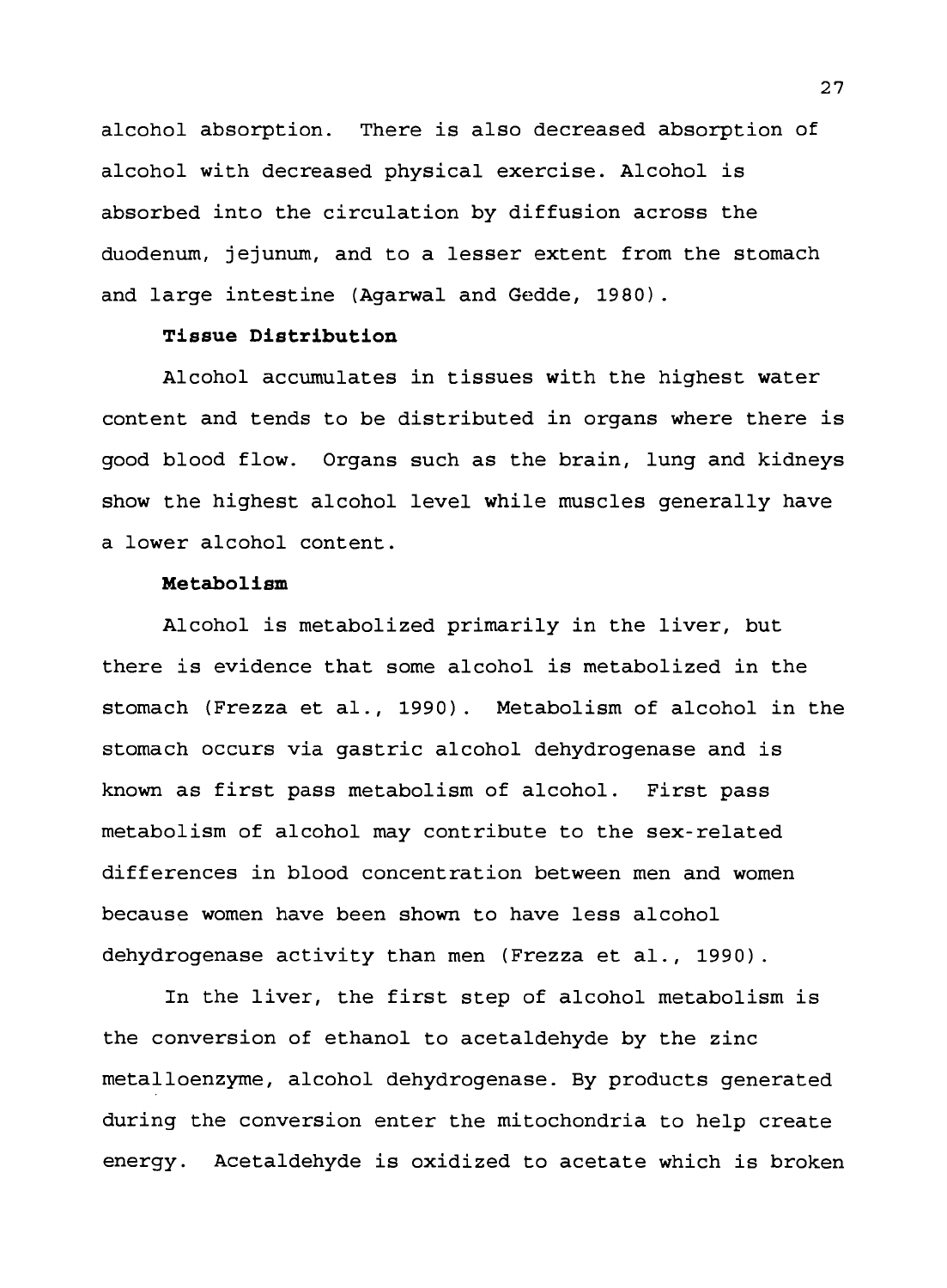down into carbon dioxide, water, and energy. The microsomal ethanol-oxidizing system (MEOS), which normally plays only a minor role in the metabolism of ethanol, can be activated when there is chronic consumption of high alcohol levels. Once the MEOS pathway is activated it increases the conversion of ethanol to acetaldehyde. Acetaldehyde is a cytotoxic agent that is largely responsible for the symptoms comprising what is commonly referred to as a hangover. Acetaldehyde is oxidized to acetate by acetaldehyde dehydrogenase. Reduced nicotinamide-adenine dinucleotide (NADH) is produced as a result of the oxidation of acetaldehyde to acetate.

## **Excretion**

At low intakes of alcohol, approximately 90% of ingested alcohol is eliminated by oxidation to carbon dioxide and water. About 100-3 00 mg alcohol can be eliminated in this way. Alcohol can be eliminated unchanged in expired  $air(5%)$ , urine $(0.5-2.0%)$  and sweat $(0.5%)$ . At alcohol intakes that exceed the capacity of liver metabolism, blood alcohol levels rise resulting in depression of the central nervous system.

## **Nutritional Effects of Ethanol**

Ethanol has a profound effect on nutritional status (Lieber, 1988). Because alcohol supplies 7.1 kcal/g, it provides extra kcal in the diet of light drinkers, but often replaces other energy sources in diets of moderate and heavy

28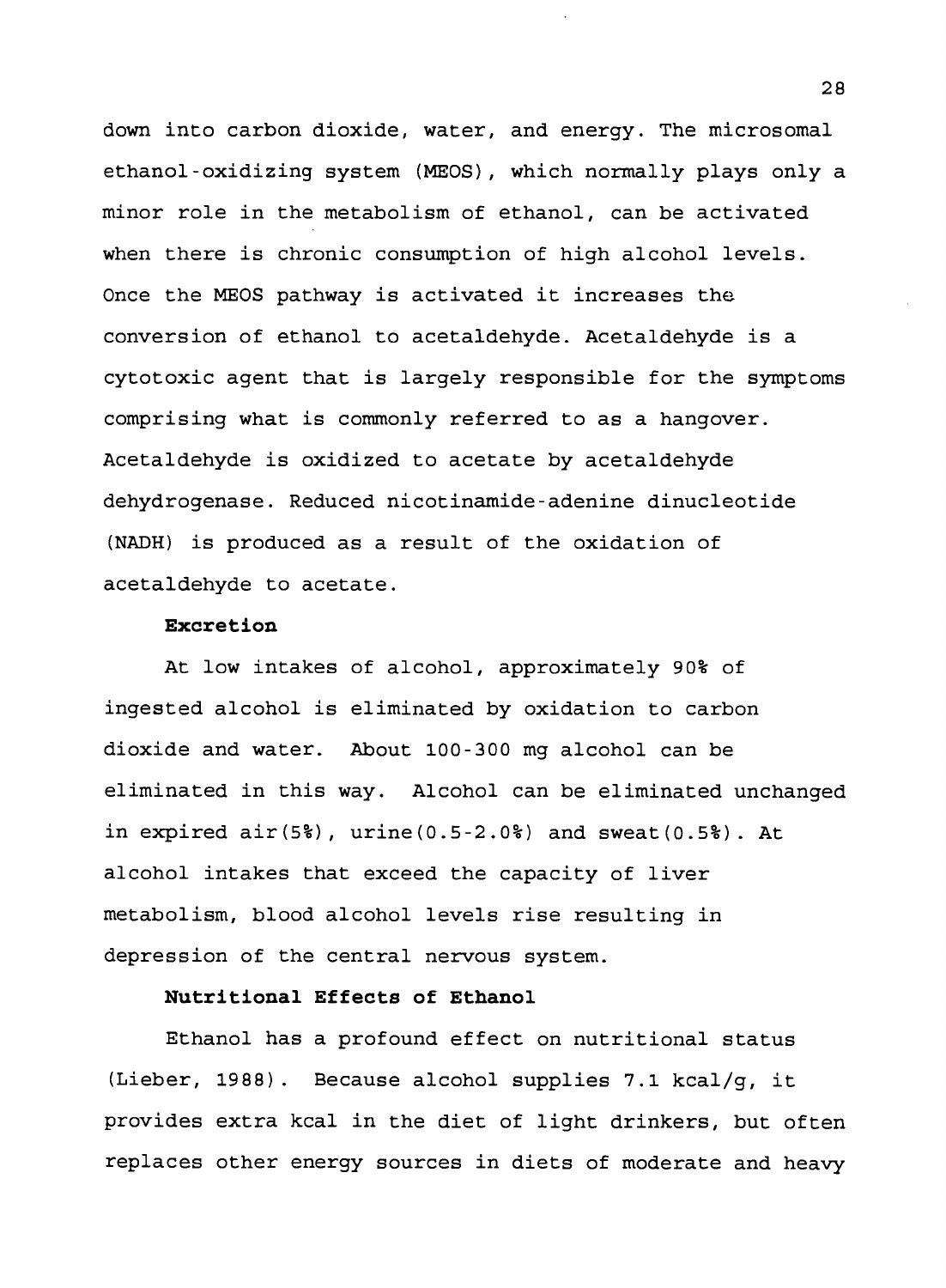drinkers. Heavy drinkers derive more than half their total daily energy from ethanol. Thus as alcohol consumption increases, the percentage of protein, fat and carbohydrate decreases from the diet and the nutritional quality of the diet decreases (Lieber, 1988). Alcohol also can interfere with the digestion, absorption, transport, metabolism, and storage of nutrients. This can led to serious nutritional deficiencies. Alcohol has a negative effect on both zinc and vitamin B-6 metabolism (Prasad, 1977; Lumeng, 1977). The deleterious effect of alcohol on zinc status is well documented (McClain and Su, 1983). Ethanol induced zinc deficiency has also been implicated in the Fetal Alcohol Syndrome (Flynn et al., 1981). Fetal Alcohol Syndrome is a collection of alcohol-related defects and malformations caused by maternal alcohol abuse. These defects include microencephaly, microopthlamia and depressed prenatal and postnatal growth.

Ethanol has also been shown to have an effect of vitamin B-6 metabolism (Lumeng and Li, 1988). The plasma PLP content of 66 alcoholic subjects was compared to 94 control subjects. The control subjects had an average plasma PLP content of 15 ng/ml (61 nmol/L) while the alcoholic population had a plasma PLP content of 5 ng/ml (20  $nmol/L$ ).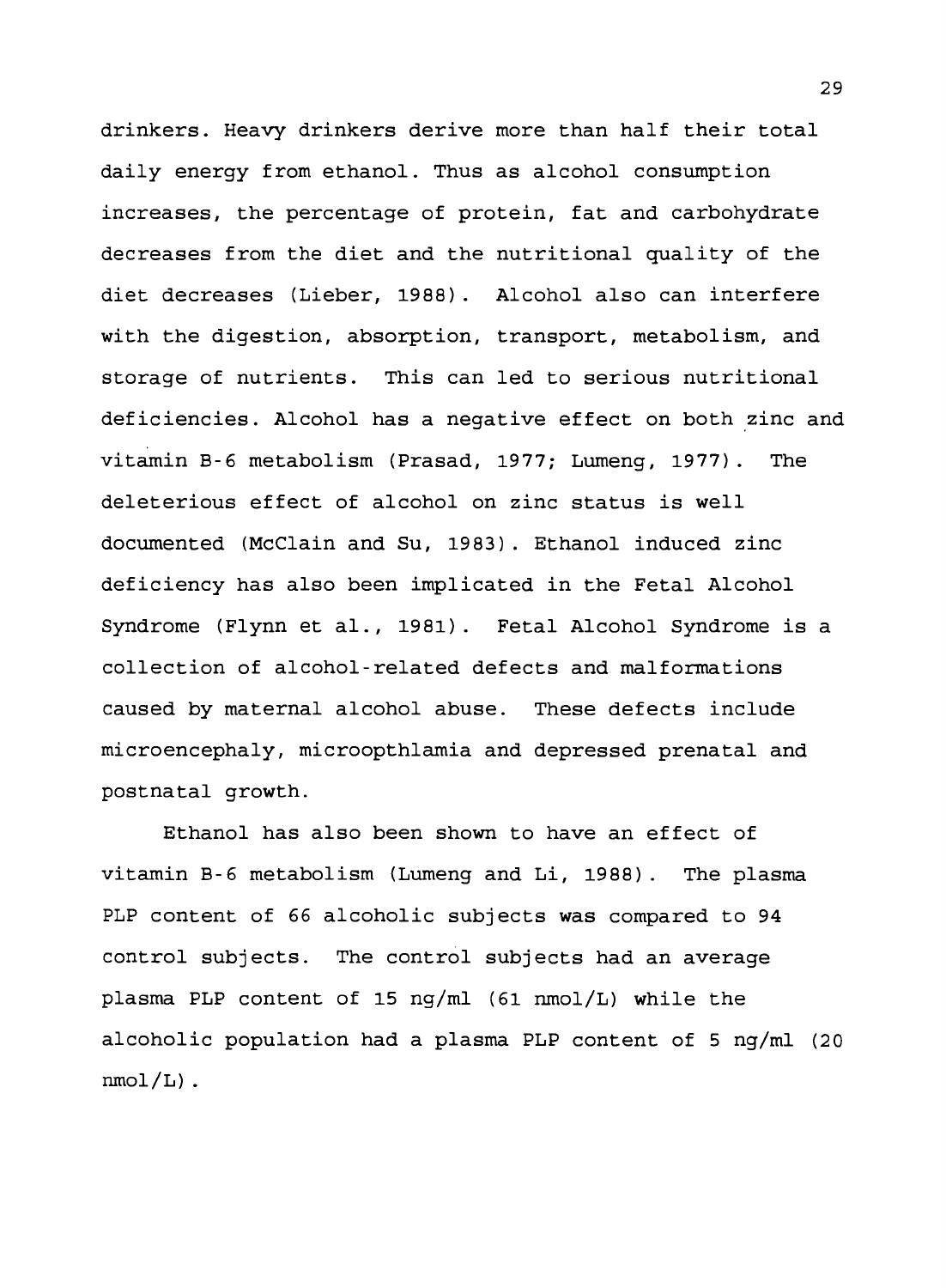#### **Hypothesis and Expected Results**

During the last decade, evidence has accumulated to define that ethanol is antagonistic to the absorption, utilization, and function of the essential trace element zinc (McClain and Su, 1983; Silverman et al., 1979; Dinsmore, 1985; Henderson et al.,1980). In one study, for example, ethanol ingestion at 30% of kcal during gestation and lactation significantly depressed zinc status as evidenced by decreased serum alkaline phosphatase activity and serum zinc (Yeh and Cerklewski, 1984).

Because alkaline phosphatase is generally believed to be required for hydrolysis of albumin-bound pyridoxalphosphate in circulation (Henderson, 1984), it seems likely that a consequence of a zinc deficiency would be impaired vitamin B-6 metabolism. However, no one has systematically attempted to define the relationship between a zinc deficiency and vitamin B-6 revolving around alkaline phosphatase and PLP utilization by tissues. Therefore, the present study was designed to define the extent to which a dietary zinc deficiency will impair vitamin B-6 metabolism. The specific aims of the study were to determine if a moderate zinc deficiency, possibly exaggerated by alcohol ingestion during the reproductive period, would be sufficient to disrupt vitamin B-6 metabolism.

Given that a zinc deficiency exaggerated by dietary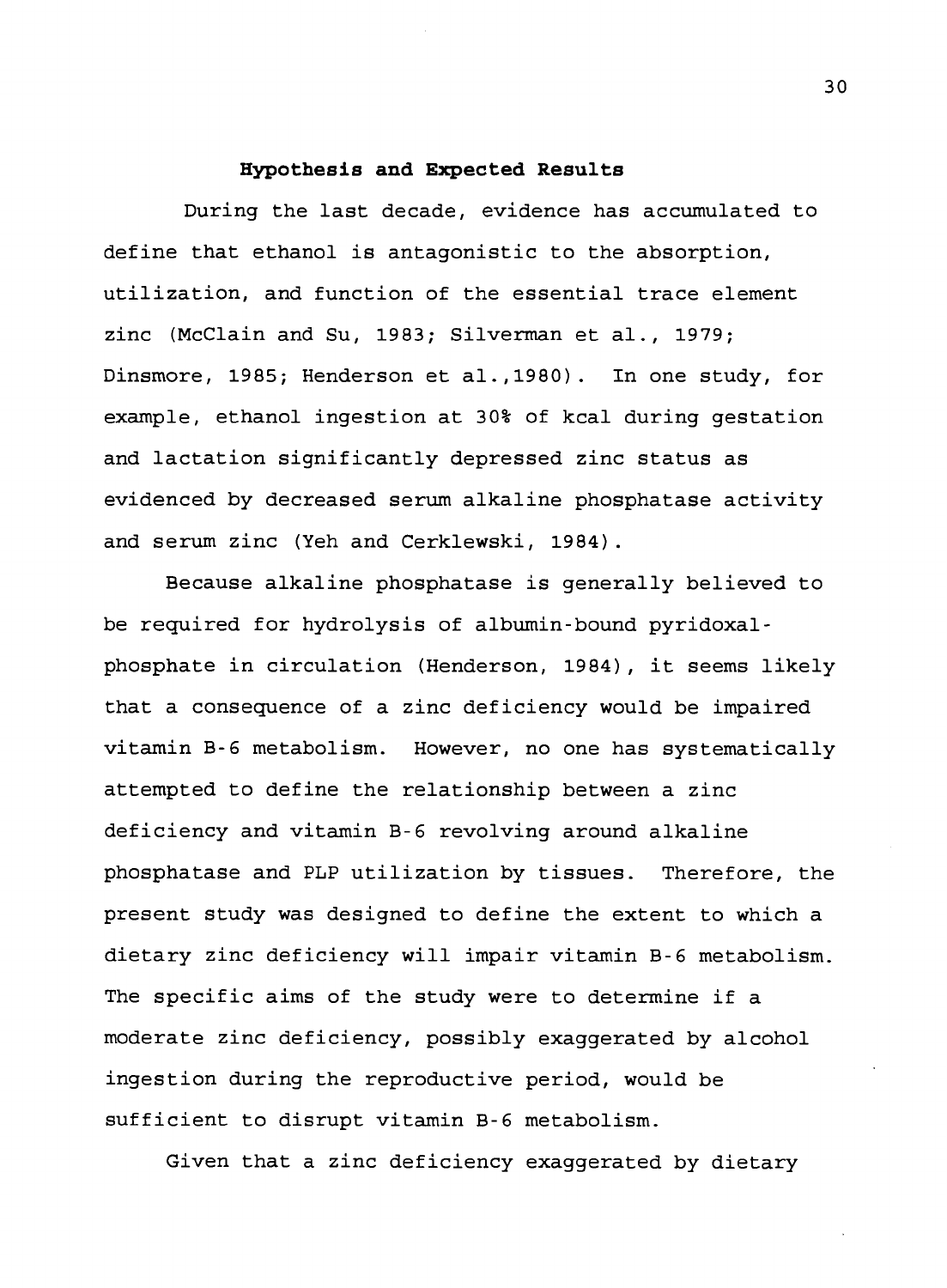ethanol is expected to cause a decrease in plasma alkaline phosphatase (Yeh and Cerklewski, 1984) and alkaline phosphatase is required for hydrolysis for albumin-bound PLP in circulation (Henderson, 1984) , the expected results of the study are an increase in plasma PLP and a decreased PL uptake into tissue. Decreased utilization of PL by tissue will cause a decrease in PLP-dependent enzyme activity.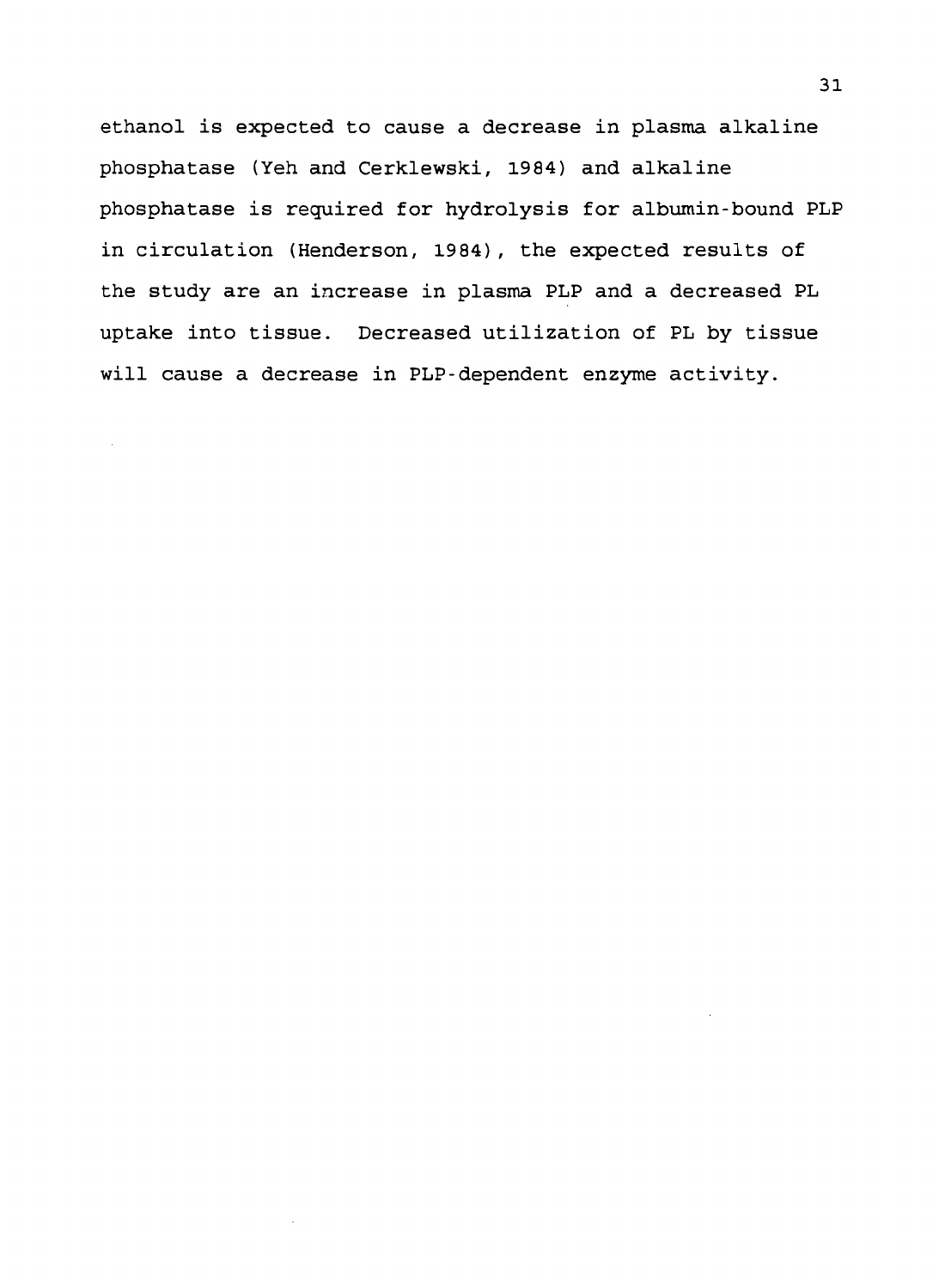#### **MATERIALS AND METHODS**

## **Animals/Conduct of Study**

Forty-two outbred virgin female Sprague-Dawley rats (Crl CD BR COBS), initially weighing 187-202 gm, and eleven male rats of the same strain, initially weighing 292-314 gm, were obtained from Charles River Breeding Laboratories, Wilmington, MA. Rats were approximately 75 days old when shipped. Upon arrival, female rats were individually housed in suspended stainless steel cages in a humidity-and temperature-controlled room with a 12 hour light-dark cycle. During a 20-day adjustment period, a powder type diet which met the nutritional requirement of the laboratory rat (Subcommittee on Laboratory Animal Nutrition, 1978) was provided in glass food jars. The composition of this adjustment diet in g/kg was casein vita-free (US Biochemical Corporation, Cleveland, OH.), 150; DL-methionine (Sigma Chemical Company), 3; cellulose powder (Alphacel, ICN Nutritional Biochemical, Cleveland, OH.), 40; vitamin mix, 50; mineral mix, 30; corn oil (0.01% BHT), 50; cornstarch (CPC International, Summit Argo, IL.), 150; and dextrose (Cerulose, CPC International, Summit Argo, IL.), 527. The vitamin mix contained (in grams/kilogram dextrose) thiamin-HCl, 0.20; Pyridoxine•HC1, 0.15; riboflavin, 0.12; calcium pantothenate, 0.32; d-biotin, 0.04; niacin, 0.60;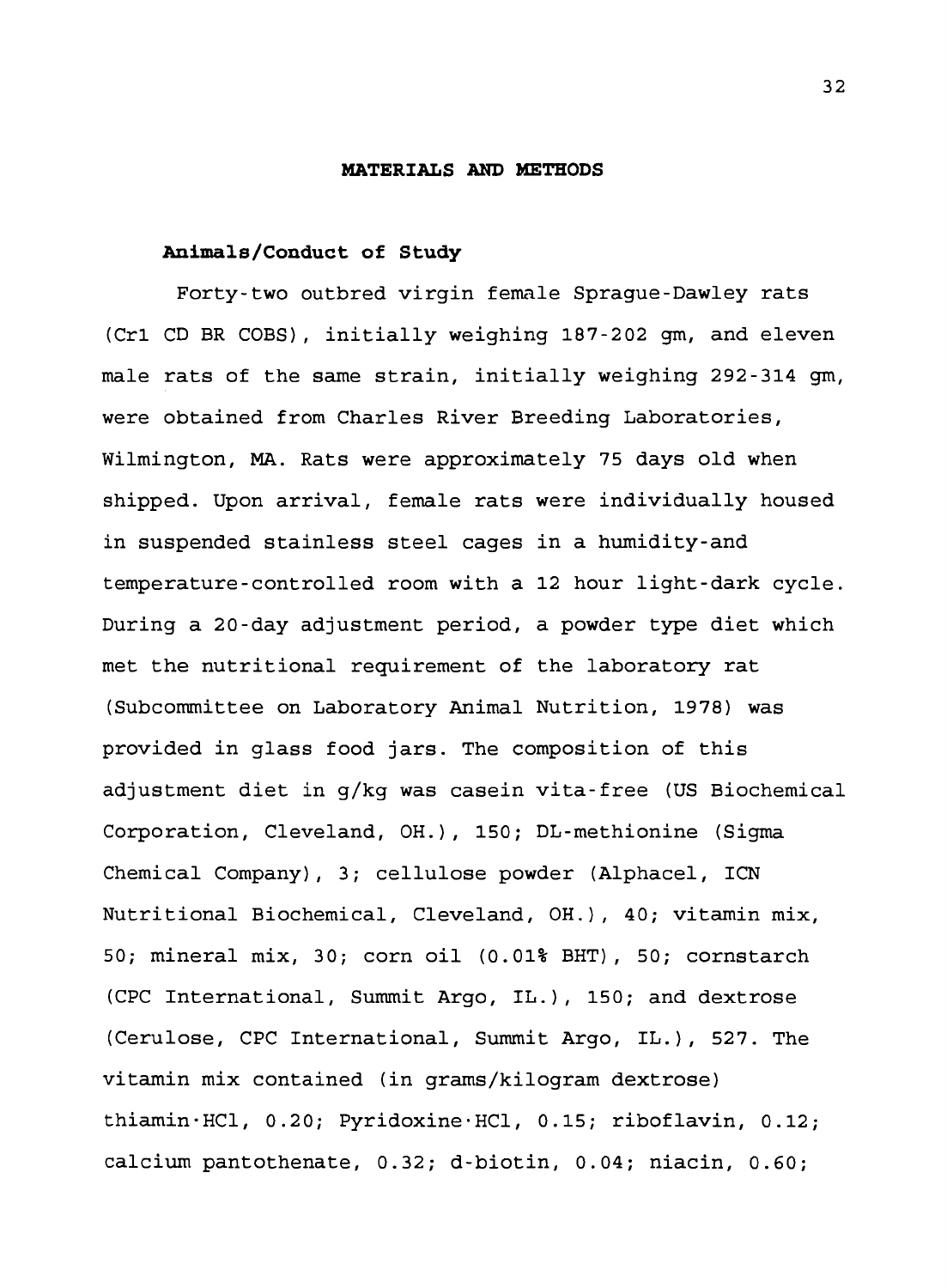folic acid, 0.04; vitamin B-12 (0.1% in mannitol), 1.00; menadione, 0.01; retinyl palmitate (250,000 units/g), 0.50; ergocalciferol (500,000 units/g), 0.08; d-a-tocopheryl succinate (1210 units/g), 0.8: choline chloride, 30.00. The mineral mixture contained (in grams/kilogram) CaHP $O_4$ , 556.48; CaCO<sub>3</sub>, 50.00; NaCl, 78.21; K<sub>2</sub>CO<sub>3</sub>, 45.96; K<sub>2</sub>SO<sub>4</sub>, 60.60;  $K_3C_6H_5O_7\bullet H_2O$ , 145.51; MgCO<sub>3</sub>-n-hydrate (26% Mg), 51.28: ZnCO<sub>3</sub>, 0.8950; MnCO<sub>3</sub>; 3.6955; CuCO<sub>3</sub>; 0.3044; Ferric citrate  $(18.42\%)$ , 6.3355; KIO<sub>3</sub>, 0.0112; Na<sub>2</sub>SeO<sub>3</sub>·5H<sub>2</sub>O, 0.0112;  $CrK(SO_4)_2$ <sup>.</sup>12H<sub>2</sub>O, 0.6403; NaF, 0.0626. The zinc content of the adjustment diet (20 mg/Kg) originated from the combination of that supplied by the mineral mix mixture plus that from casein. Drinking water was provided as distilleddeionized water in glass water bottles fitted with a stainless steel sipper and a silicone rubber stopper. Male rats were group-housed in the same animal room as female rats and were fed lab-chow plus tap water.

Three days prior to breeding, male rats were individually housed in solid bottom polyproplylene cages (51 x 41 x 20 cm) fitted with stainless steel wire tops. The design of the experiment was to bred four female rats with one male rat. Because forty-two female rats and eleven male rats were obtained there was an extra cage with two cage with two females and one male. The rats were allowed to mate during four overnight periods. All rats during breeding received the adjustment diet provided in stainless steel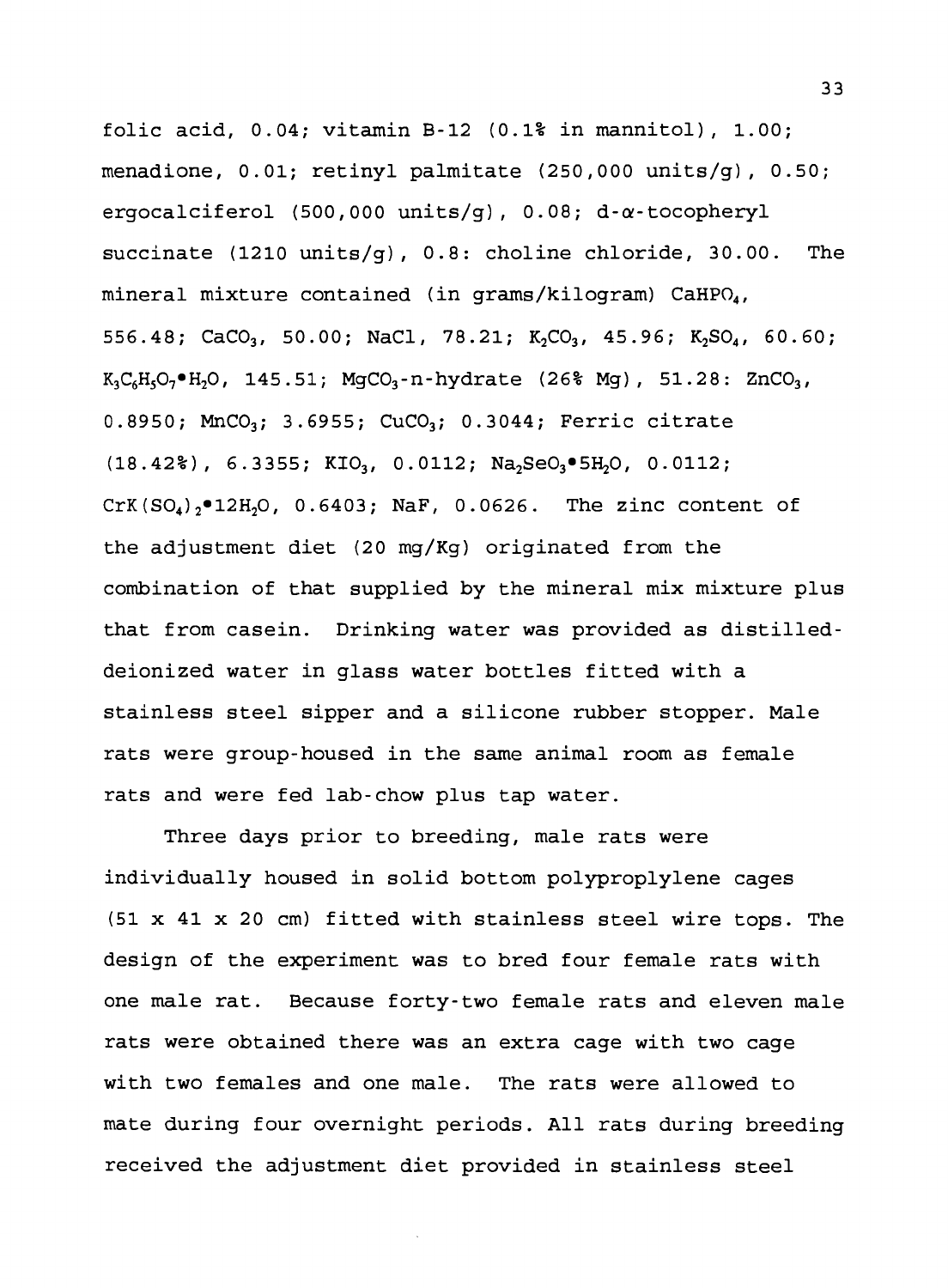pendulum feeders (Lab Products, Inc. Maywood, NJ). A vaginal smear taken each morning was fixed with Spray-cyte (Clay Adams, Parsippany,NJ), stained with Wright Stain (Humason, 1972) for four minutes, and examined with a light microscope (Zeiss Light Microscope). Presence of spermatozoa in the smear was considered to be day 0 of gestation.

The twenty-nine pregnant rats obtained were fed a liquid diet, described in Table 1-3, containing either low (2  $\mu$ g/mL) or adequate zinc (10  $\mu$ g/mL) with and without 30% of the kcal supplied from ethanol. The experimental design was a 2 x 2 factorial experiment involving two factors, zinc and ethanol, with two levels of each factor (Table 4). Seven rats each were assigned to the low zinc group without ethanol, the high zinc group without ethanol, and the high zinc plus ethanol group. Eight rats were assigned to the low zinc plus ethanol group because it was anticipated that this group would be at greatest risk for developing zinc deficiency.

Pregnant rats were individually housed in suspended stainless steel cages modified to received a liquid diet feeding tube fitted with a solid silicone rubber stopper. The liquid diet feeding tubes were similar to Richter tubes, but were made by a glassblower at Oregon State University. On day 18 of gestation, each pregnant rat was transferred to polycarbonate solid-bottom cage (20 x 48 x 27 cm) containing wood-chip bedding material. The cages had a hole drilled in

34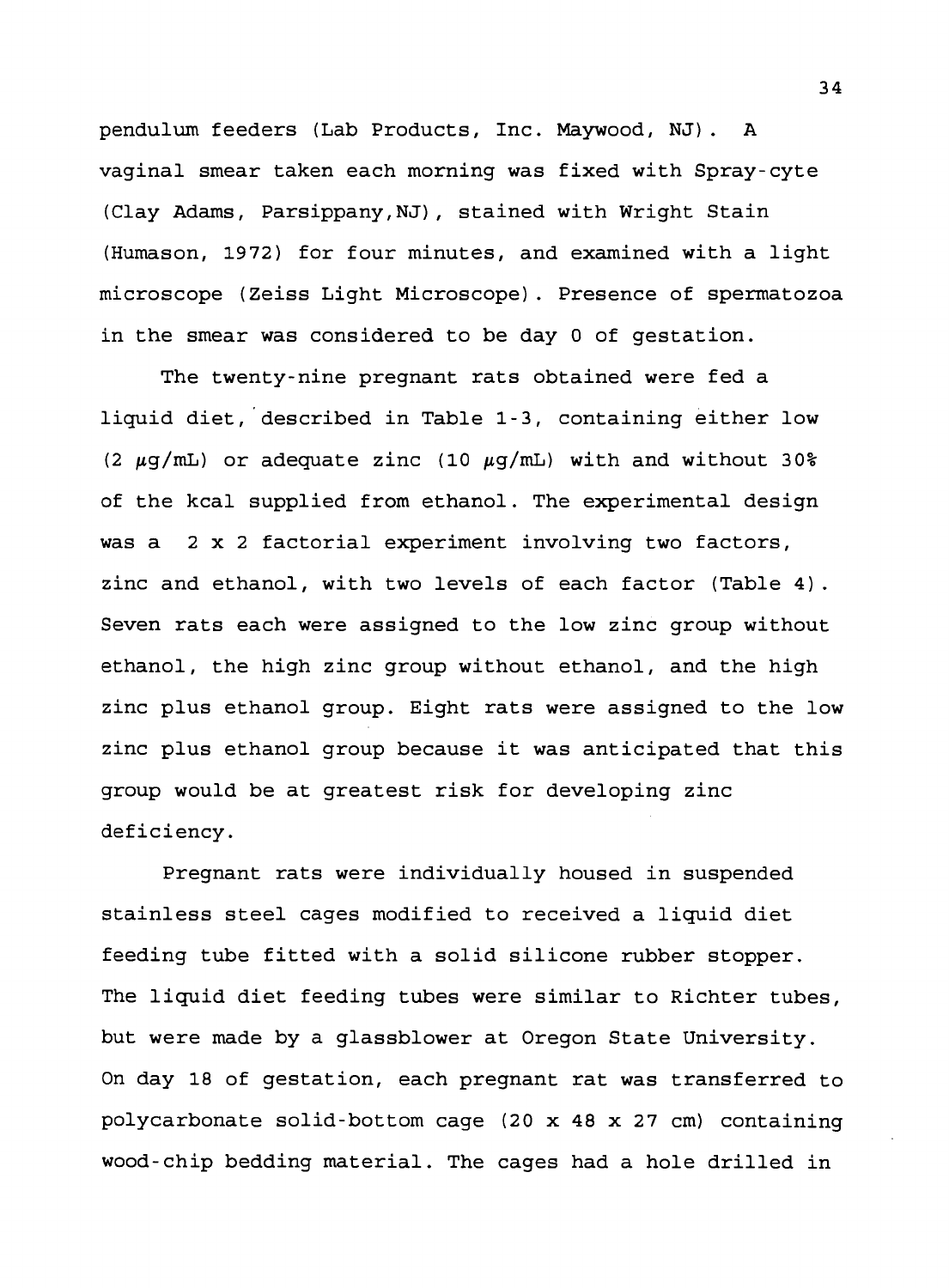|                                                        | g/L     |         |  |  |
|--------------------------------------------------------|---------|---------|--|--|
| Component                                              | Control | Ethanol |  |  |
| Casein, micropulverized                                | 46.50   | 46.50   |  |  |
| Egg-white, spray dried $d$                             | 23.00   | 23.00   |  |  |
| DL-Methionine <sup>2</sup>                             | 0.30    | 0.30    |  |  |
| Vitamin mixture <sup>3</sup>                           | 12.50   | 12.50   |  |  |
| Mineral mixture <sup>4</sup>                           | 8.00    | 8.00    |  |  |
| Cellulose powder <sup>5</sup>                          | 10.00   | 10.00   |  |  |
| Dextrose <sup>6</sup>                                  | 144.00  | 64.00   |  |  |
| Corn $\text{oil}^7(0.018$ BHT)                         | 13.00   | 13.00   |  |  |
| Xanthan Gum <sup>8</sup>                               | 2.00    | 2.00    |  |  |
| Distilled-Deionized Water<br>(to make 1L when blended) |         |         |  |  |

Table 1. Composition of Liquid Diet

 U.S. Biochemical Corporation, Cleveland, Ohio Sigma Chemical Company, St. Louis, MO. See Table 2 See Table <sup>3</sup> ICN Nutritional Biochemical, Cleveland, Ohio Cerulose, CPC International, Summit-Argo, IL. Best Foods, CPC International, Englewood, NJ. Keltrol, Kelco Corp., Chicago, IL.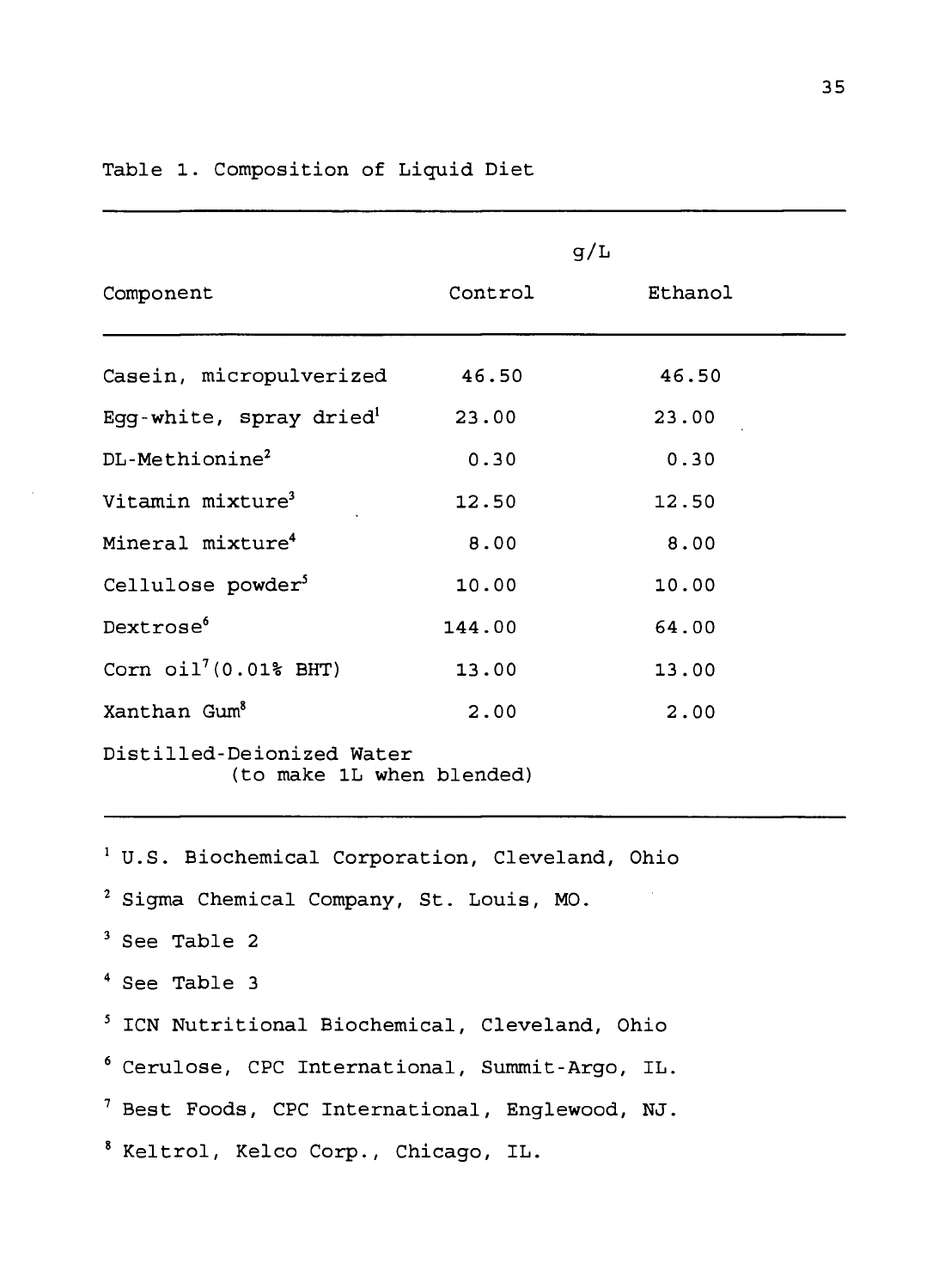| Component                                        | qrams/Kq |
|--------------------------------------------------|----------|
| Thiamin · HCl                                    | 0.20     |
| Riboflavin                                       | 0.20     |
| Pyridoxine · HCl                                 | 0.15     |
| Calcium pantothenate                             | 0.40     |
| d-Biotin                                         | 0.04     |
| Niacin                                           | 0.60     |
| Folic acid                                       | 0.04     |
| Vitamin B-12 (0.1% in mannitol)                  | 1.00     |
| Menadione                                        | 0.01     |
| Retinyl palmitate (250,000 u/g)                  | 0.80     |
| Ergocalciferol $(500,000 u/g)$                   | 0.08     |
| $d-\alpha$ -tocopheryl Succinate (1210 u/g) 0.80 |          |
| Choline Chloride                                 | 30.00    |
| Dextrose (to make 1 Kg)                          |          |

# Table 2. Vitamin Mixture of Liquid Diet

 $\bar{V}$ 

 $\bar{\bar{z}}$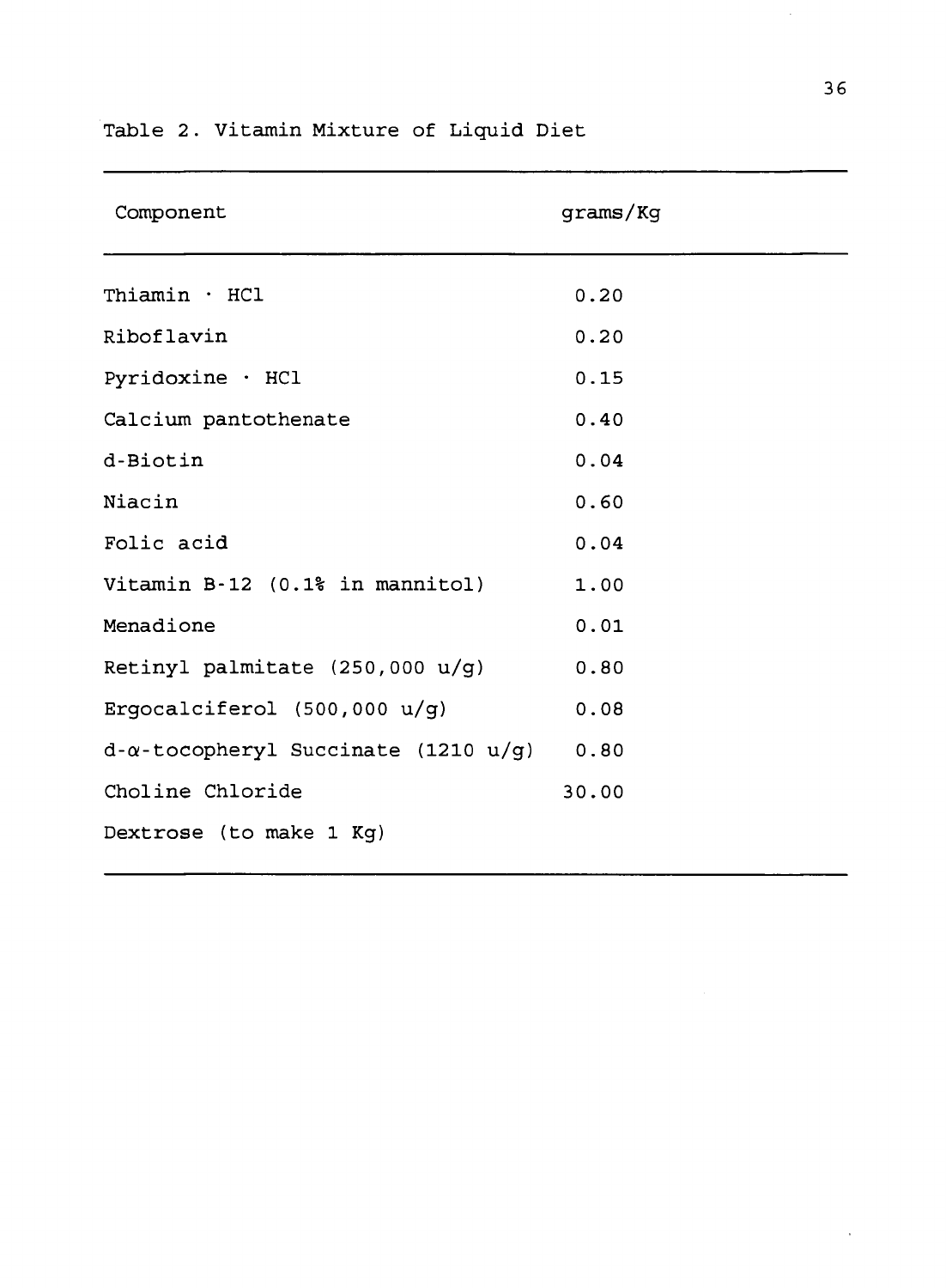| Component                                          | grams  |
|----------------------------------------------------|--------|
| CAHPO <sub>4</sub>                                 | 549.16 |
| CaCO <sub>3</sub>                                  | 63.99  |
| NaCl                                               | 88.02  |
| K <sub>2</sub> SO <sub>4</sub>                     | 43.09  |
| K <sub>2</sub> CO <sub>3</sub>                     | 56.81  |
| $K_3C_6H_5O_7 \cdot H_2O$                          | 136.41 |
| MnCl <sub>2</sub> ·4H <sub>2</sub> 0               | 5.625  |
| $\text{FeC}_6H_5O_7$ 5H <sub>2</sub> O (18.42% Fe) | 7.6345 |
| $MgCO_3$ -n-hydrate (26% Mg)                       | 48.08  |
| CuCl <sub>2</sub> ·2H <sub>2</sub> O               | 0.5031 |
| $Na2SeO3·5H2O$                                     | 0.0105 |
| $CrK(SO4)2·12H2O$                                  | 0.6003 |
| KIO <sub>3</sub>                                   | 0.0105 |
| NaF                                                | 0.0587 |

Table 3. Mineral Mix of Liquid diet (No Zn added)'  $\sim 4$ 

 $\frac{1}{1}$  When the mineral mixture is used at 8 g/L, the liquid when the mineral mixture is used at 5 g/b, the figure<br>diet provides 2  $\mu$ g/mL Zn. This concentration includes the alect provides 2 mg/mm 2.1 casein

 $\sim$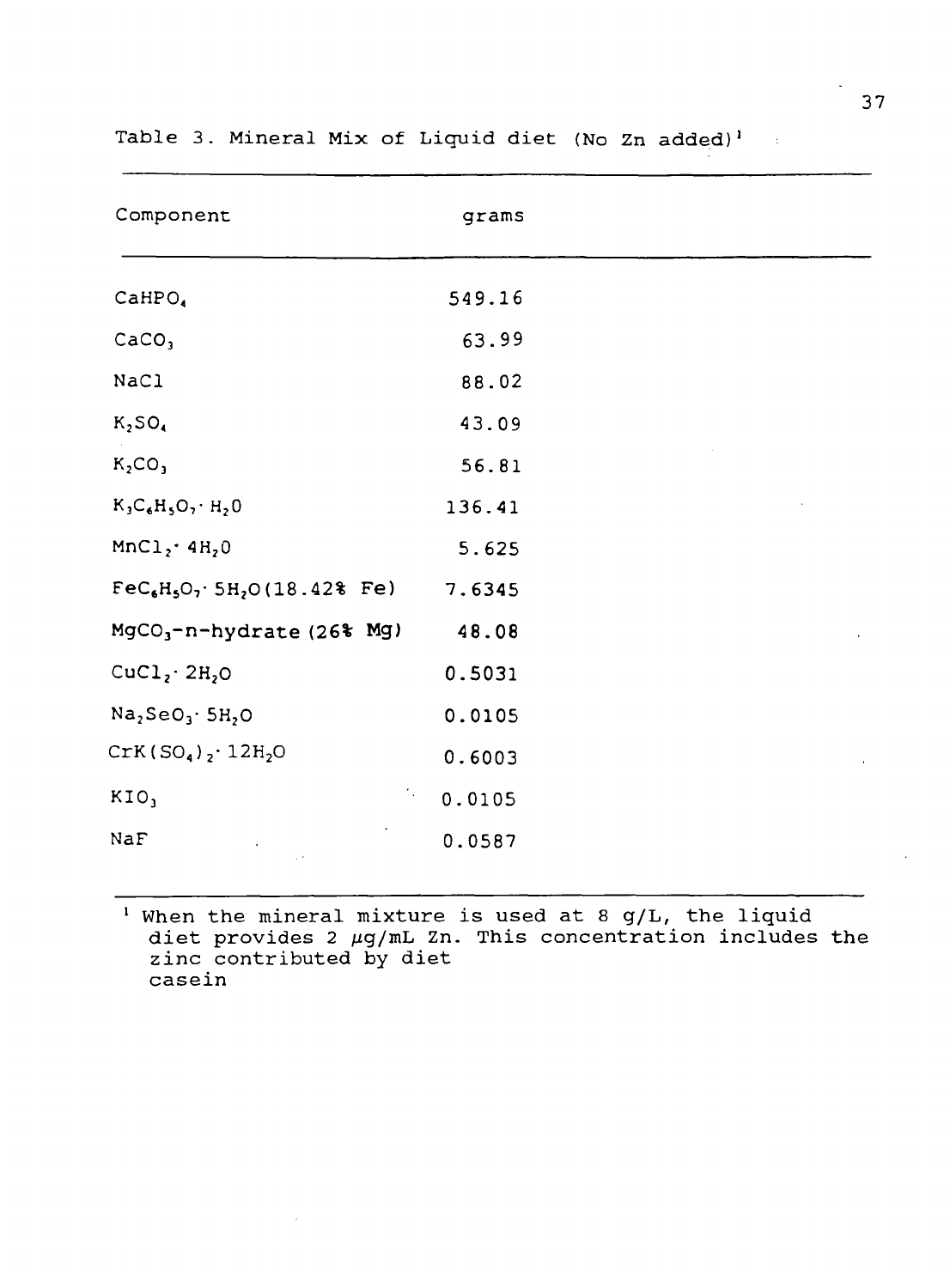Table 4. Experimental Design

 $\sim$ 

| Factor                    | $A = 2inc (\mu g/mL)$ |                              |  |  |
|---------------------------|-----------------------|------------------------------|--|--|
|                           | Level                 | $a_2 = 10$<br>$a_1 = 2$      |  |  |
|                           | $b_1 = 0$             | $a_1$ $b_1$<br>$a_2$ $b_1$   |  |  |
| B= Ethanol<br>$(*)$ kcal) | $b_2 = 30$            | $a_1$ , $b_2$<br>$a_2$ $b_2$ |  |  |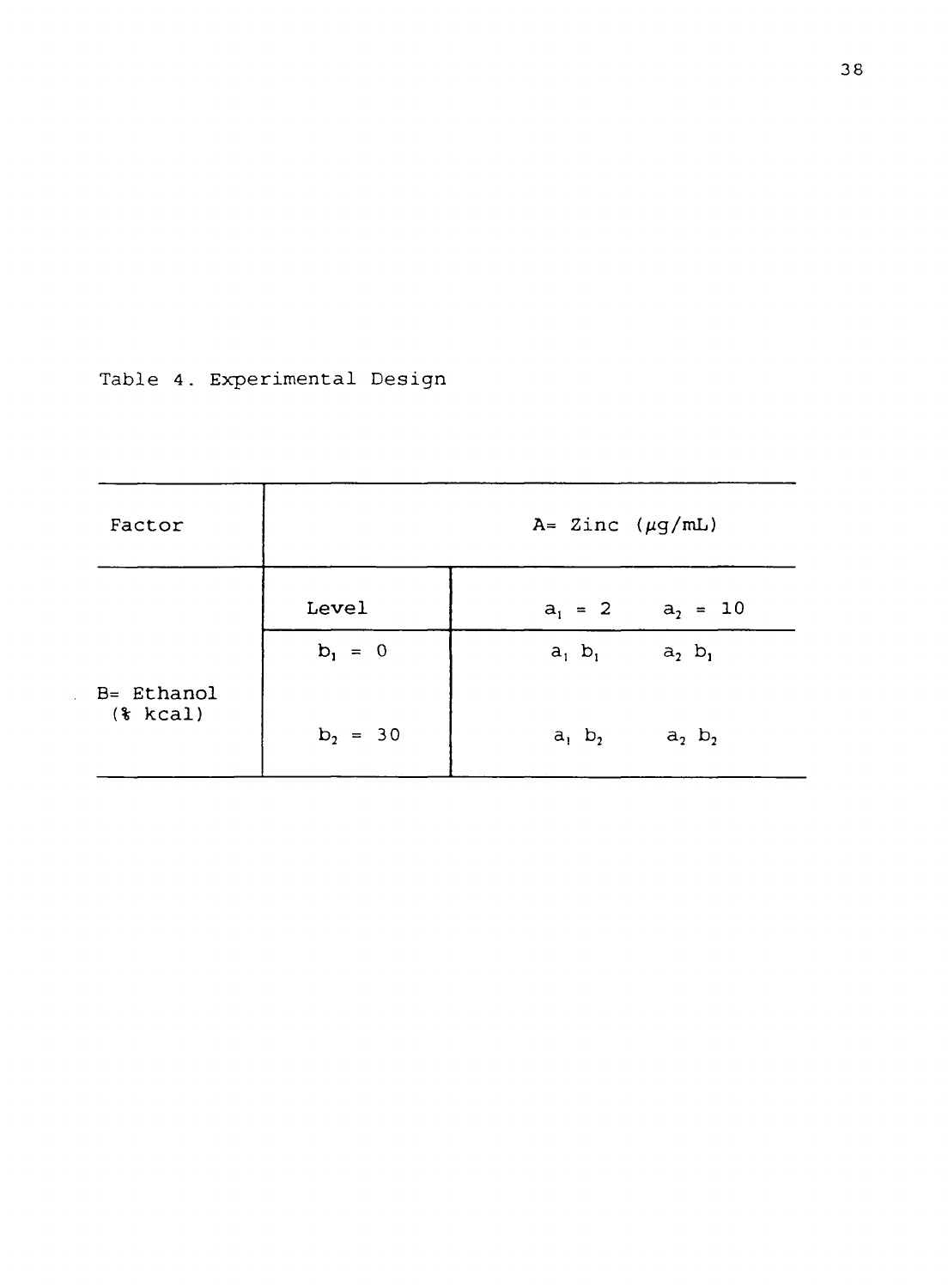the front and were fitted with a stainless steel clip to hold the glass feeding tube. Rats were allowed to normally deliver their pups, ingest the placenta and to clean the young. Litter size for all rats was reduced to eight within <sup>2</sup> days of lactation. Diets were fed until day 18 of lactation.

On lactation day 18, rats were fed a third of the diet to provide a partial fast. Distilled-deionized drinking water was also available to the rats from glass water bottles fitted with a silicone rubber stopper and a stainless steel sipper during late gestation and all of lactation. During the study, dietary intake was recorded daily and body weights were taken on day 0, 13, and 18 of gestation.

#### **Preparation of the Liquid Diet**

As formulated, the liquid diet contained 2  $\mu$ q/mL Zn (30.5  $\mu$ M). The additional zinc needed to yield 10  $\mu$ g/mL (153  $\mu$ M) was added as a stock solution at the time that the diets were blended. The stock solution (1000  $\mu$ g/mL) was made by dissolving  $ZnSO_4$  · 7H<sub>2</sub>O in metal-free water. The level of vitamin B-6 in the liquid diet was 1.5 mg/L as pyridoxine. As seen in Table 5, ethanol was isocalorically substituted for dextrose in the ethanol diet. The liquid diet provided <sup>1</sup> kcal/mL during gestation and 1.5 kcal/mL for the last 4 days of lactation to meet increased energy needs.

The control liquid diets were prepared by blending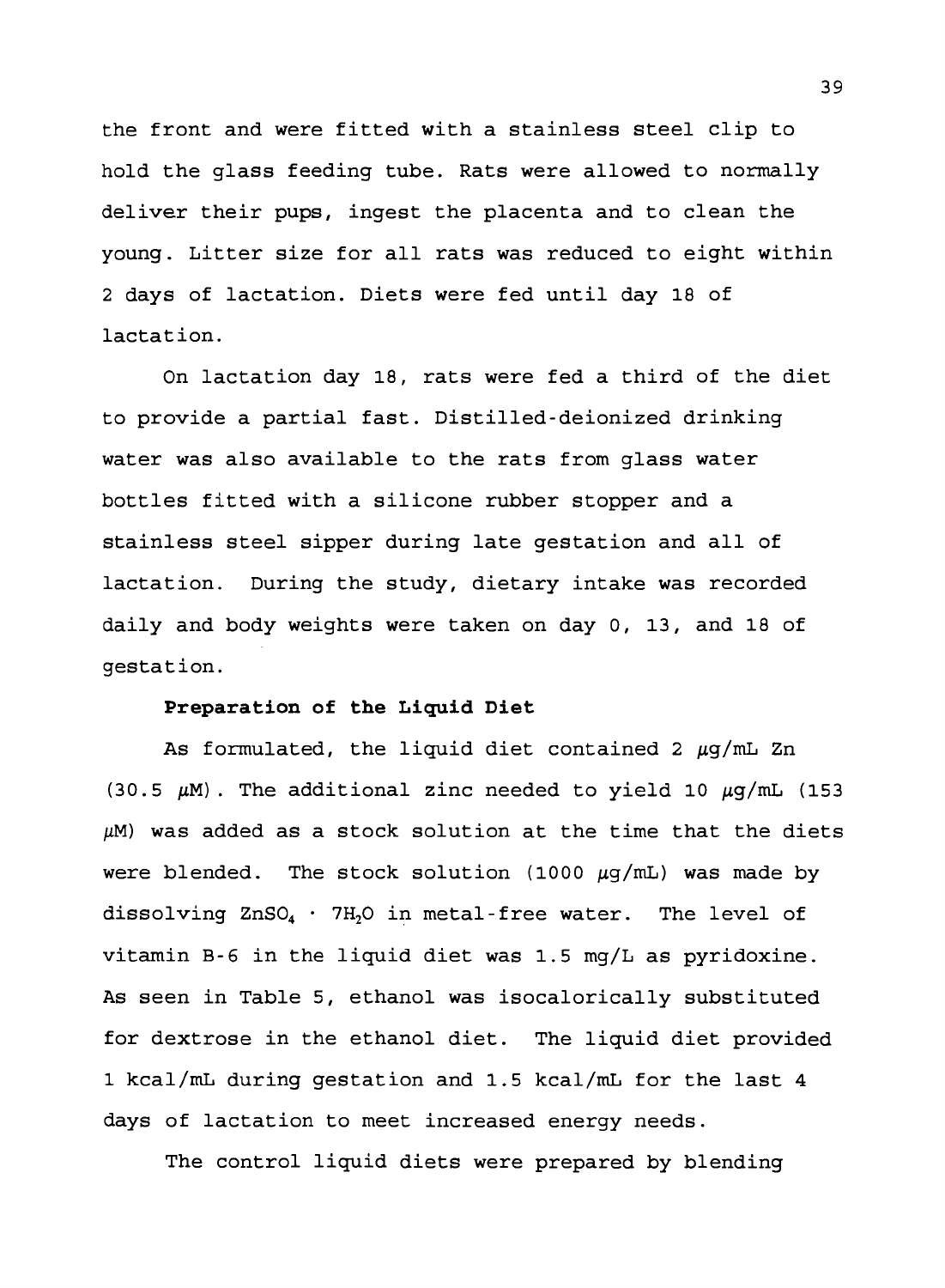|           |        | Liquid Diet, kcal/L |         |  |
|-----------|--------|---------------------|---------|--|
| Component | kcal/g | Control             | Ethanol |  |
| Casein    | 4.27   | 199                 | 199     |  |
| Egg White | 4.38   | 101                 | 101     |  |
| Dextrose  | 3.75   | 585                 | 285     |  |
| Corn oil  | 8.84   | 115                 | 115     |  |
| Ethanol   | 7.10   | 0                   | 300     |  |
| Total     |        | 1000                | 1000    |  |

 $\sim 10^{-1}$ 

## Table 5. Energy Content of Liquid Diet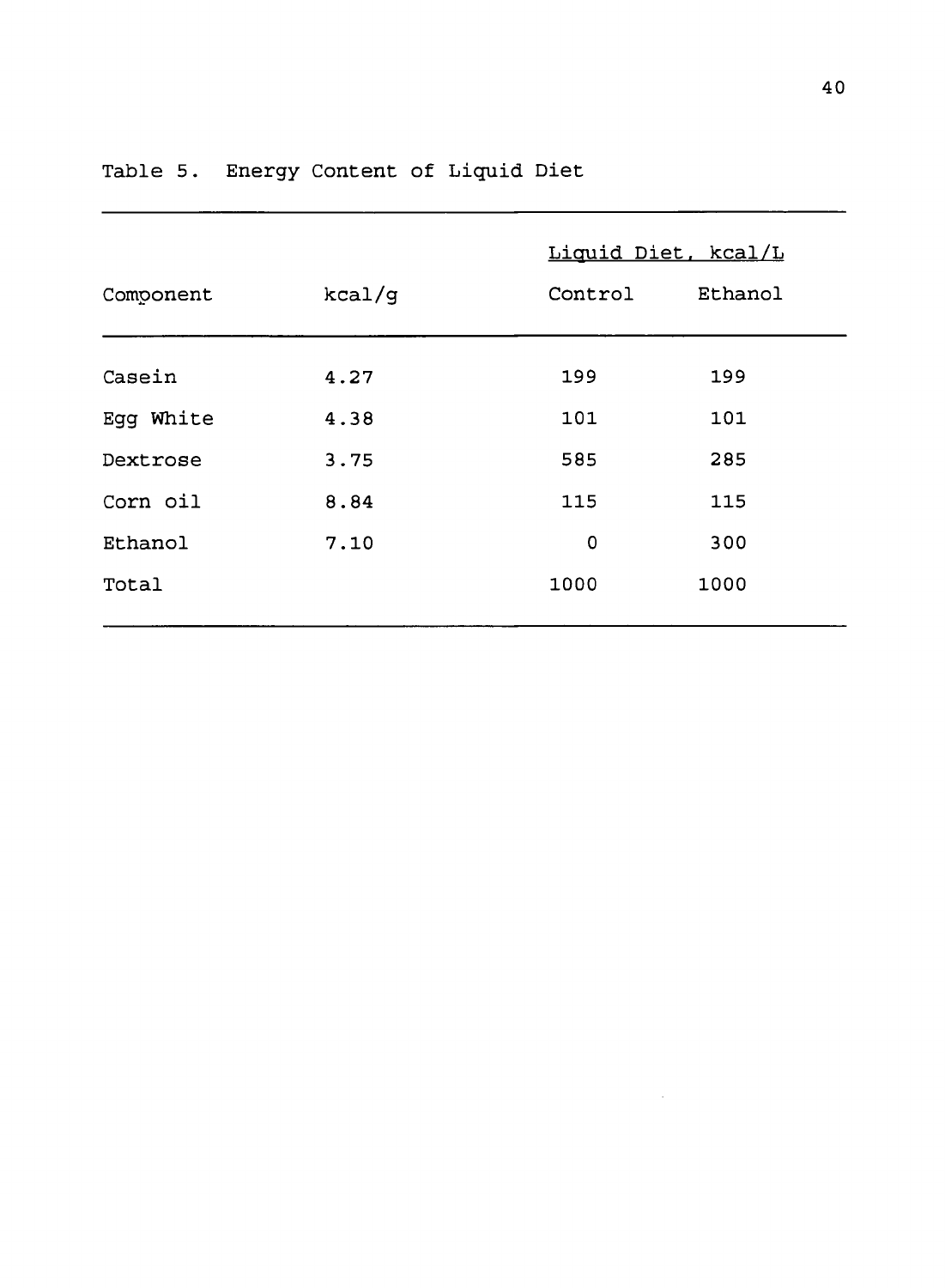259.3 g of the diet in 870 mL cold (0°C) distilled-deionized water (Waring, New Hartford, CT.) for 15 seconds at low speed. The ethanol-containing liquid diet was prepared by blending 179.3 g of diet, 870 mL cold distilled deionized water, minus the mLs of ethanol added and 56.5 mL of 95 % ethanol. Because ethanol is known to depress food intake (Vannuchi et al., 1986), the ethanol was supplied gradually. For the first two days of the treatment period, the diet supplied 10% of the kcal from ethanol, 20% on day <sup>3</sup> and 4, and 30% of the kcal on day 5 of gestation. Food grade antifoaming agent (Myvatem 92, Eastman Chemical Products, Kingsport, TN.) was added (0.04%) when diet was blended to prevent foaming due to spray-dried egg white especially in the presence of ethanol. Liquid diet was prepared 16-20 hours in advance to allow any remaining foam to dissipate.

## **Termination**

On day 18 of lactation, dams were lightly anesthetized intraperitoneally with <sup>3</sup> mg sodium pentobarbital/100 g body weight (Anthony Products Co., Arcadia, CA.). Blood was withdrawn from the abdominal aorta into 12 mL syringes fitted with a 22 gauge x 1 inch needle (Monojet, Sherwood Medical Industries Inc., St. Louis, MO.) that contained 50 *fxL* of ammonium heparin (2800 units/mL in saline) . The offspring were lightly anesthetized intraperitoneally with sodium pentobarbital (diluted 1:5 with reagent water). For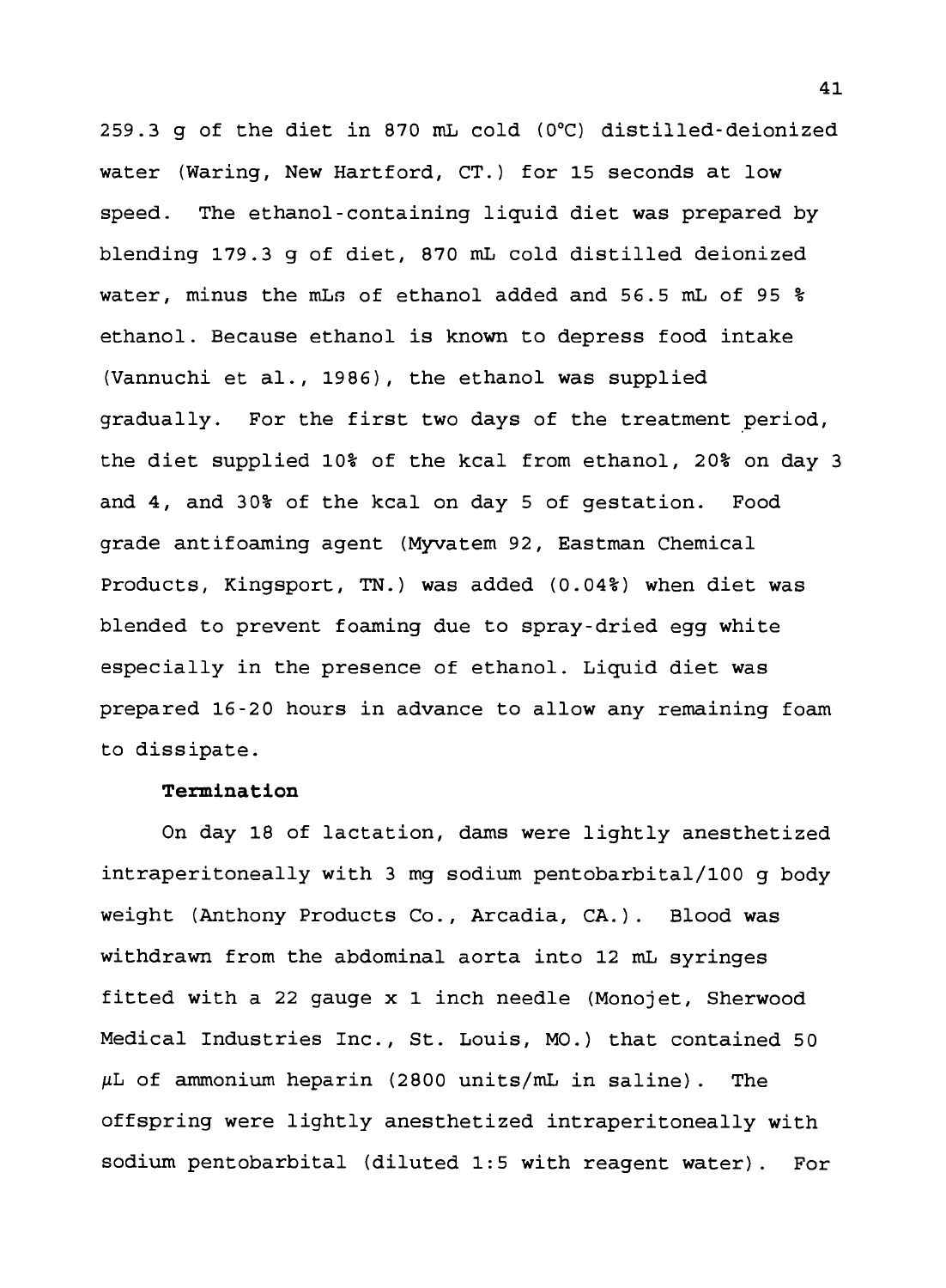pups, blood was withdrawn into 1 mL Tuberculin syringes fitted with a 25 gauge X 5/8 needle (Monojet, Sherwood Medical Industries Inc., St.Louis, MO.) that contained 10  $\mu$ L of ammonium heparin (2800 units in saline). The syringes were inverted to mix the anti-coagulant with the blood. Blood was directly transferred to 10 mL trace-element-free vacuum blood collection tubes fitted with royal blue stopper (Termuno Medical Corp., Elkston, MD.)

#### **Sample Collection**

The blood collection tubes, cooled on ice for 5-10 minutes, were centrifuged at 2575 x g in a clinical centrifuge (Damon/IEC, Needham Hts., MA) for ten minutes. Plasma was transferred to multiple low-temperature 2 mL freezer vials (VWR Scientific Inc., San Francisco, CA.) using plasma separators (Medical Lab. Automation, Mount Vernon, New York). Vials were frozen (-5°C) immediately prior to returning to the laboratory but were eventually stored at -20°C. Femur, muscle, and liver were stored in Ziploc storage bags and frozen  $(-20^{\circ}\text{C})$  for later analyses. Red blood cells remaining in the blood collection tubes were placed on ice for transport. Red blood cells were washed three times with cold saline and were centrifuged each time at 1,500 x g (Beckman Model TJ-6-RS, Palo Alto, CA.) for 10 minutes. A one mL aliquot of red blood cells was placed in 1.5 mL microtube (VWR Scientific Inc., San Francisco, CA.) and frozen at  $-20^{\circ}$ C.

42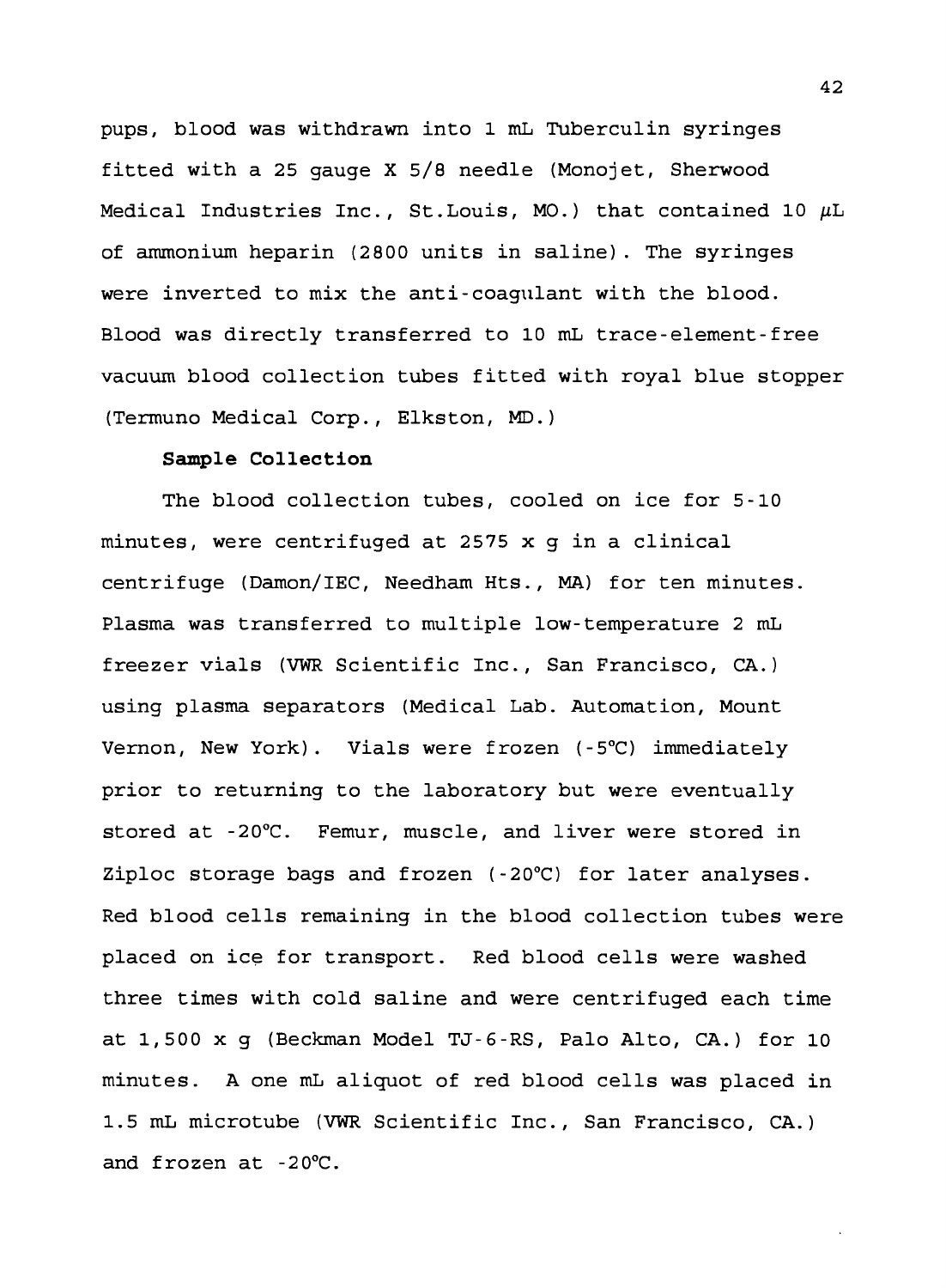#### **Procedures to Minimize Trace Element Contamination**

Rat diets were prepared with purified diet ingredients using plastic and stainless steel mixing equipment. Mixing bowls were rinsed with distilled water before use. Reagent grade chemicals and crystalline vitamins was used to prepare the mineral and vitamin mixture. For metal analyses, only reagent grade chemicals were used. All glassware used was Pyrex previously made metal-free. Metal-free plastic labware was used.

#### **Analytical Methods**

Most inorganic reagents were purchased from J.T. Baker, Phillipsburg, NJ through VWR Scientific, Seattle, WA. Most organic reagents were purchased from Sigma Chemical Company. St. Louis, MO. All dilutions were made with deionized water.

## **A. Alkaline Phosphatase**

1. Principle of the Method

Alkaline phosphatase activity of maternal and offspring plasma was determined by the method of Roy (1970). Thymolpthalein monophosphate is hydrolyzed to chromogenic thymolpthalein and inorganic phosphate. The amount of thymolpthalein released is directly proportional to enzyme concentration and is quantified photometrically following the addition of an alkaline color developer. The alkaline color developer terminates enzyme function and raise the pH permitting full development of the chromphore.

2. Reagents

**43**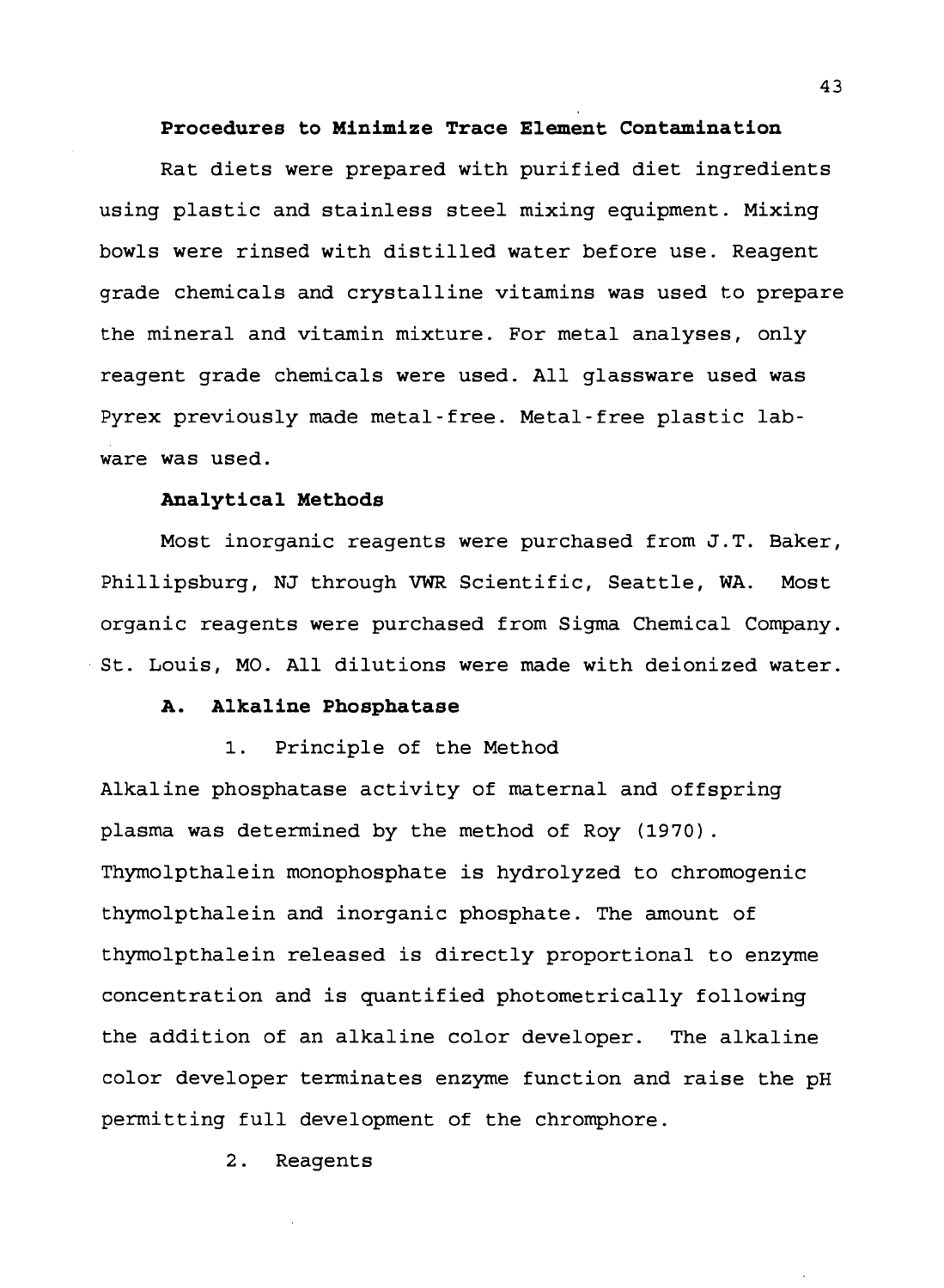$0.3$  M MgCl, solution. MgCl<sub>2</sub>  $\cdot$  6H<sub>2</sub>0 (6.09 g) was dissolved in water and diluted to 100 mL.

Brij-35, 20% With gentle warming, Brij-35 (20 g) was dissolved in 60 mL of water, cooled, and diluted to 100 mL. Concentrated buffer. 3.5M Enough 6 N HCl was added to 32.2 g of 2-amino-2-methyl-l-propanol to bring pH to approximately 10.30 to 10.35. To the solution, 1 mL of 0.3 M MgClj and 10 mL of Brij-35 was added and diluted to 100 mL with water.

Buffered Substrate. Sodium thymolpthalein monophosphate (0.3 g) was dissolved in approximately 85 mL of water. Concentrated buffer (10 mL) was added and diluted to 100 mL with water.

Color developer. NaOH  $(4 \text{ g})$  and anhydrous Na<sub>2</sub>CO<sub>3</sub>  $(10.6 \text{ g})$ was dissolved in water and diluted to 1 liter.

Thymolpthalein stock standard solution. 0.01M.

Thymolpthalein (430.5 mg) was dissolved in sufficient ethanol to make 100 mL of solution.

0.35 M 2-amino-2-methyl-l-propanol buffer. Concentrated buffer was diluted 10-fold with water.

Working Thymolpthalein Standard. Thymolpthalein stock standard (0.50 mL) was diluted with 50 mL with 0.35M 2  $amino-2-methyl-1-propanol$  (1 mL = 100  $\mu$ mol of thymolpthalein).

3. Analytical Method Into six labeled test tubes, 0.00, 0.02. 0.04. 0.06,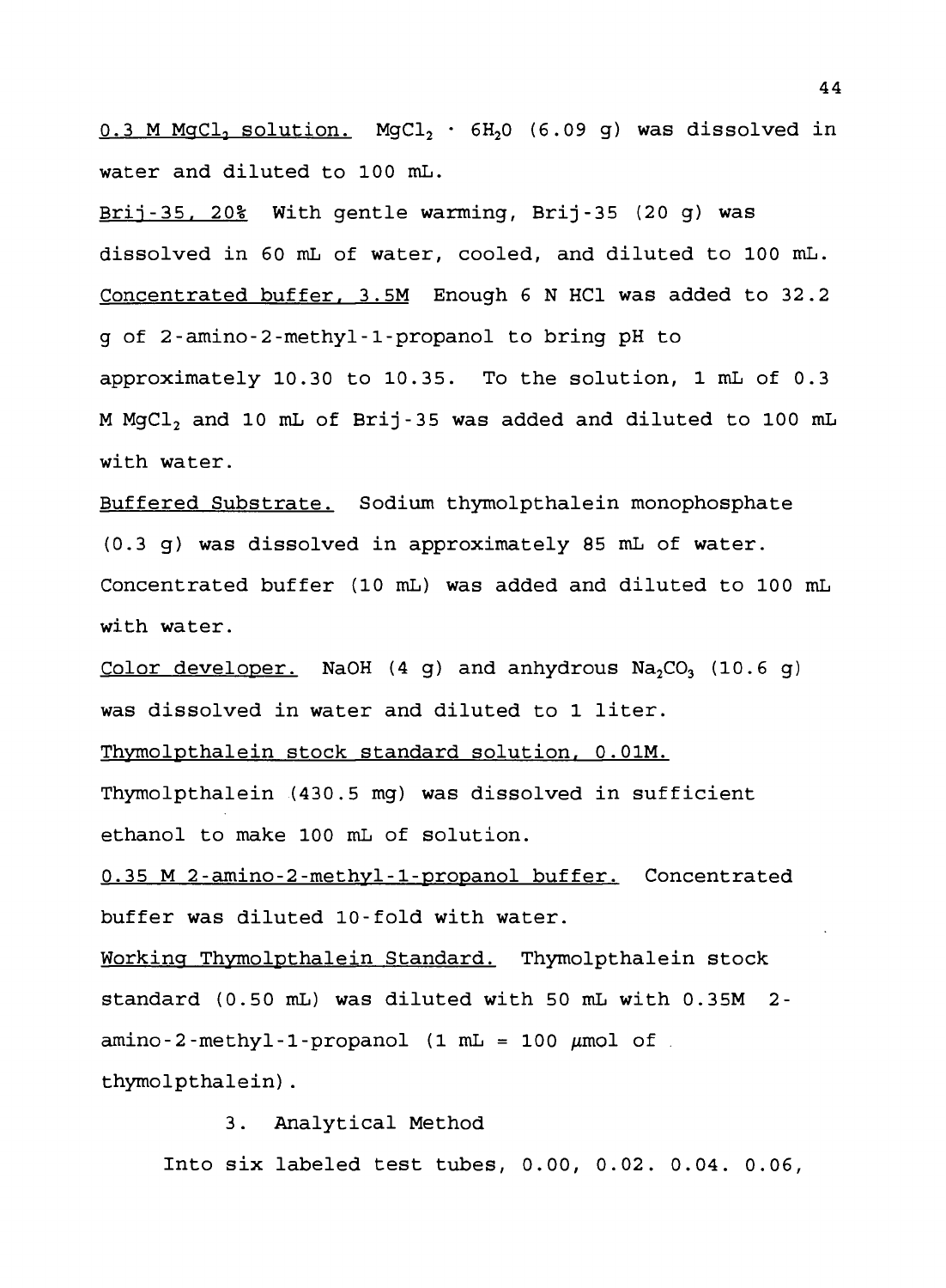0.08 and 1.00 mL of the working standard respectively was added. Then 1.00, 0.08, 0.06, 0.04, 0.02, and 0.00 mL of 0.35M 2-amino-2-methyl-l-propanol buffer was added to each cuvet. To each test tube, 5.1 mL of color developer was added and mixed by inversion. The test tubes were read in a spectrophotometer (Beckman Instruments, Model DU 40, Irvine, CA.) at 590 nm. For maternal plasma samples, 1 mL of buffered substrate was added to the test tubes and 0.10 mL of plasma was added to test tubes. Less plasma (50  $\mu$ L) was used for the offspring assay. Exactly 5 minutes after the addition of plasma, 5.0 mL of color developer was added. The test tubes were covered and inverted. The tubes were at 590 nm against a reagent blank prepared by substituting water for the plasma.

## **B. Plasma Pyridoxal 5'-Phosphate**

1. Principle of the Method Plasma pyridoxal 5'-phosphate (PLP) was determined by the method of Chabner and Livingston (1970) except that  $^{14}CO$ , was captured in 0.2 mL Nuclear Chicago solubilizer instead of 0.1 mL of 2.0 M potassium hydroxide and perchloric-acid borate, instead of trichloracetic acid, was used to precipitate the protein. This assay is based on an enzymatic reaction in which tyrosine is converted to tyramine and  $CO<sub>2</sub>$  by tyrosine decarboxylase. In the assay, the apo form of the enzyme is incubated with PLP to form the holoenzyme. The limiting factor is the reaction is PLP.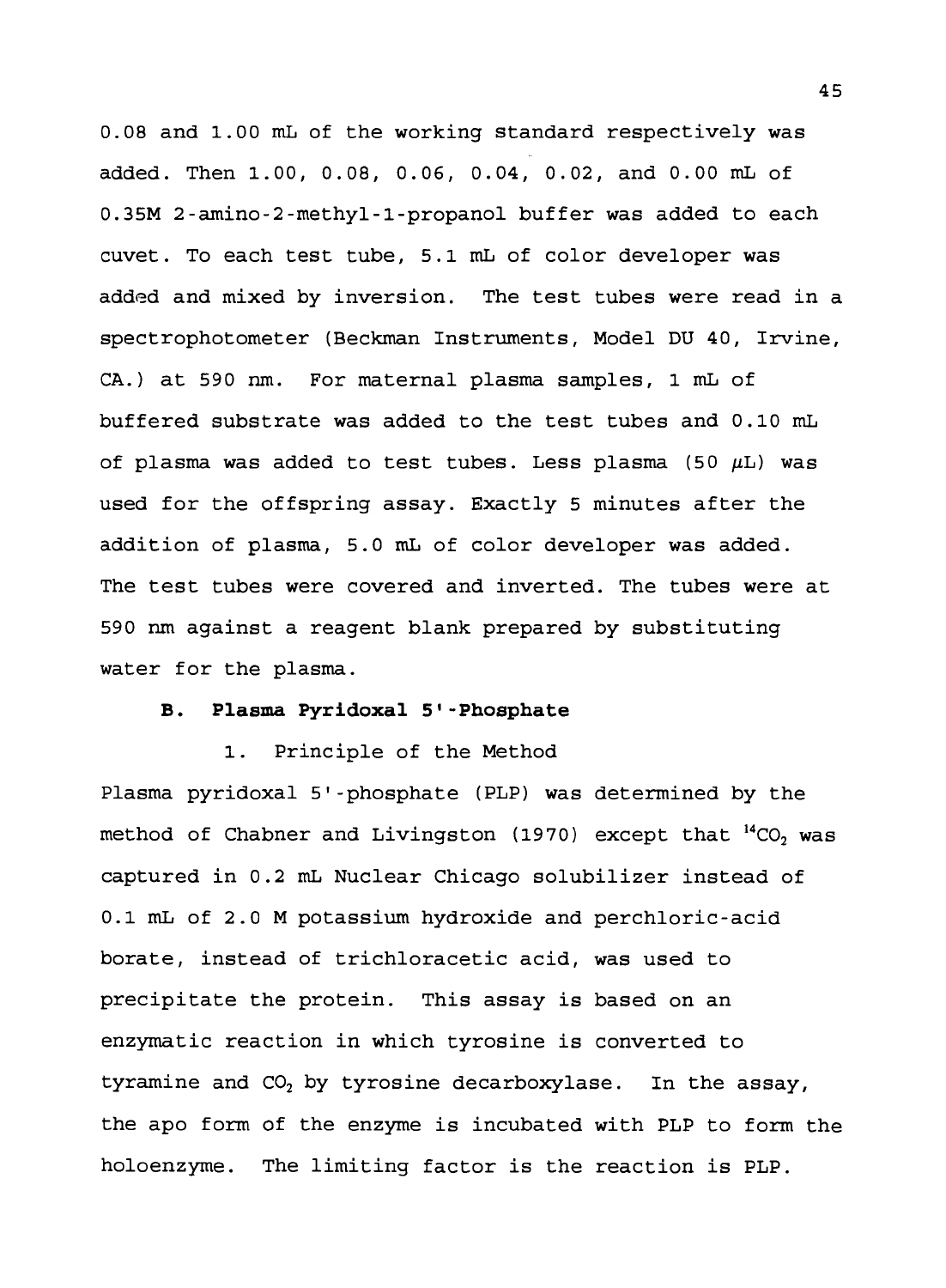Thus the amount of tyrosine converted to  $^{14}CO_2$  and tyramine is directly proportional to the amount of PLP present.

2. Reagents

Buffer No.l Potassium acetate buffer, lOmM, containing 5 mM EDTA. Potassium acetate (982 mg) and  $1.86$  g of  $Na<sub>2</sub>$ -EDTA was dissolved in water, the pH was adjusted to 5.50 with acetic acid, and diluted to 1000 mL.

Buffer No. 2 Potassium acetate buffer, lOmM, containing 5 mM L-tyrosine. Prepared as above for Buffer No. 1 plus 195 mg of mercaptoethanol and 25 mg L-tyrosine.

Saturated ammonium sulfate in dilute NH<sub>4</sub>OH Concentrated NH4OH (3 mL) was dissolved to 100 mL. Ammonium sulfate (75 g) was added to 100 mL of dilute NH4OH.

 $L-Tyrosine -1$ <sup>-14</sup>C substrate Fifty  $\mu$ Ci of L-tyrosine (Amersham International, Arlington Heights, IL.) was transferred to a 125 mL flask. This was done using 0.5 mL of 0.1 N HC1 to rinse the vial containing hot tyrosine. To this add 79.5 mL of "cold" tyrosine (The "cold" tyrosine was prepared by adding 1.017 g of L-tyrosine to 75 mL of 0.1 N HC1 and 174 mL of deionized water). The "hot" tyrosine mixture is stored in 20 mL scintillation vials.

Pyridoxal 5'-phosphate stock standard Pyridoxal 5' phosphate (15 mg) was weighed out on a micro-analytical balance, and made up to 500 mL with deionized water. This solution was protected from direct exposure to light. Perchloric-acid borate, 1.0 M. Two grams of potassium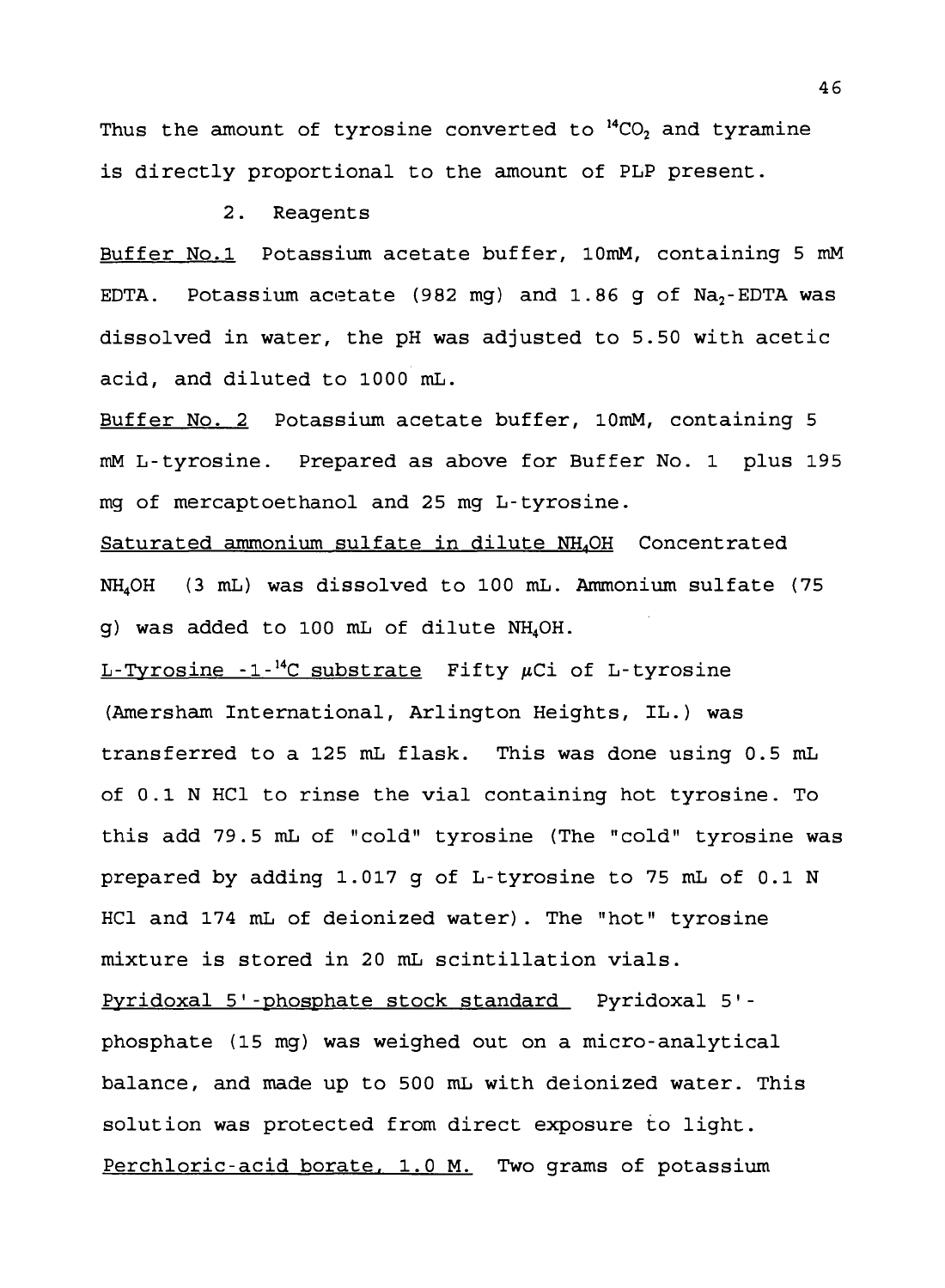borate and 100.5 g of 70% perchloric acid were combined and diluted to 1000 mL with water.

Trichloroacetic acid (TCA). 50% Reagent grade TCA (250 g) was dissolved in water and dissolved to 500 mL. Store at  $4^{\circ}$ C.

Potassium Acetate. 5.0 M Potassium acetate (245.4 g ) was added to 300 mL of water and made up to 500 mL. Nuclear Chicago Solubilizer (Amersham Canada Limited, Oakville, Ontario). Tissue solubilizer used to trap  $^{14}CO_2$ . Scintillant PPO  $(71.6 g)$  and 1.097 g of POPOP was mixed with 4 liters of spectral-grade toluene using a magnetic stirrer. The solution was stored in an amber bottle at room temperature.

## 3. Analytical Method

Apoenzyme was isolated from Streptoccous facealis cells. Once the enzyme was isolated, working PLP standard was prepared by diluting 1.00 mL of stock PLP standard with deionized, glass redistilled water in a 100 mL red glass volumetric flask and then diluting 8.00 mL of the first solution with 250 mL deionized, glass redistilled water. Plasma samples were thawed, mixed, and centrifuged at 2,480 x g for 3 minutes in a clinical centrifuge (Damon/IEC, Needham Heights, MA.). Plasma protein were then precipitated by combining 1.25 mL of water, 0.25 mL plasma, and 0.6 mL <sup>1</sup> M perchloric-acid borate in test tubes and stirred with a micro stir bar on a magnetic stirrer. All

47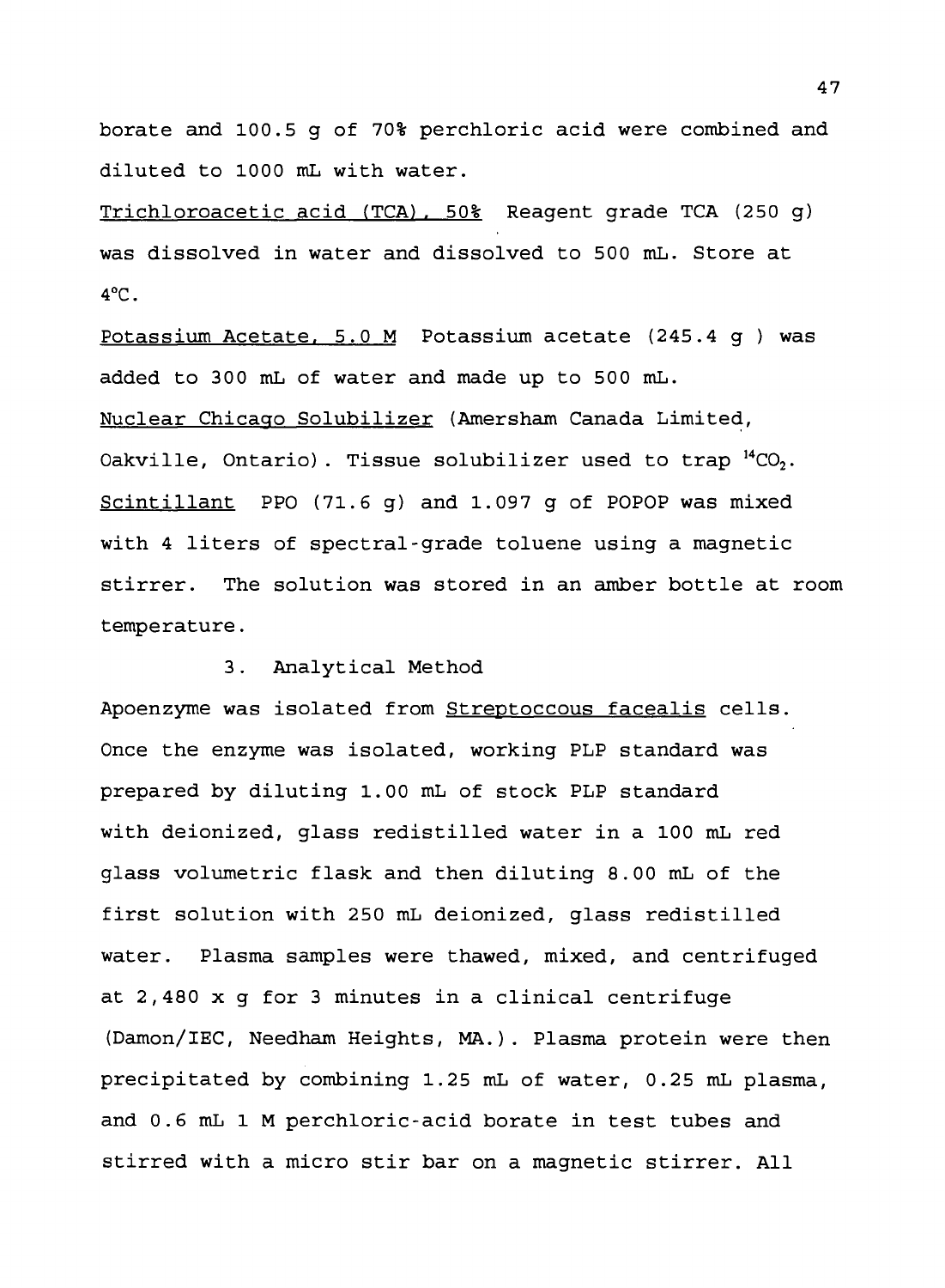tubes were mixed for 10 seconds by gentle shaking. Tubes were allowed to stand for one hour in the dark room at room temperature. Two reaction flasks for each precipitated sample and each standard curve point were set-up in a rack. Water (0.275 mL) was added to each reaction flask. Solubilizer (0.2 mL) was added to a 20 mL scintillation vial which was then attached to the reaction flask, 0.50 mL of tyrosine decarboxylase enzyme was added. At the end of one hour incubation, precipitated samples were centrifuged at 1,986 x g for 15 minutes (Beckman, J-21, Palo Alto, CA.). The supernatant was quantitatively decanted into ice-cold tubes containing 0.3 mL potassium acetate tubes (5.0 M). To each reaction flask, 0.20 mL of the working PLP solution and 0.1 mL of the sample solution form each potassium acetate tubes was added. The timer was set for 30 minutes and 30 seconds. Then  $0.10$  mL of  $^{14}$ C-tyrosine was added to every two reaction flask every 30 seconds and stoppered with a rubber vacutainer stopper. The reaction was stopped at 15 minutes and 30 seconds by adding 0.5 mL 50% TCA to every 2 flask by a syringe every 30 seconds. The water bath was turned off and the flasks were allowed to sit for at least five hours. The scintillation vials were removed form the reaction flasks and ten mL of scintillant was added to the vials and shaken for two minutes. The samples were counted in duplicate in a scintillation counter (Beckman LS5000 TD Scintillation counter, Fullerton, CA.) for 50 minutes.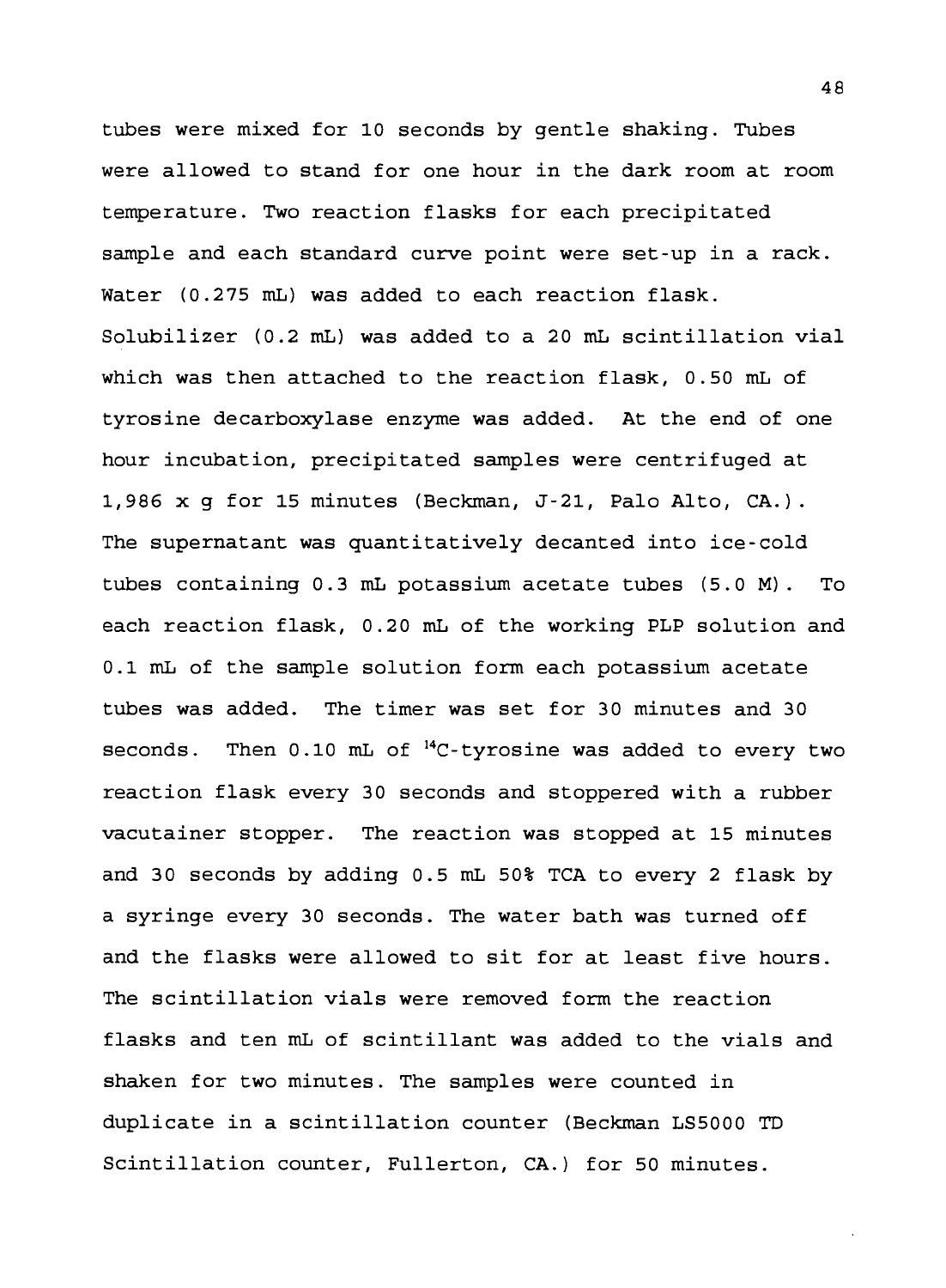#### **C. Erythrocyte Alanine Transaminase**

## 1. Principle of the Method

Erythrocyte alanine transaminase, a pyridoxal phosphate-dependent enzyme, catalyzes the reaction: alanine  $+ \alpha$ -ketoglutarate  $\rightarrow$  pyruvate + glutamate. Pyruvate is measured after it is reacted with dinitrophenylhydrazine to form pyruvate dinitrophenylhydrazine which in turn is extracted into toluene. When the toluene extract is treated with a strong alkali, a red color results. Absorbance of this compound is proportional to the level of erythrocyte alanine transaminase. The assay is done with and without the addition of PLP to measure the stimulation of the erythrocyte transaminase.

2. Reagents

Pyridoxal phosphate  $(1 \text{ mg/mL})$ . PLP $\degree$ 2H<sub>2</sub>O  $(107.3 \text{ mg})$  was diluted to 100 mL with redistilled water.

 $DL-Alanine substance$   $DL-Alanine$   $(1.78 g)$ , 2 g of  $K<sub>2</sub>HPO<sub>4</sub>$  and 0.6 g a-ketoglutarate was dissolved in 100 mL of redistilled water.

Sodium Pyruvate Pyruvic acid (200 mg) was dissolved in 100 mL of redistilled water.

Dinitrophenylhydrazine (DNPH). Dinitrophenylhydrazine (100 mg) was dissolved in 20 mL of concentrated HCL and 80 mL of redistilled water.

Trichloroacetic acid (TCA). 100 percent. Trichloroacetic acid (100 g) was dissolved in and made to 100 mL with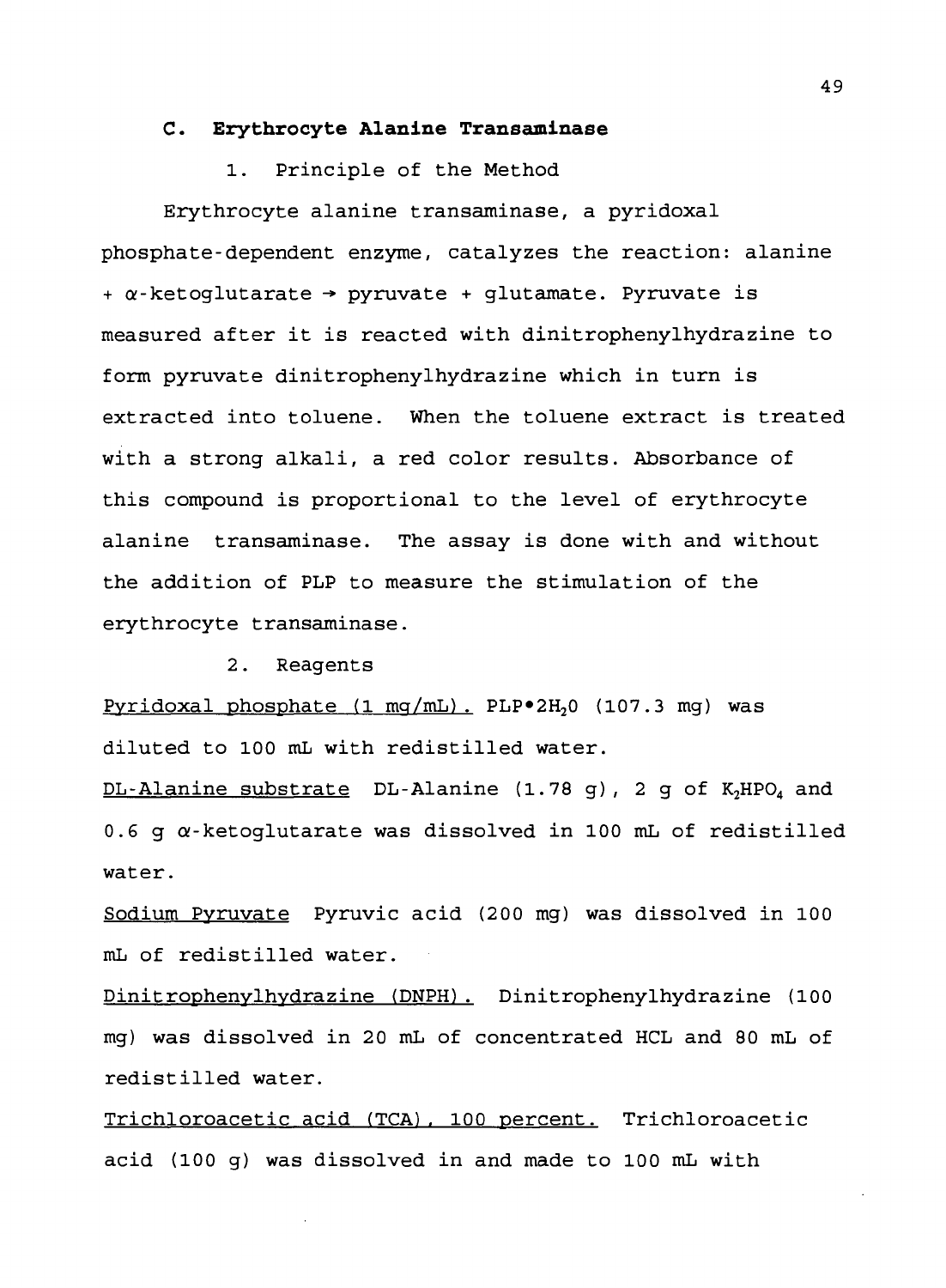reagent water.

Ethanolic potassium hydroxide. 2.5 percent. KOH (2.5 g) was dissolved in 95 percent ethanol.

0.033M Tris buffer, pH 7.4. 7.98 g of Trizma base was titrated with <sup>6</sup> M HCL to pH 7.4.

3. Analytical Method

Erythrocyte alanine transaminase was determined by the method of Woodring and Storvick (1970). For working sodium pyruvate standards were prepared by adding 1,2,3, and 4 mL sodium pyruvate and were made up to 10 mL with distilled water in volumetric Pyrex flasks. A standard curve was obtained by adding 0.1 mL of each working into test tubes containing 0.9 mL of buffer. Red blood cell samples, hemolyzed by the 10-fold addition of reagent water, were added to all other test tubes. Pyridoxal phosphate (0.1 mL) was added to in vitro stimulation test tubes. Alanine (0.5 mL) was added to all test tubes. Samples were incubated for 60 minutes at  $37^{\circ}$ C. At the end of the incubation, TCA, and dinitrophenylhydrazine were added to the test tubes in that order. After five minutes, 1.0 mL toluene was added and each test tube was mixed for 10 seconds. Samples were centrifuged for 5 minutes at 1,500 x g (Beckman TJ-6-RS, Palo Alto, CA.) . A fraction of the toluene layer (0.3 mL) was transferred to a 13 x 100 mm test tube containing 3.0 mL ethanolic KOH. Samples were read at 490 nM. Hemoglobin content of the samples were determined to standardize the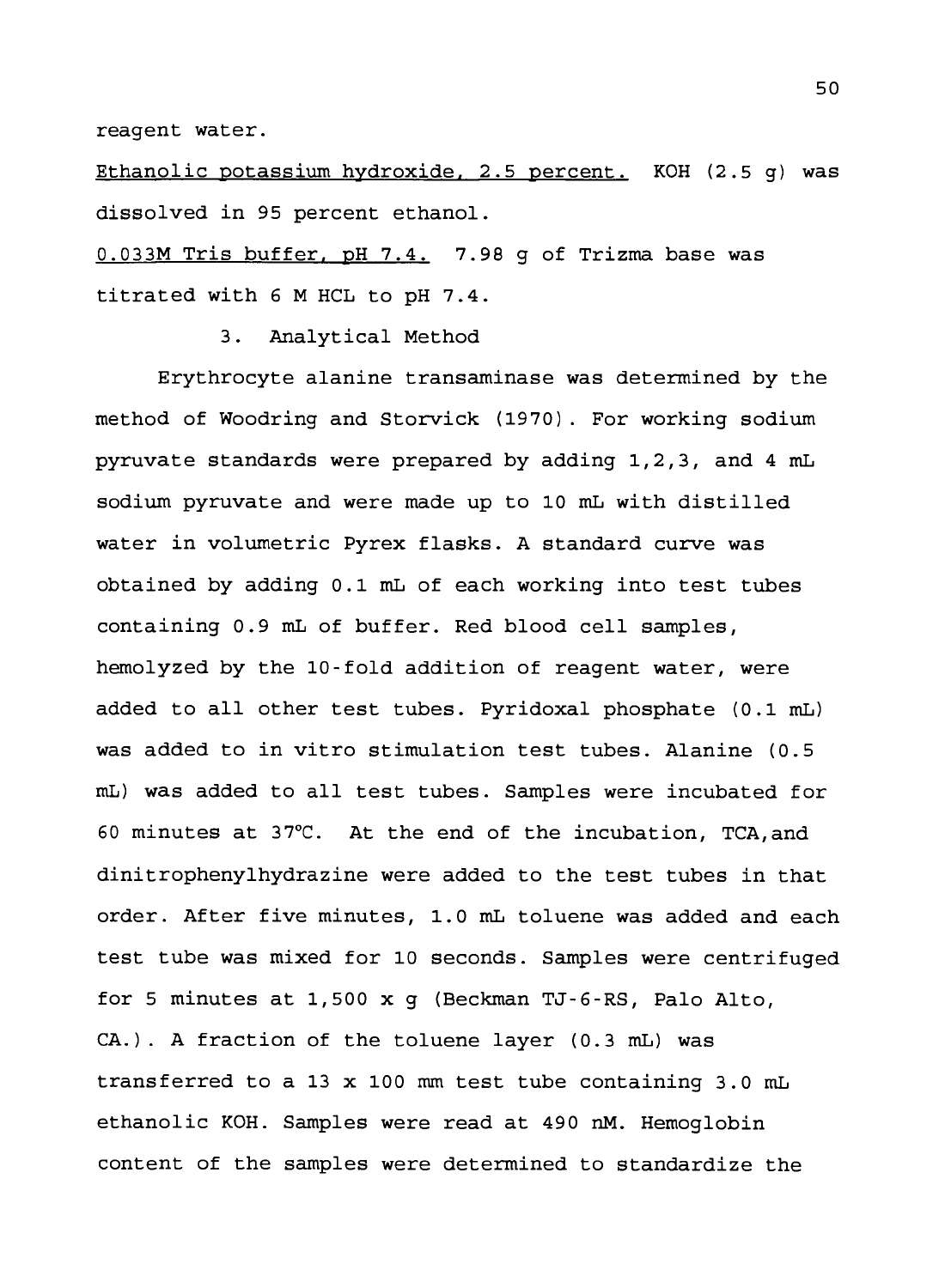assay. Hemoglobin was determined by the cyanomethemoglobin method (Maile, 1972) . Enzyme units were expressed as *fig* pyruvate/mg Hemoglobin/hr. Results were presented as percent stimulation.

#### **D. Femur Zinc and Magnesium**

Femurs were steam autoclaved for 10 minutes at 15 psi to facilitate removal of muscle. Femurs from the dams were split into two pieces, wrapped with cheesecloth, and extracted 24 hours each first with 95% ethanol and then with petroleum ether. The femurs were dry-ashed for 24 hours at 590°C in an electric furnace and stored dry in a desiccator. All weighed samples were dissolved with <sup>3</sup> mL of <sup>3</sup> M HCl and were made up to 10 mL with distilled water in a volumetric Pyrex flask. For zinc analysis, 0.1 mL of the 10 mL solution was added to 1.9 mL of 0.1 N HCl. For magnesium analysis, 0.02 mL of the 10 mL was added to 9.98 mL of 0.1 N HCl. For offspring femur zinc and magnesium analysis, the same procedure described above was followed. Zinc and magnesium analyses were carried out by atomic absorption spectroscopy (Perkin-Elmer Model No. 2380, Norwalk, CT.) according to standard conditions described by Perkin-Elmer Corporation.

#### **E. Plasma Zinc and Magnesium**

Plasma zinc was measured by direct measurement of zinc in plasma by atomic absorption spectroscopy (Smith et al., 1979). For zinc analysis, 0.5 mL plasma was added to 2.0 mL reagent water. The zinc standard was diluted to volume with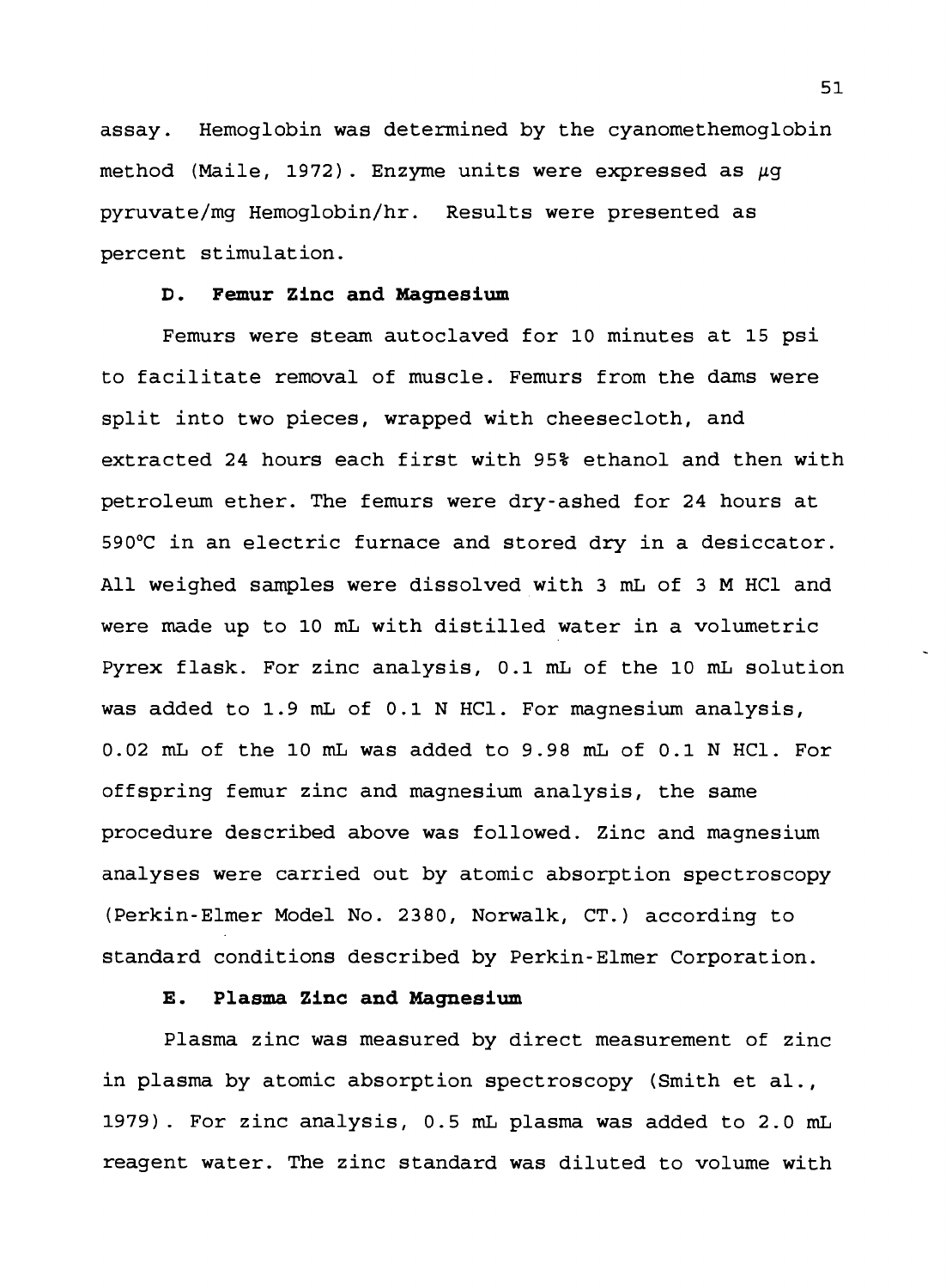a 5% glycerol solution to match the viscosity of the sample. For magnesium analysis, sample were diluted 1:50 with 0.1 N HC1 (Dawson and Heaton, 1961). For zinc analysis, a threeslot burner head was used to prevent clogging of the burner.

## **F. Soft Tissue Zinc and Magnesium**

Liver and muscle were wet-ashed with reagent grade nitric acid followed by 30% hydrogen peroxide. Liver and muscle samples from dams and litters were placed into 100 mL Pyrex beakers and 25 mL of reagent grade nitric acid was added. The beakers were covered with a watch glass and were allowed to sit overnight. Heat was applied to the samples to complete digestion. Completeness of digestion was tested by adding 30% hydrogen peroxide to the samples. Digestion was complete when samples turned white. Five mL of <sup>3</sup> M HC1 was added to samples until the solution turned green-yellow. The solution was quantitatively transferred by rinsing the beaker three times distilled water into a 10 mL Pyrex volumetric flask. For liver zinc analysis, 0.1 mL of the 10 mL was added to 4.90 mL of 0.1 mL HC1 in a test tube. For the determination of magnesium in liver, 0.02 mL of the 10 mL was added to 4.98 mL of 0.1 N HC1 in a test tube. For muscle zinc analysis, 0.02 mL of the 10 mL added to 4.9 <sup>8</sup> mL of 0.1 N HC1. For muscle magnesium analysis, 0.1 mL of the 10 mL was added to 4.90 mL of 0.1 N HC1. Zinc and magnesium analyses were carried out by atomic absorption spectroscopy.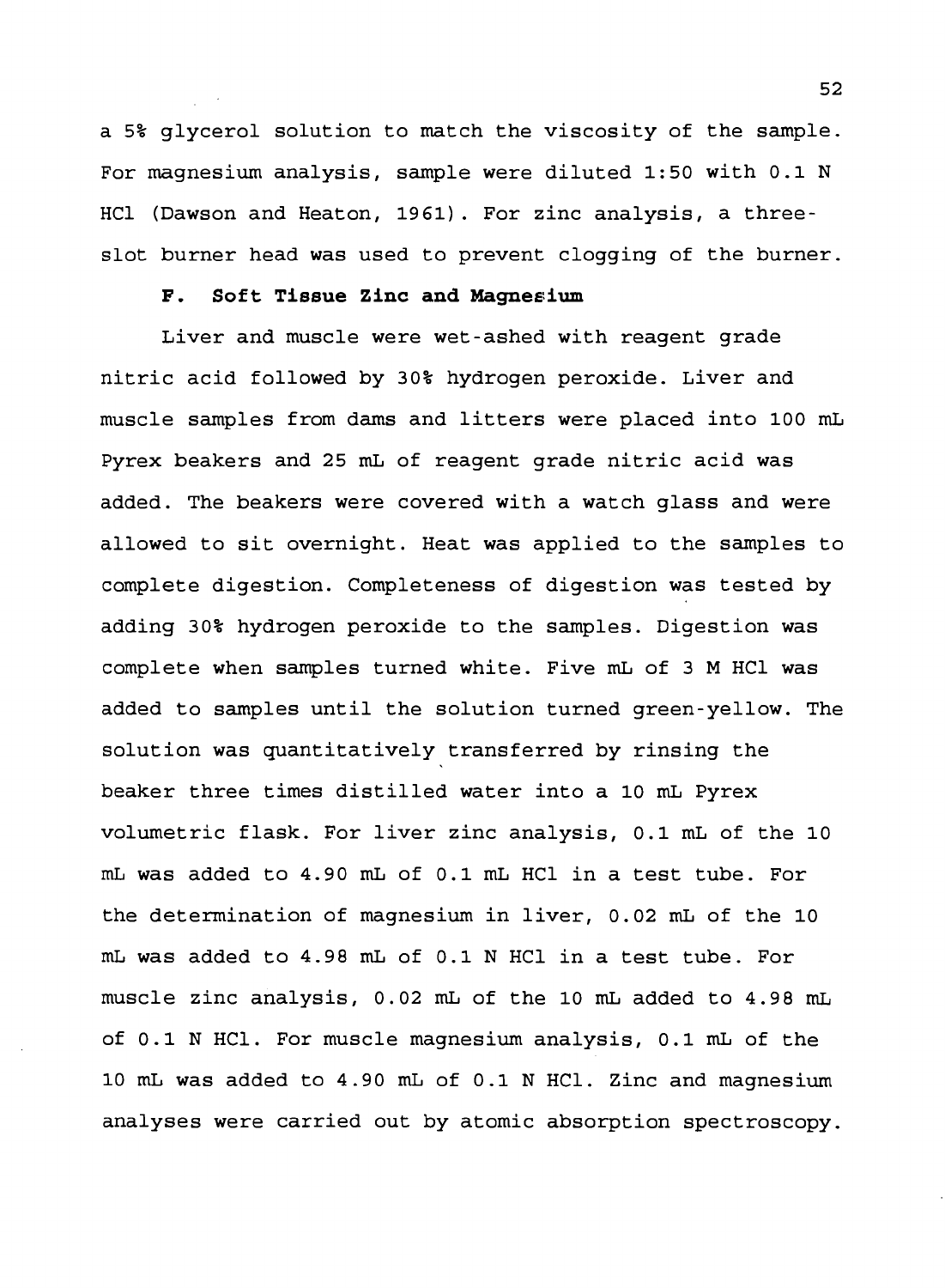## **Statistical Analysis**

The experimental design of this experiment was a 2 X 2 factorial experiment involving two factors, zinc and ethanol, with two levels of each factor. If there was a significant F-value for treatment, effects were partitioned into effects due to zinc, ethanol, and interaction of these two factors. Differences between individual means were tested by Fisher's protected least significance difference only if a significant F-value was found for the treatment effect. By using this procedure, the possibility of making a type I error (null hypothesis rejected but it is actually true) was reduced while still being able to detect real differences between means. Effects were considered to significant at P<0.05.

During the conduct of this study, some rats were lost because of either poor lactational performance, especially in the low zinc group, or because pregnancy did not actually occur (false positive). Therefore the actual number of rats per group shown in the results section is  $n = 6$  except for the low zinc group  $(n = 4)$ . To continue to use factorial analysis of variance to evaluate the effects, it was necessary to estimate missing data (Zar, 1984). This procedure penalized the total degrees of freedom by  $n = 2$ which enlarged the error mean square and decreased the probability of finding a significant difference.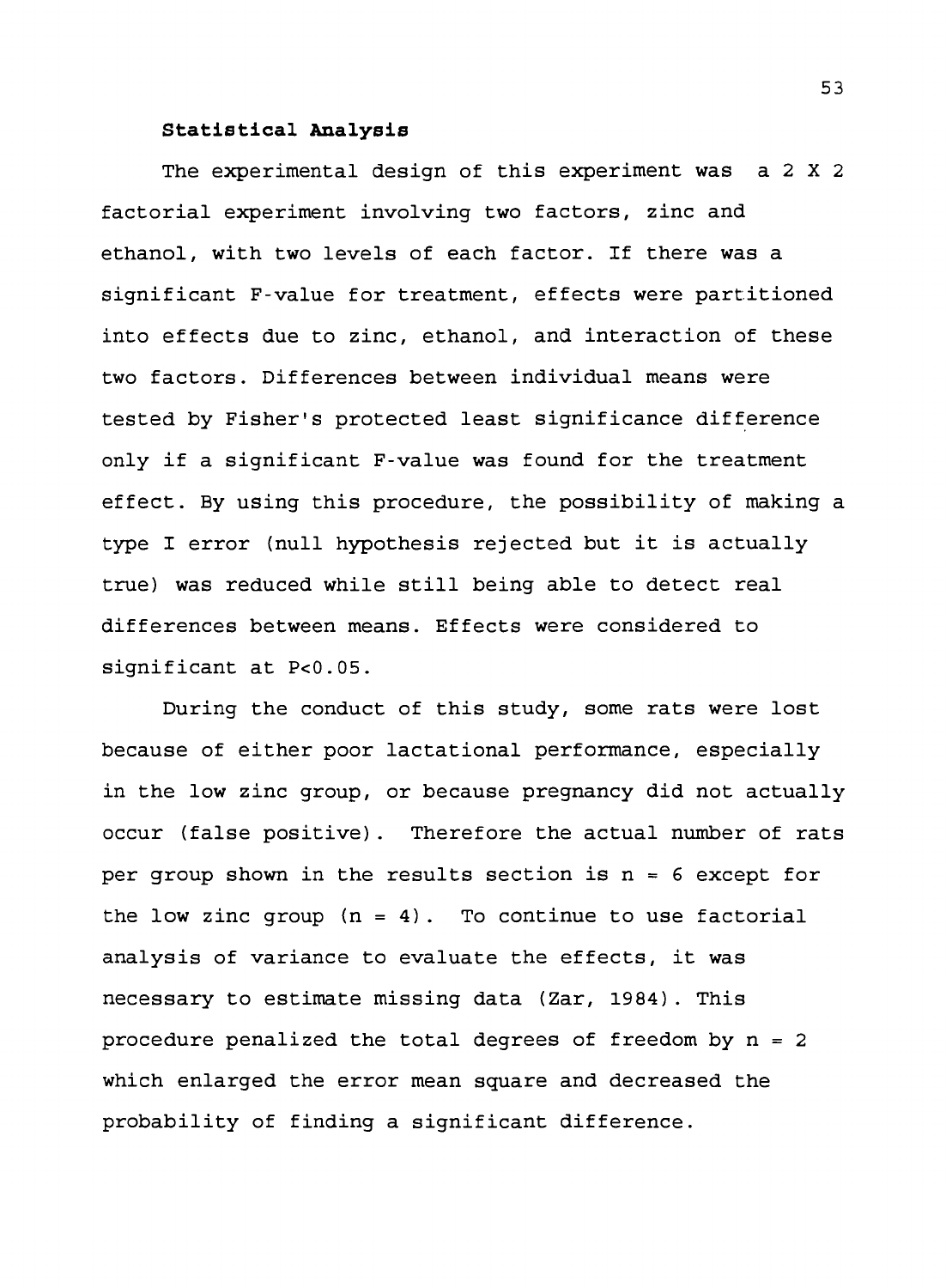#### **RESULTS**

#### **Energy Intake and Growth Response**

The effect of dietary zinc and ethanol on maternal body weight gain and energy intake, ethanol intake, litter size and growth response during gestation and lactation is summarized in Table 6. Maternal body weight gain for the first 18 days of gestation and maternal caloric intake during day 0 through day 18 gestation and day 3 through day 17 of lactation were unaffected by either the level of zinc or ethanol. Caloric intake on day 21 through day 22 of gestation (10-100 kcal) and day 1 through day 2 of lactation (10-100 kcal) was variable and therefore was not included in the total caloric intake. Ethanol intake during day <sup>0</sup> through day 20 of gestation and day <sup>3</sup> through day 17 of lactation was unaffected by the level of zinc administered in the diet.

Litter size was unaffected by the level of either zinc or ethanol. Litter weight on day 1 of lactation was significantly (P<0.05) depressed in the low zinc (2  $\mu$ q/mL Zinc) group compared to the high zinc (10  $\mu$ g/mL Zinc) group in the absence of ethanol. Litter weight on day 18 of lactation was depressed by ethanol, but the effect of ethanol (P<0.05) was significant only in the presence of low zinc.

**54**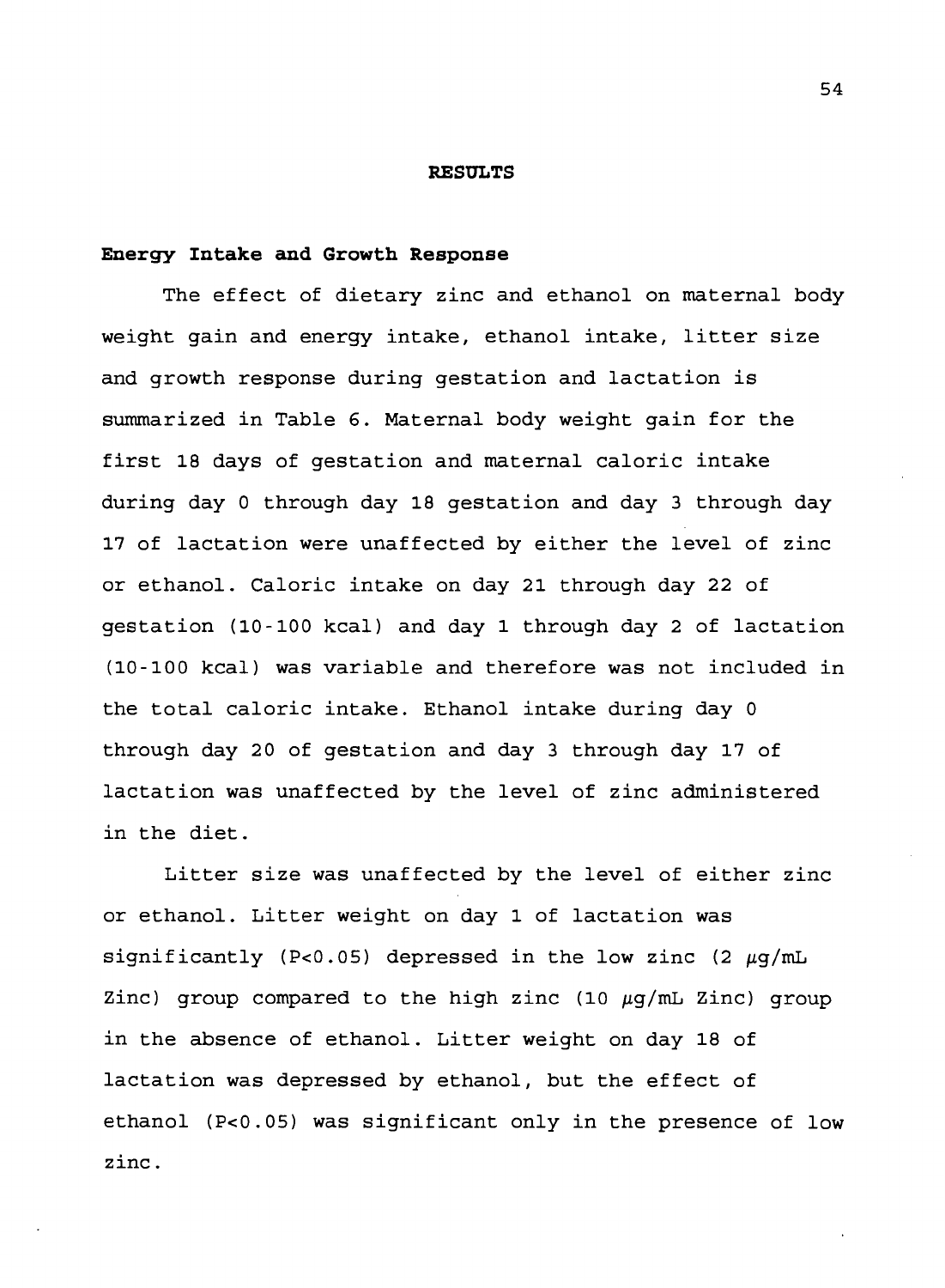#### Table <sup>6</sup>

Effect of Dietary Zinc and Ethanol (ETOH) on Maternal Weight Gain and Total Energy Intake, Maternal Ethanol intake, Litter size, and Pup Weight<sup>1,2,3,4</sup>

|                                                                 | Dietary Treatment<br>kcal from ethanol |                                                                          |                               |                                                                    |                                        |
|-----------------------------------------------------------------|----------------------------------------|--------------------------------------------------------------------------|-------------------------------|--------------------------------------------------------------------|----------------------------------------|
|                                                                 |                                        |                                                                          |                               | 30                                                                 | Significance                           |
|                                                                 | <u>10 μg/mL Zn</u>                     | $2 \mu q/mL 2n$                                                          | 10 µg/mL 2n                   | $2 \mu g/mL Zn$                                                    | Levels ___                             |
|                                                                 | $(n=6)$                                | $(n=4)$                                                                  | $(n=6)$                       | $(n=6)$                                                            | Zn ETOH Zn X                           |
| Measures                                                        |                                        |                                                                          |                               |                                                                    | <b>ETOH</b>                            |
| Maternal weight gain, g.<br>Gestation Day 0-18                  | $112 \pm 9$                            | $116 \pm 7$                                                              | $111 \pm 17$                  | $107 \pm 9$                                                        | NS<br>NS.<br>NS.                       |
| Energy intake, kcal<br>Gestation Day 0-20<br>Lactation Day 3-17 | $1849 \pm 19$<br>$2181 + 19$           | $1866 \pm 14$<br>$2205 + 20$                                             | $1829 \pm 49$<br>$2018 + 109$ | $1812 + 59$<br>$2015 + 135$                                        | NS.<br>NS.<br>NS.<br>NS.<br>NS.<br>NS. |
| ETOH intake, kcal<br>Gestation Day 0-20<br>Lactation Day 3-17   | 0<br>$\Omega$                          |                                                                          | $549 \pm 14$<br>$606 + 33$    | $544 + 9$<br>$605 + 40$                                            | NS.<br>NS.<br>NS.<br>NS.<br>N.S<br>NS. |
| Litter size                                                     | $13 + 3$                               | $14 + 1$                                                                 | $13 \pm 3$                    | $13 + 3$                                                           | NS.<br>NS.<br>NS.                      |
| Pup weight, g.<br>Lactation Day 1<br>Lactation Day 18           | $37.0 \pm 3.0$                         | $7.9 \pm 1.0^{\circ}$ 6.7 $\pm$ 0.5 <sup>6</sup><br>$36.0 \pm 2.0^{4,b}$ | $34.0 \pm 5.0$ <sup>*</sup>   | 7.1 $\pm$ 0.8 <sup>t,b</sup> 6.9 $\pm$ 0.9 <sup>t,b</sup> <0.05 NS | NS.<br>$31.0 \pm 3.0^b$ NS <0.05 NS    |

<sup>1</sup> mean  $\pm$  SD<sup>2</sup> Litter reduced to 8 on day 2 of lactation <sup>3</sup> Different superscript letters indicate significant (P<0.05) differences of means. If any letter combination matches, the difference between means is not significant \* Liquid diet supplied 10% of kcal form ethanol on day 1 and 2 of gestation and 20% of kcal from ethanol on day <sup>3</sup> and 4 of gestation. Liquid diet supplied 30% of kcal from ethanol on day 5-20 of gestation and during all of lactation.

in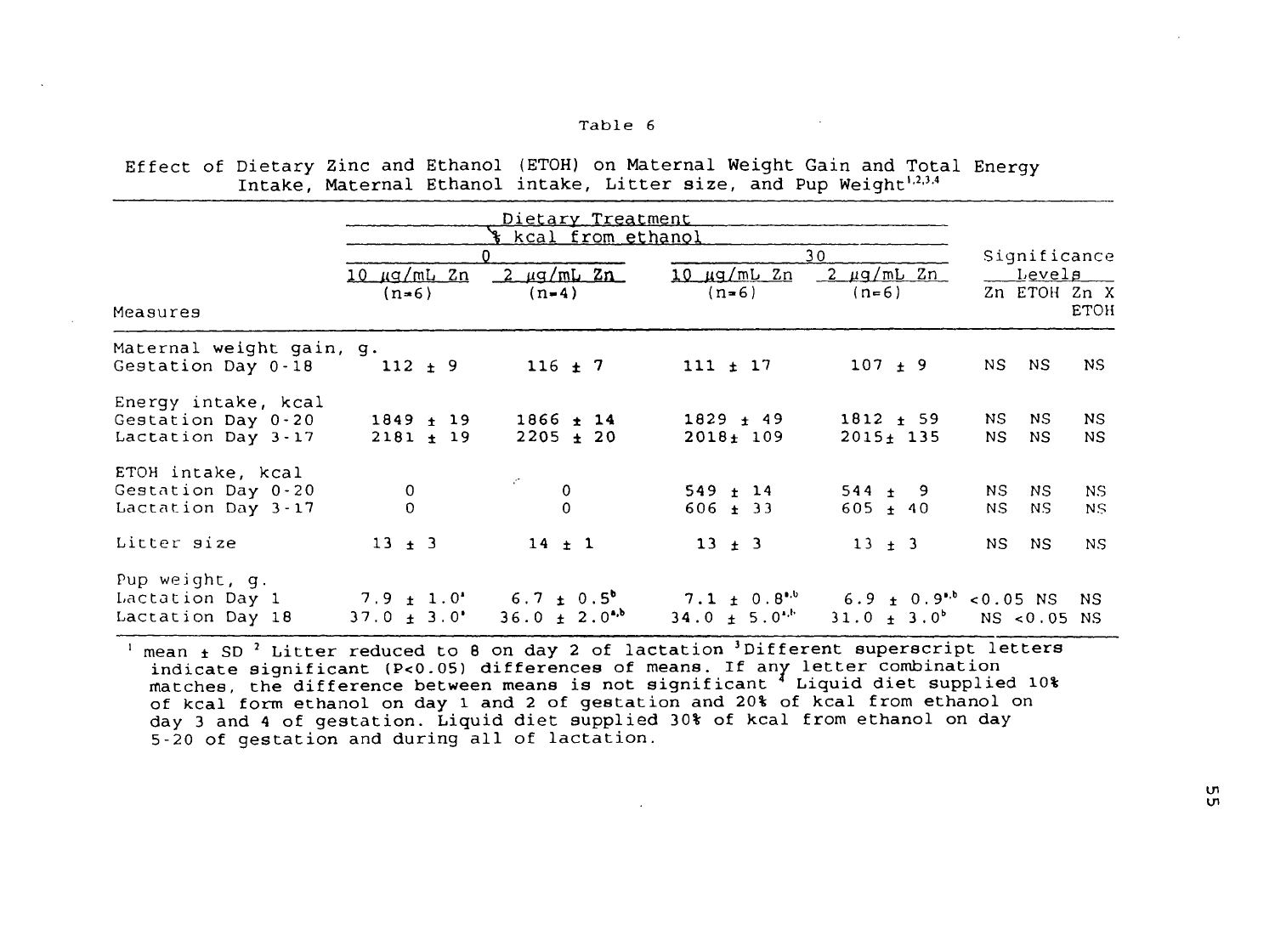#### **Maternal Zinc Status**

Zinc deficiency was produced in dams demonstrated by a significant reduction in maternal alkaline phosphatase activity (Fig. 3), and in maternal plasma zinc concentration (Fig. 4). In the absence of ethanol, maternal plasma alkaline phosphatase activity was depressed by 48% (P<0.02) in the low zinc group compared to the high zinc group. The % reduction in maternal plasma zinc concentration (49%, P<0.001) was similar to that observed for maternal plasma alkaline phosphatase activity. Maternal plasma zinc concentration was reduced by low zinc regardless of ethanol level, but the magnitude was greater in the absence of ethanol. Ethanol only depressed maternal plasma alkaline phosphatase activity and plasma zinc concentration when diet zinc was high. Therefore, there was a significant interaction effect of zinc and ethanol for maternal plasma alkaline phosphatase (P<0.05) and plasma zinc (P<0.01).

With regard to other indicators of zinc status (Table 7), maternal femur zinc concentration was depressed in the low zinc group regardless of the ethanol level whereas maternal liver zinc was only depressed by low zinc in the absence of ethanol. Zinc content of maternal femur muscle was unaffected by either level of zinc or ethanol.

## **Maternal Vitamin B-6 Status**

The effect of dietary zinc and ethanol on maternal plasma pyridoxal 5'-phosphate (PLP) during gestation and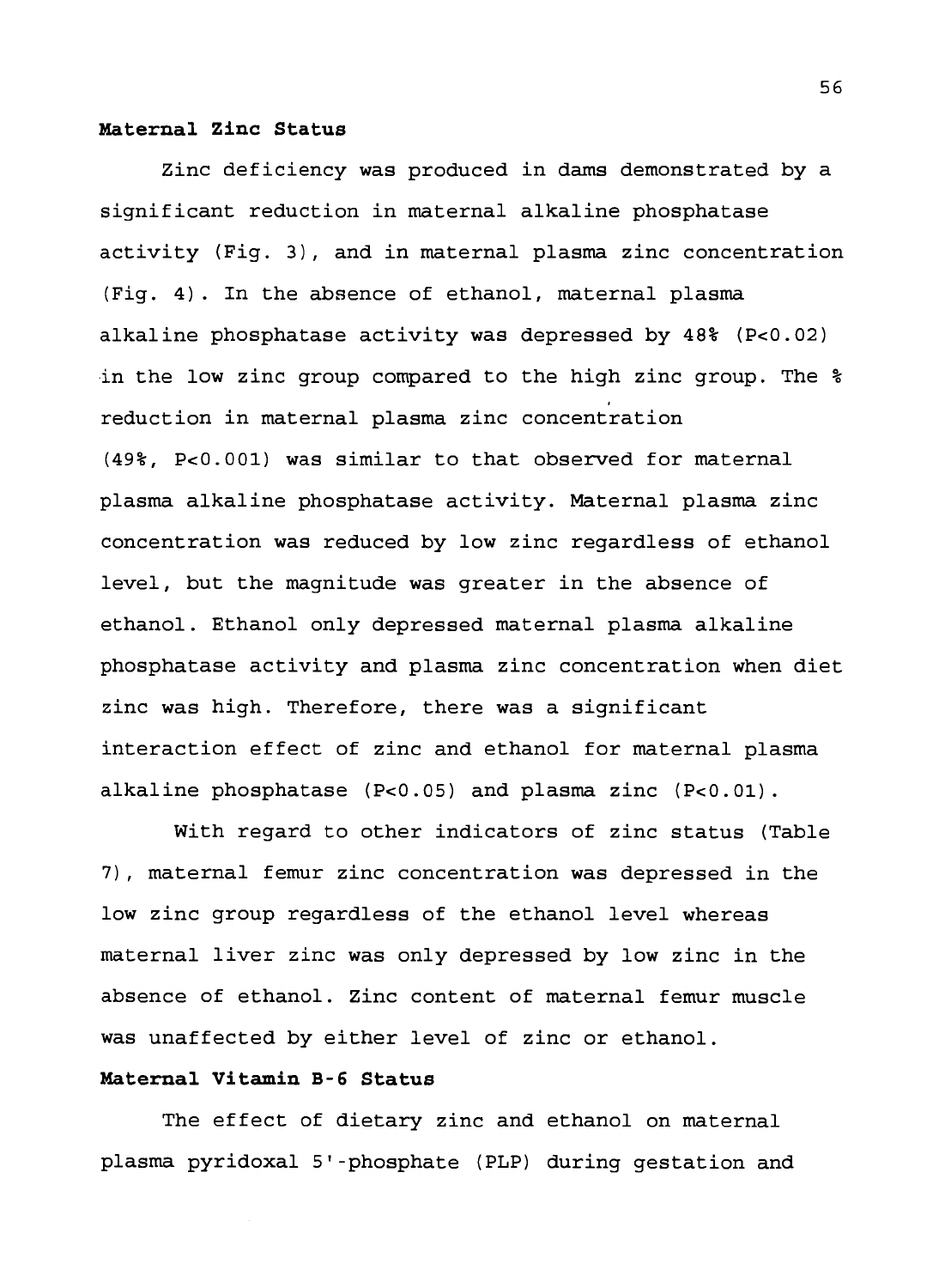

Figure 3. The Effect of Dietary Zinc and Ethanol (ETOH) on Maternal Plasma Alkaline Phosphatase activity during Gestation and Lactation. Values are mean  $\pm$  SD. Different superscript letters indicate significant differnces of means. If any letter combination matches, the differences between means is not significant. Signficance levels for the effects of Zinc, ETOH, and Zinc x ETOH are NS, NS, P<0.05.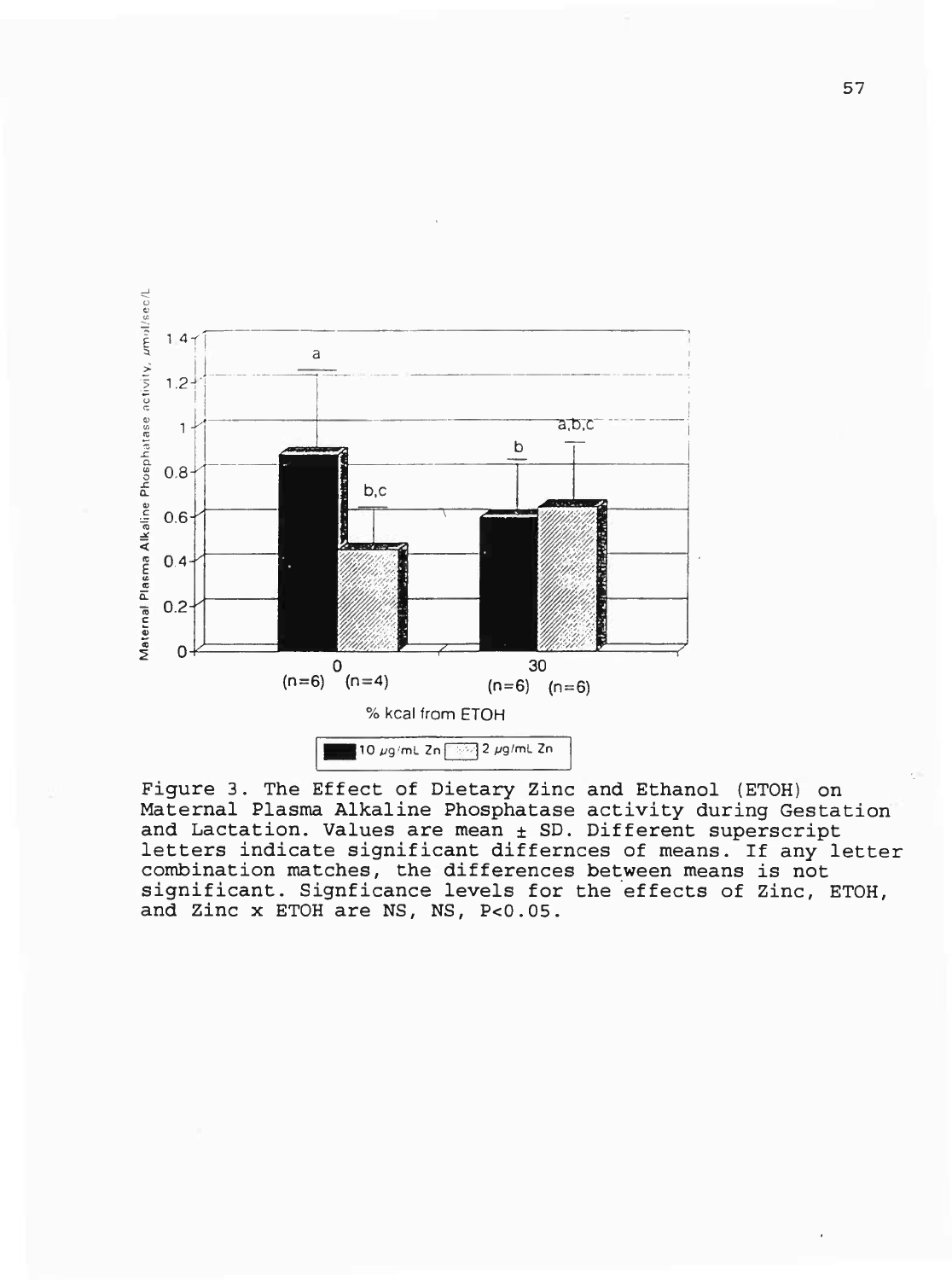

Figure 4. The Effect of Dietary Zinc and Ethanol (ETOH) on Maternal Plasma Zinc during Gestation and Lactation. Values are mean ± SD. Different superscript letters indicate significant  $(P<0.05)$  differences of means. Significance levels for the effects of Zinc, ETOH, and Zinc X ETOH are P<0.001. NS Zinc, ETOH, and Zinc  $\bar{X}$  ETOH are P<0.001, NS, and P<0.01.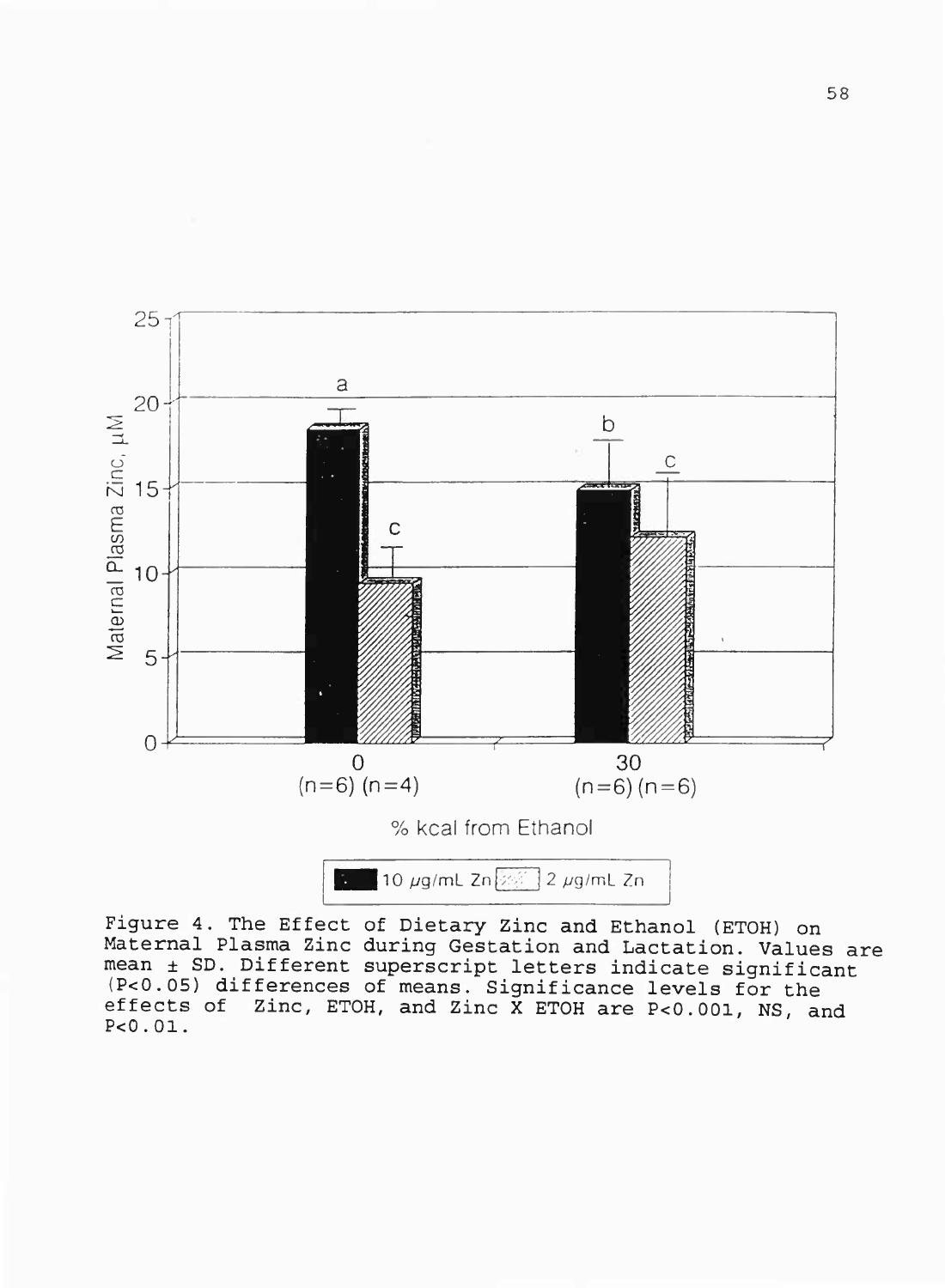## Table 7

Effect of Dietary Zinc and Ethanol(ETOH) on Maternal Tissue Zinc and Erthryrocyte Alanine Transaminase (EALT) Percent Stimulation during Gestation and Lactation<sup>1,2</sup>

|            | $\mathbf 0$<br>$(n=6)$ | <u>10 μg/mL Zn 2 μg/mL Zn</u><br>$(n=4)$ | Dietary Treatment<br>% kcal from ethanol<br>30<br><u>10 μq/mL Zn 2 μq/mL Zn</u><br>$(n=6)$<br>$(n=6)$                          | Significance<br><u>Levels</u><br>Zn ETOH Zn X<br><b>ETOH</b> |
|------------|------------------------|------------------------------------------|--------------------------------------------------------------------------------------------------------------------------------|--------------------------------------------------------------|
| Measures   |                        |                                          |                                                                                                                                |                                                              |
| Femur Zn,  |                        |                                          | $\mu$ mol/q ash 5.7 ± 0.5 <sup>*</sup> 4.3 ± 0.3 <sup>b</sup> 5.3 ± 0.3 <sup>*</sup> 4.5 ± 0.7 <sup>b</sup> <0.001 NS NS       |                                                              |
| Liver Zn   |                        |                                          | $\mu$ mol/q ash 0.53 ± 0.03 <sup>a</sup> 0.39 ± 0.1 <sup>b</sup> 0.46 ± 0.1 <sup>a,b</sup> 0.43 ± 0.1 <sup>b</sup> <0.05 NS NS |                                                              |
| Muscle Zn, |                        |                                          | $\mu$ mol/g wet wt. 0.2 ± 0.04 0.2 ± 0.04 0.2 ± 0.05 0.2 ± 0.01 NS NS NS                                                       |                                                              |
| EALT,      |                        |                                          | $\frac{1}{2}$ stimulation 10.7 $\pm$ 22.1 14.6 $\pm$ 17.7 0.5 $\pm$ 10.7 12.0 $\pm$ 8.5 NS                                     | NS NS                                                        |
|            |                        |                                          | $\frac{1}{2}$ mean + SD <sup>2</sup> Different superscript letters indicate significant (P<0.05) differences                   |                                                              |

mean  $\pm$  SD  $^2$  Different superscript letters indicate significant (P<0.05) differences of means. If any letter combination matches, the difference between means is not significant.

 $\sim$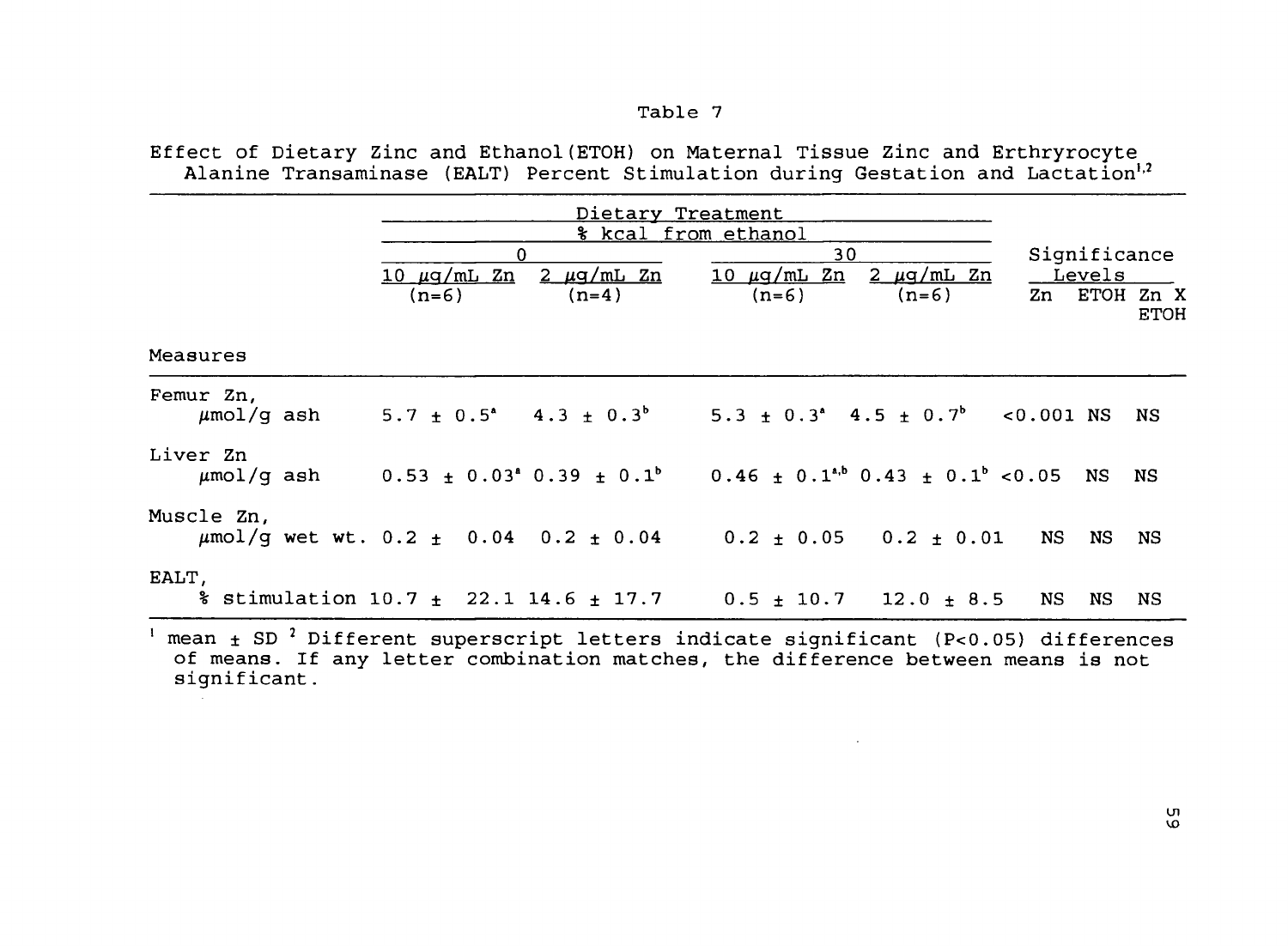lactation is shown in Figure 5. Maternal plasma PLP was significantly higher (61%, P<0.01) in low zinc group compared to the high zinc group in the absence of ethanol. Maternal plasma PLP concentration was significantly higher in the low zinc plus ethanol group compared to the high zinc without ethanol. An interactive effect between zinc and ethanol failed to occur with regard to maternal plasma PLP concentration. There was a negative correlation (r=-0.74/ P<0.02) between the plasma alkaline phosphatase activity and levels of plasma pyridoxal phosphate in the low zinc group compared to the high zinc group in the absence of ethanol.

The effect of dietary zinc and ethanol on maternal erythrocyte alanine transaminase percent stimulation during gestation and lactation is summarized in Table 7. There was a trend for increased erythrocyte alanine percent stimulation in the low zinc group compared to the high zinc group regardless of the level of ethanol; however it was not statistically significant. In the low zinc without ethanol group, there was both a non-significant increase in EALT percent stimulation (Table 7) and an increase in maternal plasma PLP (Figure 5) compared to the high zinc without ethanol group. There was also both a non significant increase in EALT percent stimulation and a slight increase in maternal plasma PLP concentration in the low zinc plus

60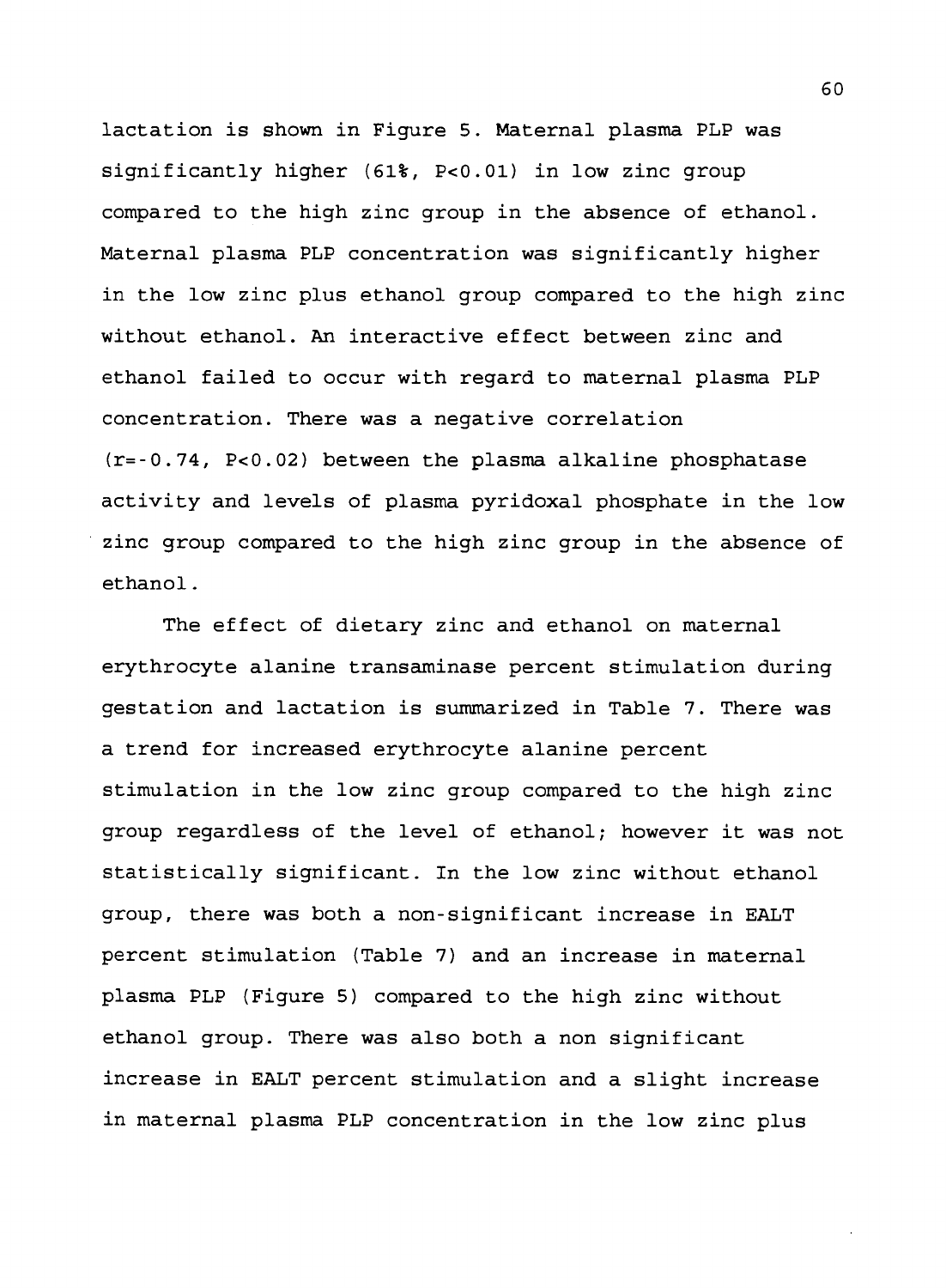

Figure 5. The Effect of Dietary Zinc and Ethanol (ETOH) on Maternal Plasma Pyridoxal 5'-Phosphate during Gestation and Lactation. Values are meant SD. Different superscript letters indicate significant (P<0.05) differences of means. If any letter combination matches, the differences between means is not significant. Significance levels for the effects of Zinc, ETOH and Zinc X ETOH are P<0.05, NS, and NS.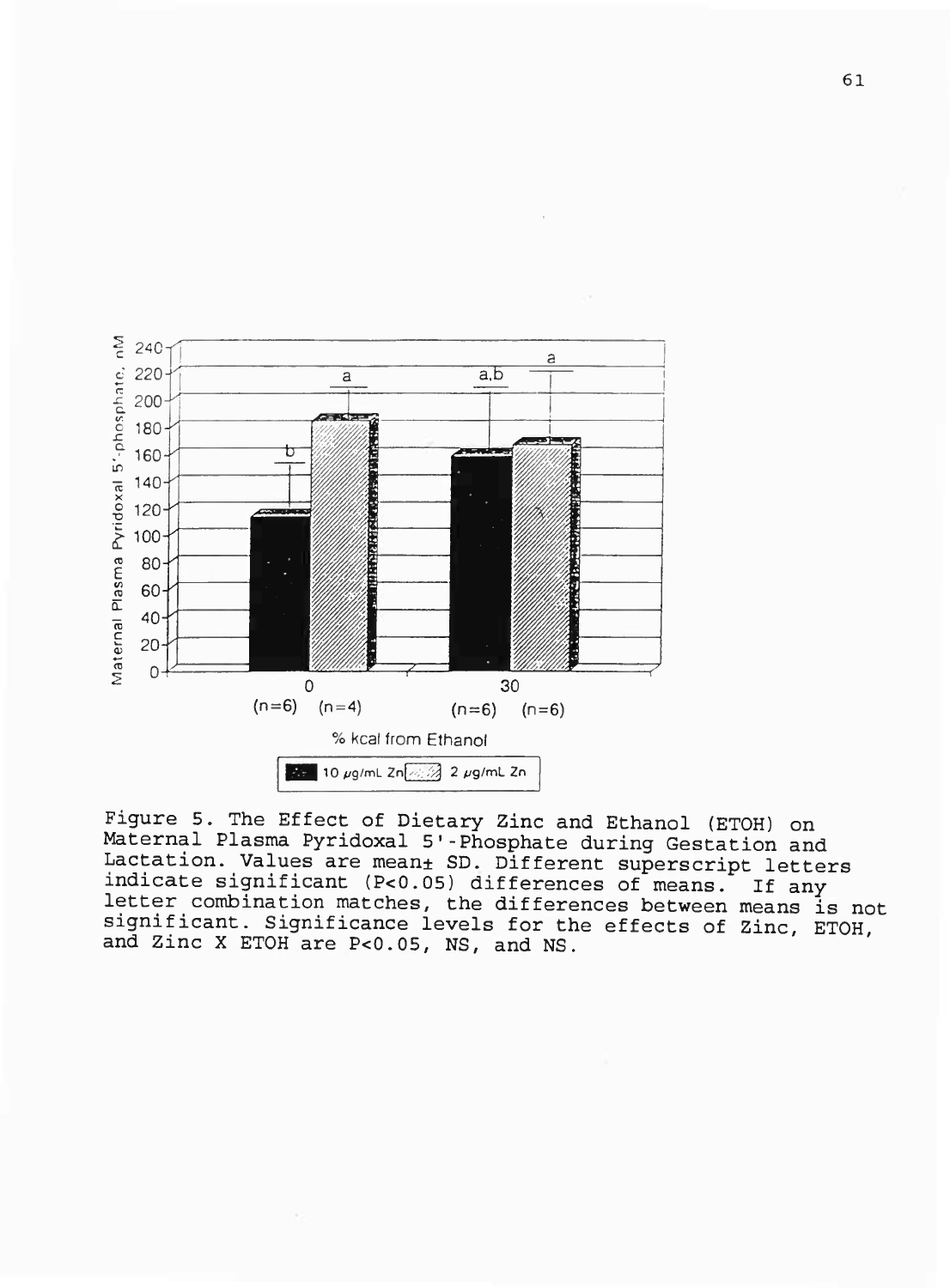ethanol compared to the high zinc plus ethanol. There was much variability in the EALT percent stimulation.

## **Offspring Zinc Status**

Offspring plasma zinc (Table 8) was significantly (P<0.05) reduced by the low zinc compared to the high zinc group although this effect just missed achieving significance in the absence of ethanol. A similar but nonsignificant zinc effect was seen in the absence of ethanol. Offspring plasma alkaline phosphatase activity tended to be reduced by low zinc in the absence of ethanol, but the effect was non-significant. Offspring liver zinc content was significantly (P<0.005) depressed in the low zinc group compared to the high zinc group, but the zinc effect only achieved significance in the absence of ethanol. Offspring femur zinc content was significantly (P<0.001) depressed in the low zinc group compared to high zinc regardless of the level of ethanol. Significant differences in zinc content of offspring muscle due to either zinc level or ethanol level were not demonstrated. Ethanol failed to depress offspring plasma zinc concentration, liver zinc, and femur zinc. There was no significant interaction effect of zinc and ethanol for any of the offspring zinc status indicators.

## **Offspring Vitamin B-6 Status**

The effect of dietary zinc and ethanol on offspring plasma pyridoxal 5'-phosphate is shown in Figure 6. There was an inconsistent effect of ethanol because ethanol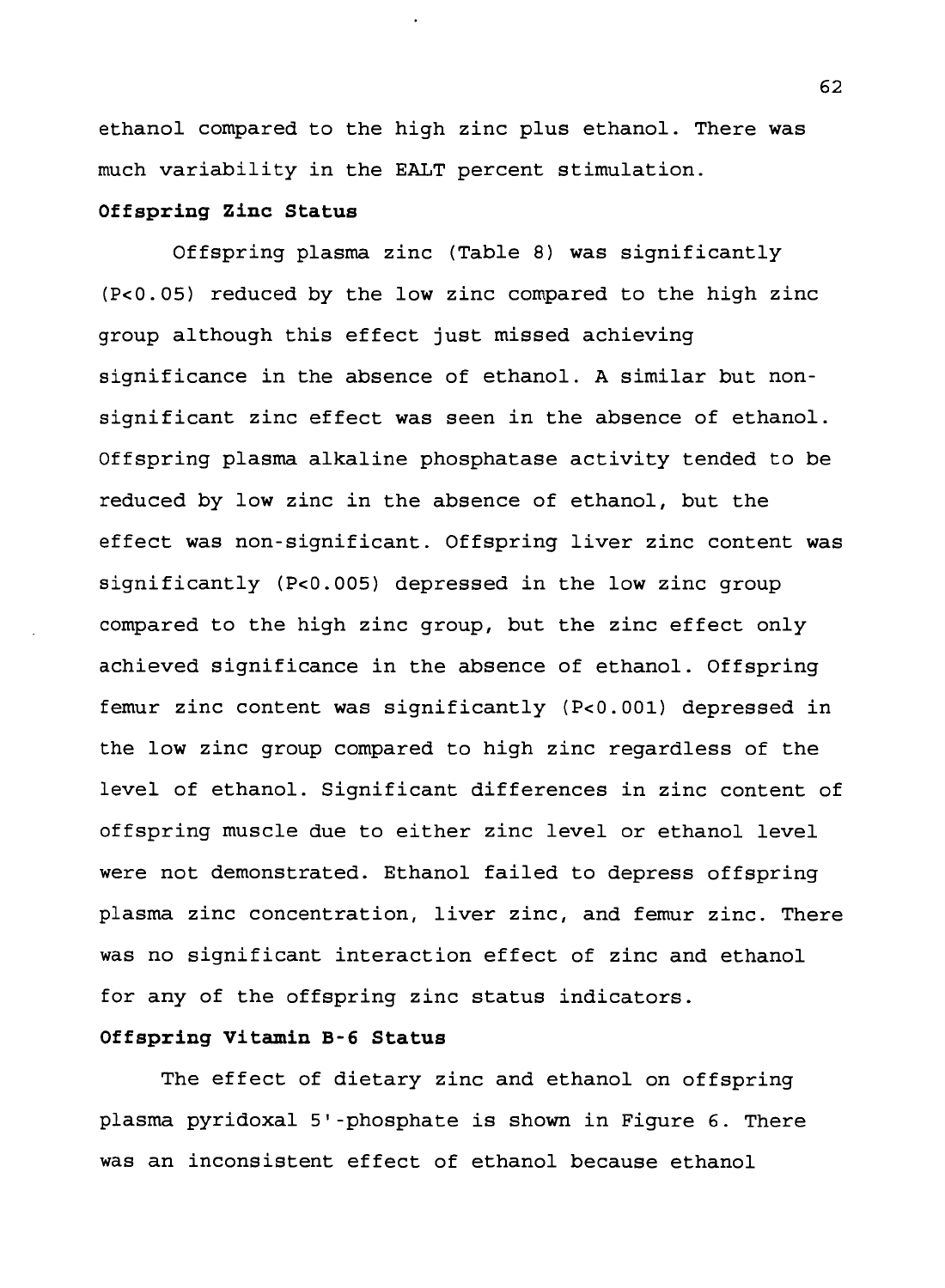## Table <sup>8</sup>

 $\mathcal{L}(\mathcal{L}(\mathcal{L}))$  and  $\mathcal{L}(\mathcal{L}(\mathcal{L}))$  . The contribution of  $\mathcal{L}(\mathcal{L})$ 

Effect of Dietary Zinc and Ethanol on Offspring Alkaline Phosphatase, Plasma Zinc, Tissue Zinc Content, and Erthrocyte Alanine Transaminse (EALT) Percent Stimulation<sup>1,2</sup>

| Measures                                                                                                                                                                                             | 10 µg/mL Zn<br>$(n=6)$ | n<br>$2 \mu q/mL Zn$<br>$(n=4)$ | $10 \mu q/mL$ $2n$<br>$(n=6)$                                                                         | 30<br>$2 \mu q/mL$ $2n$<br>$(n=6)$      | Significance | Levels<br>Zn ETOH Zn X | <b>ETOH</b> |
|------------------------------------------------------------------------------------------------------------------------------------------------------------------------------------------------------|------------------------|---------------------------------|-------------------------------------------------------------------------------------------------------|-----------------------------------------|--------------|------------------------|-------------|
| Alkaline Phosphatase<br>Activity,<br>$\mu$ mol/sec/Liter 2.3 ± 0.1 2.0 ± 0.2 2.3 ± 0.3 2.3 ± 0.4 NS                                                                                                  |                        |                                 |                                                                                                       |                                         |              | <b>NS</b>              | <b>NS</b>   |
| Plasma Zn.<br>$\mu$ M                                                                                                                                                                                |                        |                                 | $26.4 \pm 2.9^{\circ}$ $23.2 \pm 1.0^{\circ}$ $25.9 \pm 3.3^{\circ}$ $22.1 \pm 3.7^{\circ}$ < 0.05 NS |                                         |              | <b>NS</b>              |             |
| Liver Zn,<br>$\mu$ mol/g wet wt. 0.60 ± 0.1° 0.44 ± 0.04° 0.56 ± 0.0 <sup>4</sup> <sup>c</sup> 0.47 ± 0.07 <sup>bc</sup> <0.005 NS NS                                                                |                        |                                 |                                                                                                       |                                         |              |                        |             |
| Femur Zn,<br>$\mu$ mol/q ash                                                                                                                                                                         |                        |                                 | $7.6 \pm 0.6^{\circ}$ 5.1 $\pm$ 0.3 <sup>b</sup> 7.7 $\pm$ 0.6 <sup>o</sup>                           | 5.6 $\pm$ 0.7 <sup>b</sup> <0.001 NS NS |              |                        |             |
| Muscle Zn.<br>$\mu$ mol/g wet wt. 0.2 ± 0.03 0.2 ± 0.1 0.2 ± 0.03 0.2 ± 0.1 NS                                                                                                                       |                        |                                 |                                                                                                       |                                         |              | NS.                    | NS.         |
| EALT,<br>$\frac{1}{2}$ stimulation 0.9 $\pm$ 8.3 2.7 $\pm$ 5.7 -6.8 $\pm$ 6.8 0.7 $\pm$ 10.8                                                                                                         |                        |                                 |                                                                                                       |                                         | NS           | NS.                    | NS.         |
| $\frac{1}{2}$ mean $\pm$ SD <sup>2</sup> Different superscript letters indicate significant (P<0.05) differences<br>of means. If any letter combination matches, the difference between means is not |                        |                                 |                                                                                                       |                                         |              |                        |             |

of means. If any letter combination matches, the difference between means is not significant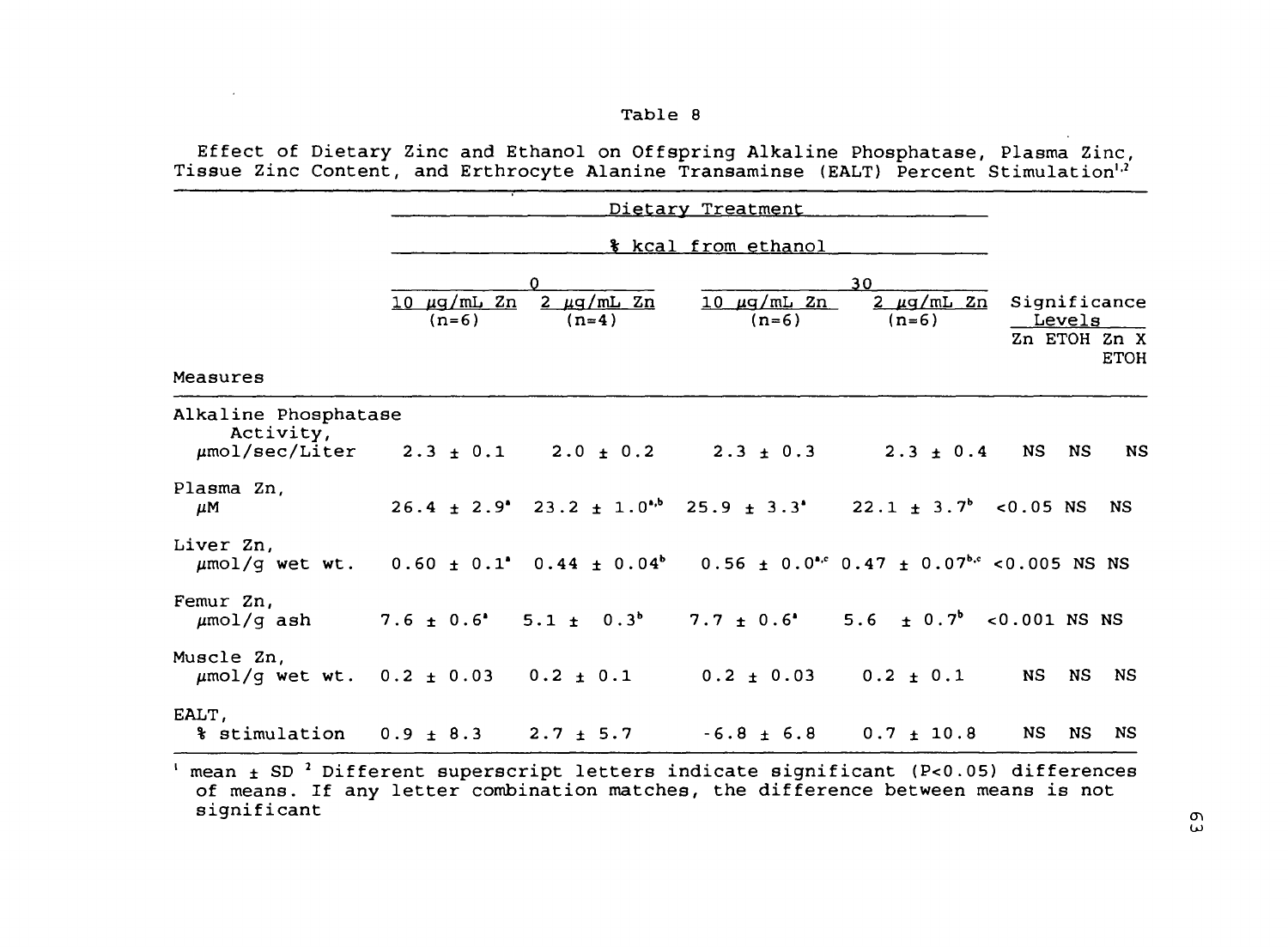

Figure 6. The Effect of Dietary Zinc and Ethanol (ETOH) on Offspring Plasma Pyridoxal 5'-Phosphate during Gestation and Lactation. Values are means  $\pm$  SD. Different superscript letters indicate significant (P<0.05) differences of means. If any letter combination matches, the difference between means is not significant. Significance levels of the effects of Zinc, ETOH, and Zinc X ETOH are NS, P<0.005, and P<0.05.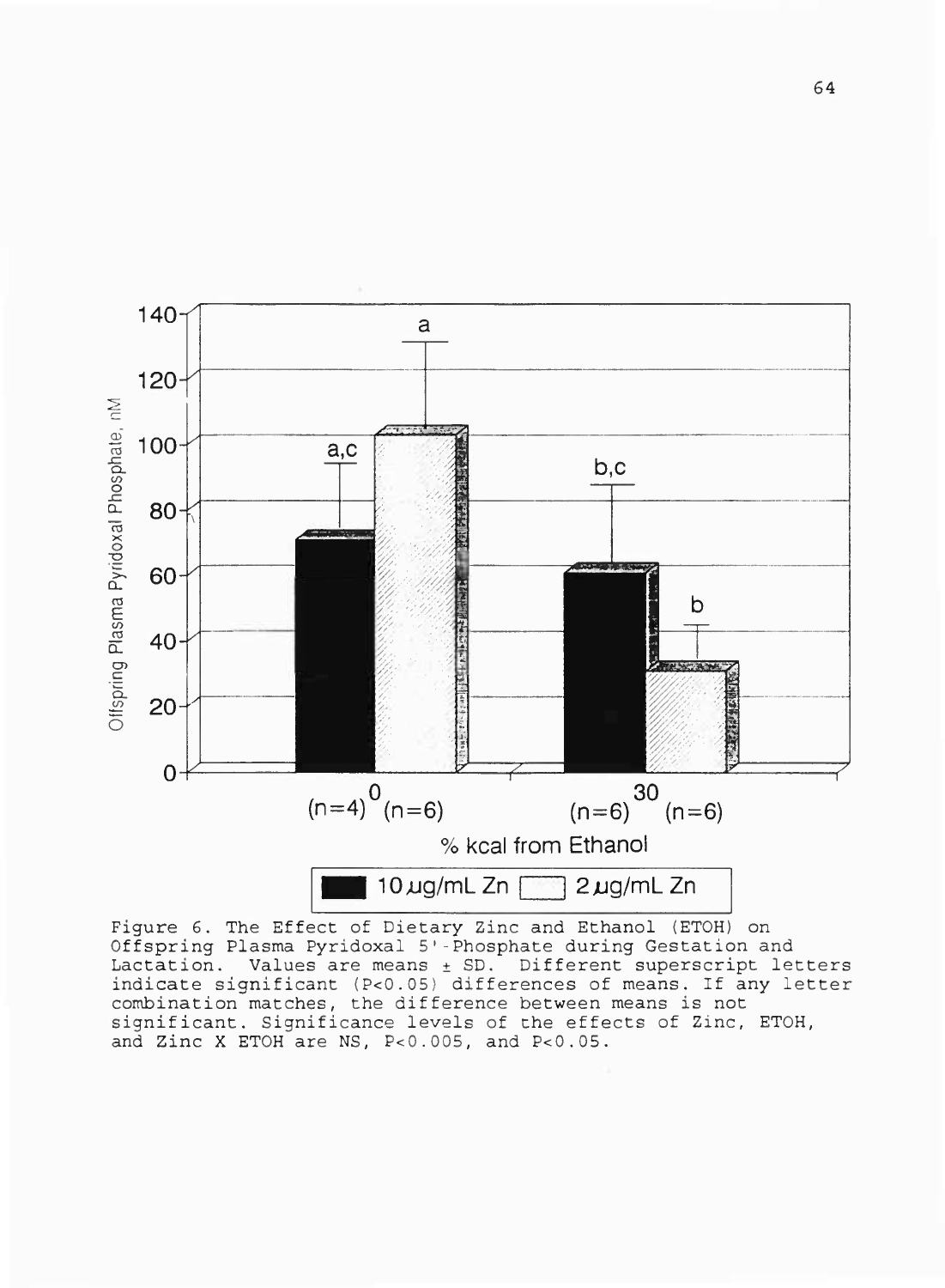significantly decreased offspring PLP concentration when diet was low in zinc, but not when diet zinc was high. In the absence of ethanol, offspring PLP concentration tended to be higher in the low zinc group compared to the high zinc group, however it was not significant. A significant (P<0.05) interactive effect of zinc and ethanol occurred for offspring plasma PLP.

The effect of dietary zinc and ethanol on offspring erythrocyte alanine transaminase (EALT) is summarized in Table 8. There was a trend for a slight increase in EALT percent stimulation in the low zinc group compared to the high zinc group regardless of ethanol level; however, it was not significant. In the low zinc without ethanol group, there was both a non-significant increase in EALT percent stimulation and an increase in offspring plasma PLP concentration compared to the low zinc plus ethanol group. There was also similar non-significant increase in EALT percent stimulation and a smaller increase in offspring plasma PLP concentration in the high zinc without ethanol group compared to the high zinc plus ethanol group. In the low zinc group without ethanol group, there was both a nonsignificant increase in EALT percent stimulation and an increase in offspring plasma PLP compared to the high zinc without ethanol group.

# **Magnesium Status of Dams and Offspring**

Magnesium status of dams and offspring (Table 9) was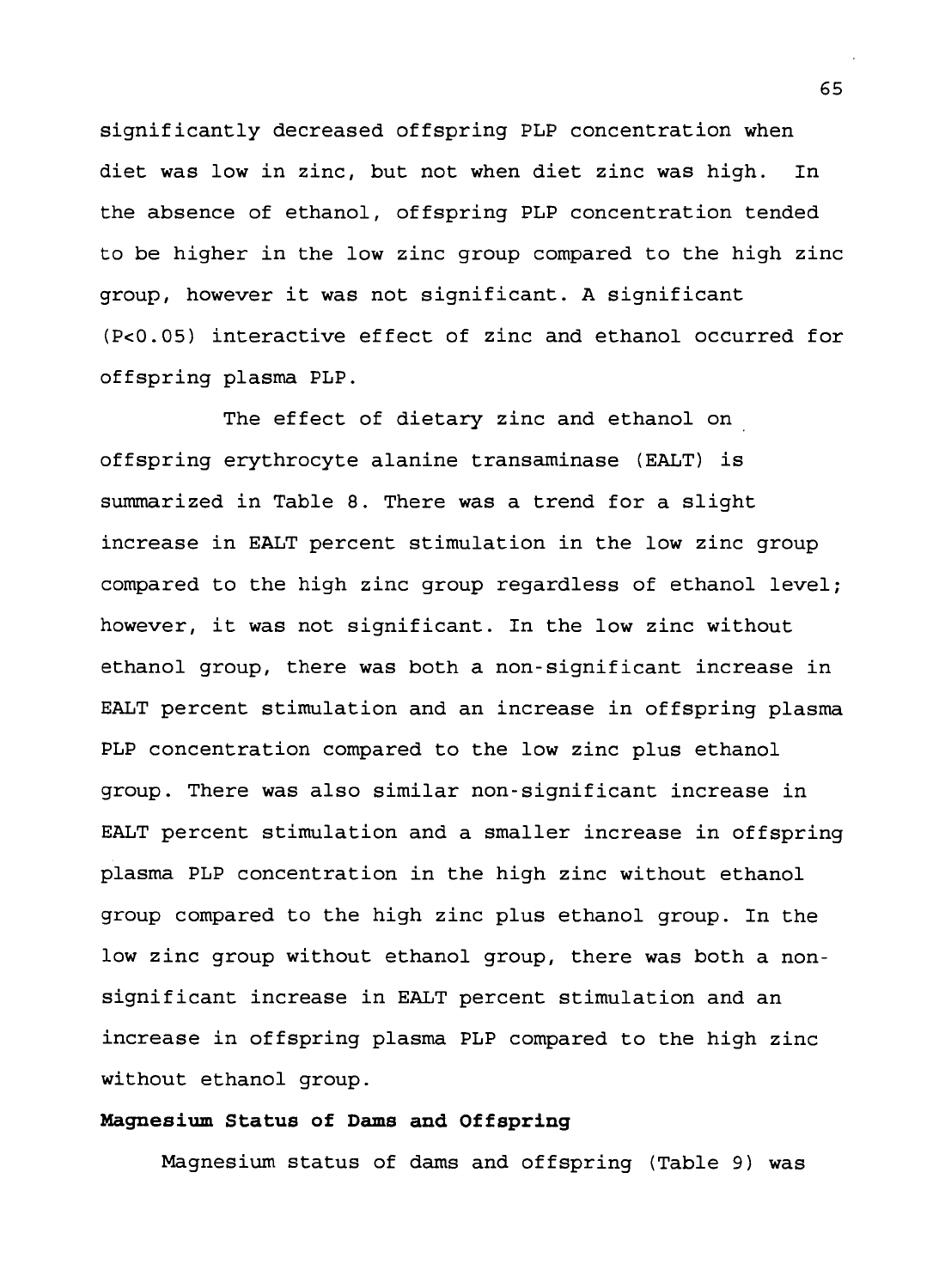### Table <sup>9</sup>

Effect of Dietary Zinc and Ethanol(ETOH) on Maternal and Offspring Tissue and Plasma Magnesium during Gestation and Lactation $^{\mathrm{l},\mathrm{2}}$ 

|                                                                                                                | Dietary Treatment   |         |                                                                                                                                                             |         |                                                       |                              |
|----------------------------------------------------------------------------------------------------------------|---------------------|---------|-------------------------------------------------------------------------------------------------------------------------------------------------------------|---------|-------------------------------------------------------|------------------------------|
|                                                                                                                | % kcal from ethanol |         |                                                                                                                                                             |         |                                                       |                              |
| Measures                                                                                                       | $(n=6)$             | $(n=4)$ | 30<br><u>10 μg/mL Zn 2 μg/mL Zn 10 μg/mL Zn 2 μg/mL Zn</u><br>$(n=6)$                                                                                       | $(n=6)$ | Significance<br>Levels<br>Zn ETOH Zn x<br><b>ETOH</b> |                              |
| Maternal plasma Mq <sup>2+</sup><br>mM                                                                         |                     |         | $0.93 \pm 0.04^{a,b}0.96 \pm 0.05^{b}0.82 \pm 0.07^{c}0.87 \pm 0.06^{b,c}$ NS <0.001 NS                                                                     |         |                                                       |                              |
| Offspring plasma $Mg^{2+}$ ,<br>mM<br>Maternal liver $Mq^{2+}$ ,                                               |                     |         | $0.9 \pm 0.1$ $0.9 \pm 0.1$ $0.9 \pm 0.1$ $1.0 \pm 0.1$                                                                                                     |         | NS.                                                   | <b>NS</b><br>NS              |
| Offspring liver $Mg^{2+}$ ,                                                                                    |                     |         | $\mu$ mol/g wet wt. 10.8 $\pm$ 0.8 9.4 $\pm$ 0.9 9.6 $\pm$ 1.2 9.5 $\pm$ 1.3<br>$\mu$ mol/g wet wt. 9.9 $\pm$ 1.2 9.9 $\pm$ 0.3 9.0 $\pm$ 0.8 9.1 $\pm$ 3.9 |         | NS.<br>NS.                                            | NS<br><b>NS</b><br>NS<br>NS. |
| Maternal femur $Mg^{2+}$ ,<br>mmol/g ash $0.3 \pm 0.02$ $0.3 \pm 0.01$ $0.3 \pm 0.01$ $0.3 \pm 0.01$           |                     |         |                                                                                                                                                             |         | NS.                                                   | NS.<br>NS.                   |
| Offspring femur $Mq^{2+}$ ,<br>mmol/g ash 0.3 ± 0.04 0.3 ± 0.1 0.4 ±0.03 0.3 ± 0.1                             |                     |         |                                                                                                                                                             |         | NS.                                                   | NS.<br>NS.                   |
| Maternal muscle $Mg^{2+}$ ,<br>$\mu$ mol/g wet wt. 12.2 $\pm$ 1.6 11.9 $\pm$ 1.3 12.3 $\pm$ 1.6 11.9 $\pm$ 0.9 |                     |         |                                                                                                                                                             |         | <b>NS</b>                                             | NS.<br>NS.                   |
| Offspring muscle $Mq^{2+}$ ,                                                                                   |                     |         | $\mu$ mol/g wet wt. 13.6 $\pm$ 0.7 12.3 $\pm$ 0.5 13.4 $\pm$ 0.8 12.4 $\pm$ 1.0                                                                             |         | NS.                                                   | NS.<br>NS.                   |

 $^{\rm 1}$  mean  $\rm \pm$  SD.  $^{\rm 2}$  Different superscripts letters indicate significant(P<0.05) difference of means. If any letter combination matches, the differences are not significant.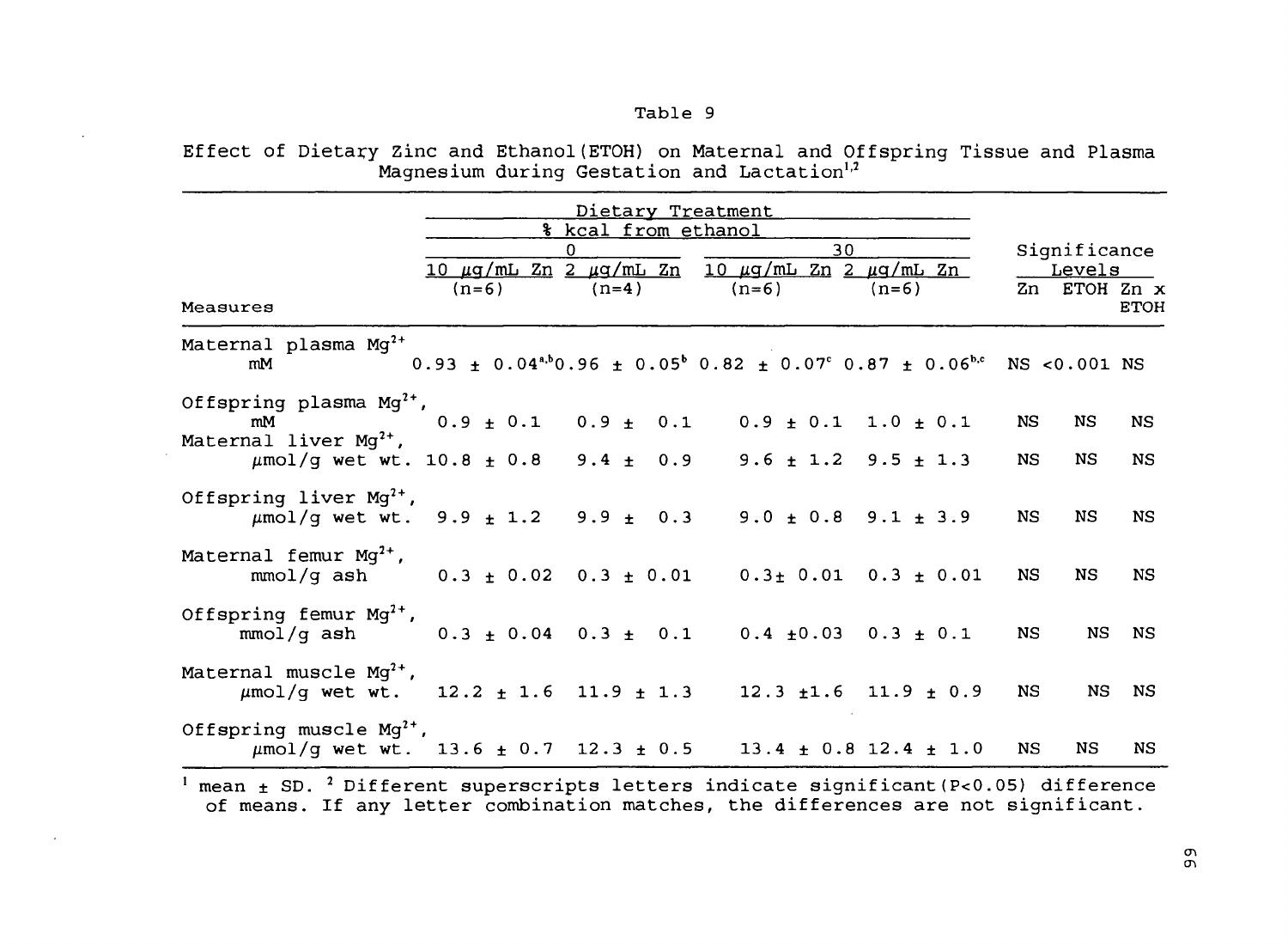measured because of the role of magnesium in alkaline phosphatase activity and because of the known depressive effect of ethanol on magnesium status (Flink, 1986). Maternal plasma magnesium was slightly,but significantly lower (P<0.001) due to ethanol regardless of the dietary zinc level. Offspring plasma magnesium on the other hand was unaffected by the level of either zinc or ethanol administered in the diet. Significant difference in maternal and offspring liver, femur, and muscle magnesium due to either the zinc or ethanol level were not demonstrated.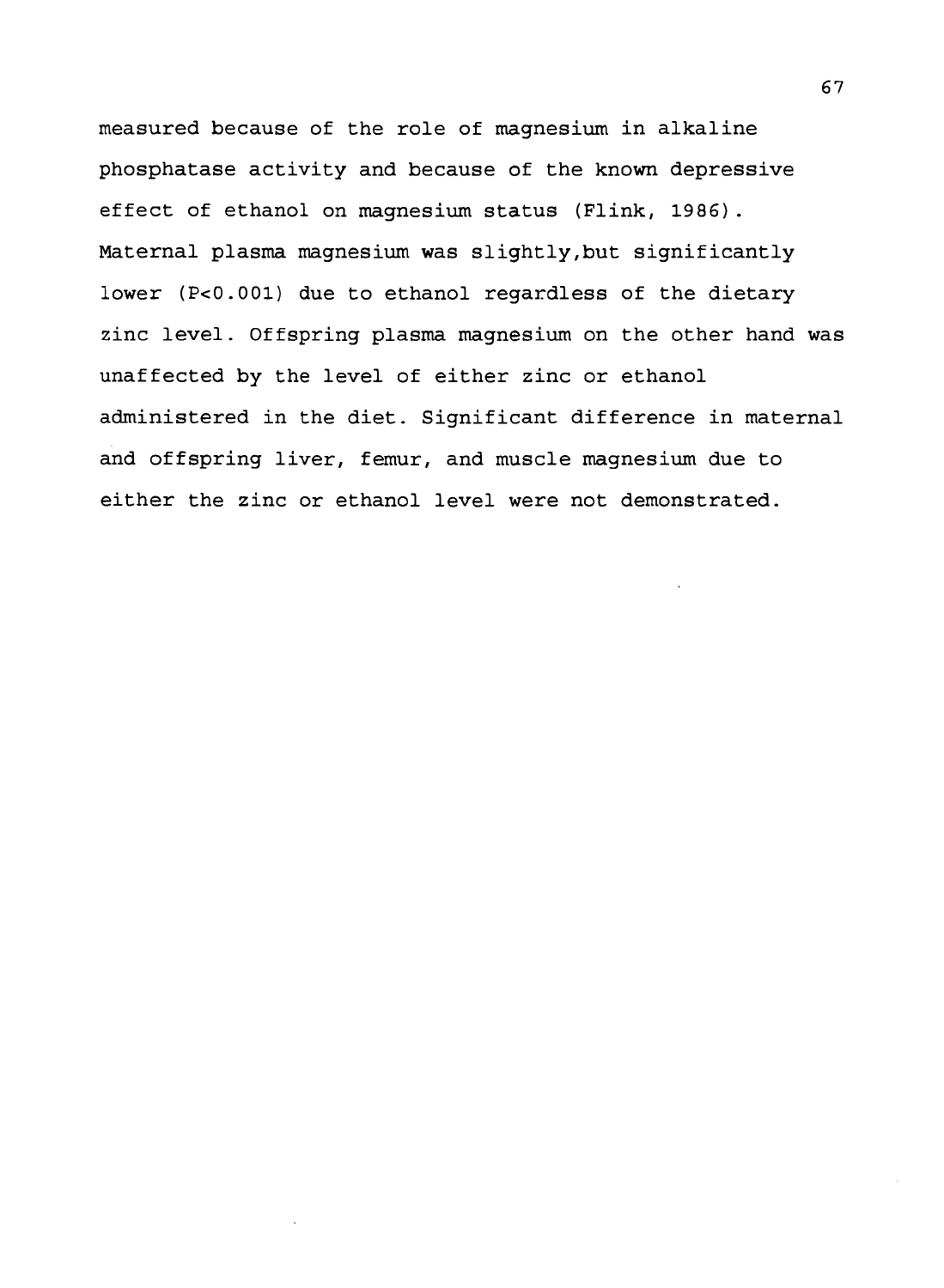#### SUMMARY AND DISCUSSION

The hypothesis of the present study was that a reduction in alkaline phosphatase activity due to a moderate zinc deficiency during the reproductive period would be of sufficient magnitude to disrupt vitamin B-6 metabolism by way of decreased hydrolysis of pyridoxal 5'-phosphate (PLP) in circulation. The results of the present study provided support for this hypothesis because a moderate zinc deficiency, as evidenced by a reduced zinc concentration in maternal plasma, femur and liver, and plasma alkaline phosphatase activity, significantly increased maternal plasma pyridoxal 5'-phosphate (PLP), the active coenzyme form of vitamin B-6 despite a constant vitamin B-6 intake. This increase in plasma PLP is in contrast to the observed fall in PLP concentration during pregnancy in both rats (Van Den Berg and Boggard, 1987) and in humans (Delport et al., 1991).

Depressed hydrolysis of PLP in a zinc deficiency would be expected to impair enzymatic function dependent upon the vitamin B-6 coenzyme. In the present study, there was a trend for increased erythrocyte alanine transaminase (EALT) stimulation by exogenous PLP in vitro in the low zinc group compared to the high zinc group. However, the effect was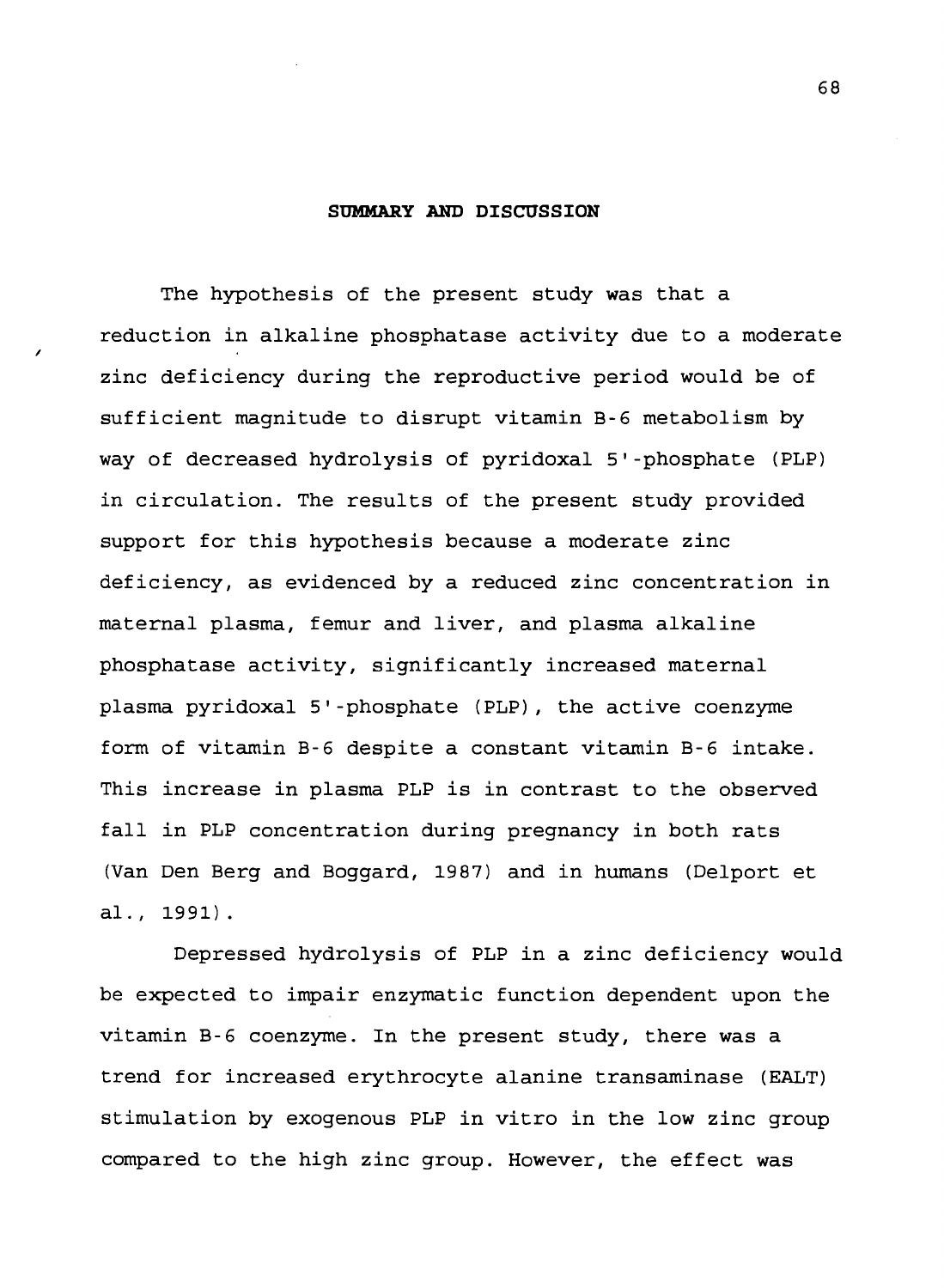non-signifleant. It is possible that a larger functional impairment of vitamin B-6 function was not seen because red blood cells may be able to take pyridoxal from the portal blood and convert it to PLP ( and Burnham, 1990).

The offspring appeared to be largely spared the effects of the zinc deficiency, despite significant reductions in zinc concentration of liver and femur, because low maternal dietary zinc did not signifcantly depress offspring plasma alkaline phosphatase activity. Furthermore, the percent reduction seen in plasma zinc (non significant 12%) was much less than that seen in dams (49%) and both litter size and body weights of zinc adequate and zinc deficient pups were similar. There was a trend for the offspring plasma PLP concentration to be higher due to low maternal dietary zinc, but it was not statistically significant. Although not achieving significance, it was interesting that offspring erythrocyte alanine transaminase percent stimulation in the low versus high zinc group by exogenous PLP in vitro was similar to that seen in dams.

Unexpectedly, maternal ethanol ingestion did not uniformly depress zinc status as predicted by others (Flynn et al., 1981; Ghishan et al., 1982; Suh and Frisk, 1982; Ruth and Goldsmith, 1981; Ghishan and Greene, 1983; Antonson and Vanderhoof, 1983; Yeh and Cerklewsi, 1984). Ethanol did depress maternal zinc status (plasma alkaline phosphatase activity, and plasma zinc concentration) when zinc was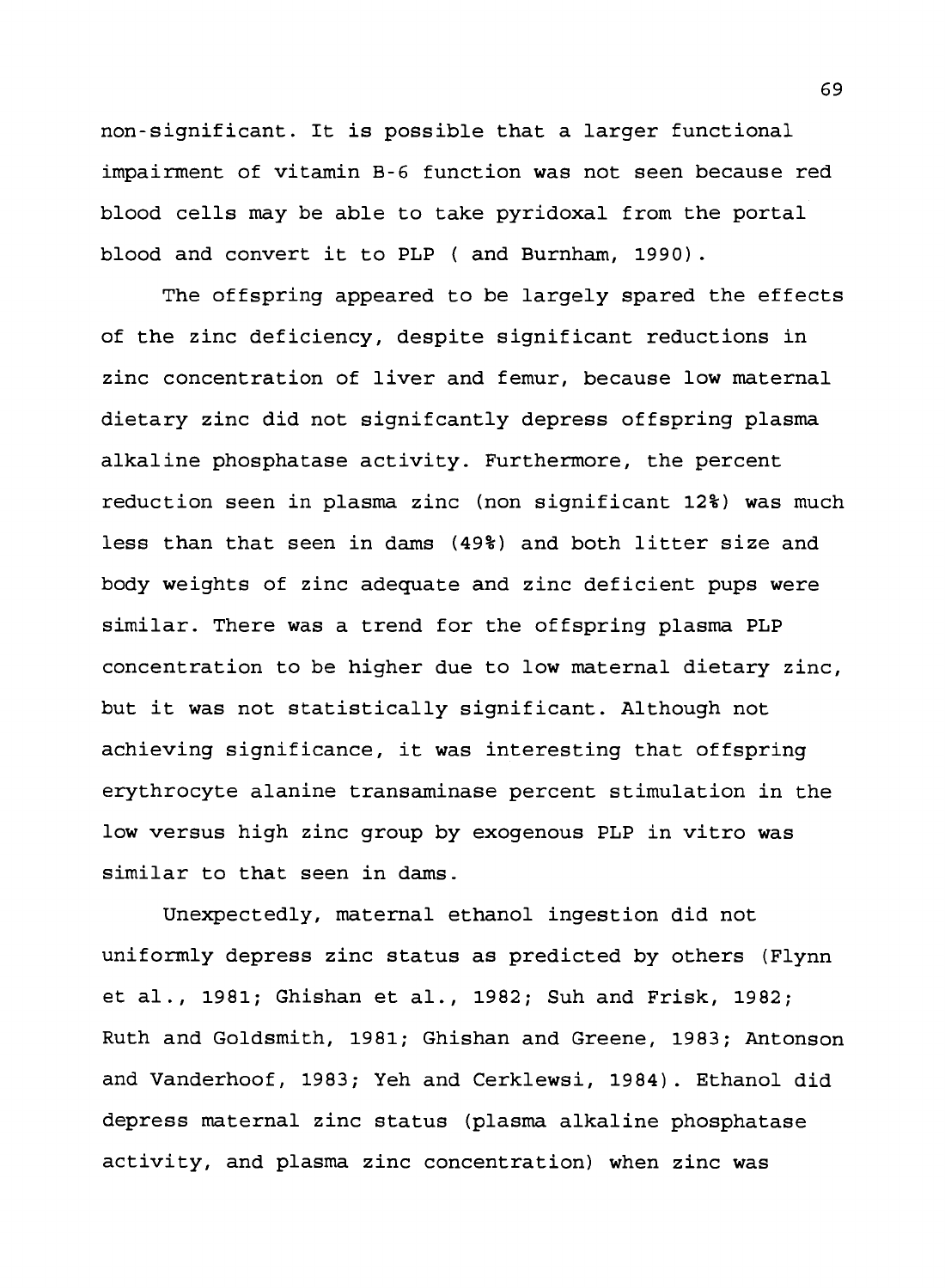adequate, but not when it was deficient. Therefore, the lowest zinc status was not found in the present study when ethanol and low zinc were combined. A similar study did show that ethanol depressed maternal and offspring plasma alkaline phosphatase activity (Yeh and Cerklewski, 1984). One possible explanation for this difference was in study protocol. In the present study, virgin outbred Sprague-Dawley rats were used whereas in a similar study (Yeh and Cerklewski, 1984) proven breeder rats with one previous pregnancy were used. Furthermore the present study used a combination of micropulverized casein and spray dried eggwhite to supply diet protein whereas the only dietary protein used in the comparison study was micropulverized casein. The combination of casein and dried egg white may have acted as a protective agent against the effects of ethanol. It is also possible that rats in the low zinc plus ethanol group were able to adjust their efficiency of zinc utilization to avoid developing a severe zinc deficiency (King, 1990).

Ethanol did, however, disrupt vitamin B-6 utilization in the offspring, evidenced by decreased PLP, especially when zinc was inadequate in the maternal diet. PLP concentration in the present study was similar to that observed in pups originating from dams fed a vitamin B-6 deficient diet (Sloger and Reynolds, 1980) even though dietary vitamin B-6 was adequate in the present study. One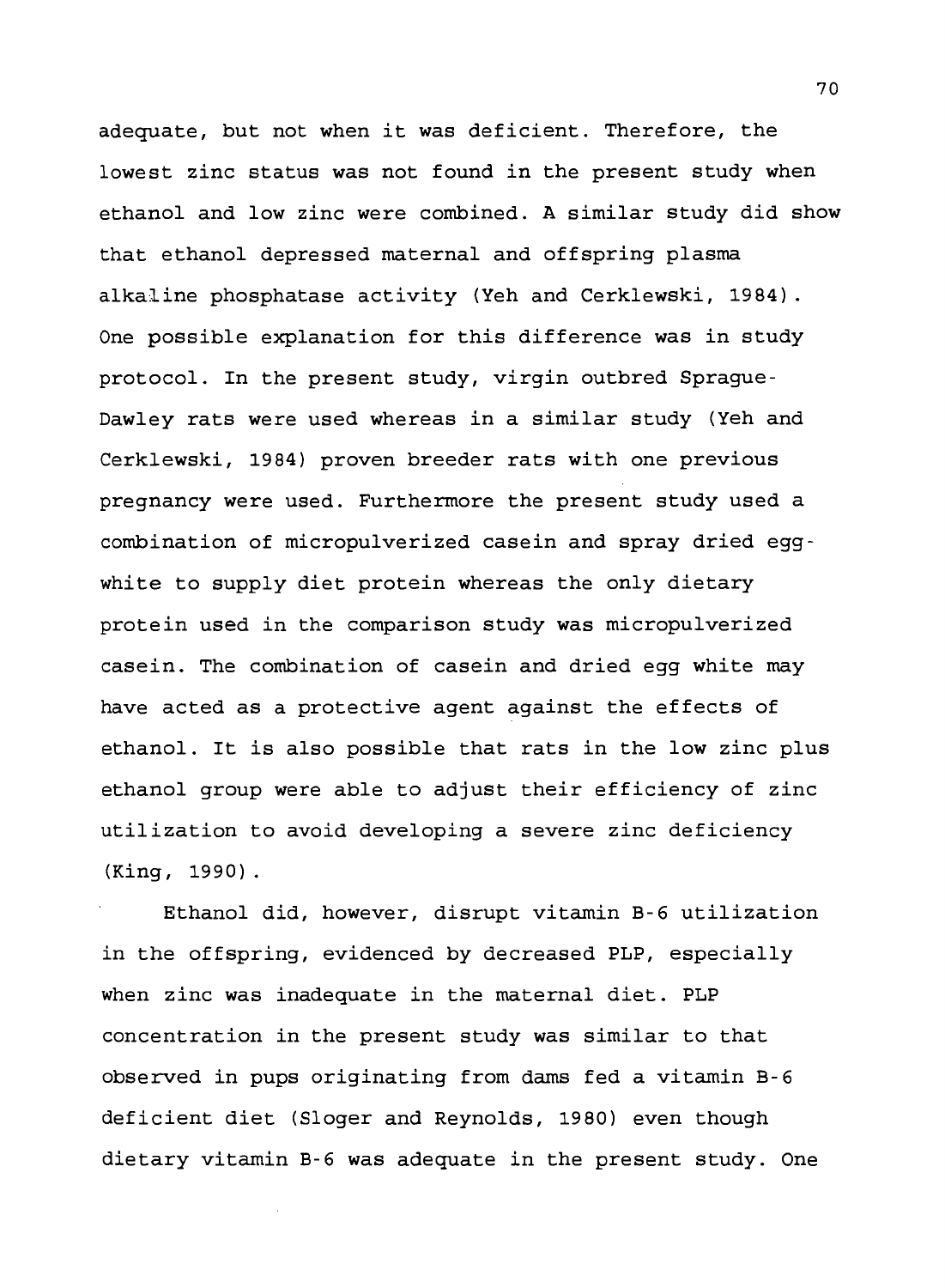explanation is that acetaldehyde can displace PLP in binding to albumin leading to PLP degradation (Lumeng, 1977). Because the depressive effect of ethanol on vitamin B-6 status was independent of plasma alkaline phosphatase activity, further research will be necessary to define the mechanism for this effect.

Although magnesium is required as a co-factor for alkaline phosphatase activity (Vallee and Galdes, 1984) and ethanol is known to depress magnesium status, (Flink, 1986) magnesium deficiency was not a factor in the present study. Alcohol did however slightly depress maternal plasma magnesium concentration.

With regard to overall significance, the rats used in the present study were fed a diet which supplied 2/3 of the minimum recommendation for zinc for laboratory rats (Subcommittee on Laboratory Animal Nutrition, 1978). Assuming that the rat can be used as a conceptual model for human nutrition, the effects of a marginal zinc deficiency on vitamin B-6 metabolism could have a significant impact on certain segments of the human population. Marginal zinc deficiency in the United States may not be uncommon because of poorly absorbable zinc (Sandstead, 1991). Furthermore, the fact that zinc and vitamin B-6 deficiency have some similarities (growth retardation, alocepia, dermal lesions, and decreased immunocompetence) suggests that at least part of the clinical symptoms of vitamin B-6 deficiency may be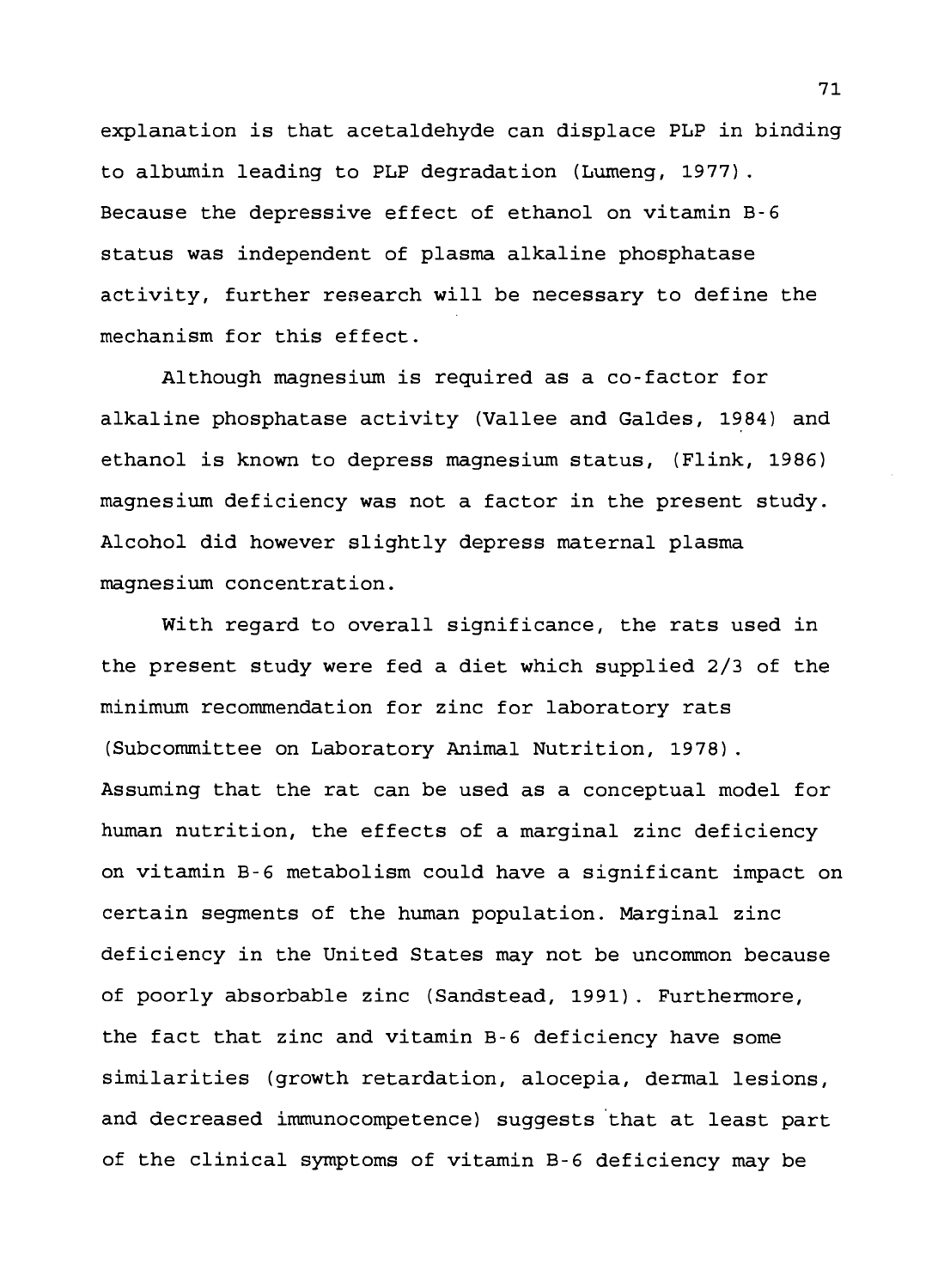attributed to a zinc deficiency. The results of the present study also suggest that zinc status of an individual should be determined when plasma PLP is to be used as an indicator of vitamin B-6 status because a pre-existing zinc deficiency could conceivably mask the presence of an actual vitamin B-6 deficiency.

Of course, conclusions made in the present study are limited by the use of rats as test subjects and by the fact that single point determinations of zinc and vitamin B-6 status indicators did not allow for measuring change of key indicators during the course of the experiment. Rats, for example, metabolize ethanol more efficiently than humans. In addition, alcohol was a component of a liquid diet whereas in alcoholic binge drinkers, alcohol is often consumed in the absence of food. Thus the results of the present study are not applicable to either chronic alcoholics nor to another case of excessive alcohol consumption during pregnancy, the fetal alcohol syndrome (FAS). On the other hand, these examples of nonapplicability of present results are tempered by the fact that excessive alcohol only applies to a small segment of the population. Effects seen in the present study in the absence of confounding malnutrition thus would apply to the larger population of light to moderate alcohol user.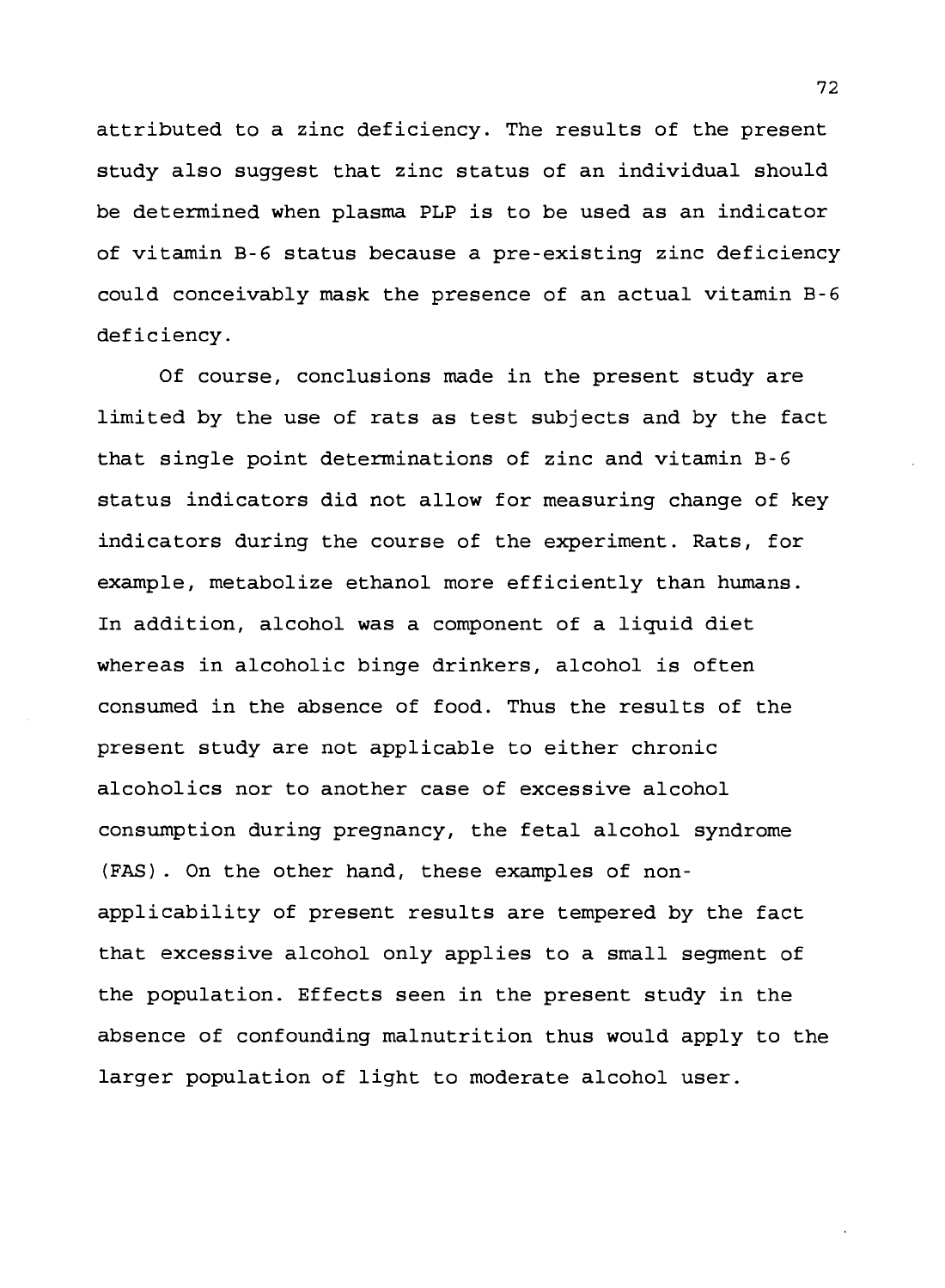#### **BIBLIOGRAPHY**

Agricultural Research Service. Agriculture Handbook 8-1 through 8-20. Washington D.C.: USDA. 1976-1989.

Agarwal, D.P. and Goedde, H.W. 1990. Alcohol metabolism, alcohol intolerance and alcoholism. London: Springer-Verlag. pp.6-23.

Anonymous. 1984. Food nutrient interaction. Food Tech, 38:59-63.

Anonymous. 1990. Zinc and its regulation of vitamin B-6 metabolism. Nutr. Rev. 47:255-58.

Antonson, D.L. and Vanderhoof, J.A. 1983. Effect of chronic ethanol ingestion on zinc absorption in rat small intestine. Dig. Dis. Sci. 28:604-8.

Becker, W.M. and Hoekstra, W.G. 1971. The intestinal absorption of zinc In: Intestinal absorption of metal ions, trace elements, and radionuclides (S.C. Skoryna and D. Edwards, D., eds.), pp. 229-47, Pergamon Press, New York.

Bettger, W.J., Reeves, P.G., Moscatelli, E.O., Reynolds, G. and O'Dell, B.L. 1979. Interaction of zinc and essential fatty acids in the rat. J. Nutr. 109:480-88.

Bettger, W.J. and O'Dell, B.L. 1981. A critical physiological role of zinc in the structure and function of biomembranes.

Bodwell, C.E. and Erdman, J.W.Jr. 1988. Nutrient Interactions. New York: Marcel Dekker, Inc.

Bonjour, J.P. 1980. Vitamins and alcoholism III. vitamin B-6. Int. J. Vit. Nutr. Res. 50:215-30.

Chabner, B.A. and Livingston, D.M. 1970. A simple enzymatic assay for plasma pyridoxal phosphate. Anal. Biochem. 34:413-25.

Cheryan, M. 1980. Phytic acid interaction in food systems. CRC Crit. Rev. Food. Sci. Nutr. 13:297-335.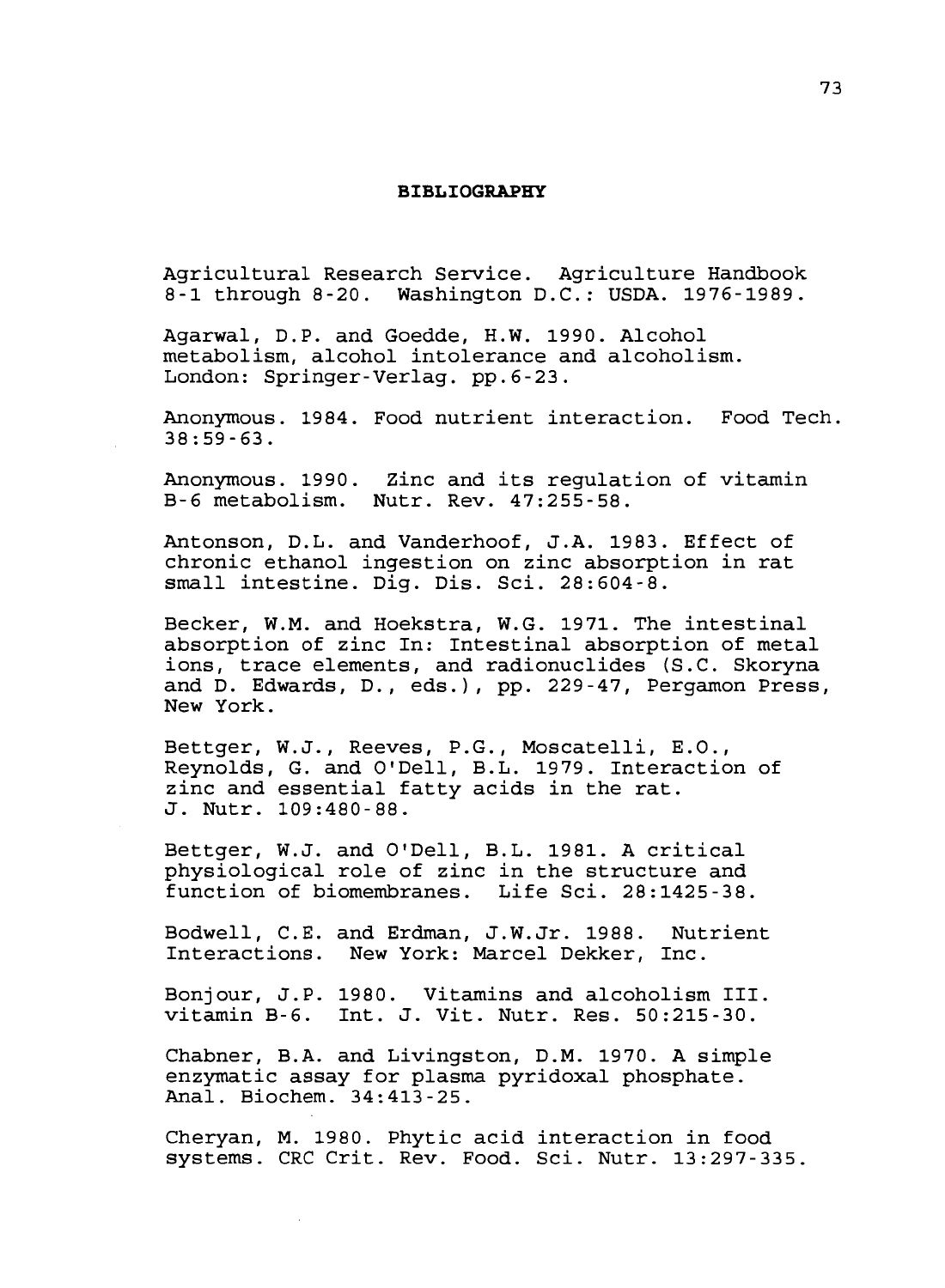Cunnane, S.C. 1988. Zinc: clinical and biochemical significance. CRC Press, Boca Raton, Florida.

Dakshinamurti, K. 1982. Neurobiology of pyridoxine in: Draper, H.H., ed. Advances in nutritional research. New York: Plenum Press 4:143-79.

Darby, W.J. 1979. The nutrient contribution of fermented beverages In: Fermented Food Beverages in Nutrition. (C.F. Gastineau, W.J. Darby, and T.B. Turner, eds.), pp. 155-162, Academic Press, New York.

Davies, N.T. and Williams, R.B. 1977. The effect of pregnancy and lactation on the absorption and lysine by rat duodenum in situ. Br. J. Nutr. 38:417-23.

Dawson, J.B. and Heaton, F.W. 1961. The determination of magnesium in biological materials by atomic absorption spectrophometry. Biochem. J. 80:99-106.

Disnsmore, W.W., Callender, M.E., McMaster, D. and Love, A. 1985. The absorption of zinc from a standardized meal in alcoholics and in normal volunteers. Am. J. Clin. Nutr. 42:688-93.

Delport, R., Ubbink, J.B., Vermaak, W.J.H., Shaw, A., Bissbort, S. and Becker, P.J. 1991. Relationship between maternal and neonatal vitamin B-6 metabolism. Perspective from enzyme studies. Nutrition 7:260-264.

Evans, G.W. 1980. Normal and abnormal zinc absorption in man and animals: the tryptophan connection. Nutr. Rev. 38:137-41.

Failia, M.L. and Cousins, R.J. 1978. Zinc uptake by isolated parchencymal cells. Biochem. Biopys. Acta. 583:435-44.

Flink, E.B. 1986. Magnesium deficiency in alcoholism. Alcohol Clin. Exp. Res. 10:590-94.

Flynn, A., Miller, S.L., Martier, S.S., Golden, N.L., Sokol, R.J. and DelVillaro, B.C. 1981. Zinc status of pregnant women alcoholic women: a determinant of fetal outcome. Lancet 1:572-74.

Flynn, A., Strain, W.H. and Pories, W.I. 1972. Corticotropin deficiency on zinc ion. Biochem. Biophy. Res. Comm. 46:1113-19.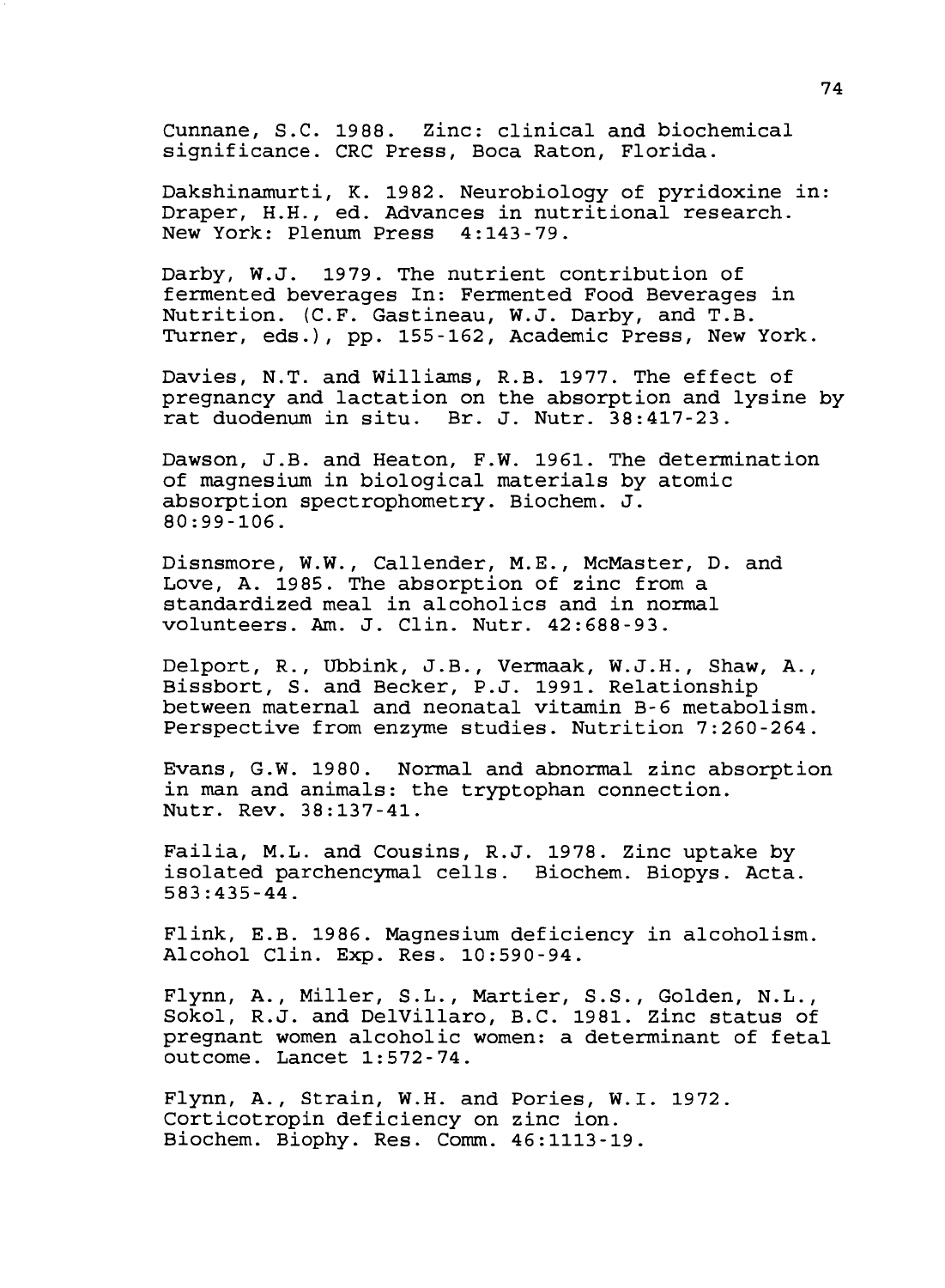Frezza, M., Padova, C.D., Pozzato, G., Terpin, M., Baraon, E. and Lieber, C.S. 1990. High blood alcohol levels in women. New Eng. J. Med. 322:95-9.

Ghishan, F.K. and Greene, H.L. 1983. Fetal Alcohol syndrome: failure of zinc supplementation to reverse the effects of ethanol on placental transport of zinc. Pediatr. Res. 17:529-31.

Ghishan, F.K., Patwardhan, R. and Greene, H.L. 1982. Fetal alcohol syndrome: inhibition of placental zinc transport as a potential mechanism for fetal growth retardation in the rat. J. Lab. Clin. Med. 100:45-52.

Giroux, E.L. 1975. Determination of zinc distribution between albumin and alpha<sub>2</sub>-macroglobulin in human serum. Biochem. Med. 12:258-66.

Hallman, P.S., Perrin, D.D. and Watt, A.E. 1971. The computed distribution of copper(II) and zinc(II) ions among seventeen amino acids present in human blood plasma. Biochem. J. 121:549-55.

Henderson, G.I., Hoyumpa, A.M. and Rothschild, M.A. 1980. Effect of ethanol and ethanol induced hypothermia on protein synthesis in pregnant and fetal rats. Alcohol Clin. Exp. Res. 4:165-77.

Henderson, L.M. 1984. Vitamin B-6. In: Present Knowledge in Nutrition, 5th edition (R.E. Olson, H.P. Broquist, C.O. Chichester, W.J. Darby, A.C Kolbye, Jr. and R.M. Stavely, eds.), pp. *303-* 18, Nutrition Foundation, Washington, D.C

Henderson, L.M. 1985. Intestinal absorption of B-6 vitamers. In: Vitamin B-6: Its role in Health and Disease (J.E. Leklem and R.D. Reynolds, eds.), pp. 25-33, A.R. Liss, New York.

Huber, A.M. and Gershoff, S.N. 1973. Effect of dietary zinc on zinc enzymes in the rat. J. Nutr. 103:1175-81

Humason, G. 1972. Animal tissue techniques. W.H. Freeman, San Francisco.

Hurley, L.S. and Swenerton, H. 1966. Congenital malformation resulting from zinc deficiency in rats. Proc. Soc. Exp. Bio. Med. 123:692-7.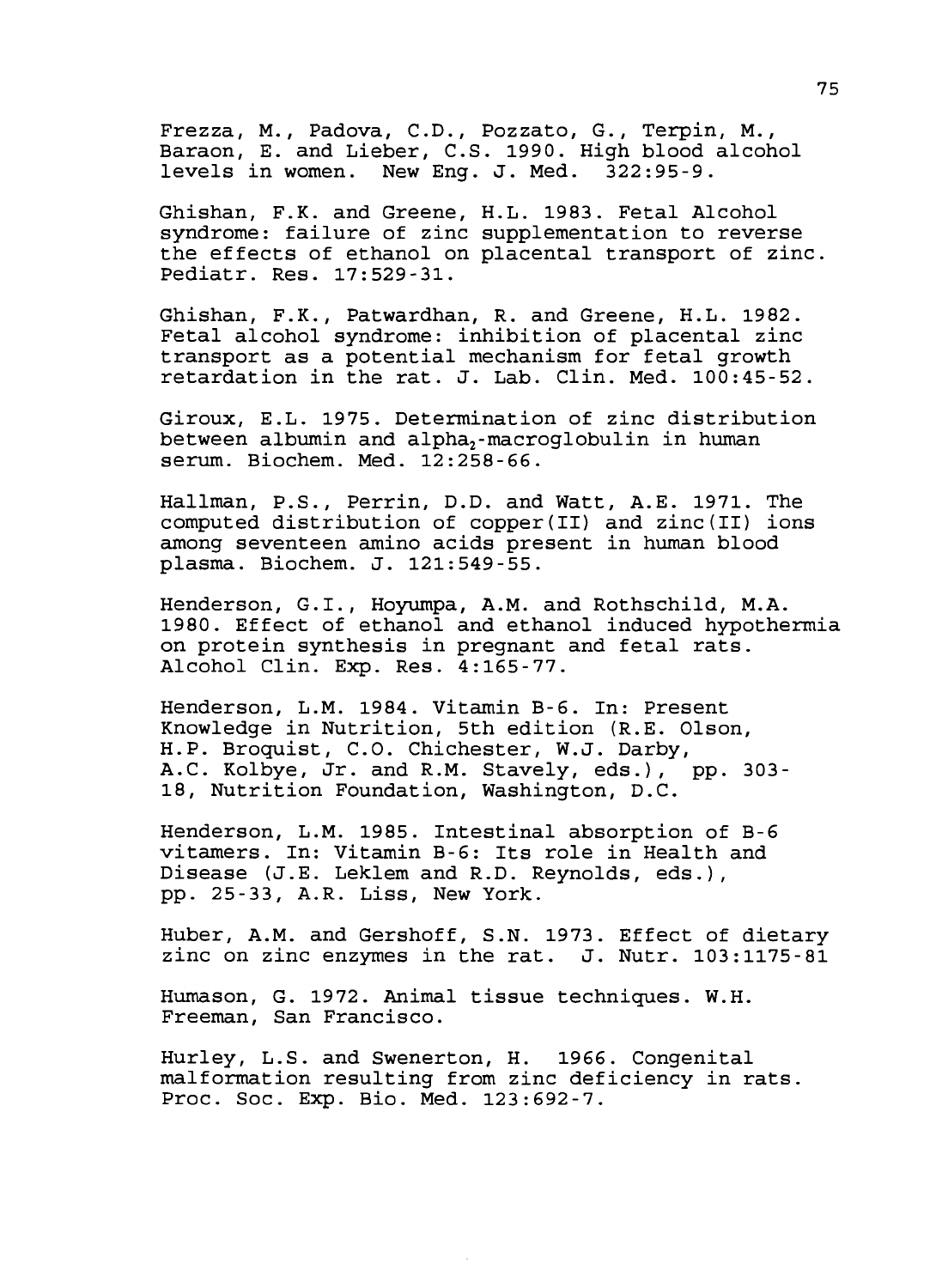Hurley, L.S. Gowan, J. and Swenerton, H. 1971. Teratogenic effects of transitory zinc deficiency in rats. Terat. 4:199-204.

Ink, S.L.. and Henderson, L.M. 1984. Vitamin B-6 metabolism. Ann. Rev. Nutr. 4:455-70.

Jackson, M.J., Jones, D.A., Edwards, R.H.T., Swainbank, I.G. and Coleman, M.L. 1984. Zinc homeostasis in man: studies using a new stable isotope dilution technique. Br. J. Nutr. 51:199-208.

Jackson, M.J., Jones, D.A. and Edwards, R.T. 1981. Zinc absorption in the rat. Br. J. Nutr. 46:15-27.

Johnson, P.E., Evans, G.W. and Hunt, J.R. 1988. The effect of picolinic acid supplementation on zinc absorption by men fed a low tryptophan diet.. Nutr. Res. 8:119-27.

Kant, A.K., Moser-Veillon, P.B. and Reynolds, R.D. 1988. Effects of age on change in plasma, erythrocyte, and urinary B-6 vitamers after an oral vitamin B-6 load. Am. J. Clin. Nutr. 48:1284-90.

Kant, A.K. and Block, G. 1990. Dietary vitamin B-6 intake and food sources in U.S. population. NHANES II. 1976-1980. Am. J. Clin. Nutr. 52:707-16.

Kasarskis, E.J. and Schuna, A. 1980. Serum alkaline phosphatase after treatment of zinc deficiency in humans. Am. J. Clin. Nutr. 33:2609-12.

Kay, R.G., Tasman-Jones, C, Pybus, J., Whiting, R. and Black, H. 1976. A syndrome of acute zinc deficiency during total parenteral alimentation in man. Ann. Surg. 183:331-40.

Keilin, D. and Mann, T. 1940. Carbonic Anhydrase. Purification and nature of the enzyme. Biochem. J. 34:1163-76.

Kirksey, A. and Udipi, S.A. 1985. Vitamin B-6 in pregnancy and lactation. In: Vitamin B-6: Its role in health and disease, (J.E. Leklem and R.D. Reynolds, eds.), pp.57-77, A.R. Liss, New York.

Leecke, R.W., Olman, M.E. and Baltzer, B.V. 1967. Zinc deficiency in the rat: effect on serum and intestinal alkaline phosphatase activities. J. Nutr. 94:344-50.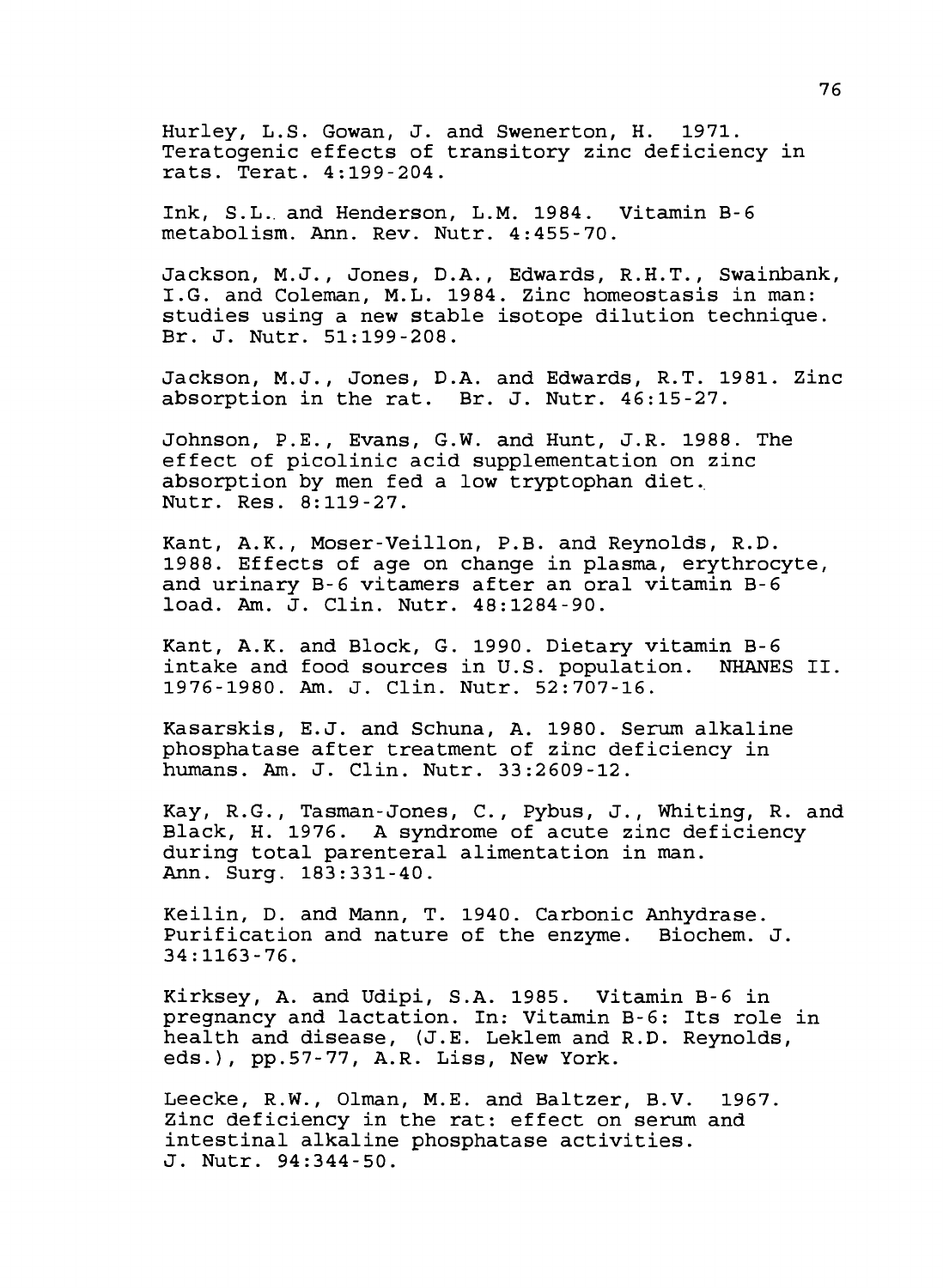Leklem, J.E. (in press). Vitamin B-6. In: Modern Nutrition in Health and Disease, 8th edition (M.E. Shils, J. Olson, and M. Shike, eds.), Lea and Febiger, Philadelphia.

Leklem, J.E. 1990. Vitamin B-6: A status report. J. Nutr. 120:1503-7.

Leklem, J.E. and Reynolds, R.D. 1981. Recommendations for status assessment of vitamin B-6. In: Methods in Vitamin B-6 Nutrition, (J.E. Leklem and R.D. Reynolds, eds.), pp. 389-92, Plenum Press, New York.

Li, T.K., Lumeng, L. and Veitch, R.L. 1974. Regulation of pyridoxal 5'-phosphate metabolism in the liver. Biochem. Biophys. Res. Comm. 61:627-34.

Lieber, C.S. 1988. The influence of alcohol on nutritional status. Nutr. Rev. 46:241-54.

Litwick, G., Miller-Diener, A., Disorbo, D.M. and Schmidt, T.J. 1985. Vitamin B-6 and the glucortcoid receptors. In: Vitamin B-6: Its role in Health and Disease (J.E. Leklem and R.D. Reynolds, eds.), pp. 177-91. A.R. Liss, New York.

Lumeng, L. and Li, T.K. 19 85. Interorgan transport and metabolism of vitamin B-6. In Vitamin B-6: Its Role in Health and Disease (J.E. Leklem, and R.D. Reynolds, eds.), A.R. Liss, New York.

Lumeng, L., Ryan, M.P. and Li, T.K. 1978. Validation of the diagnostic value of plasma pyridoxal 5'-phosphate measurements in vitamin B-6 nutrition of the rat. J. Nutr. 108:543-53.

Lumeng, L. 1977. Effects of ethanol on vitamin B-6 metabolism. In: Alcohol and nutrition (T.K. Li, S. Schneker and L. Lumeng, eds.), pp.251-66, U.S. Dept. Health, Educ and Wei., Washington, D.C.

Lumeng, L. and Li, T.K. 1975. Characterization of the pyridoxal 5'-phosphate and pyridoxamine 5'-phosphate hydrolase activity in rat liver. J. Biol. Chem. 250:8126-31.

Lumeng, L and Li, T.K. 1974. Vitamin B-6 metabolism in chronic alcohol abuse: pyridoxal 5'-phosphate in plasma and the effects of acetaldehyde on pyridoxal phosphate synthesis and degradation in human erythrocyte. J. Clin. Invest. 53:693-704.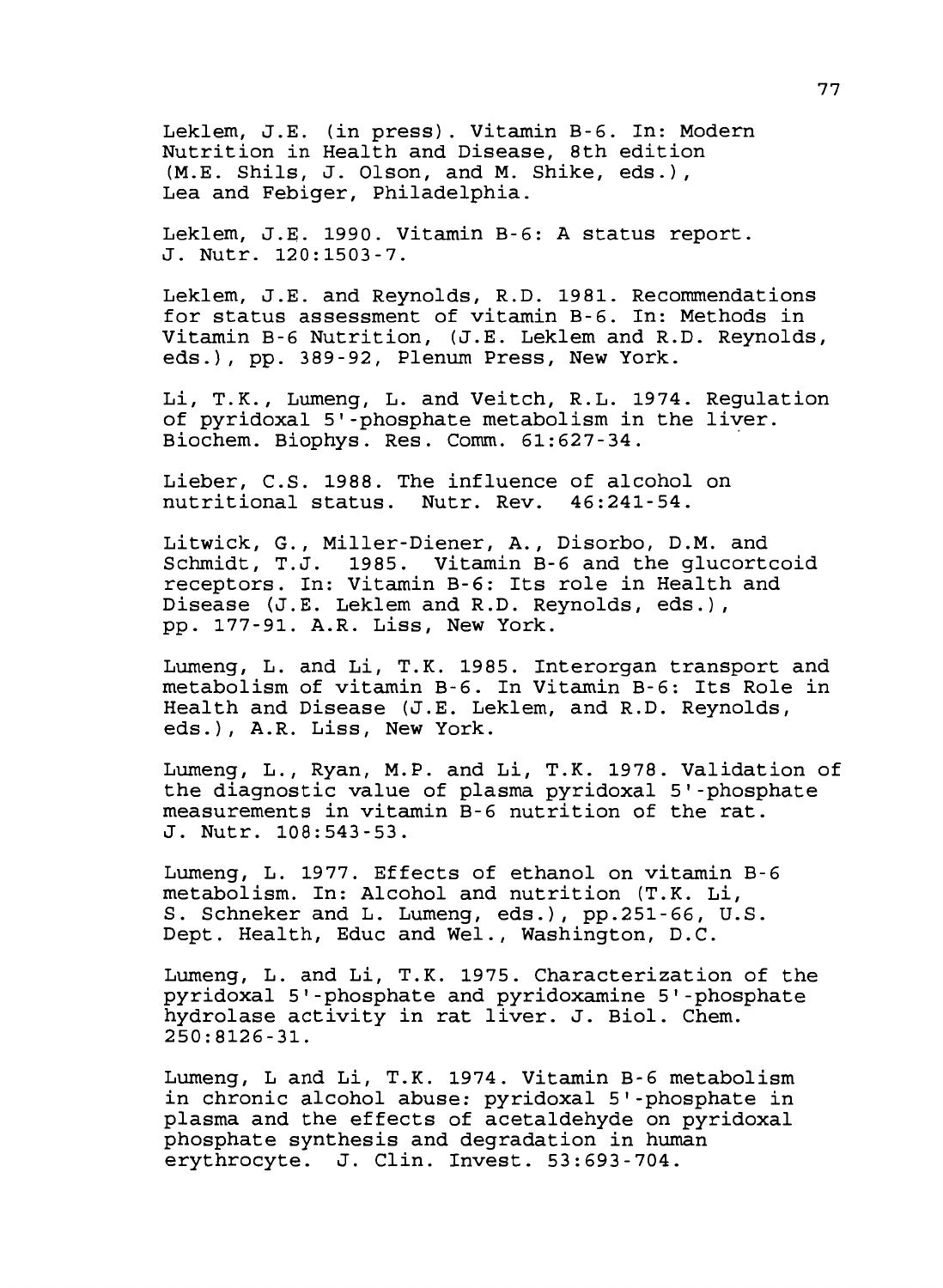Maile, J.B. 1972. Laboratory Medicine: Hematology. C.V. Mosby: St. Louis, pp.1216-17

Mathies, J.C. 1958. Preparation and properties of highly purified alkaline phosphatase from swine kidney. J. Biol. Chem. 233:1121-7.

McClain, C.J. and Su, L.C. 1983. Zinc deficiency in the alcoholic: a review. Alcohol Clin. Exp. Res. 7:5-10.

McCormik, D.B., Gregory, M.E. and Snell, E.E. 1961. Pyridoxal phosphokinase I. Assay, distribution, purification and properties. J. Biol. Chem. 236:2076-88.

Merrill, A.H. and Burnham, F.S. 1990. Vitamin B-6. In: Present Knowledge in Nutrition, 6th edition. (M.L. Brown, ed.), pp. 155-62, Nutrition Foundation, Washington, D.C.

Merril, A.H. and Henderson, J.M. 1990. Vitamin B-6 metabolism by the liver. Ann. NY Academy Sci. 585:110-7.

Merrill, A.H., Henderson, J.M., Wang, E., McDonald, B.W. and Millikan, W.J. 1984. Metabolism of vitamin B-6 by human liver. J. Nutr. 114:1664-74.

Middleton, H.M. 1979. In vivo absorption and phosphorylation of pyridoxine-HCI in rat jejunum. Gastro. 76:43-49.

Milne, D.B., Canfield, W.K., Mahalko, J.R. and Sandstead, H.H. 1984. Effects of oral folic acid supplements on zinc, copper and iron absorption and excretion. Am. J. Clin. Nutr. 39:535-39.

Morris, E.R. and Ellis, R. 1980. Effect on dietary phytate/ zinc molar ratio on growth and bone response of rats fed semipurified diet. J. Nutr. 110:1037-45.

National Research Council. 1979. Zinc. University Park Press, Baltimore.

Navert, B., Sandstrom, B., Cederblad, A. 1985. Reduction of phytate content of bran by leavening in bread and its effect on absorption of zinc in man. Br. J. Nutr. 53:47-53.

Neary, J.T. and Diven, W.F. 1970. Purification, properties, and a possible mechanism for pyridoxal kinase from bovine brain. J. Biol. Chem. 245:5585-93.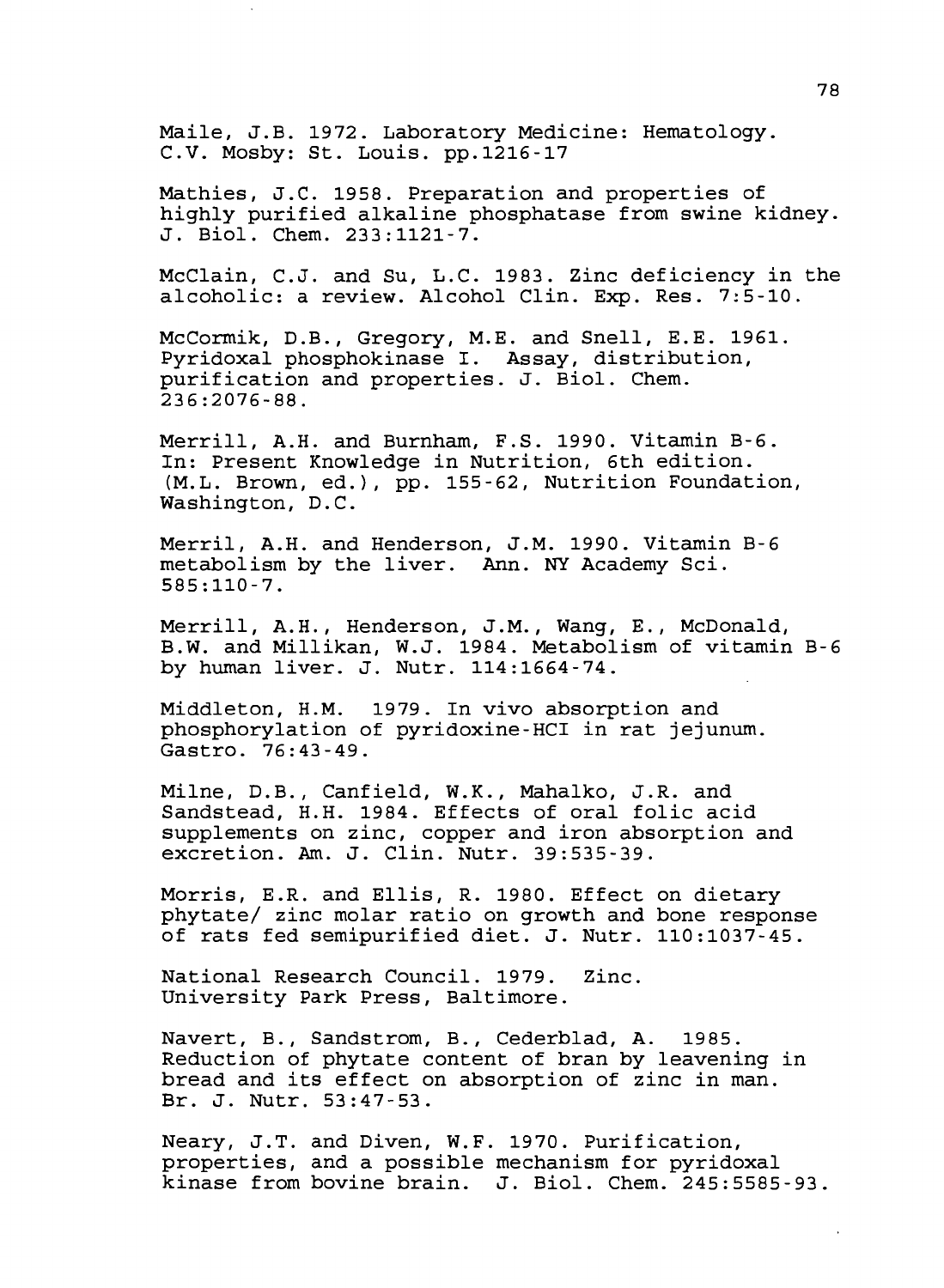Oberleas, D. 1983. The role of phytate in zinc bioavailability and homeostasis. In Nutritional bioavailability (G.E. Inglet, ed.), pp.148-58. Am. Chem. Soc. Symp. Ser. 210, Washington, D.C.

Osis, D., Kramer, L., Wiatrowski, E. and Spencer, H. 1972. Dietary zinc intake in man. Am. J. Clin. Nutr. 25:582-88.

Pattison, S.E. and Cousin, R.J. 1986. Kinetics of zinc uptake and exchange by primary cultures of rat hepatocytes. Am. J. Physiol. 250:E677-85.

Pogell, B.M. 1958. Enzymatic oxidation of pyridoxamine phosphate to pyridoxal phosphate in rabbit liver. J. Biol. Chem. 232:761-76.

Prasad, A.S. 1982. Zinc deficiency in human subjects. In Clinical, Biochemical and Nutritional Aspects of Trace Elements (Prasad, A.S., ed.), pp 3-63, A.R. Liss, New York.

Prasad, A.S. 1977. Effects of ethanol on zinc metabolism. In Alcohol and nutrition (T.K. Li, S. Schneker, and L. Lumeng, eds.), pp.157-63, U.S. Dept. Health, Educ. and Wei., Washington D.C.

Record, I.R. 1987. Zinc deficiency and developing embryo. Neurotox. 8:369-78.

Reinhold, J.G., Faradji, B., Abadi, P. and Ismail-Beigi, F. 1976. Decreased absorption of calcium, magnesium, zinc, and phosphorus by humans due to increased fiber and phosphorus consumption as wheat bread. J. Nutr. 106:493-503.

Richards, M.P. and Cousins, R.J. 1975. Mammalian zinc homeostasis: requirement for RNA and metallothionein synthesis. Biochem. Biophy. Res. Comm. 64:1215-23.

Richards, M.P. and Cousins, R.J. 1976. Metallothionein and its relationship to metabolism of dietary zinc in rats. J. Nutr. 106:1591-99.

Root, A.W., Duckett, F., Sweetland, M. and Reiter, E.O 1979. Effects of zinc deficiency upon pituitary function in sexually mature and immature male rats. J. Nutr. 109:958-64.

Roy, A.V. 1970. Rapid method for determining alkaline phosphatase in serum with thymolpthalein monophosphate. Clin. Chem. 16:431-6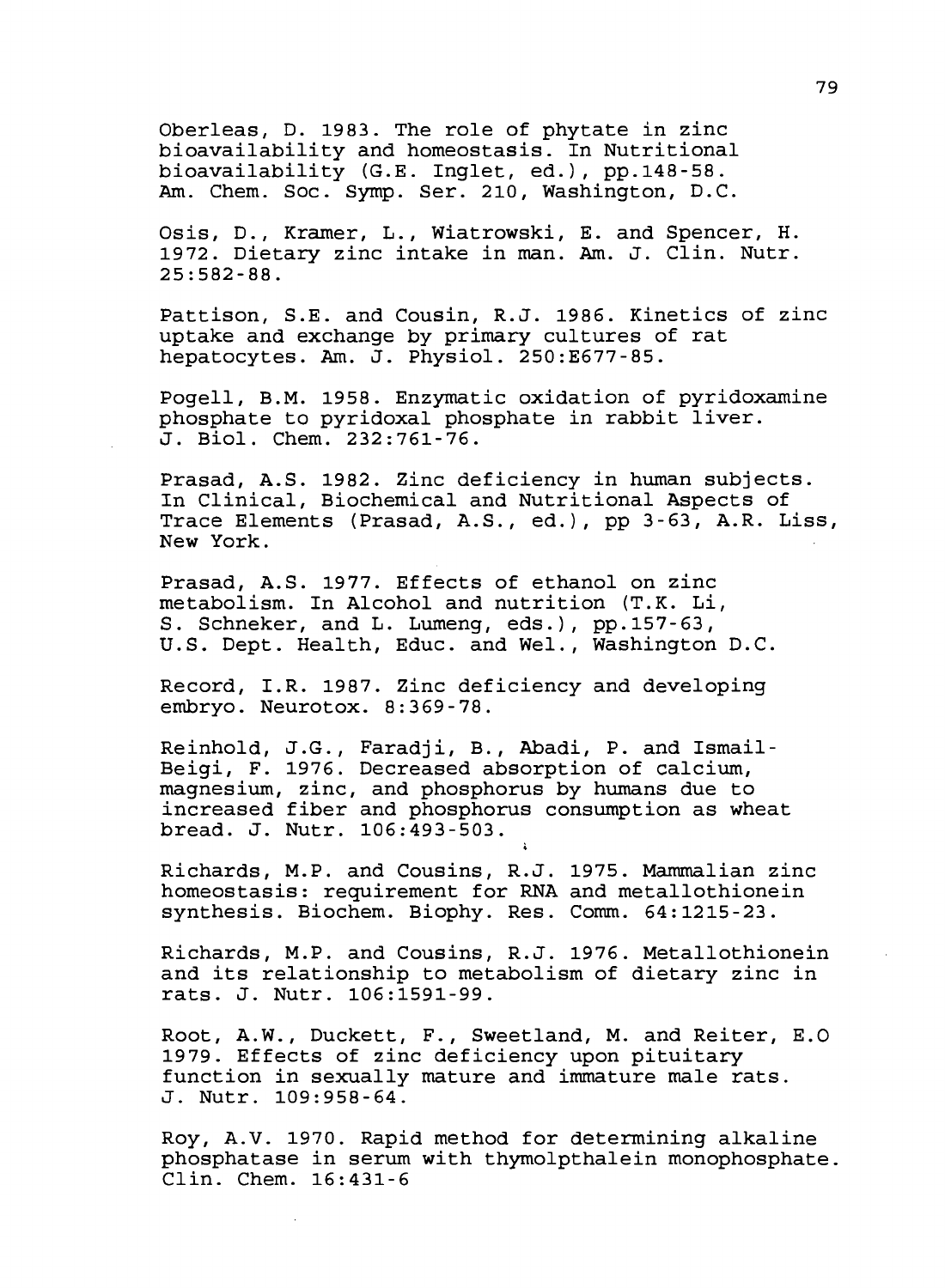Ruth, R.E. and Goldsmith, S.K. 1981. Interaction between zinc deprivation and acute ethanol intoxication during pregnancy in rats. J.Nutr. 111:2034-38.

Saltman, P. and Boroughs, H. 1960. The accumulation of zinc by liver slices. Arch. Biochem. Biophys.  $86:169-74$ .

Sandstead, H.H. 1991. Zinc deficiency. A public health problem? Am. J. Disease Children 145:853-59.

Sandstead, H.H., Prasad, A.S., Schubert, A.R., Farid, Z., Miale, A., Bassily, S. and Darby, W.J. 1967. Human zinc deficiency, endocrine manifestation and response to treatment. Am. J. Clin. Nutr. 20:422-42.

Scheig, R. 1970. Alcohol and liver disease. Am. J. Clin. Nutr. 23:467-73.

Schultz, T.D and Leklem, J.E. 1981. Urinary 4-pyridoxic acid, urinary vitamin B-6 and plasma pyridoxal phosphate as measures of vitamin B-6 status and dietary intake in adults In: Methods in vitamin B-6 nutrition (J.E. Leklem and R.D. Reynolds, eds), pp.297-320, Plenum Press, New York.

Sever, L.E. and Emanuel, I. 1973. Is there a connection between maternal zinc deficiency and congenital malformations of the central nervous system in man. Terat. 7:117-118.

Shane, B. and Stokstad, E.R. 1983. The interrelationship among folate, vitamin B-12, and methionine metabolism. In: Advances in Nutritional Research (H.H. Draper, ed.), 5:133-40 Plenum Press, New York.

Silverman, B., Kwaitkowski, d., Pinto, J. and Rivilin, R. 1979. Disturbances in zinc binding to jejunal proteins induced by ethanol ingestion in rats. Clin. Res. 27:555A-60A

Sloger, M.S. and Reynolds, R.D. 1980. Effects of pregnancy and lactation on pyridoxal 5'-phosphate in plasma, blood, and liver of rats fed three levels of vitamin B-6. J. Nutr. 110:1517-24.

Smith, J.C.Jr., Butrimovitz, G.P., Purdy, W.C., Boeckx, R.L., Chu, R., Mclntosh, M.E., Lee, K.D., Lynn, J.K., Prasad, A.S. and Spencer, H. 1979. Direct measurement of zinc in plasma by atomic absorption spectroscopy. Clin. Chem. 25:1487-91.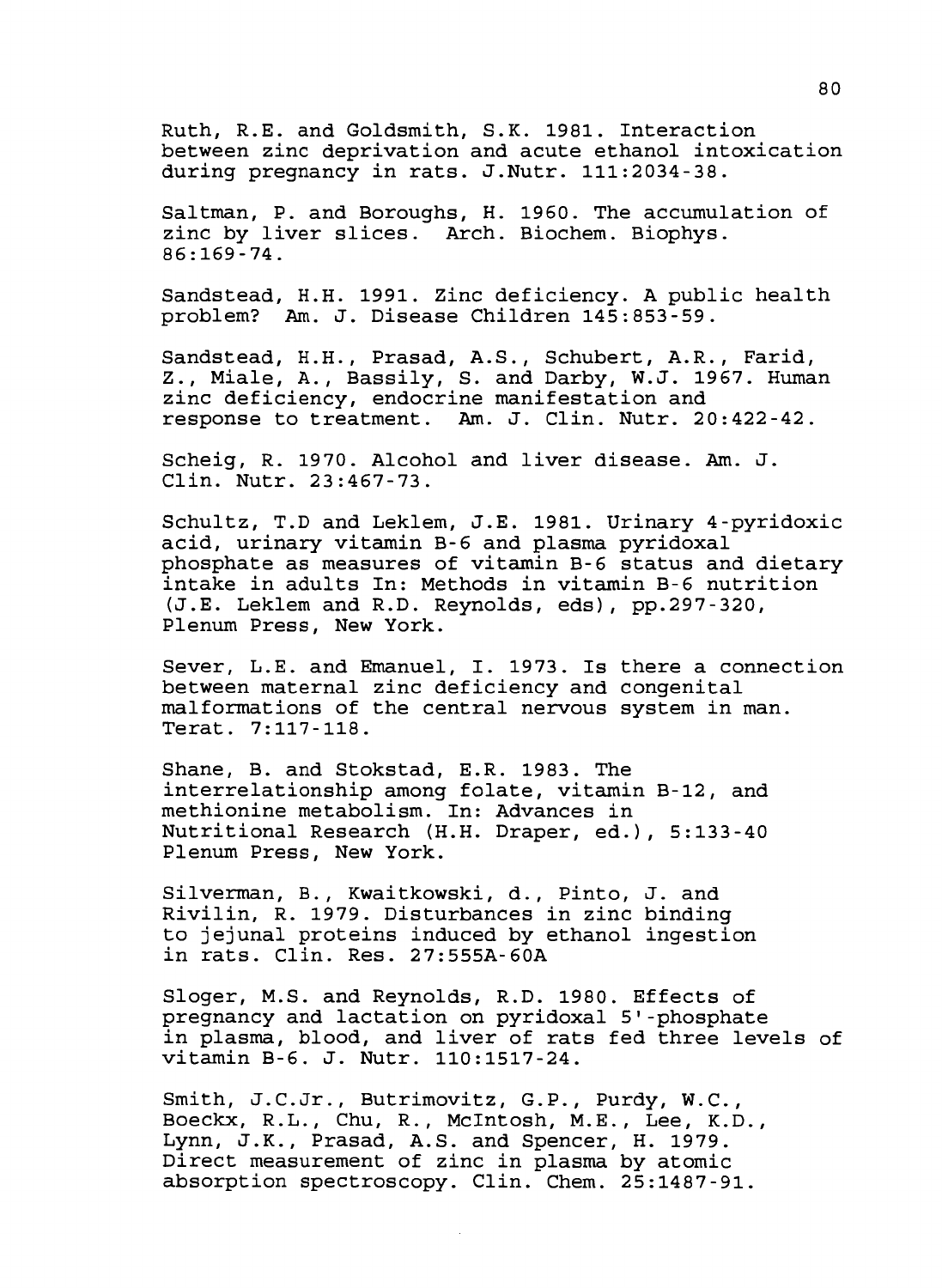Smith, K.T., Cousins, R.J., Silbon, B.L. and Failia, M.L. 19 78. Zinc absorption and metabolism by isolated vascularly perfused rat intestine. J. Nutr. 108:1849-57.

Solomons, N.W., Helitzer-Allen, D.L. and Villar, J. 1986. Zinc needs in pregnancy. Clin. Nutr. 5:63-71.

Solomons, N.W. 1979. On the assessment of zinc and copper nutriture in man. Am. J. Clin. Nutr. 32:856-71.

Stanulovic, M., Jeremic, V., Leskovac, V. and Chakyin, S. 1976. New pathway of conversion of pyridoxal to 4 pyridoxic acid. Enzyme 21:357-69.

Subcommittee on Laboratory Animal Nutrition. 1978. Nutrient requirements of Laboratory Animals. In: Nutrient requirements of the laboratory rat, 3rd edition, pp. 7-37, National Academy of Sciences, Washingtn D.C.

Suh, S.M. and Friek, A. 1982. Magnesium and zinc deficiency and growth in offspring of alcoholic rats. J. Am. College. Nutr. 1:193-98.

Swenerton, H. and Hurley, L.S. 1968. Severe zinc deficiency in male and female rats. J. Nutr. 95:8-18.

Tipton, I.H. and Cook, M.J. 1963. Trace elements in human tissue. Part II. Adult subjects from the United States. Health. Phy. 9:103-45.

Tsuji, T., Yamanda, R., and Nose, Y. 1973. Intestinal absorption of vitamin B-6. I. Pyridoxal uptake by rat intestinal tissue. J. Nutr. Sci. Vit. 19:401-17.

Turnland, J.R., King, J.C., Keyes, W.R., Gong, B and Michel, M.C. 19 84. A stable isotope of zinc absorption in young men: the effect of phytate and alphacellulose. Am. J. Clin. Nutr. 40:1071-77.

Vallee, B.L. and Galdes, A. 1984. The metallobiochemistry of zinc enzymes. In: Adv. Enzymol. Related Areas Molec. Biol. (A. Meister, ed.), pp.283-430, John Wiley & Sons, New York.

Van Den Berg, H. and Boggard, J.J.P. 1987. Vitamin B-6 metabolism in the pregnant rat: effect of progesterone on the redistribution in maternal vitamin B-6 stores. J. Nutr. 117:1866-74.